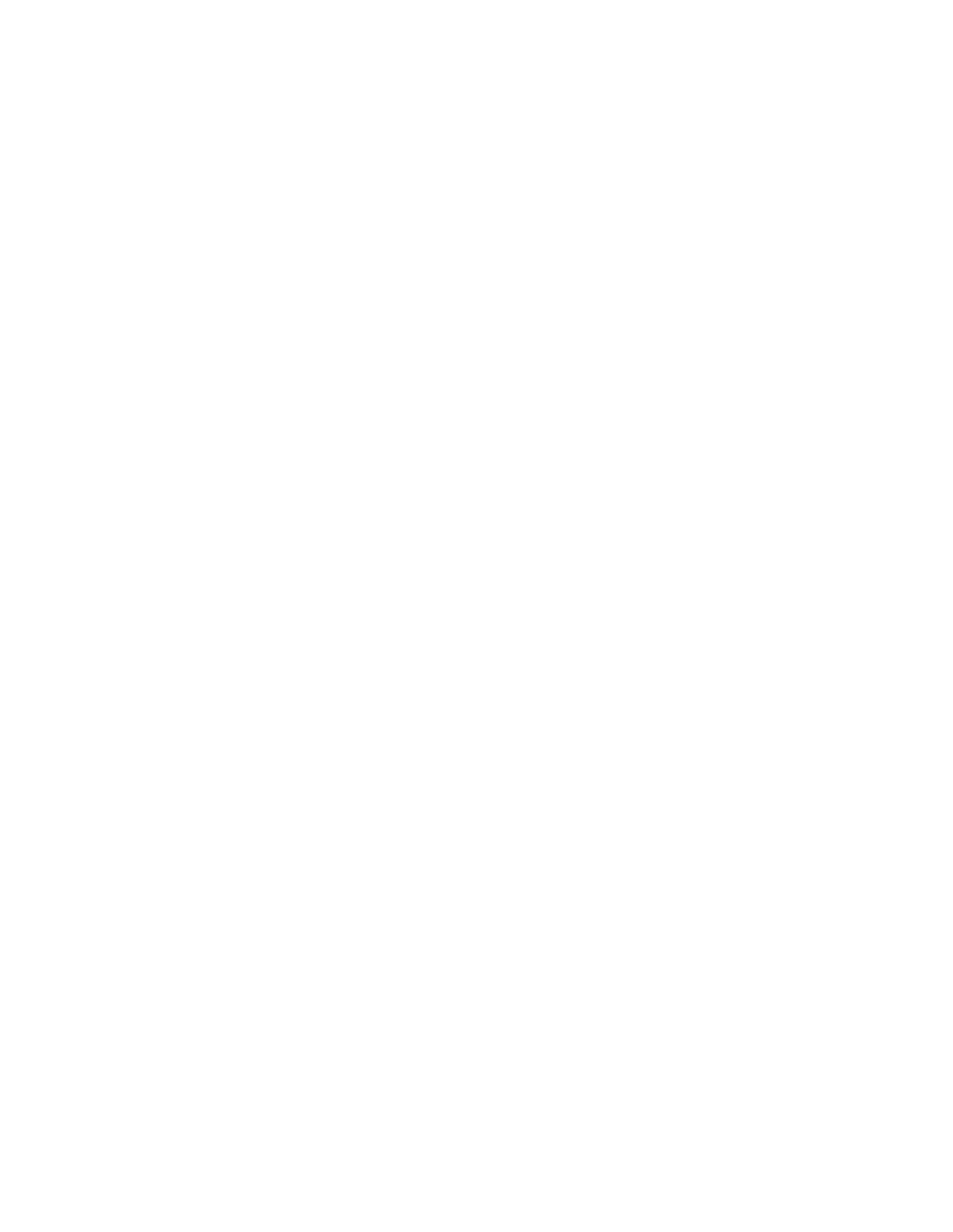**Don Richards, Co-Chairman**  Legislative Service Office 200 West 24th St. Cheyenne, WY 82002 307-777-7881

**Dan Noble**  Department of Revenue **Patrick Fleming**  State Treasurer's Office **Eydie Trautwein**  State Auditor's Office **Jason Crowder**  Office of State Lands and Investments



*The State of Wyoming*

*Consensus Revenue Estimating Group* 

**Kevin Hibbard, Co-Chairman**  State Budget Department 2800 Central Avenue Cheyenne, WY 82002 307-777-6045

**Mark Watson**  Oil and Gas Commission **Dr. Erin Campbell**  Wyoming Geological Survey **Dr. Rob Godby**  University of Wyoming

| To: | Governor Mark Gordon      |
|-----|---------------------------|
|     | Members, 65th Legislature |

- **From**: Don Richards, Co-Chairman Kevin Hibbard, Co-Chairman
- **Date:** May 26, 2020

**Subject:** Wyoming Revenue Forecast

The Consensus Revenue Estimating Group (CREG) convened a special meeting to update revenue projections on May 19, 2020. The Co-Chairmen of CREG called the meeting and are issuing this special revenue forecast revision to assist policymakers with timely revenue information in recognition of the substantial decline in state revenues since the release of the January 2020 CREG report. This special CREG release is intended to inform policy deliberations while concurrently acknowledging the uncertain path and duration of the State's economic recovery. The revised, five-year forecast covers fiscal year (FY) 2020 through FY 2024. CREG has incorporated actual, preliminary calendar year (CY) 2019 and CY 2020 data where material and relevant. This is the first special CREG revision outside of the traditional October and January publications issued since May 22, 2009.

Readers will identify two unique features within this report. First, in addition to the point estimate forecast traditionally issued by CREG, this report includes a low-end and high-end range for the primary components of the CREG revenue forecast: (i) prices and production values for oil, natural gas, coal, and trona; (ii) total sales and use tax collections; (iii) investment income; and (iv) state royalties, leases and bonus payments. The "base" forecast serves as the official CREG forecast. CREG added low and high forecasts given the substantial uncertainty surrounding both the severity and duration of the economic impacts attributable to the recent oil price war, economic impacts of the coronavirus (COVID-19) public health emergency, and subsequent federal fiscal and monetary policy and state fiscal policy responses to the public health emergency. The low end forecast could be characterized as a projection of state revenues under a more severe downturn, a significantly delayed rebound of economic activity, or perhaps intermittent resurgence of the virus and extended, even rolling, impacts on economic activity. The high end forecast could be characterized as a projection of state revenues under a less severe downturn or a quicker economic rebound. Despite federal and state fiscal policy actions and federal monetary measures, which have been swift and unprecedented, the underlying economic fallout related to both the recent oil price war between Russia and Saudi Arabia as well as the demand destruction presented since the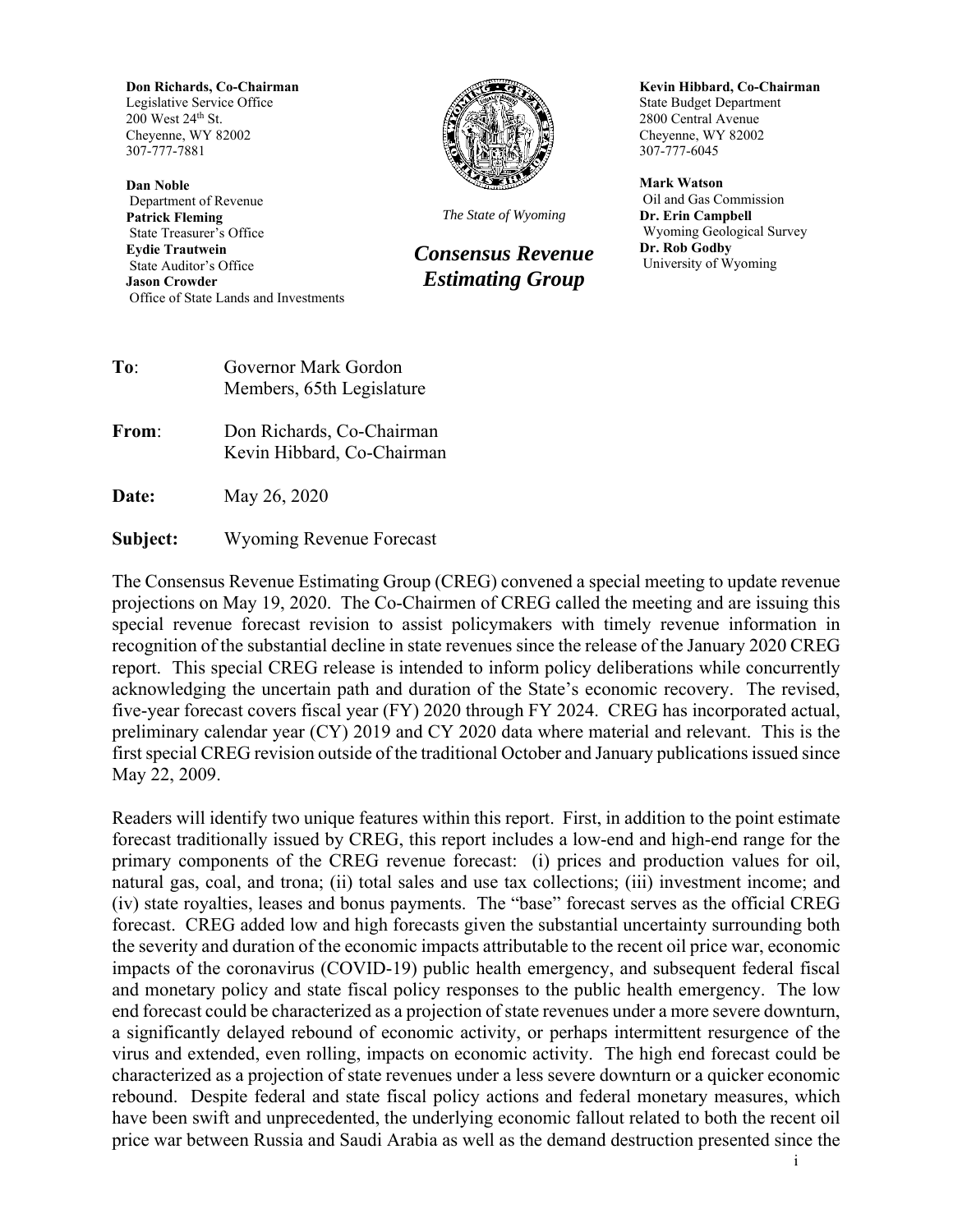spread of COVID-19 in the United States are severe. In addition to the expanded tables throughout this report, Tables 1 through 9 in the Appendix are repeated to include a set for the "lower revenue" (extended recovery scenario) and a set of tables for the "higher revenue" (shorter recovery scenario).

The second additional feature in this special report appears as Section 7 at the of the report. This new Section 7 provides a broad estimate of the decline in sales and use taxes and ad valorem taxes directed to cities, towns and counties by fiscal year. Readers should be aware that the introduction of both of these components should not be relied upon as a precedent for future CREG reports.

This special report revises price and production elements of the January 2020 CREG report for oil, natural gas, coal, trona, sales and use tax collections, and investment income. The underlying revisions to the inputs of prices and production, in turn, revise the projections for severance tax collections, federal mineral royalties (FMRs), ad valorem taxes, state royalties, and state bonus payments. All other revenue streams and assumptions remain unchanged from the January 2020 CREG report. While individual members of CREG reviewed several dozen additional inputs for the traditional forecast of state revenues, the group did not materially amend most other inputs at this time, particularly given the limited information and comparative size of the contribution for those inputs. Thus, no adjustments have been made to revenue such as those generated from cigarette taxes, franchise fees, coal lease bonus payments, the percent sold factor for natural gas, or the percentage of coal produced on federal lands. Those will be addressed in October.

## **Bottom-Line Impacts**

Under all scenarios, state revenues for the General Fund (GF), Budget Reserve Account (BRA), School Foundation Program Account (SFP) and School Capital Construction Account (SCCA) are materially lower. The forecast for each account eventually illustrates a modest rebound; however, none of the funds/accounts recover to pre-COVID-19 levels (FY 2019) by the end of the forecast period. A portion of these sustained lower revenue levels can be attributed to structural decline in Wyoming coal and natural gas production. Table I illustrates the revenue reductions, by fund, for FY 2020, FY 2021, and FY 2022, for each of the scenarios. Note that the impacts are exclusive to the revenues in the CREG report; some impacts will be further adjusted in the LSO Fiscal Profile, which incorporates agency reversions, K-12 funding model revisions, and other adjustments. The combined reduction in revenue for the base forecast for the GF, BRA, SFP, and SCCA is just shy of \$1.5 billion for the period beginning March 2020 and ending June 2022. The impact for K-12 education accounts are delayed, given reliance on ad valorem taxes.

| Account-Scenario  | <b>FY2020</b> | <b>FY2021</b> | <b>FY2022</b> | <b>TOTAL</b> |
|-------------------|---------------|---------------|---------------|--------------|
| $GF/BRA - Base$   | $(\$200.7)$   | $(\$459.1)$   | $(\$436.9)$   | \$1,096.7    |
| $GF/BRA - Low$    | $(\$265.7)$   | $(\$548.9)$   | $(\$557.0)$   | $\$1,371.6$  |
| $GF/BRA - High$   | \$145.9       | $(\$346.7)$   | $(\$291.0)$   | $(\$783.6$   |
| $SFP/SCCA - Base$ | $(\$38.9)$    | $(\$84.4)$    | $(\$272.9)$   | (\$394.2)    |
| $SFP/SCCA - Low$  | (\$38.2)      | (\$103.8)     | $(\$330.0)$   | (\$472.      |
| $SFP/SCCA - High$ | \$25.2)       | \$61.5        | $(\$204.8)$   | \$291        |

| Table I. Forecast Revenue Differences from January 2020 CREG. (millions of dollars) |  |  |  |
|-------------------------------------------------------------------------------------|--|--|--|
|                                                                                     |  |  |  |
|                                                                                     |  |  |  |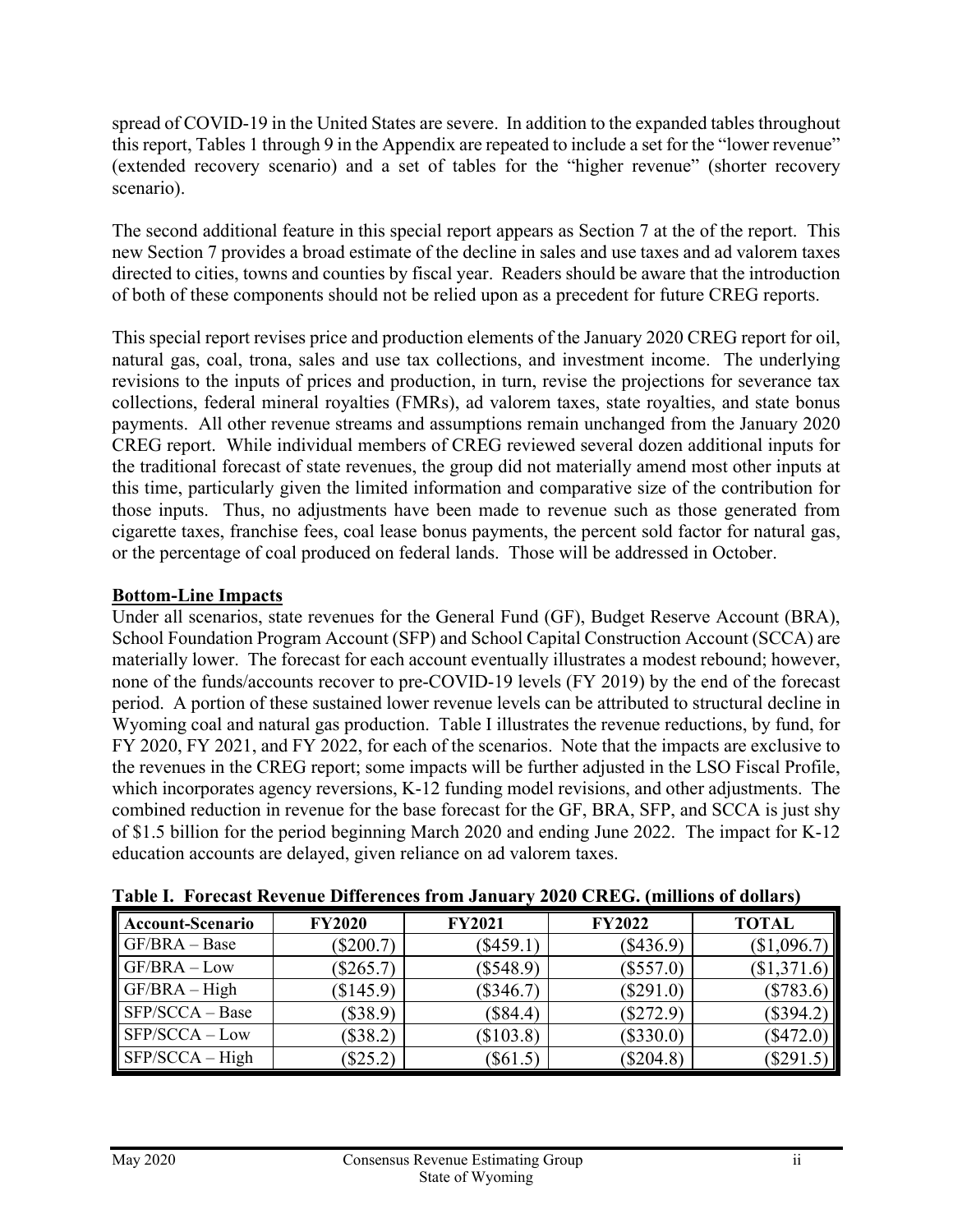# **Report Contents**

| Introduction                                                                                  |                                                                                                                                                                                                                                                                                                               | $\mathbf{1}$                                                 |
|-----------------------------------------------------------------------------------------------|---------------------------------------------------------------------------------------------------------------------------------------------------------------------------------------------------------------------------------------------------------------------------------------------------------------|--------------------------------------------------------------|
|                                                                                               | Section 1 – Mineral Price and Production Estimates                                                                                                                                                                                                                                                            | $\overline{2}$                                               |
| Oil:<br>Natural Gas and Coal Bed Methane:<br>Coal:<br>Trona:<br>Uranium and Other Minerals:   |                                                                                                                                                                                                                                                                                                               | $\overline{2}$<br>$\mathfrak{Z}$<br>$\overline{4}$<br>5<br>6 |
| Section 2 – General Fund Revenues                                                             |                                                                                                                                                                                                                                                                                                               | 7                                                            |
| Sales and Use Taxes:<br><b>Severance Taxes:</b><br>Remaining General Fund Revenue Categories: | Mineral Trust Fund and Pooled Income Revenue Sources:                                                                                                                                                                                                                                                         | 7<br>$\,8\,$<br>$\,$ 8 $\,$<br>10                            |
| Section 3 – Severance Tax Summary                                                             |                                                                                                                                                                                                                                                                                                               | 11                                                           |
|                                                                                               | Section 4 - Federal Mineral Royalties and Coal Lease Bonuses                                                                                                                                                                                                                                                  | 12                                                           |
| Federal Mineral Royalties:<br>Coal Lease Bonuses:                                             |                                                                                                                                                                                                                                                                                                               | 12<br>12                                                     |
|                                                                                               | Section 5 – Common School Land Income Account Revenue and State Royalties                                                                                                                                                                                                                                     | 13                                                           |
| Section 6 – Total State Assessed Valuation                                                    |                                                                                                                                                                                                                                                                                                               | 15                                                           |
| Section 7 – Local Governments                                                                 |                                                                                                                                                                                                                                                                                                               | 16                                                           |
| <b>Appendix Tables</b>                                                                        |                                                                                                                                                                                                                                                                                                               |                                                              |
| Table 1:<br>Table 2:<br>Table 3:<br>Table 4:<br>Table 5:                                      | General Fund Revenues - Fiscal Year Collections by Source<br>General Fund Revenues - Biennial Collections by Source<br>Severance Tax Assumptions - Price and Production Levels<br>Mineral Severance Taxes - Fiscal Year Distribution by Account<br>Mineral Severance Taxes - Biennial Distribution by Account |                                                              |
| Table 6:                                                                                      | Mineral Severance Taxes to All Accounts - Fiscal Year Distribution by<br>Mineral                                                                                                                                                                                                                              |                                                              |
| Table 7:                                                                                      | Federal Mineral Royalties Including Coal Lease Bonuses - Fiscal Year<br>Distribution by Account                                                                                                                                                                                                               |                                                              |
| Table $7(a)$ :                                                                                | Federal Mineral Royalties Without Coal Lease Bonuses - Fiscal Year<br>Distribution by Account                                                                                                                                                                                                                 |                                                              |
| Table $7(b)$ :                                                                                | Coal Lease Bonuses - Fiscal Year Distribution by Account                                                                                                                                                                                                                                                      |                                                              |
| Table 8:                                                                                      | Federal Mineral Royalties Including Coal Lease Bonuses - Biennial<br>Distribution by Account                                                                                                                                                                                                                  |                                                              |
| Table $8(a)$ :                                                                                | Federal Mineral Royalties Without Coal Lease Bonuses - Biennial<br>Distribution by Account                                                                                                                                                                                                                    |                                                              |
| Table $8(b)$ :                                                                                | Coal Lease Bonuses - Biennial Distribution by Account                                                                                                                                                                                                                                                         |                                                              |
| Table 9:                                                                                      | <b>Total State Assessed Valuation</b>                                                                                                                                                                                                                                                                         |                                                              |

*Appendix Tables are repeated at the end of the report and designated in the bottom, centered footer as "low revenue" illustrating the low-end of the revenue interval forecast, or most severe downturn in terms of depth or duration, and "high revenue" illustrating the high-end, or shorter, less severe revenue interval forecast.*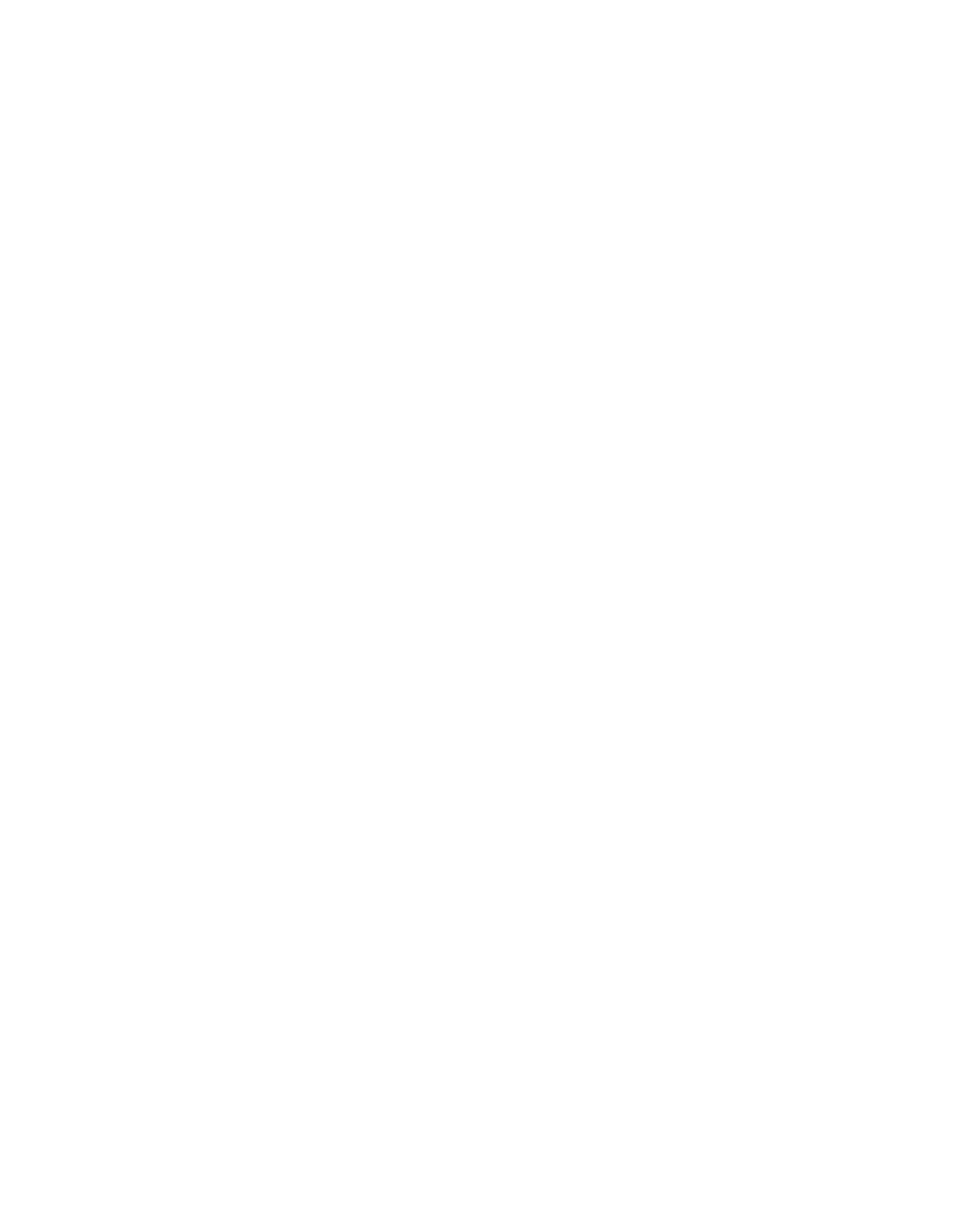# **Introduction**

This special CREG report contains substantial, heightened levels of uncertainty embedded in the forecast. Traditional models and methods employed by CREG in prior reports are unlikely to carry the previous levels of accuracy due to the unprecedented nature of current events. Furthermore, very limited data points and essentially no trends are accessible upon which to reliably assess the magnitude of current economic declines. Several factors are unknowable at this time. Uncertainty surrounds the duration and spread of the health impacts of COVID-19, as well as the duration and severity of changes in consumer behavior and impacts from both government restrictions and subsequent fiscal and monetary actions. This report recognizes those limitations.

Nonetheless, elected officials and their constituents deserve a clear-eyed, objective view of the current outlook for state government revenues and a reasonable range of expectations. Perhaps this forecast is best described as a reasoned assessment. It will undoubtedly fall short in terms of accuracy, though is hopefully more informed than a simple guess. There are two wellestablished facts:

(1) Worldwide commercial, industrial and consumer demand has been abruptly and severely reduced since the January 2020 CREG report as a result of direct impacts of COVID-19, its associated worldwide restrictions, and the oil price war.

(2) Although this assessment captures the best information available, it will undoubtedly require revisions with the October 2020 scheduled report, if not before.

In light of the current economic environment, CREG employed several different techniques in addition to standard reviews of government forecasts, futures markets, internal assessments, modeling, and consideration of investment outlooks on Wyoming's economy. For example, at least three CREG members reached out informally to prominent producers in Wyoming's extractive industries. The Wyoming Geologic Survey pursued a more rigorous analysis of oil and gas wells to inform the range of potential impacts from various well shut-ins. CREG heard from invited guests on both global energy markets and epidemiological modeling.

The following report offers a consensus assimilation of these efforts. While the report will almost assuredly have a higher margin of error than is typical, the updated forecast is objective, not intentionally optimistic or pessimistic. The presumed mandate is to be realistic.

CREG has historically not stated the assumption that taxes, fees, royalties and other payments due, will actually be received. To be clear, this revenue forecast assumes current tax and royalty rates and that the associated liabilities at existing rates will be paid. Therefore, if the Bureau of Land Management or Congress grant royalty relief, the estimated revenues would be reduced accordingly. If a bankruptcy court settlement reduces the tax liability, the estimated revenues would be reduced. Similarly, if the State Land Board, Department of Revenue, or other entity grants payment relief or delay, the estimated revenues in this report would be reduced accordingly.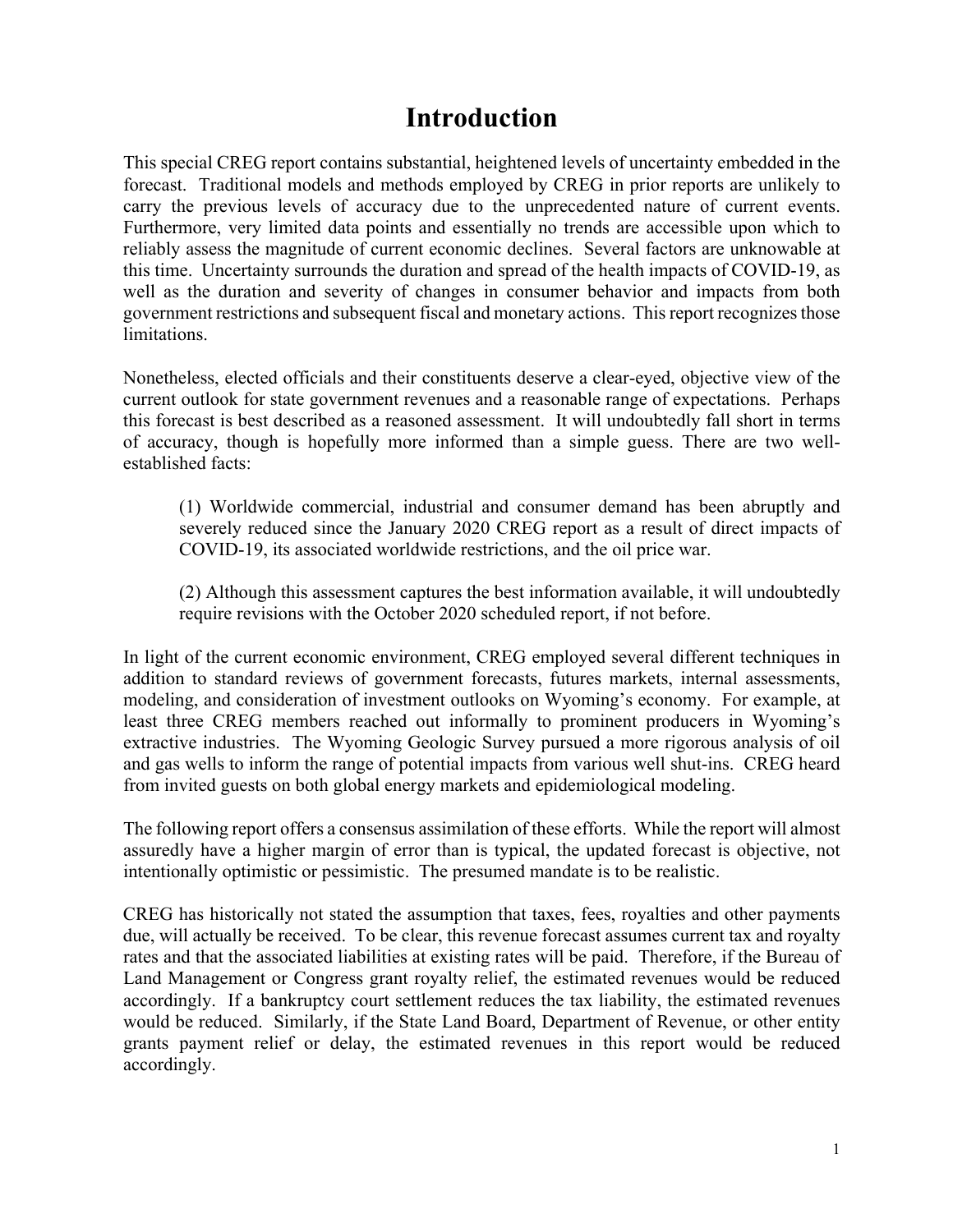# **Section 1 – Mineral Price and Production Estimates**

This May 2020 CREG forecast of mineral price and production levels calls for significantly lower total mineral tax collections over the forecast period, which encompasses FY 2020 through FY 2024, as compared to both FY 2019 actual collections and January 2020 CREG forecasts. The primary forecast is consistent across sales and use tax collections and oil revenues in calling for a "U", or even extended "U"-shaped recovery. However, that is not to suggest the recovery period will be devoid of continued spread of coronavirus which may, at times and in certain geographies, substantively hamper economic activity. Among Wyoming's extractive commodities, oil may be most susceptible to continued declines both due to its worldwide market characteristics as well as the recent price war which resulted in excess supplies of oil concurrent with declining demand. Industry, commuters, and airlines are consuming less oil. The result is substantial oversupply. Recent economic events and decline in energy consumption have expedited the downward trends in coal consumption. Natural gas is subject to a more national and regional market than oil, though natural gas has been adversely impacted by substantial U.S. reserves, reduced demand for liquified natural gas, and a somewhat warmer winter in key population centers. Finally, trona, as stated in prior reports, is perhaps most directly tied to the change in national and world gross domestic product. The global implications of coronavirus are widely considered to have severe, unprecedented impacts on global commerce, including the myriad of products for which trona is an ingredient. Additionally, low energy prices and continuing tensions in global trade could provide added downward pressure to the outlook for natural trona demand as energy prices fall offering comparative price advantage for trona substitutes.

Overall, this forecast includes substantial declines in all four of Wyoming's major extractive commodities. The forecast for oil, natural gas, and trona include a gradual rebound starting in CY 2021, or CY 2022 in some cases. Such a rebound is not evident in coal production. Rather, the CREG forecast incorporates a downward step in production that exacerbates, at least in the near term, as a result of the downward trend in coal-fired electric generation.

The assumptions set forth in Section 1 carry through the remainder of this report. For specific forecast assumptions, please refer to the individual subsection for each mineral within this section of the report. Table 3, found within the Appendix, summarizes the price and production forecast levels of the individual major minerals: oil, natural gas, surface coal, and trona.

## **Oil:**

Wyoming oil appears to be experiencing unprecedented reductions in produced volumes. This reduction is anticipated to continue. Low and even temporarily negative prices resulting from high storage volumes and decreased demand have negatively impacted Wyoming's primary mineral for tax generation. In this unique environment, past production is not a useful predictor of future production. As of this writing four rigs are operating in Wyoming, compared to 33 rigs one year ago, according to GE BakerHughes. There are indications that some or all remaining rigs may cease operations in the coming weeks. In the absence of new oil production, the natural decline in well production and shut-ins of existing, producing wells that are not economic in the current price environment are forecast to result in substantial percentage declines in Wyoming oil production. CREG was challenged to assess the anticipated percentage of wells, and associated production, that would likely be shut-in. The question is company dependent and may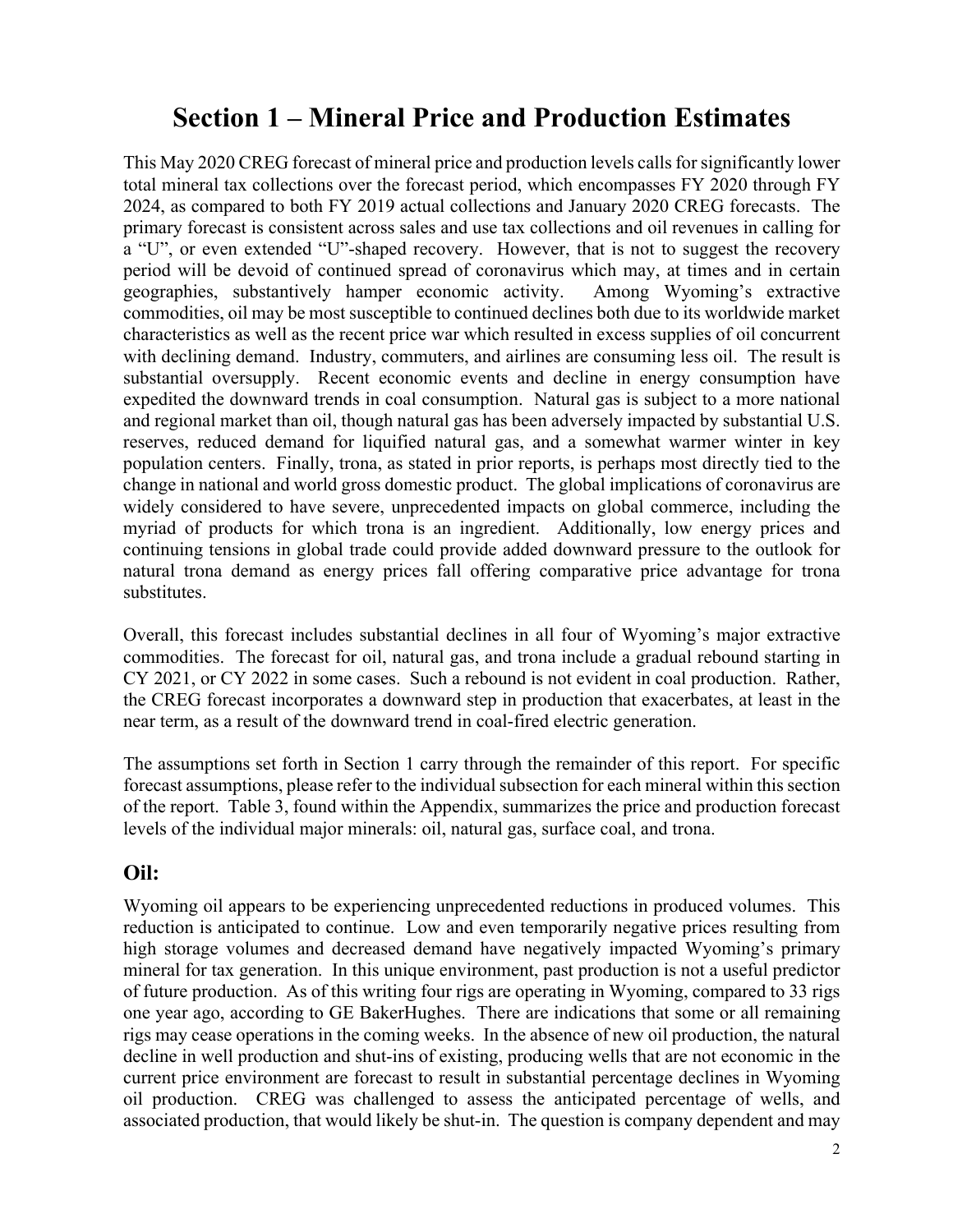take into consideration other company operations, need for cashflow, anticipated reduction in future oil flows should a shut-in be reversed, and the existence (or lack thereof) of company hedging, among other factors beyond CREG's collective knowledge. With this environment in mind, CREG applied a model for shut-in production and natural declines and made an overall assessment as to the likelihood of various shut-in outcomes. As stated in the introduction, CREG benefitted greatly from industry suggestions and assessments. Further, some other states, e.g., North Dakota, track shut-in wells and reduced production in a timelier manner, which provided a window of limited data from other geographic fields. Finally, it should be noted that the first 2.5 months of CY 2020 Wyoming production were particularly strong, so the reductions are following decades high levels of oil production.

Table II illustrates the base, low and high forecasts for oil price and production. The decline rates and depth vary, but all scenarios follow a near-term, downward trend, followed by an eventual recovery. For the base forecast, the calendar year-over-year reductions are 40 percent for CY 2020, followed by another 14 percent reduction in CY 2021 before reversing the downward trend. In terms of pricing, while April prices for Wyoming oil were extraordinarily low, recall that January and February prices were comparatively much higher – averaging over \$44/bbl. In recent weeks, prices have recovered from the lows experienced for West Texas Intermediate crude oil in mid-April. Further, while widespread data on near-term prices is limited, there are indications that the negative differential for Wyoming crude oil has also narrowed as prices have increased.

As a final note, the enactment of 2020 HB 243, Oil and gas tax-new production (2020 Wyoming Session Laws, Chapter 155), will reduce the severance tax rate on newly produced oil by an average of 1.5 percent for the first year of production. The current environment does not portend new oil produced in the near-term; however, this severance tax incentive has been incorporated in the out-years of the forecast. The estimates will be refined in future CREG meetings as more data is collected.

| Calendar | <b>January 2020</b>    | May 2020 Base          | <b>May 2020 Low-</b>   | <b>May 2020 High-</b>  |
|----------|------------------------|------------------------|------------------------|------------------------|
| Year     | <b>Forecast</b>        | <b>Forecast</b>        | <b>End Interval</b>    | <b>End Interval</b>    |
|          |                        |                        | <b>Forecast</b>        | Forecast               |
| $2019*$  | 99.0 M bbls./ \$52.50  | 103.2 M bbls./ \$52.06 | 103.2 M bbls./ \$52.06 | 103.2 M bbls./ \$52.06 |
| 2020     | 102.0 M bbls./ \$50.00 | 58.5 M bbls./ \$30.00  | 50.3 M bbls./ \$25.00  | 67.6 M bbls./ \$35.00  |
| 2021     | 105.0 M bbls./ \$50.00 | 50.1 M bbls./ \$35.00  | 43.1 M bbls./ \$30.00  | 60.0 M bbls./ \$40.00  |
| 2022     | 107.0 M bbls./ \$55.00 | 56.1 M bbls./ \$45.00  | 45.6 M bbls./ \$40.00  | 71.0 M bbls./ \$50.00  |
| 2023     | 109.0 M bbls./ \$55.00 | 74.8 M bbls./ \$45.00  | 65.0 M bbls./ \$40.00  | 86.4 M bbls./ \$50.00  |
| 2024     | 111.0 M bbls./ \$55.00 | 83.9 M bbls./ \$50.00  | 72.3 M bbls./ \$45.00  | 97.2 M bbls./ \$55.00  |

**Table II. Oil Production and Price Forecasts. (bbls. and \$/bbl., respectively)** 

*\*CY2019 figures in May 2020 forecast columns incorporate preliminary actual inputs, which are subject to revision. In other words, they do not reflect a CREG forecast, but are included to illustrate the magnitude of change in future outlooks. CY 2019 oil production technically reflects volume of oil sold.* 

## **Natural Gas and Coal Bed Methane:**

Wyoming natural gas prices fell short of expectations this past winter, and the reduced demand associated with the overall economic decline has continued to hamper prices. Unlike oil, the overall theme for decline and potential rebound might be buoyed by the reduced supply of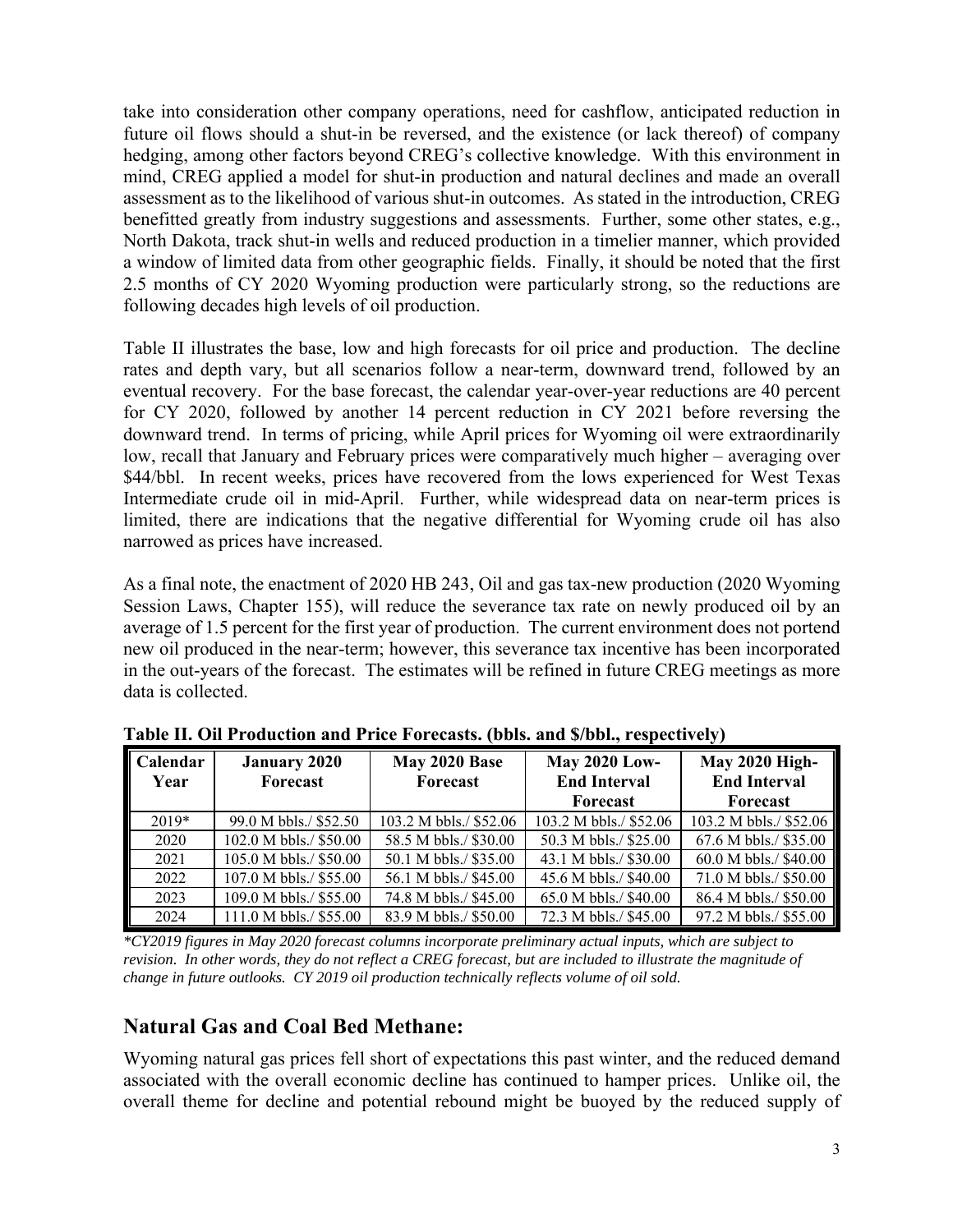associated natural gas from all oil well shut-ins. Weather continues to provide an important consideration for price and demanded volumes.

No natural gas drilling rigs are currently in operation in Wyoming. National supplies are robust. The second largest Wyoming oil and natural gas taxpayer has filed for bankruptcy. Factors impacting Wyoming natural gas production in the near-term include supply considerations, e.g., shut-ins of oil wells with associated natural gas production, the natural production decline in the absence of drilling, and the possibility of natural gas well shut-ins with condensate production in the event of an over-supplied oil market.

Table III depicts the base, low, and high forecast for natural gas. Consistent with oil forecasts, CREG sees a fairly steep, immediate decline and an eventual increase in overall production. Specifically, the base forecast includes a 24 percent year-over-year decline in production for CY 2020, followed by a 4 percent decline in CY 2021. The forecast includes a modest recovery thereafter. The price forecast was informed by current futures prices, historic Wyoming differentials, prices received for the liquids portion of the gas stream, investment house forecasts, and the federal Energy Information Administration *Short Term Energy Outlook*. The prices for CY 2020 (and FY 2020 for the Appendix Tables) incorporate known pricing information yearto-date.

| Calendar | <b>January 2020</b> | May 2020 Base        | <b>May 2020 Low-</b> | <b>May 2020 High-</b> |
|----------|---------------------|----------------------|----------------------|-----------------------|
| Year     | <b>Forecast</b>     | Forecast             | <b>End Interval</b>  | <b>End Interval</b>   |
|          |                     |                      | Forecast             | Forecast              |
| $2019*$  | 1.610 Tcf / \$2.80  | 1.603 Tcf / \$2.91   | 1.603 Tcf / \$2.91   | 1.603 Tcf / \$2.91    |
| 2020     | 1.560 Tcf / \$2.40  | 1.220 Tcf / \$2.20   | 1.190 Tcf / \$2.00   | 1.250 Tcf / \$2.40    |
| 2021     | 1.560 Tcf / \$2.75  | $1.170$ Tcf / \$2.60 | 1.090 Tcf / \$2.40   | 1.240 Tcf / \$2.80    |
| 2022     | 1.560 Tcf / \$2.75  | 1.200 Tcf / \$2.60   | 1.120 Tcf / \$2.40   | 1.280 Tcf / \$2.80    |
| 2023     | 1.560 Tcf / \$2.90  | 1.280 Tcf / \$2.60   | 1.200 Tcf / \$2.40   | 1.360 Tcf / \$2.80    |
| 2024     | 1.560 Tcf / \$2.90  | 1.440 Tcf / \$2.60   | 1.360 Tcf / \$2.40   | 1.600 Tcf / \$2.80    |

**Table III. Natural Gas Production and Price Forecasts. (Tcf and \$/mcf, respectively)** 

*\*CY2019 figures in the May 2020 forecast columns are preliminary actual inputs, which are subject to revision. In other words, they do not reflect a CREG forecast, but are included to illustrate the magnitude of change in future outlooks.* 

## **Coal:**

Given the benefit of weekly federal data, it is known that Wyoming coal production has experienced a precipitous decline in the spring of 2020. The most recent federal data estimates Wyoming coal production is 23.7 percent lower year-over-year for CY 2020 through May 16. Furthermore, stockpiles available to coal-fired power plants are well ahead of any time period in the past decade. The forecast calls for a 25 percent decline in CY 2020, remains stable in CY 2021, and is followed by a 7 percent decline in CY 2022. In summary, the forecast incorporates an exacerbation of the overall declining trend in demand for Wyoming coal. Beginning in CY 2022, CREG broadly attributes primary drivers of future declines to announced retirement of coal-fired power plant and reduced generation at existing plants – even those without announced closure plans.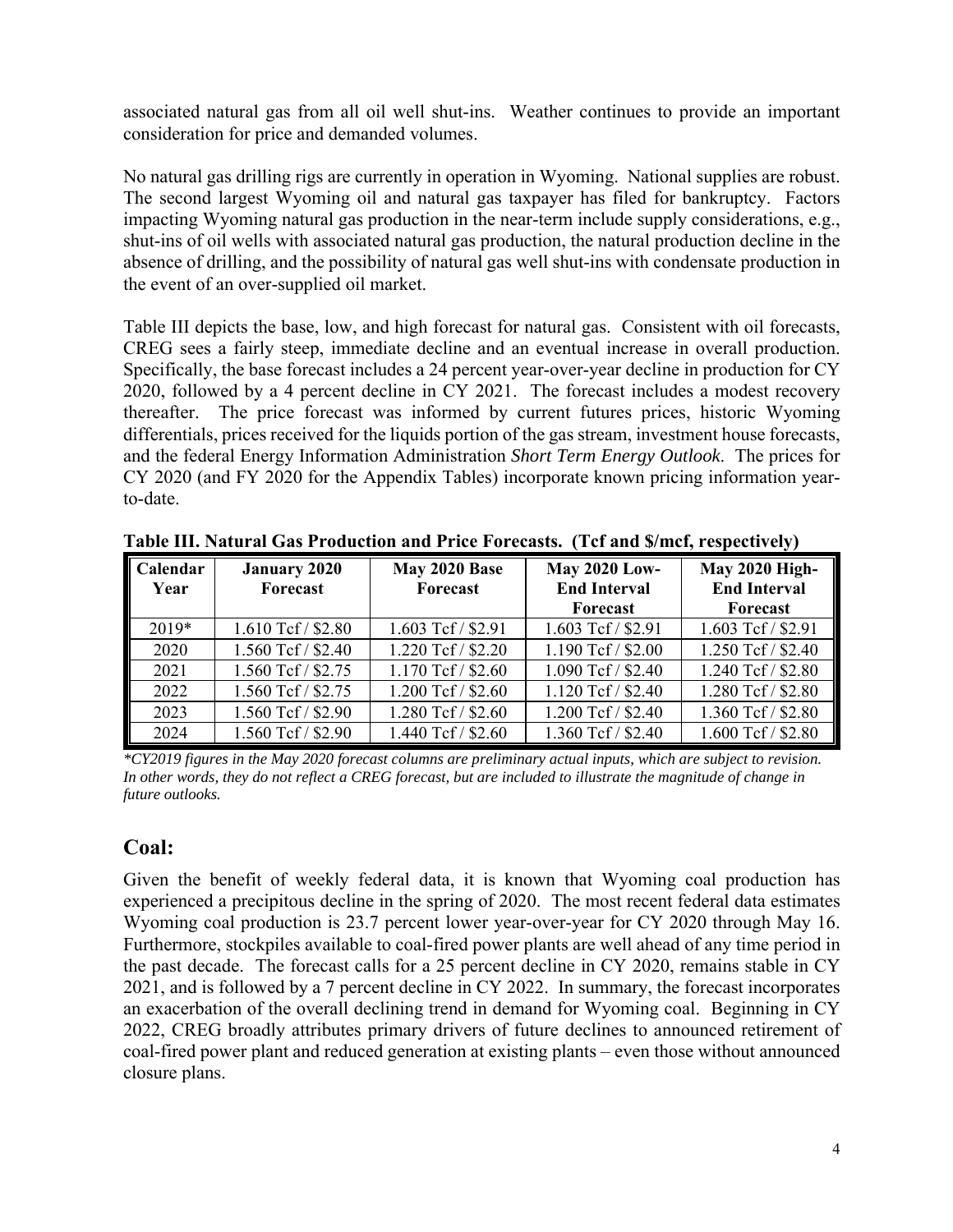Specific coal price and production forecast revisions are shown in Table IV. The price forecast provides a more modest decline than either oil or natural gas. Recall that the average Wyoming coal price reflects varying qualities of coal extracted from the Powder River Basin (PRB) as well as higher Btu (British thermal unit) and higher priced coal extracted in the southwest portion of the state. The prices for southwest Wyoming coal are above the current spot market price for PRB coal.

| <b>Calendar</b><br>Year | <b>January 2020</b><br>Forecast | May 2020 Base<br>Forecast | <b>May 2020 Low-</b><br><b>End Interval</b> | <b>May 2020 High-</b><br><b>End Interval</b> |
|-------------------------|---------------------------------|---------------------------|---------------------------------------------|----------------------------------------------|
|                         |                                 |                           | Forecast                                    | Forecast                                     |
| $2019*$                 | 270 M tons / \$12.10            | 275 M tons / \$12.10      | $275$ M tons / \$12.10                      | 275 M tons / \$12.10                         |
| 2020                    | 270 M tons / \$12.10            | 205 M tons / \$12.00      | 190 M tons / \$11.90                        | 222 M tons / \$12.10                         |
| 2021                    | 265 M tons / \$12.10            | 205 M tons / \$12.00      | 190 M tons / \$11.90                        | 227 M tons / \$12.10                         |
| 2022                    | $250 M$ tons / \$12.10          | 190 M tons / \$11.90      | 162 M tons $/ $11.80$                       | 221 M tons / \$12.00                         |
| 2023                    | 245 M tons / \$12.10            | 185 M tons / \$11.90      | 146 M tons / \$11.80                        | 220 M tons / \$12.00                         |
| 2024                    | 240 M tons / \$12.10            | 175 M tons / \$11.90      | 138 M tons / \$11.80                        | 220 M tons / \$12.00                         |

**Table IV. Surface Coal Production and Price Forecasts. (tons and \$/ton, respectively)** 

*\*CY2019 figures in the May 2020 forecast columns are preliminary actual inputs, which are subject to revision. In other words, they do not reflect a CREG forecast, but are included to illustrate the magnitude of change in future outlooks.* 

## **Trona:**

Since trona production is historically responsive to national and world economic conditions, CREG incorporates declines in trona production that are similar, though somewhat more severe, than the 2008-2009 recession. Specifically, the forecast includes a 25 percent decline in CY 2020 prior to modest recoveries in future years. The forecast anticipates a 12 to 20 month recovery period. As shown in Table V, the price reduction is much more modest than in the oil and natural gas forecasts. It is important to note that CY 2019 prices were already above the January 2020 CREG estimate. Further, when a rebound does present itself, trona prices have an extended history of stability compared to Wyoming oil and natural gas. Synthetic trona manufacturing with comparative price advantages, persistent global economic declines, or a sluggish recovery, offer significant risks to Wyoming's trona industry.

| <b>Calendar</b><br>Year | <b>January 2020</b><br>Forecast | May 2020 Base<br>Forecast | <b>May 2020 Low-</b><br><b>End Interval</b> | <b>May 2020 High-</b><br><b>End Interval</b> |
|-------------------------|---------------------------------|---------------------------|---------------------------------------------|----------------------------------------------|
|                         |                                 |                           | Forecast                                    | Forecast                                     |
| $2019*$                 | 20.5 M tons / \$75.00           | 21.3 M tons / \$78.07     | 21.3 M tons / \$78.07                       | 21.3 M tons / \$78.07                        |
| 2020                    | $20.5 M$ tons / \$75.00         | 16.0 M tons $/ $72.50$    | 14.9 M tons / \$70.00                       | 17.0 M tons / \$75.00                        |
| 2021                    | $21.0 M$ tons / \$75.00         | 17.2 M tons / \$75.00     | 15.6 M tons / \$70.00                       | 18.7 M tons / \$75.00                        |
| 2022                    | $21.0 M$ tons / \$75.00         | 18.5 M tons / \$75.00     | 16.4 M tons / \$70.00                       | 20.6 M tons / \$75.00                        |
| 2023                    | $21.0 M$ tons / \$75.00         | 19.9 M tons / \$75.00     | 17.2 M tons / \$70.00                       | 22.6 M tons / \$75.00                        |
| 2024                    | $21.0 M$ tons / \$75.00         | 19.9 M tons / \$75.00     | 17.2 M tons / \$70.00                       | 22.6 M tons / \$75.00                        |

**Table V. Trona Production and Price Forecasts. (tons and \$/ton, respectively)** 

*\*CY2019 figures in the May 2020 forecast columns are preliminary actual inputs, which are subject to revision. In other words, they do not reflect a CREG forecast, but are included to illustrate the magnitude of change in future outlooks.*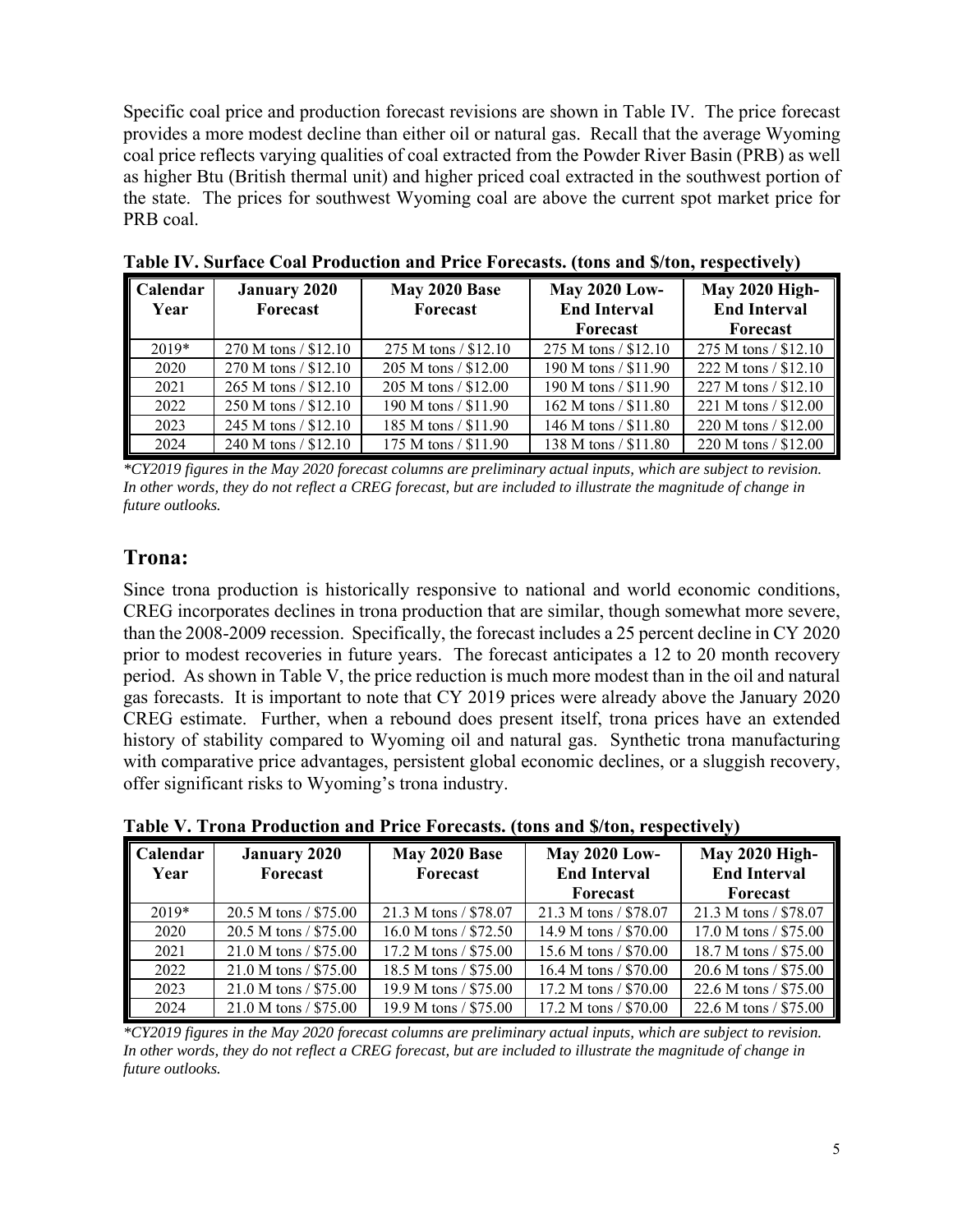# **Uranium and Other Minerals:**

Wyoming uranium production levels are extremely low – less than 200,000 pounds were produced in CY 2019. CREG did not make any modification to its January forecast for this mineral and will continue to monitor the timing of a potential demand recovery.

Bentonite is the largest mineral in terms of assessed valuation in the miscellaneous minerals category. Given bentonite's contribution and its leverage to the oil drilling sector for a portion of sales, CREG reduced the assessed value for miscellaneous minerals to \$90 million for CY 2020 and \$100 million for CY 2021, as compared to \$120 million for both years in the January 2020 CREG forecast. The preliminary assessed value for Wyoming miscellaneous minerals in CY 2019 was \$144 million; therefore, the CY 2020 forecast illustrates a sizeable, 37.5 percent, decline.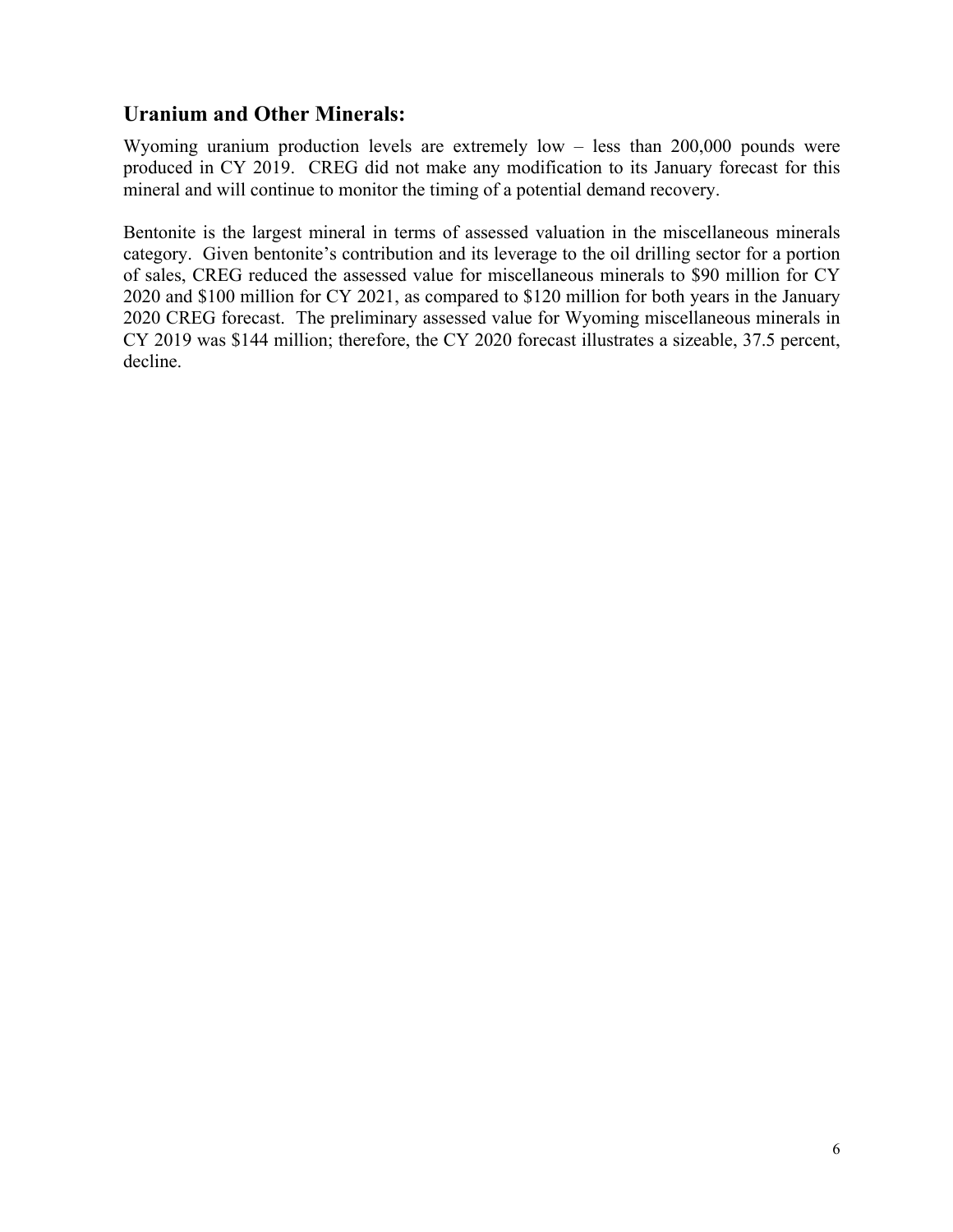# **Section 2 – General Fund Revenues**

Total GF revenue for the FY 2021-2022 biennium is forecast to reach \$1.8 billion. (See Appendix Table 2.) This represents a substantial decrease (\$448.5 million, 19.8 percent) from the January 2020 CREG forecast. GF revenue forecast for FY 2020 is also reduced by \$108.6 million (9.1 percent). The smaller reduction in the near-term is a direct result of collected revenues for the first 8.5 months of the fiscal year that were in-line with the January 2020 CREG forecast as of the April Revenue Update.

Sales and use tax collections contribute the largest anticipated declines in revenue for the GF, by far, followed by severance taxes and investment income. Pooled Income for FY 2020 is exceeding the January 2020 CREG forecast, though the State Treasurer's Office has identified larger FY 2019 carryover losses than previously accounted for in the LSO Fiscal Profile.

No revisions were made to "other revenues" in the forecast including charges for sales and services, franchise taxes, penalties and interest, etc. While a modest recovery is incorporated in the forecast of GF revenues, the sustained downturn in investment income due to lower interest rates and dividend expectations as well as the anticipated exhaustion of the Permanent Wyoming Mineral Trust Fund Reserve Account (PWMTF RA) in out-years largely offsets the recovery in sales and use taxes and severance taxes on oil and natural gas.

## **Sales and Use Taxes:**

CREG employed its traditional model for forecasting sales and use taxes, which uses inputs such as lagged personal income, oil production, and oil and gas employment. Other CREG members considered reductions in sales and use tax collection amounts by individual industry sectors. Each method provided comparable results for the period from March 2020 through June 2022 (28 months). However, there were differences between the timing of anticipated collections between the two approaches. Ultimately, CREG's forecast relies upon traditional modeling, which results in year-over-year reductions of 9.5 percent for FY 2020 compared to FY 2019. When compared to the January 2020 CREG forecast, these traditional model reductions resulted in 13.9 percent decline for FY 2020 and 30.1 percent decline for FY 2021. While the forecast includes a 7.8 percent recovery in FY 2022 for statewide sales and use tax collections, this still reflects a 26 percent net decline from the January 2020 CREG forecast. In short, CREG anticipates a prolonged recovery in several key industry sectors. Table VI compares the January 2020 forecast with the May 2020 forecast for the state's portion of sales and use taxes.

**Table VI. Forecast Sales and Use Taxes Deposited in the GF. (millions of dollars and percent change from prior forecast)** 

|                    | <b>January 2020</b> | <b>May 2020</b> | Difference and<br><b>Percent Difference</b> |
|--------------------|---------------------|-----------------|---------------------------------------------|
| <b>Fiscal Year</b> | Forecast            | Forecast        | <b>Between Forecasts</b>                    |
| 2020               | \$544.9             | \$469.3         | $($ 75.6); (13.9\%)$                        |
| 2021               | \$553.1             | \$386.5         | $($166.6); (30.1\%)$                        |
| 2022               | \$561.4             | \$416.8         | $($144.6); (25.8\%)$                        |
| 2023               | \$568.1             | \$445.5         | $($122.6); (21.6\%)$                        |
| 2024               | \$574.9             | \$464.8         | $($110.1); (19.2\%)$                        |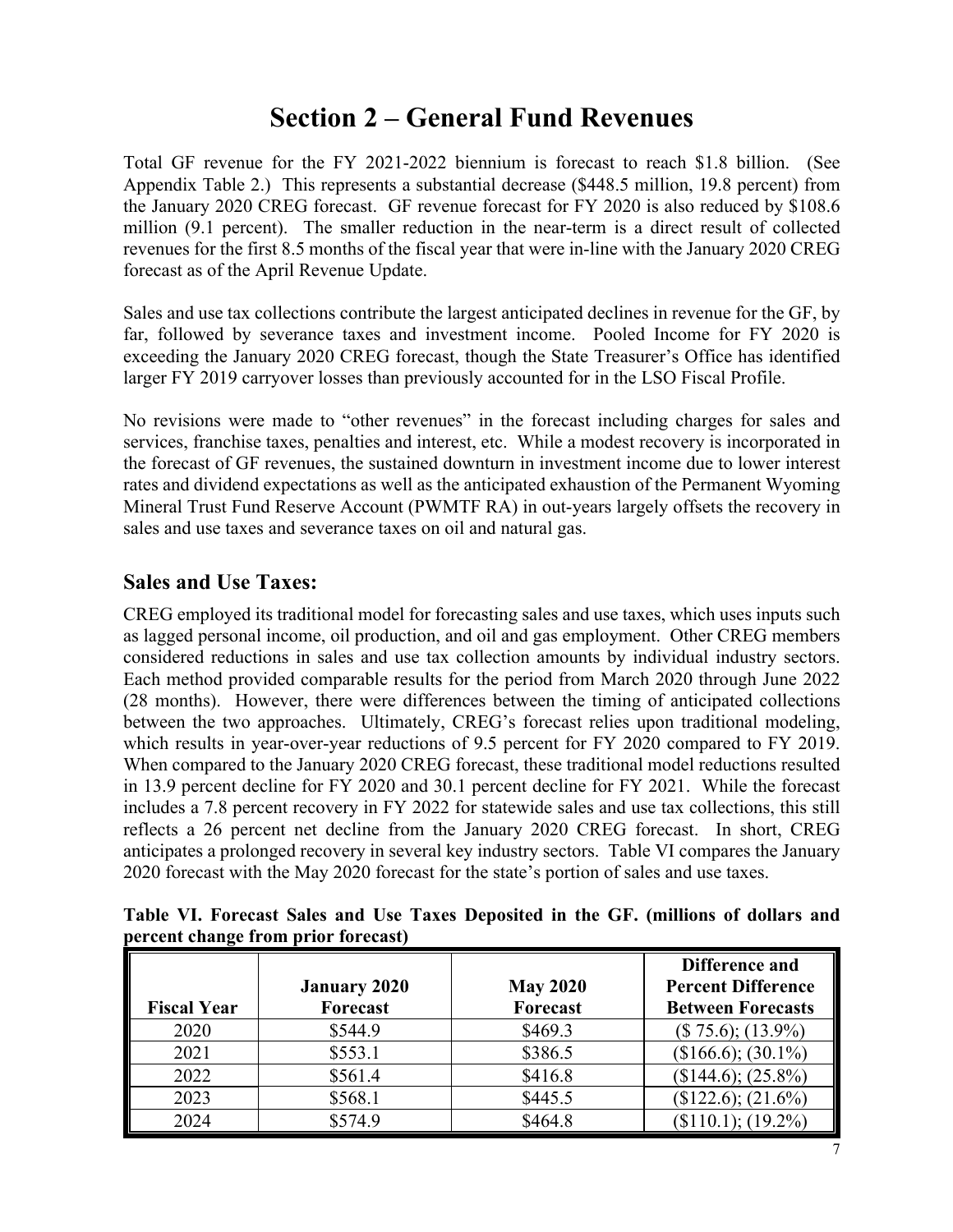## **Severance Taxes:**

Severance tax collections are forecast at lower levels throughout the projection period compared to prior year collections as well as the January 2020 CREG forecast, as shown in Table VII. See Section 1 of the report for a discussion of the individual mineral estimates, such as price and production that inform severance tax forecasting.

|                    |                     |                 | Difference and            |
|--------------------|---------------------|-----------------|---------------------------|
|                    | <b>January 2020</b> | <b>May 2020</b> | <b>Percent Difference</b> |
| <b>Fiscal Year</b> | Forecast            | <b>Forecast</b> | <b>Between Forecasts</b>  |
| 2020               | \$253.1             | \$209.2         | $($43.9); (17.3\%)$       |
| 2021               | \$162.4             | \$109.4         | $($53.0); (32.6\%)$       |
| 2022               | \$166.9             | \$113.9         | $($53.0); (31.8\%)$       |
| 2023               | \$170.2             | \$120.2         | $($50.0); (29.4\%)$       |
| 2024               | \$171.7             | \$129.3         | $($42.4); (24.7\%)$       |

**Table VII. Forecast Severance Taxes Deposited in the GF. (millions of dollars and percent change from prior forecast)** 

## **Mineral Trust Fund and Pooled Income Revenue Sources:**

Although equity market performance has dominated financial headlines this spring, the S&P 500 is *up* 5.8 percent over the past twelve months. The reduction of interest rates and forward expectation for future dividends will have material impacts on the State's forecast yield in all funds. The interest rate on the 10-year U.S. Treasury is hovering around two-thirds of a percentage point. A sizeable portion of the State's fixed income portfolio is invested in a bond ladder strategy, which is performing relatively well in the current environment. As bonds mature, the current bond fund proceeds will be invested at a lower yield in the future unless the current interest rate environment changes. This is the primary contribution to the overall decline in expected yields. Furthermore, public purpose investments, such as expanded use of the time deposit open account program could further reduce the overall return from the State Agency Pool (SAP), and ultimately the amount deposited into the GF.

Importantly, this forecast does not incorporate any reduction in state reserves, e.g., expenditure of the Legislative Stabilization Reserve Account (LSRA). CREG only reduces the amount of the investable corpus to the extent actual appropriations (or deposits) are approved by the Legislature and the Governor. To the extent policymakers expend the LSRA to address a portion of the decline in revenue, one can reasonably expect further reductions in future investment income as a direct result of a smaller corpus of investable assets.

Table VIII illustrates the May 2020 CREG forecast for the GF share of Pooled Income. In summary, projected yields have been reduced by approximately one half to three quarters of a percentage point since the January 2020 forecast.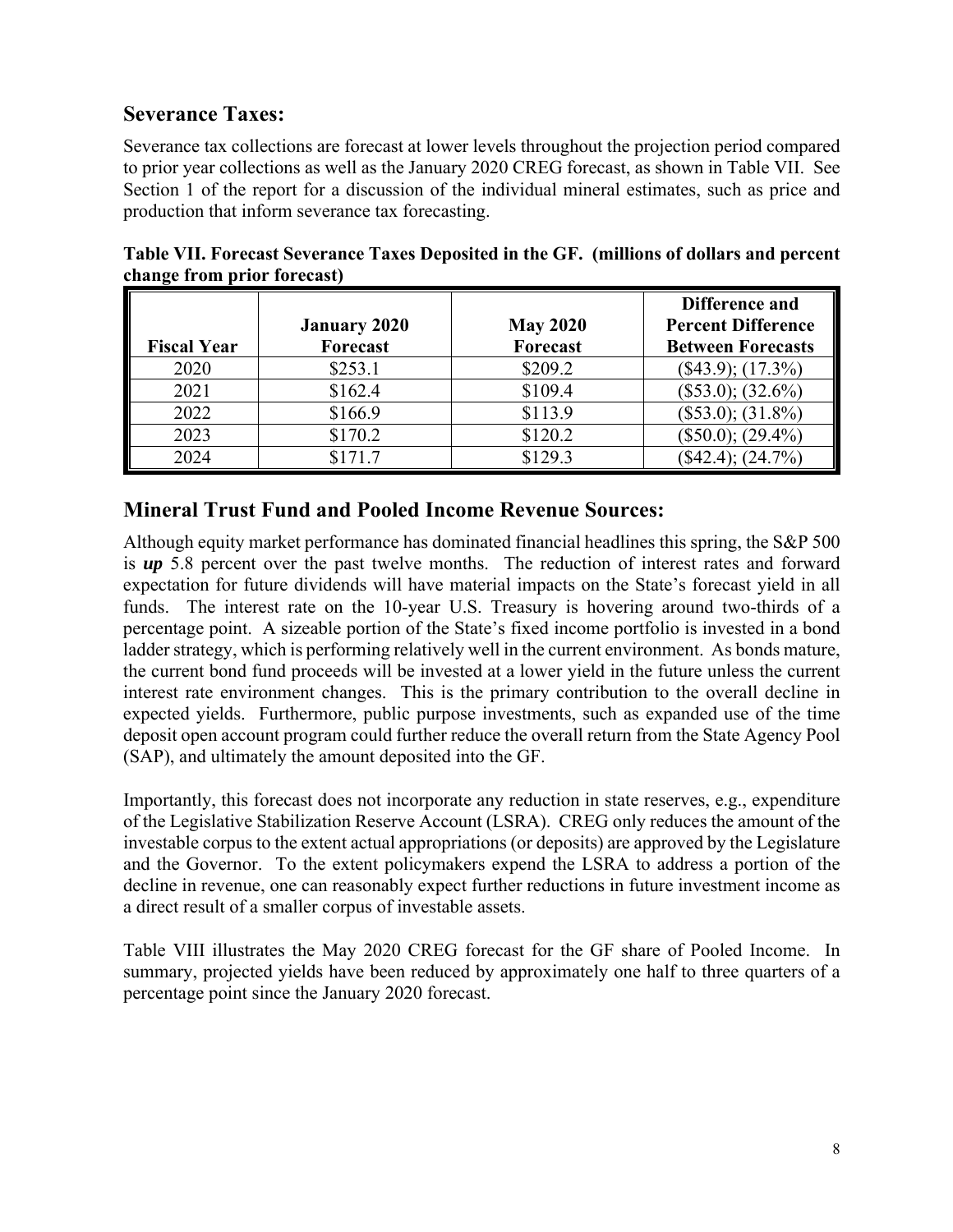| <b>Fiscal Year</b> | "Pooled Income"<br>including SAP and<br><b>LSRA</b><br>(weighted yield) | <b>Interest and Dividends</b><br>from the PWMTF (%<br>of corpus) | <b>Statutorily</b><br><b>Guaranteed Amount</b><br>from the PWMTF RA<br>$\frac{6}{6}$ of 5-year average<br>market value) |
|--------------------|-------------------------------------------------------------------------|------------------------------------------------------------------|-------------------------------------------------------------------------------------------------------------------------|
| $2020*$            | $$66.0; 1.03\%$                                                         | $$277.5; 2.23\%$                                                 | $$189.6; 2.5\%$                                                                                                         |
| 2021               | $$47.0; 1.20\%$                                                         | \$139.5; 1.70%                                                   | $$194.2; 2.5\%$                                                                                                         |
| 2022               | $$42.0; 1.07\%$                                                         | $$143.5; 1.70\%$                                                 | $$199.2; 2.5\%$                                                                                                         |
| 2023               | $$27.0; 0.69\%$                                                         | \$148.0; 1.70%                                                   | \$176.1, portion guaranteed                                                                                             |
| 2024               | $$26.0; 0.67\%$                                                         | \$152.0; 1.70%                                                   | \$152.0, no funds for                                                                                                   |
|                    |                                                                         |                                                                  | guarantee                                                                                                               |

**Table VIII. Forecast Investment Income Deposited in the GF. (millions of dollars and percent)** 

*\*FY 2020 does not include FY 2019 carryover losses, which will reduce the FY 2020 investment income to be deposited in the GF from the SAP, according to the latest information provided by the State Treasurer's Office. These losses have been, and will continue to be, shown on the LSO Fiscal Profile (and Governor's Budget Profile) in accordance with prior practice.* 

The amount of investment income shown in Tables 1 and 2 of the Appendix includes the total forecasted investment income, or the investment earnings "guaranteed" pursuant to W.S. 9-4- 719(b) for the GF from the Permanent Wyoming Mineral Trust Fund (PWMTF). This amount does not include the amount distributed or guaranteed to the LSRA or the Strategic Investments and Projects Account (SIPA) in an attempt to avoid overstating, and thus confusing, the forecast GF revenue that will be available for appropriation. Under the current investment earnings forecast, the balance of the PWMTF RA is forecast to be exhausted and unable to satisfy the statutory guarantee beginning in FY 2023. As a result, Table 1 in the Appendix shows only forecast interest and dividends from the PWTMF and the amount guaranteed to the GF.

The State Treasurer's Office has generated realized capital gains to date. Combined with the interest and dividends, total investment earnings should exceed the guaranteed 2.5 percent spending policy amount for the GF. If those gains are sustained through the end of the fiscal year (June 30, 2020), one could expect approximately \$44 million to be deposited into both the SIPA and LSRA, respectively. CREG typically does not include realized capital gains until the end of the fiscal year. However, in order to provide the most complete picture possible and given the proximity to fiscal year end, the preliminary, net realized capital gains received to date are included in Table IX below. The SIPA would also benefit from an additional \$50.8 million deposit from the PWTMF RA to fully meet its guaranteed deposit pursuant to statute.<sup>1</sup> Table IX illustrates the investment income anticipated to be deposited to the SIPA and LSRA, including preliminary realized capital gains to date.

<sup>&</sup>lt;sup>1</sup> The State Treasurer's Office is making progress in addressing delayed summary information in the form of market values, realized and unrealized gains and losses, interest and dividends for both earnings and distributions by fund. This delay inhibits CREG's traditional analysis and the quality of income tracking, though there are indications the reporting will be remedied in the coming months.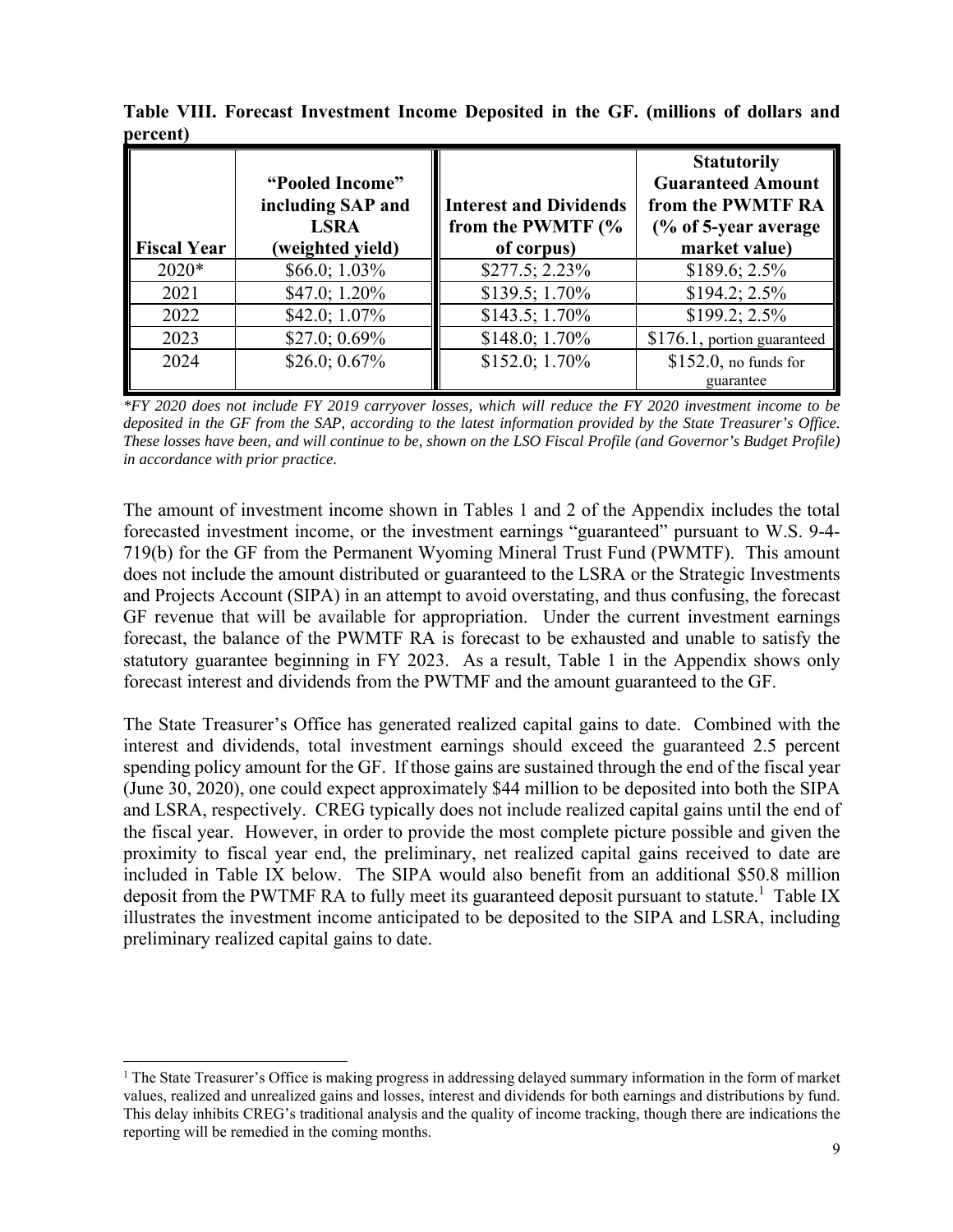| <b>Fiscal Year</b> | <b>SIPA</b> | <b>LSRA</b> | <b>SIPA Guarantee</b><br>from PWMTF RA<br><b>Transfers</b> |
|--------------------|-------------|-------------|------------------------------------------------------------|
| 2020               | \$44.0      | \$44.0      | \$50.8                                                     |
| $2021*$            | \$97.1      | \$0         | \$97.1                                                     |
| $2022*$            | \$99.6      | \$0         | \$99.6                                                     |
| $2023*$            | \$0         | \$0         | Y0                                                         |
| 2024*              | $\$0$       | \$0         |                                                            |

**Table IX. Forecast Interest and Dividends to be deposited to the SIPA, LSRA and Guarantee form the PWMTF RA. (millions of dollars)** 

*\*Beginning in FY 2021 and for each year thereafter, 45 percent of the maximum amount which may be credited to the SIPA shall be credited to a school major maintenance subaccount. Further, pursuant to W.S. 9-4-719(b)(i), this amount is guaranteed through the transfer from the PWMTF RA to the SIPA. The amounts to be deposited into the school major maintenance subaccount per the guarantee are estimated as follows: FY 2021 - \$43.7 million; FY 2022 - \$44.8 million; FY 2023 - \$0 million; FY 2024 - \$0 million.* 

## **Remaining General Fund Revenue Categories:**

CREG did not adjust any of the remaining GF revenue categories for the 2020 May forecast.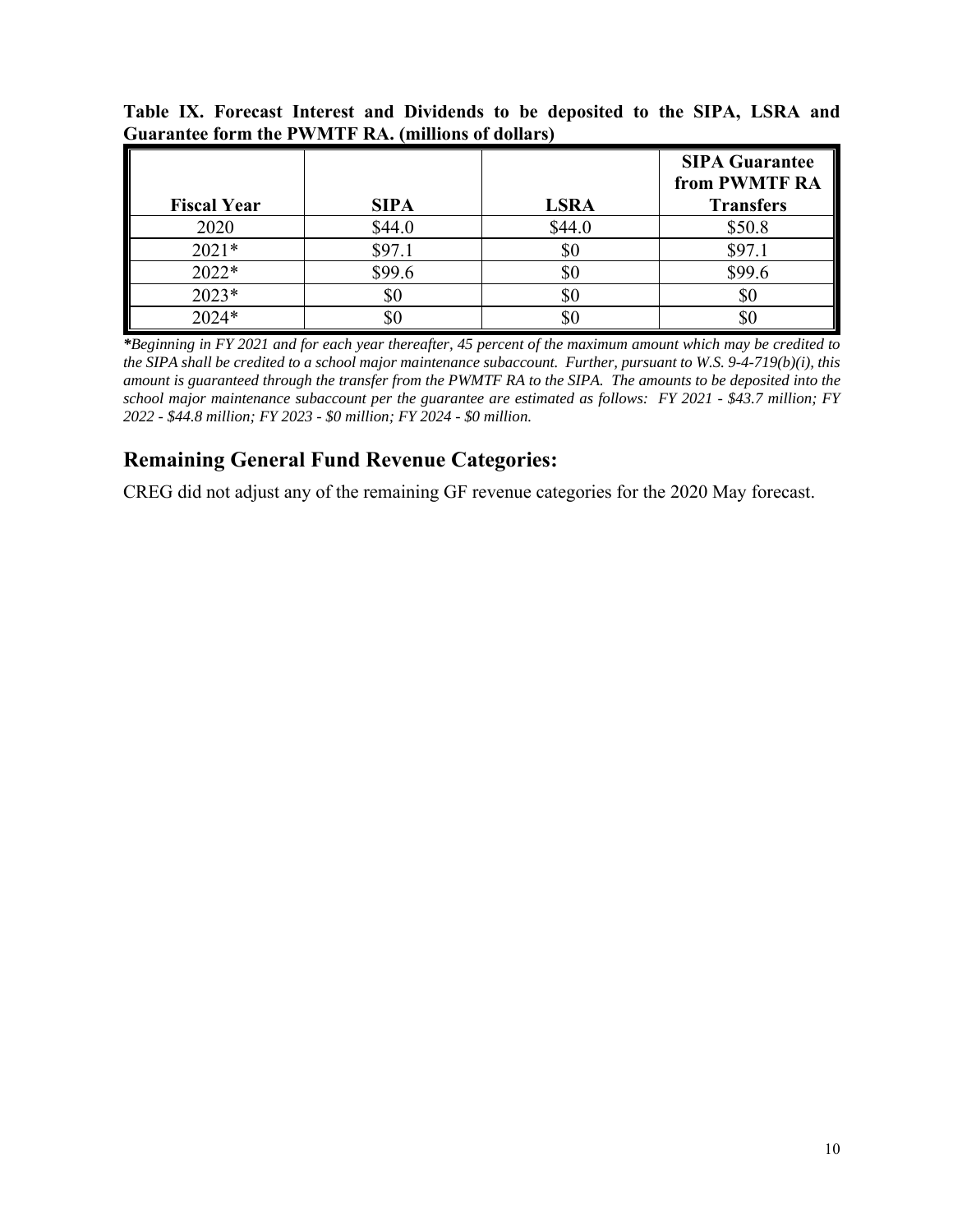# **Section 3 – Severance Tax Summary**

Refer to Section 1 of this report for detailed information regarding mineral price and production assumptions forming the basis of the severance tax forecast. As shown in Appendix Tables 4 and 5, projected severance tax revenues now total \$679.2 million in the FY 2021-2022 biennium, down from \$1.216 billion, a decrease of 44.2 percent in the January 2020 CREG forecast. In addition to the mineral price and production forecasts from Section 1 of the report, this CREG forecast includes the severance tax incentive adopted during the 2020 Budget Session (2020 HB 243, 2020 Wyoming Session Laws, Chapter 155). This incentive impacts the revenue forecast for total severance tax collected, particularly in the out-years of the forecast where new oil and natural gas production is anticipated to be more material. In addition, this forecast incorporates the temporary deposit of the "one percent severance tax" into the One Percent Severance Tax Account enacted in Section 314 of 2020 Wyoming Session Laws, Chapter 80 (2020 Budget Bill). Table X illustrates the change in total estimated severance collections compared to the January 2020 forecast.

| <b>Fiscal Year</b> | <b>January 2020</b><br>Forecast | <b>May 2020</b><br>Forecast | Difference and<br><b>Percent Difference</b><br><b>Between Forecasts</b> |
|--------------------|---------------------------------|-----------------------------|-------------------------------------------------------------------------|
| 2020               | \$589.1                         | \$467.6                     | $($121.5); (20.6\%)$                                                    |
| 2021               | \$596.6                         | \$327.9                     | $($268.7); (45.0\%)$                                                    |
| 2022               | \$619.6                         | \$351.3                     | $($268.3); (43.3\%)$                                                    |
| 2023               | \$637.4                         | \$388.3                     | $($249.1); (39.1\%)$                                                    |
| 2024               | \$645.4                         | \$437.3                     | $($208.1); (32.2\%)$                                                    |

**Table X. Forecast Severance Taxes. (millions of dollars)**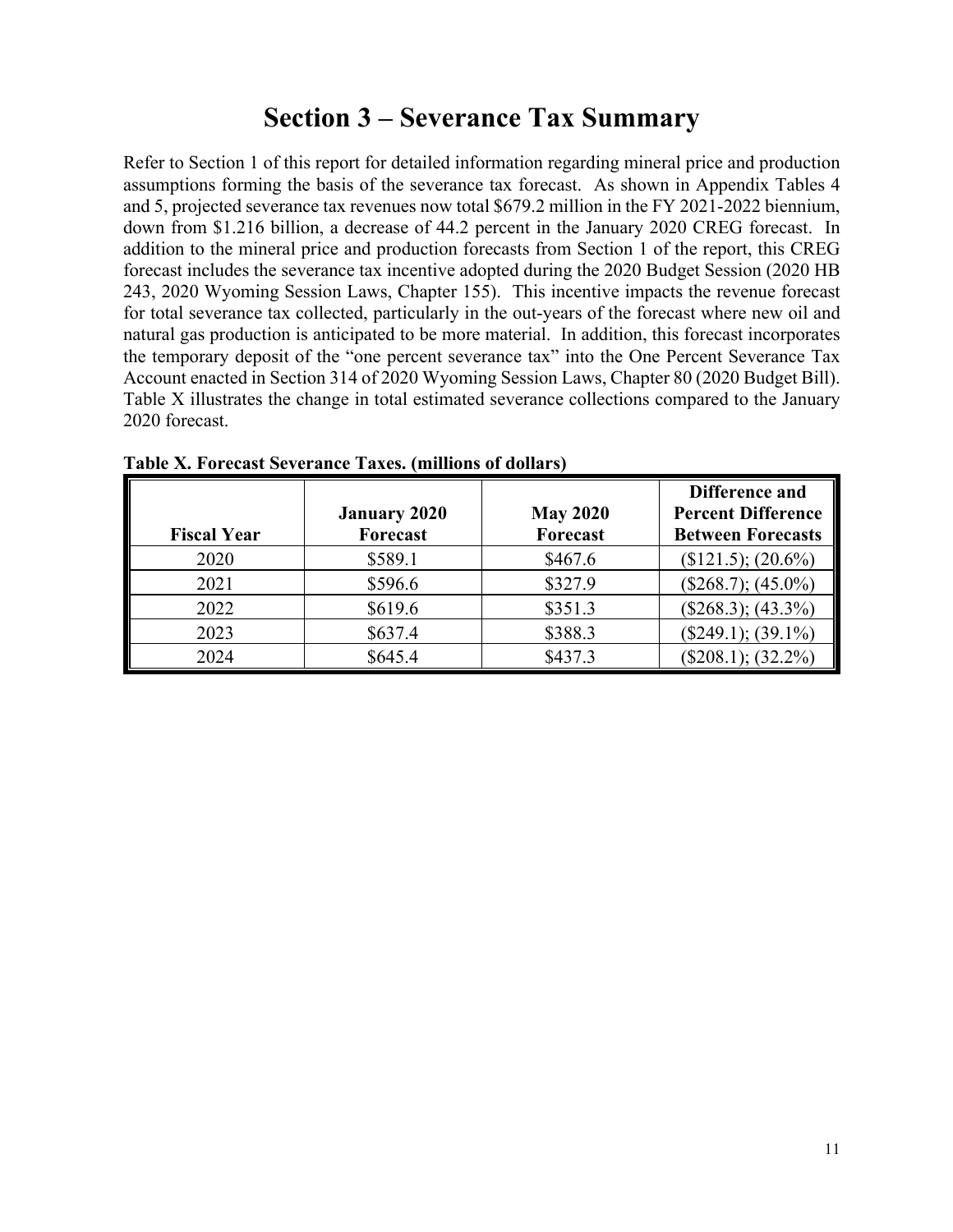# **Section 4 - Federal Mineral Royalties and Coal Lease Bonuses**

Refer to Section 1 of this report for detailed information about the mineral price and production assumptions forming the basis of the FMR forecast. Appendix Tables 7, 7(a), 7(b), 8, 8(a), and 8(b) show detailed projections for FMRs and federal coal lease bonuses.

## **Federal Mineral Royalties:**

The price and production estimates detailed in Section 1 of this report provide the foundation for the May 2020 CREG forecast, the CREG members are aware of applications by Wyoming operators to obtain royalty relief and applications to suspend operations while maintaining the federal lease. To the extent these applications are approved, commensurate reductions would be required in the estimated FMR collections illustrated in Tables 7, 7(a), 7(b), 8, 8(a), and 8(b). As of this report writing, limited information is available regarding the extent of approvals. Table XI illustrates the change in total estimated FMR collections compared to the January 2020 CREG forecast.

| <b>Fiscal Year</b> | <b>January 2020</b><br>Forecast | <b>May 2020</b><br>Forecast | Difference and<br><b>Percent Difference</b><br><b>Between Forecasts</b> |
|--------------------|---------------------------------|-----------------------------|-------------------------------------------------------------------------|
| 2020               | \$478.3                         | \$411.0                     | $(\$67.3); (14.1\%)$                                                    |
| 2021               | \$485.5                         | \$309.1                     | $($176.4); (36.3\%)$                                                    |
| 2022               | \$500.8                         | \$323.9                     | $($176.9); (35.3\%)$                                                    |
| 2023               | \$509.6                         | \$347.2                     | $($162.4); (31.9\%)$                                                    |
| 2024               | \$514.1                         | \$379.7                     | $($134.4); (26.1\%)$                                                    |

**Table XI. Forecast Federal Mineral Royalties. (millions of dollars)** 

# **Coal Lease Bonuses:**

No revisions are made to the January 2020 forecast for the State's two active coal lease bonus payments.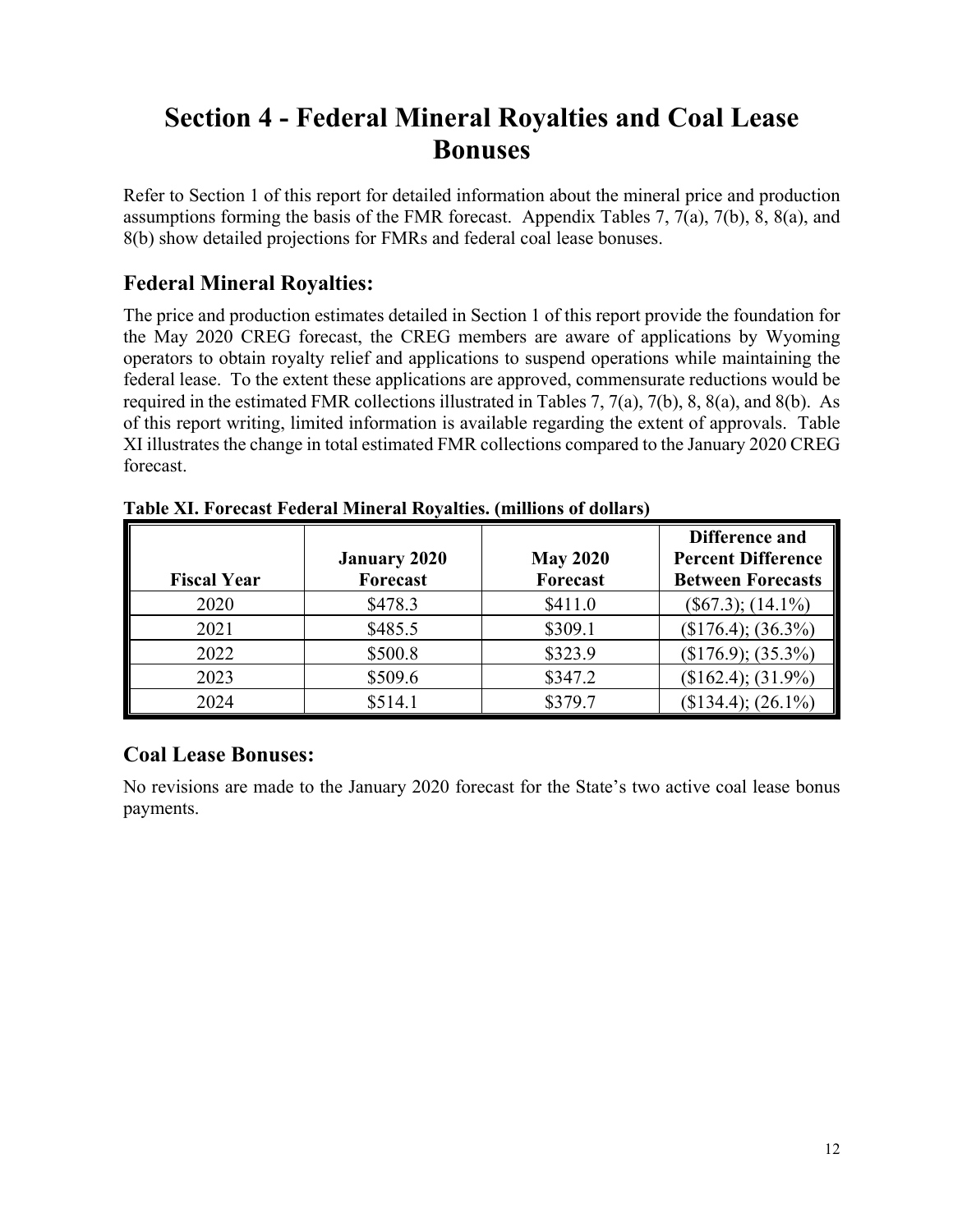# **Section 5 – Common School Land Income Account Revenue and State Royalties**

Income to the Common School Land Income Account (CSLIA) is derived from the investment of the Common School Permanent Land Fund (CSPLF), grazing fees, bonus payments on mineral leases, and other surface leases of state trust lands dedicated to schools. After deposit to the CSLIA, income is subsequently deposited into the SFP. Table XII illustrates forecast annual income and differences from the January 2020 CREG forecast. CSPLF investment income reflects the statutory guaranteed level until the Common School Permanent Land Fund Reserve Account (CSPLF RA) is exhausted. This is anticipated to occur earlier in FY 2024 in this May 2020 report compared to the January 2020 CREG forecast. There are three categories of revisions to the investment income forecast: (1) realized capital gains to date, as the end of the fiscal year is approaching; (2) retention of investment income by the fund itself in accordance with 2020 HB 53 and HB 161 (2020 Wyoming Session Laws, Chapter 111 and Chapter 55, respectively); and (3) lower-than-previously forecast yield from interest and dividends. The projection of fees and leases is predicated upon a ten-year average of fee and lease revenue. CREG removed any expectation of state bonus payments in FY 2021 and reduced the expectation of bonus payments in FY 2022 by half.

| <b>Fiscal Year</b> | <b>Investment</b><br><b>Income</b><br><b>May 2020</b><br>Estimate* | <b>Fees and Leases</b><br><b>May 2020</b><br><b>Estimate</b> | <b>Total</b><br><b>May 2020</b><br><b>Estimate</b> | <b>Difference from</b><br><b>January 2020</b><br><b>Forecast</b> |
|--------------------|--------------------------------------------------------------------|--------------------------------------------------------------|----------------------------------------------------|------------------------------------------------------------------|
| 2020               | \$188.5                                                            | \$18.0                                                       | \$206.5                                            | \$0                                                              |
| 2021               | \$196.1                                                            | \$12.0                                                       | \$208.1                                            | $(\$6.0)$                                                        |
| 2022               | \$203.6                                                            | \$15.0                                                       | \$218.6                                            | $(\$3.0)$                                                        |
| 2023               | \$208.7                                                            | \$18.0                                                       | \$226.7                                            | \$0                                                              |
| 2024               | \$161.9                                                            | \$18.0                                                       | \$179.9                                            | (\$34.5)                                                         |

**Table XII. Common School Land Income Account Forecast. (millions of dollars)** 

*\*Note: Investment income includes the full spending policy amount, guaranteed by the CSPLF RA, to the extent funds are available. Under current projections, funds within the CSPLF RA are sufficient to cover the estimated guarantee through FY 2023, as well as \$37.9 million of the \$89.5 million guarantee needed for FY 2024.* 

Table XIII illustrates the forecast interest and dividends from the CSPLF set against the statutory guarantee from the CSPLF RA. Additionally, since this report is being written close to the end of the fiscal year, FY 2020 preliminary capital gains have been incorporated into the forecast – a departure from prior CREG practice.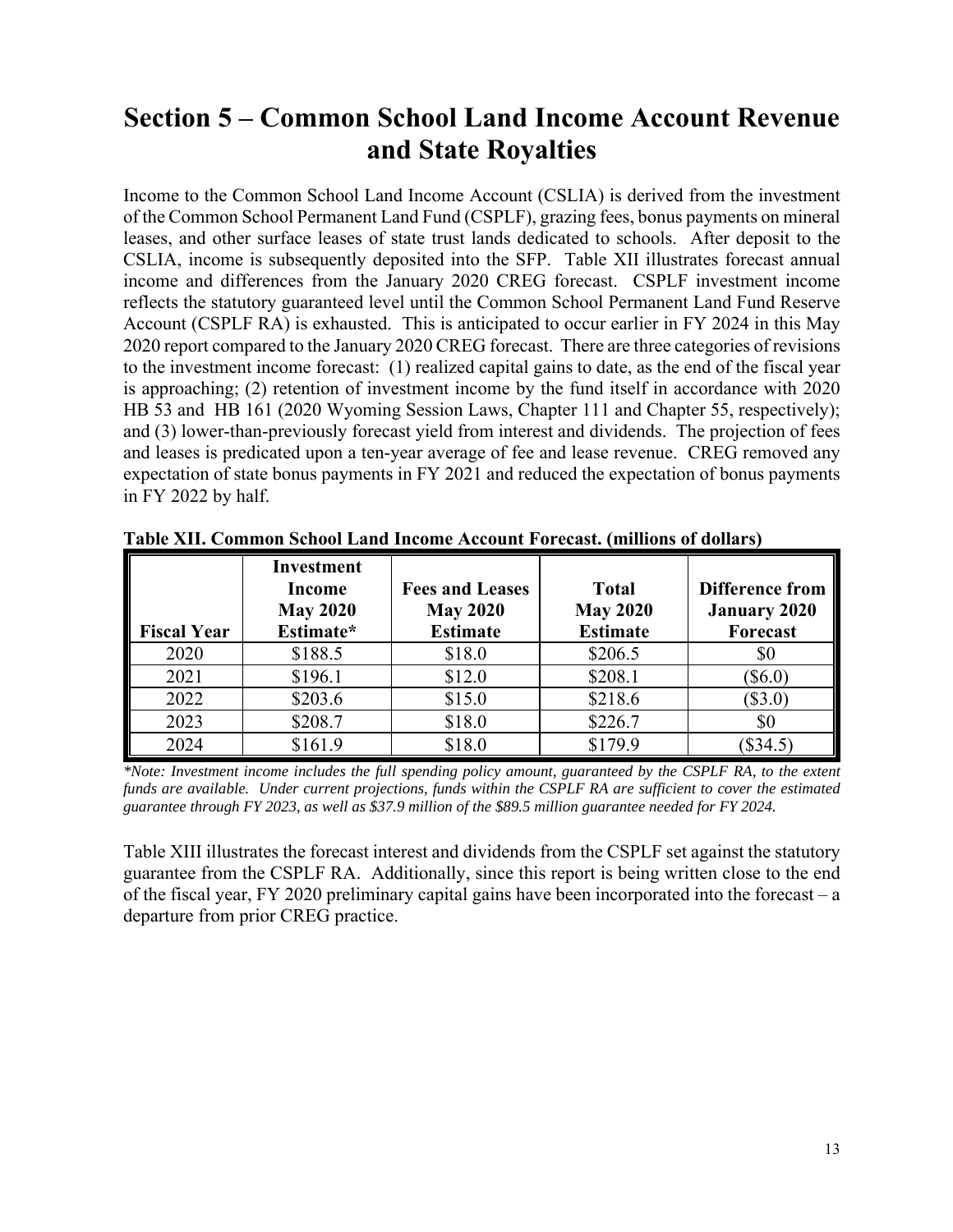| <b>Fiscal Year</b> | <b>Interest and Dividends</b><br>from the CSPLF | <b>Statutory Guaranteed</b><br><b>Amount from the CSPLF RA</b> |
|--------------------|-------------------------------------------------|----------------------------------------------------------------|
|                    |                                                 |                                                                |
| 2020               | $$164.5; (2.31\%)$                              | $$188.5; (5.00\%)$                                             |
| 2021               | \$115.0; (2.73%)                                | $$196.1; (5.00\%)$                                             |
| 2022               | \$119.0; (2.75%)                                | $$203.6; (5.00\%)$                                             |
| 2023               | \$121.5; (2.75%)                                | $$208.7; (5.00\%)$                                             |
| 2024               | \$124.0; (2.75%)                                | $$161.9; (3.79\%)$                                             |

**Table XIII. Common School Land Income Account Investment Income Forecast. (millions of dollars and percent)** 

Wyoming Statute 9-4-305(b) was amended in the 2018 Budget Bill, directing one-third of state mineral royalties from school lands to the SCCA for the FY 2019-2020 biennium. During the 2019 General Session the Legislature amended W.S. 9-4-305(b) for the FY 2021-2022 biennium and beyond to direct one-third of state royalties to a newly created School Lands Mineral Royalties Account (2019 Wyoming Session Laws, Chapter 204). Anticipated deposits of state royalties to the CSPLF, SCCA and School Lands Mineral Royalties Account are illustrated in Table XIV.

| <b>Fiscal</b><br>Year | <b>Total State</b><br><b>Royalties</b> | Deposit to the<br><b>CSPLF</b> | Deposit to the<br><b>SCCA/School</b><br><b>Lands Mineral</b><br><b>Royalties Account</b> | <b>SCCA/School Lands</b><br><b>Mineral Royalties</b><br><b>Account</b><br><b>Difference from January</b><br>2020 Forecast |
|-----------------------|----------------------------------------|--------------------------------|------------------------------------------------------------------------------------------|---------------------------------------------------------------------------------------------------------------------------|
| 2020                  | \$100.0                                | \$66.7                         | \$33.3                                                                                   | $(\$4.7)$                                                                                                                 |
| 2021                  | \$70.2                                 | \$46.8                         | \$23.4                                                                                   | \$19.6                                                                                                                    |
| 2022                  | \$71.0                                 | \$47.3                         | \$23.7                                                                                   | (\$19.3)                                                                                                                  |
| 2023                  | \$78.6                                 | \$52.4                         | \$26.2                                                                                   | \$16.8)                                                                                                                   |
| 2024                  | \$87.4                                 | \$58.3                         | \$29.1                                                                                   | $(\$13.9)$                                                                                                                |

**Table XIV. State Royalties Forecast. (millions of dollars)**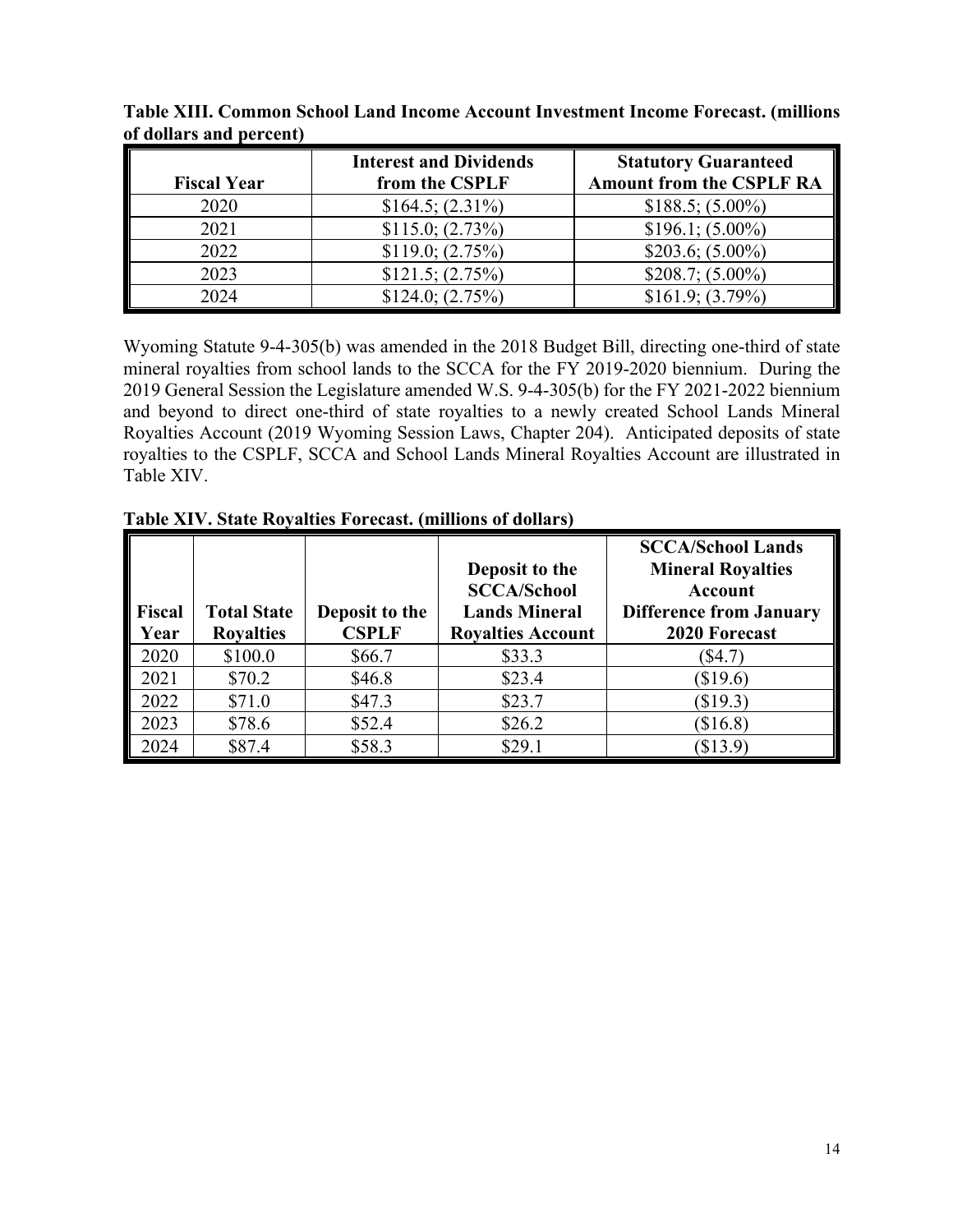# **Section 6 – Total State Assessed Valuation**

Please refer to Section 1 of this report for detailed information about the mineral price and production assumptions forming the basis for the minerals portion of the state assessed valuation forecast. Although members of CREG received some feedback from local assessors, no revisions are incorporated to non-mineral assessed valuations in this May 2020 CREG forecast. Despite various national recessions and commodity price fluctuations, the assessed valuation of other property (industrial, commercial, residential and agricultural property) has only declined yearover-year for a single calendar year since 1990, recognizing the relative stability of this asset class. In 2009, the single year with a recorded decline, non-mineral property valuations declined by 1.0 percent.

Table XV illustrates the forecast assessed valuations and differences due to revisions from the January 2020 CREG forecast. Table XV also estimates the reduction in K-12 education 43 mill levy collections for the SFP (12 mills) and school districts (31 mills). For CY 2019, the associated fiscal year impact is FY 2021. Specific forecasts of statewide assessed valuations by category are shown in Appendix Table 9.

**Table XV. Forecast Assessed Valuations and K-12 Education Mill Levy Collections. (millions of dollars)** 

|                  |                                 |                                    | Difference and                                        | <b>Est. Difference</b><br>in 43 K-12          |
|------------------|---------------------------------|------------------------------------|-------------------------------------------------------|-----------------------------------------------|
| Calendar<br>Year | <b>January 2020</b><br>Forecast | <b>May 2020</b><br><b>Forecast</b> | <b>Percent Difference</b><br><b>Between Forecasts</b> | <b>Education Mill</b><br><b>Levy Revenues</b> |
| 2019             | \$21,916.4                      | \$22,249.7                         | $$333.3; 1.5\%$                                       | \$14.3                                        |
| 2020             | \$21,645.5                      | \$17,188.6                         | $($4,456.9); (20.6\%)$                                | (\$191.6)                                     |
| 2021             | \$22,284.9                      | \$17,708.9                         | $($4,576.0); (20.5\%)$                                | (\$196.8)                                     |
| 2022             | \$22,908.2                      | \$18,584.9                         | $($4,323.3); (18.9\%)$                                | (\$185.9)                                     |
| 2023             | \$23,378.1                      | \$19,700.0                         | $($3,678.1); (15.7\%)$                                | (\$158.2)                                     |
| 2024             | \$23,687.3                      | \$20,846.8                         | $($2,840.5);$ $(12.0\%)$                              | (\$122.1)                                     |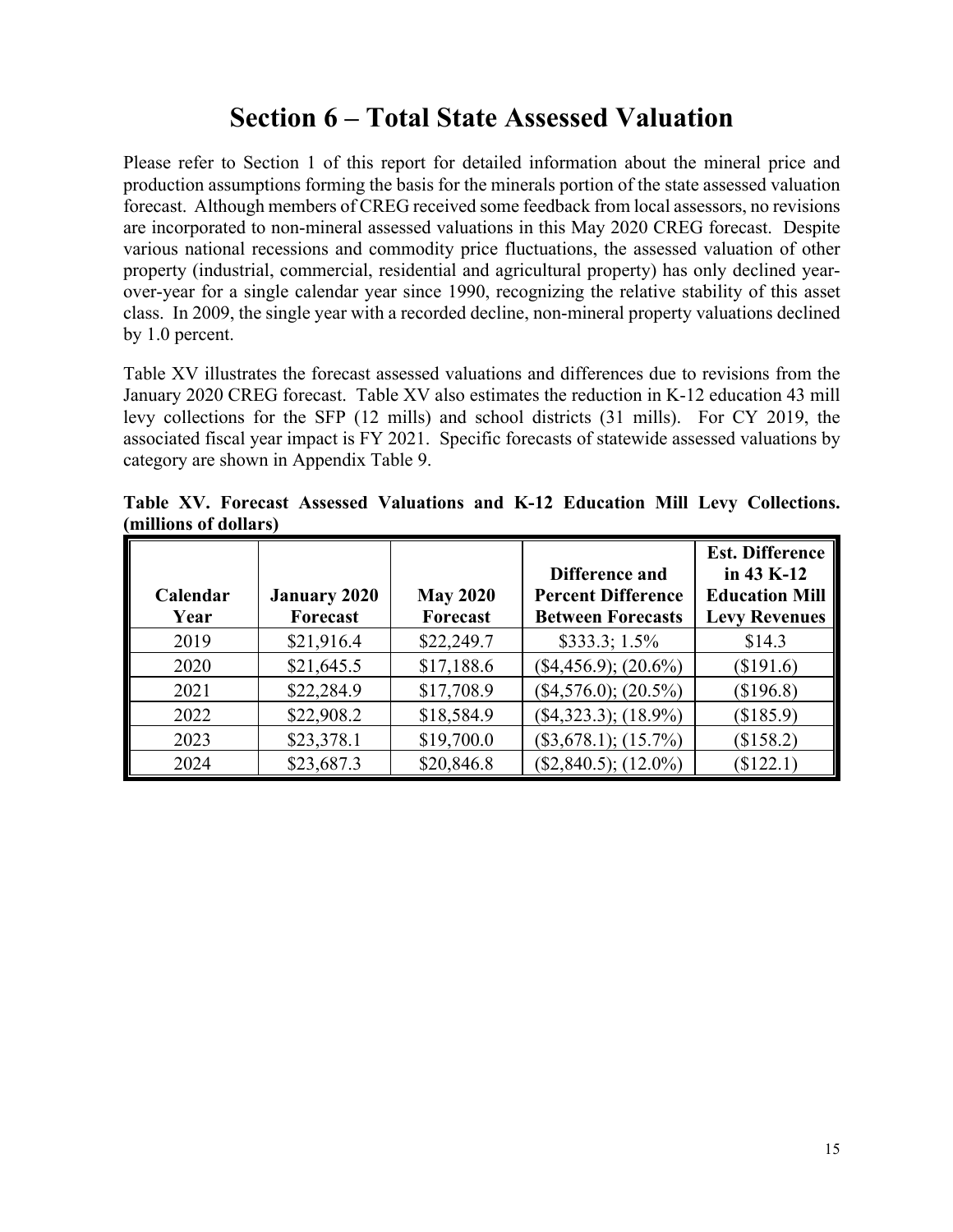# **Section 7 – Addendum: Impacts to Local Governments**

In the past, CREG reports have not included any forecasts on the local government's share of statewide sales and use tax or the local optional sales and use taxes. CREG reports also did not previously include an assessment of the impacts on ad valorem taxes to local governments. With respect to the specific purpose or "6<sup>th</sup> penny" sales and use tax, the reduction in revenue should not impact operational revenues. Rather, since the one percent specific purpose sales and use tax will generate less revenue under the current forecast than in a year prior, the tax will need to remain in effect longer. Therefore, Table XVI does not include the forecast impacts to specific purpose sales and use tax collections. The sales and use tax rows reflect the impact on local's share of the statewide four percent tax, as well as existing general purpose sales and use taxes. It should also be noted that while the sales and use tax declines are shared by counties and municipalities, the entire amount of the ad valorem tax declines shown in Table XVI are estimated to be borne by counties.

Given the enormity of the current economic predicament, Table XVI attempts to provide an indication of the impacts this forecast revision has across all local governments. One hesitation in providing this information is that each county and municipality is different. For example, due to the reductions in tourism, Teton county's negative impact from sales and use taxes could be more than the statewide average. Likewise, due to the precipitous decline in oil exploration, drilling and production, Converse county's decline in sales and use tax collections could exceed the statewide average. In contrast, counties like Carbon county, which continues to benefit from wind energy development, may not experience the same level of decline as other local governments.

|                              | May 2020 Base<br>Forecast | <b>May 2020 Low-</b><br><b>End Interval</b><br>Forecast | <b>May 2020 High-</b><br><b>End Interval</b><br><b>Forecast</b> |
|------------------------------|---------------------------|---------------------------------------------------------|-----------------------------------------------------------------|
| <b>Revenue Source</b>        | <b>Reduction</b>          | <b>Reduction</b>                                        | <b>Reduction</b>                                                |
| FY2020 - Sales and Use Taxes | $(\$39); (9\%)$           | $(\$62); (15\%)$                                        | $(\$27); (6\%)$                                                 |
| FY2020 - Ad Valorem Taxes    | <b>NA</b>                 | <b>NA</b>                                               | <b>NA</b>                                                       |
| Subtotal                     | $(\$39); (6\%)$           | $(\$62); (10\%)$                                        | $(\$27); (4\%)$                                                 |
| FY2021 - Sales and Use Taxes | $($105); (25\%)$          | $($130); (32\%)$                                        | $(\$73); (18\%)$                                                |
| FY2021 - Ad Valorem Taxes    | <b>NA</b>                 | <b>NA</b>                                               | NA                                                              |
| Subtotal                     | $($105); (16\%)$          | $($130); (17\%)$                                        | $(\$73); (9\%)$                                                 |
| FY2022 - Sales and Use Taxes | $(\$81); (20\%)$          | $($118); (29\%)$                                        | $($ \$43); $(11\%)$                                             |
| FY2022 - Ad Valorem Taxes    | $($65); (25\%)$           | $(\$74); (28\%)$                                        | $(\$55); (21\%)$                                                |
| Subtotal                     | $($146); (19\%)$          | $($192); (25\%)$                                        | $(\$98); (12\%)$                                                |
| FY2023 - Sales and Use Taxes | $($58); (14\%)$           | $($81); (20\%)$                                         | $(\$27); (7%)$                                                  |
| FY2023 - Ad Valorem Taxes    | $(\$59); (22\%)$          | $(\$69); (26\%)$                                        | $(S47); (18\%)$                                                 |
| Subtotal                     | $($117); (15\%)$          | $($150); (19\%)$                                        | $(\$74); (9\%)$                                                 |
| FY2024 - Sales and Use Taxes | $($43); (10\%)$           | $(\$58); (14\%)$                                        | $$0;0\%$                                                        |
| FY2024 - Ad Valorem Taxes    | $($ \$49); $(18%)$        | $(\$63); (24\%)$                                        | $(\$31); (12\%)$                                                |
| Subtotal                     | $(\$92); (12\%)$          | $($121); (15\%)$                                        | $(\$31); (4\%)$                                                 |

**Table XVI. Forecast Revision of Major, State-Collected Local Government Revenues. (millions of dollars and statewide percentage decline from FY 2019)**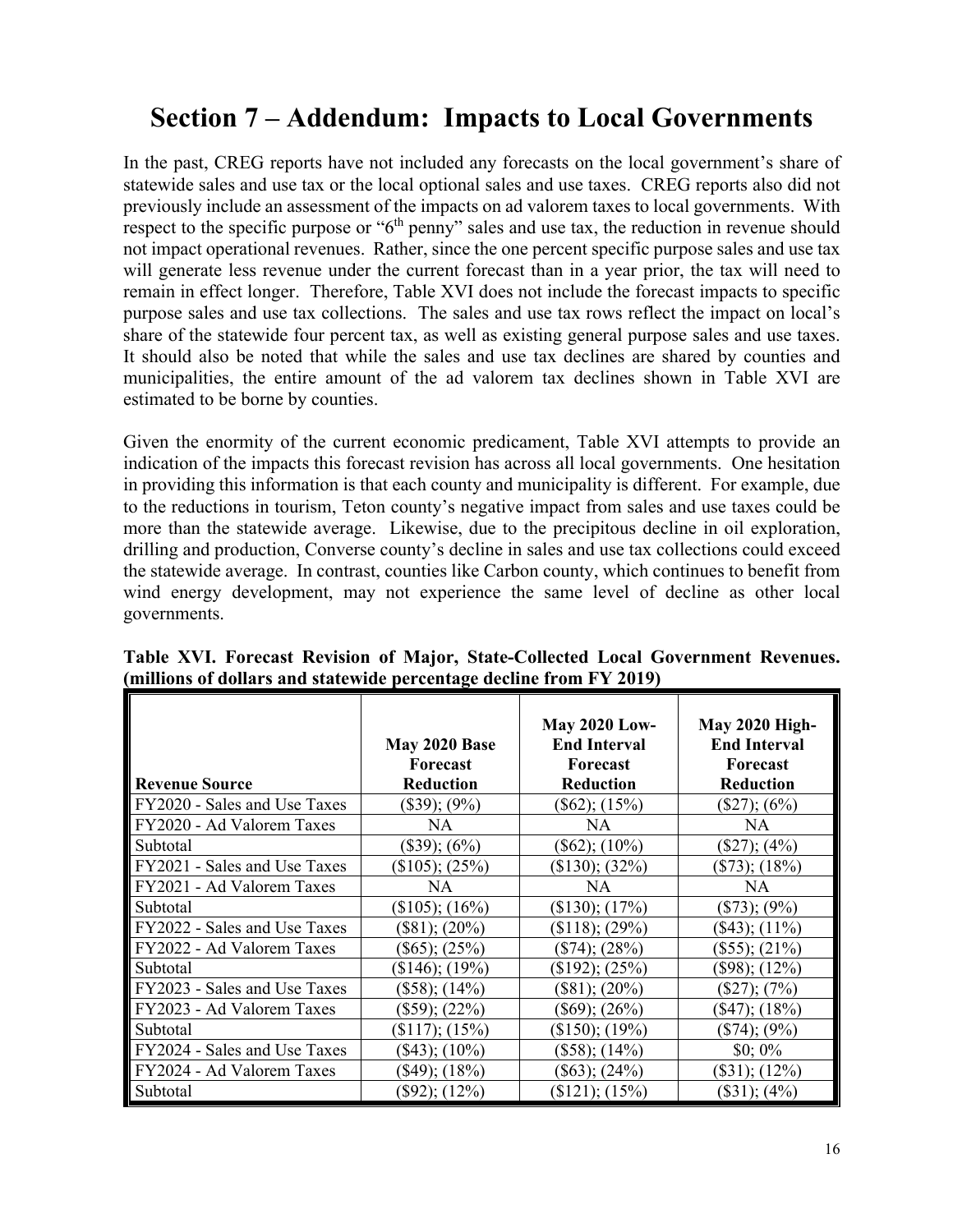#### Table 1General Fund RevenuesFiscal Year Collections by Source

| Fiscal      | Severance     | Sales and Use | <b>PWMTF</b>  | Pooled        | Charges - Sales | Franchise    | Revenue from | Penalties    | Federal Aid  | All           |                 |
|-------------|---------------|---------------|---------------|---------------|-----------------|--------------|--------------|--------------|--------------|---------------|-----------------|
| Year        | Tax           | Tax           | Income        | Income        | and Services    | Tax          | Others       | and Interest | and Grants   | Other         | Total           |
|             | (1)           |               | (2), (3)      | (3)           |                 |              |              |              |              | (4), (5)      |                 |
| Historical: |               |               |               |               |                 |              |              |              |              |               |                 |
| 1999        | \$58,924,423  | \$234,725,590 | \$106,845,392 | \$25,322,337  | \$20,333,143    | \$11,438,251 | \$7,009,009  | \$5,873,055  | \$10,293,095 | \$19,488,056  | \$500,252,351   |
| 2000        | \$83,616,343  | \$262,338,523 | \$117,485,136 | \$26,191,754  | \$18,799,203    | \$13,628,848 | \$14,829,611 | \$5,809,027  | \$8,189,111  | \$64,712,342  | \$615,599,898   |
| 2001        | \$139,104,484 | \$296,341,913 | \$97,378,092  | \$34,849,907  | \$20,569,692    | \$15,029,401 | \$10,085,700 | \$6,612,961  | \$10,946,298 | \$21,301,693  | \$652,220,141   |
| 2002        | \$117,185,445 | \$313,077,987 | \$90,510,496  | \$29,114,751  | \$20,858,833    | \$17,099,710 | \$7,532,683  | \$6,359,976  | \$8,878,403  | \$27,328,449  | \$637,946,733   |
| 2003        | \$149,549,109 | \$300,953,910 | \$58,647,855  | \$19,214,275  | \$20,467,084    | \$19,598,042 | \$8,199,193  | \$10,131,822 | \$10,590,119 | \$27,332,601  | \$624,684,010   |
| 2004        | \$184,408,599 | \$326,625,269 | \$98,110,315  | \$28,716,923  | \$24,260,907    | \$21,745,077 | \$5,315,629  | \$9,031,984  | \$11,651,917 | \$34,686,832  | \$744,553,452   |
| 2005        | \$225,275,895 | \$363,846,232 | \$87,789,396  | \$39,340,611  | \$26,460,644    | \$23,962,541 | \$5,674,323  | \$11,571,551 | \$8,313,378  | \$41,702,561  | \$833,937,132   |
| 2006        | \$240,254,868 | \$421,438,545 | \$123,952,616 | \$65,048,984  | \$24,733,817    | \$24,889,058 | \$5,842,094  | \$17,153,208 | \$10,264,260 | \$42,493,736  | \$976,071,186   |
| 2007        | \$213,964,458 | \$479,072,573 | \$150,487,083 | \$90,590,111  | \$29,478,126    | \$28,164,990 | \$6,301,203  | \$15,248,945 | \$10,830,645 | \$46,156,155  | \$1,070,294,289 |
| 2008        | \$257,859,263 | \$504,711,048 | \$321,357,789 | \$105,567,137 | \$30,458,234    | \$26,251,292 | \$10,704,460 | \$6,443,234  | \$9,819,073  | \$46,743,278  | \$1,319,914,808 |
| 2009        | \$217,580,767 | \$492,443,467 | \$135,264,226 | \$89,969,956  | \$33,780,336    | \$23,978,875 | \$6,276,827  | \$11,878,190 | \$9,159,713  | \$44,485,273  | \$1,064,817,630 |
| 2010        | \$226,994,930 | \$412,845,265 | \$139,450,800 | \$117,295,842 | \$33,254,667    | \$23,805,596 | \$21,431,697 | \$13,962,941 | \$10,686,279 | \$46,344,453  | \$1,046,072,470 |
| 2011        | \$230,313,366 | \$470,905,619 | \$215,755,659 | \$90,718,694  | \$35,503,191    | \$23,210,774 | \$29,554,028 | \$12,000,700 | \$11,388,412 | \$55,715,767  | \$1,175,066,210 |
| 2012        | \$221,153,387 | \$497,683,644 | \$235,847,144 | \$112,352,685 | \$38,218,559    | \$24,446,393 | \$7,602,898  | \$11,229,632 | \$10,065,657 | \$45,243,811  | \$1,203,843,810 |
| 2013        | \$210,280,486 | \$481,431,386 | \$366,635,722 | \$189,833,643 | \$38,867,796    | \$26,889,478 | \$6,345,761  | \$9,304,095  | \$0          | \$51,616,450  | \$1,381,204,817 |
| 2014        | \$234,556,823 | \$521,102,606 | \$395,337,466 | \$86,425,307  | \$41,169,666    | \$36,257,448 | \$5,865,169  | \$11,536,105 | \$0          | \$50,126,092  | \$1,382,376,682 |
| 2015        | \$200,734,679 | \$544,030,172 | \$494,234,268 | \$114,227,416 | \$43,580,396    | \$39,313,515 | \$7,110,572  | \$11,440,883 | \$0          | \$54,416,621  | \$1,509,088,522 |
| 2016        | \$185,476,491 | \$432,008,558 | \$149,823,404 | \$88,843,568  | \$46,838,913    | \$35,441,681 | \$6,438,459  | \$6,260,009  | \$0          | \$50,121,154  | \$1,001,252,237 |
| 2017        | \$167,012,242 | \$407,315,823 | \$298,790,011 | \$85,972,480  | \$54,609,497    | \$34,792,975 | \$9,067,348  | \$4,441,920  | \$0          | \$111,043,801 | \$1,173,046,097 |
| 2018        | \$176,616,770 | \$480,044,281 | \$447,649,918 | \$79,025,043  | \$50,274,592    | \$34,728,071 | \$10,135,129 | \$3,795,537  | \$0          | \$111,281,976 | \$1,393,551,317 |
| 2019        | \$271,368,786 | \$518,521,625 | \$365,081,260 | \$86,659,646  | \$51,776,908    | \$37,470,505 | \$8,973,143  | \$5,111,037  | \$0          | \$49,322,243  | \$1,394,285,153 |
| Projected:  |               |               |               |               |                 |              |              |              |              |               |                 |
| 2020        | \$209,200,000 | \$469,300,000 | \$189,600,000 | \$66,000,000  | \$51,600,000    | \$36,200,000 | \$8,700,000  | \$5,100,000  | \$0          | \$50,700,000  | \$1,086,400,000 |
| 2021        | \$109,400,000 | \$386,500,000 | \$194,200,000 | \$47,000,000  | \$51,600,000    | \$36,200,000 | \$8,700,000  | \$5,100,000  | \$0          | \$50,700,000  | \$889,400,000   |
| 2022        | \$113,800,000 | \$416,800,000 | \$199,200,000 | \$42,000,000  | \$51,600,000    | \$36,200,000 | \$8,700,000  | \$5,100,000  | \$0          | \$50,700,000  | \$924,100,000   |
| 2023        | \$120,200,000 | \$445,500,000 | \$176,100,000 | \$27,000,000  | \$51,600,000    | \$36,200,000 | \$8,700,000  | \$5,100,000  | \$0          | \$50,700,000  | \$921,100,000   |
| 2024        | \$129,300,000 | \$464,800,000 | \$152,000,000 | \$26,000,000  | \$51,600,000    | \$36,200,000 | \$8,700,000  | \$5,100,000  | \$0          | \$50,700,000  | \$924,400,000   |

- (1) 2016 Wyoming Session Laws, Chapter 31, Section 325 diverted revenue from the statutory one percent severance tax from the Permanent Wyoming Mineral Trust Fund (PWMTF) to the General Fund for approximately half of the 2016 fiscal year (approximately \$33.6 million). The same section also diverted the portion of severance taxes traditionally directed to the Highway Fund to the General Fund for the 2017-2018 biennium (approximately \$6.7 million/year). 2018 Wyoming Session Laws, Chapter 134, Section 314 redirected the revenue from the one percent statutory severance tax from the PWMTF to the General Fund for FY19 and FY20. The same Section also reduced the portion of severance taxes traditionally directed to the General Fund in excess of the \$155 million cap for FY19 only.
- (2) 2000 Wyoming Session Laws, Chapter 14 established an investment income spending policy for the PWMTF. Investment earnings from the PWMTF in excess of the spending policy are appropriated from the General Fund to the Permanent Wyoming Mineral Trust Fund Reserve Account (PWMTF RA). 2015 Wyoming Session Laws, Chapter 195 amended the spending policy by requiring the State Treasurer to transfer unobligated funds in the PWMTF RA to the General Fund as necessary to ensure that 2.5% of the previous 5 year average market value of the PWMTF is available for expenditure annually, beginning in FY17 (the "guarantee"). The PWMTF income amounts shown in the table above reflect total investment earnings from the PWMTF and estimated interest and dividends from the PWMTF, as well as a guaranteed transfer from the PWMTF RA to bring the investment income up to 2.5%. Historic years include the investment earnings in excess of the 2.5% directed to the Strategic Investments and Projects Account (SIPA) and the Legislative Stabilization Reserve Account (LSRA), and in excess of the spending policy amounts appropriated to the PWMTF RA. The PWMTF RA is forecast to have insufficient revenue for the full GF 2.5% "guarantee" beginning in FY 2023.
- (3) The State Treasurer implemented an accounting change in April 2009 (with an effective date of July 1, 2008), which directs interest and dividend income to be distributed to the General Fund on a monthly basis. Under this policy, capital gains and losses are held until the end of the fiscal year, at which time capital gains in excess of capital losses will be distributed. If capital losses exceed capital gains from the PWMTF, the net capital loss will be carried forward until such time it is offset by future capital gains. If capital losses exceed capital gains from the Pooled Income (State Agency Pool), the net capital loss will reduce the cash balance in the General Fund until it is offset by future capital gains but is not recognized in this table. Additionally, 2019 Wyoming Session Laws, Chapter 38 provided for segregated investment in equities of monies in the LSRA. Investment earnings from the LSRA continue to be shown in "Pooled Income".
- (4) This category includes Cigarette Tax (revenue code 1201) and all other 1200 series tax revenue; Inheritance Tax (revenue code 1401); License & Permit Fees (2000 revenue series); Property & Money Use Fees (4000 revenue series); and Non-Revenue Receipts (9000 revenue series).
- (5) 2016 Wyoming Session Laws, Chapter 31, Section 326 diverted the portion of federal mineral royalties traditionally directed to the Highway Fund to the General Fund for the 2017-2018 biennium (approximately \$60.1 million /year).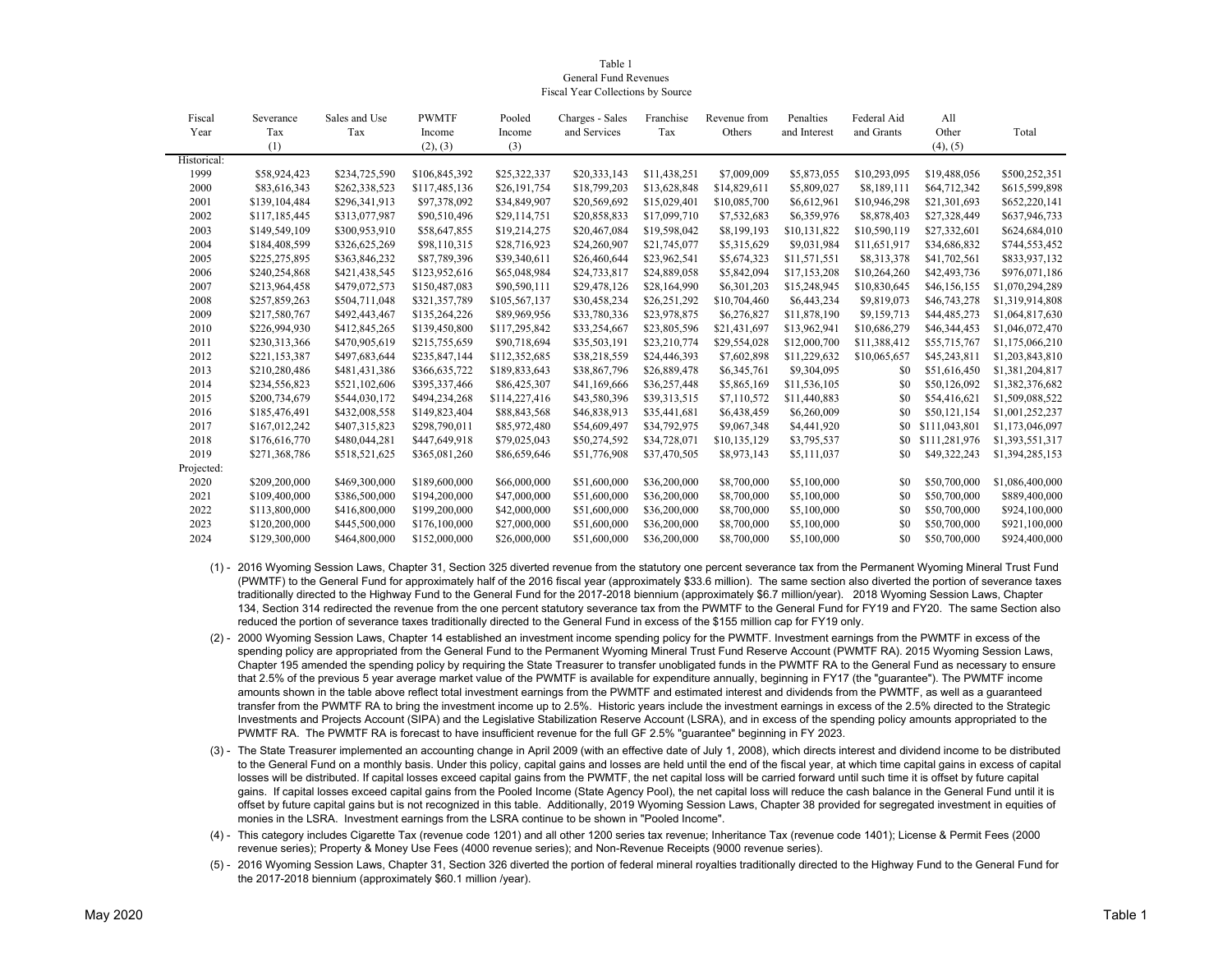### Table 2General Fund RevenuesBiennial Collections by Source

|             | Severance     | Sales and Use   | <b>PWMTF</b>  | Pooled        | Charges - Sales | Franchise    | Revenue from | Penalties    | Federal Aid  | All           |                 |
|-------------|---------------|-----------------|---------------|---------------|-----------------|--------------|--------------|--------------|--------------|---------------|-----------------|
| Biennium    | Tax           | Tax             | Income        | Income        | and Services    | Tax          | Others       | and Interest | and Grants   | Other         | Total           |
|             | (1)           |                 | (2), (3)      | (3)           |                 |              |              |              |              | (4), (5)      |                 |
| Historical: |               |                 |               |               |                 |              |              |              |              |               |                 |
| 1999-00     | \$142,540,766 | \$497,064,113   | \$224,330,528 | \$51,514,091  | \$39,132,346    | \$25,067,099 | \$21,838,620 | \$11,682,082 | \$18,482,206 | \$84,200,398  | \$1,115,852,249 |
| 2001-02     | \$256,289,929 | \$609,419,900   | \$187,888,588 | \$63,964,658  | \$41,428,525    | \$32,129,111 | \$17,618,383 | \$12,972,937 | \$19,824,701 | \$48,630,142  | \$1,290,166,874 |
| 2003-04     | \$333,957,708 | \$627,579,179   | \$156,758,170 | \$47,931,198  | \$44,727,991    | \$41,343,119 | \$13,514,822 | \$19,163,806 | \$22,242,036 | \$62,019,433  | \$1,369,237,462 |
| 2005-06     | \$465,530,763 | \$785,284,777   | \$211,742,012 | \$104,389,595 | \$51,194,461    | \$48,851,599 | \$11,516,417 | \$28,724,759 | \$18,577,638 | \$84,196,297  | \$1,810,008,318 |
| 2007-08     | \$471,823,721 | \$983,783,621   | \$471,844,872 | \$196,157,248 | \$59,936,360    | \$54,416,282 | \$17,005,663 | \$21,692,179 | \$20,649,718 | \$92,899,433  | \$2,390,209,097 |
| 2009-10     | \$444,575,697 | \$905,288,732   | \$274,715,026 | \$207,265,798 | \$67,035,003    | \$47,784,471 | \$27,708,524 | \$25,841,131 | \$19,845,992 | \$90,829,726  | \$2,110,890,100 |
| 2011-12     | \$451,466,753 | \$968,589,263   | \$451,602,803 | \$203,071,379 | \$73,721,750    | \$47,657,167 | \$37,156,926 | \$23,230,332 | \$21,454,069 | \$100,959,578 | \$2,378,910,020 |
| 2013-14     | \$444,837,309 | \$1,002,533,992 | \$761,973,188 | \$276,258,950 | \$80,037,462    | \$63,146,926 | \$12,210,930 | \$20,840,200 | \$0          | \$101,742,542 | \$2,763,581,499 |
| 2015-16     | \$386,211,170 | \$976,038,730   | \$644,057,672 | \$203,070,984 | \$90,419,309    | \$74,755,196 | \$13,549,031 | \$17,700,892 | SO.          | \$104,537,775 | \$2,510,340,759 |
| 2017-18     | \$343,629,012 | \$887,360,104   | \$746,439,929 | \$164,997,523 | \$104,884,089   | \$69,521,046 | \$19,202,477 | \$8,237,457  | \$0          | \$222,325,777 | \$2,566,597,414 |
|             |               |                 |               |               |                 |              |              |              |              |               |                 |

Projected:

| 2019-20 | \$480,568,786 | \$987,821,625 | \$554.681.260 | \$152,659,646 | \$103,376,908 | \$73,670,505 \$17,673,143 \$10,211,037 |                                        |  | \$0 \$100,022,243 \$2,480,685,153 |
|---------|---------------|---------------|---------------|---------------|---------------|----------------------------------------|----------------------------------------|--|-----------------------------------|
| 2021-22 | \$223,200,000 | \$803,300,000 | \$393,400,000 | \$89,000,000  | \$103,200,000 | \$72,400,000 \$17,400,000 \$10,200,000 |                                        |  | \$0 \$101,400,000 \$1,813,500,000 |
| 2023-24 | \$249,500,000 | \$910,300,000 | \$328,100,000 | \$53,000,000  | \$103,200,000 |                                        | \$72,400,000 \$17,400,000 \$10,200,000 |  | \$0 \$101,400,000 \$1,845,500,000 |

- (1) 2016 Wyoming Session Laws, Chapter 31, Section 325 diverted revenue from the statutory one percent severance tax from the Permanent Wyoming Mineral Trust Fund (PWMTF) to the General Fund for approximately half of the 2016 fiscal year (approximately \$33.6 million). The same section also diverted the portion of severance taxes traditionally directed to the Highway Fund to the General Fund for the 2017-2018 biennium (approximately \$6.7 million/year). 2018 Wyoming Session Laws, Chapter 134, Section 314 redirected the revenue from the one percent statutory severance tax from the PWMTF to the General Fund for FY19 and FY20. The same Section also reduced the portion of severance taxes traditionally directed to the General Fund in excess of the \$155 million cap for FY19 only.
- (2) 2000 Wyoming Session Laws, Chapter 14 established an investment income spending policy for the PWMTF. Investment earnings from the PWMTF in excess of the spending policy are appropriated from the General Fund to the Permanent Wyoming Mineral Trust Fund Reserve Account (PWMTF RA). 2015 Wyoming Session Laws, Chapter 195 amended the spending policy by requiring the State Treasurer to transfer unobligated funds in the PWMTF RA to the General Fund as necessary to ensure that 2.5% of the previous 5 year average market value of the PWMTF is available for expenditure annually, beginning in FY17 (the "guarantee"). The PWMTF income amounts shown in the table above reflect total investment earnings from the PWMTF and estimated interest and dividends from the PWMTF, as well as a guaranteed transfer from the PWMTF RA to bring the investment income up to 2.5%. Historic years include the investment earnings in excess of the 2.5% directed to the Strategic Investments and Projects Account (SIPA) and the Legislative Stabilization Reserve Account (LSRA), and in excess of the spending policy amounts appropriated to the PWMTF RA. The PWMTF RA is forecast to have insufficient revenue for the full GF 2.5% "guarantee" beginning in FY 2023.
- (3) The State Treasurer implemented an accounting change in April 2009 (with an effective date of July 1, 2008), which directs interest and dividend income to be distributed to the General Fund on a monthly basis. Under this policy, capital gains and losses are held until the end of the fiscal year, at which time capital gains in excess of capital losses will be distributed. If capital losses exceed capital gains from the PWMTF, the net capital loss will be carried forward until such time it is offset by future capital gains. If capital losses exceed capital gains from the Pooled Income (State Agency Pool), the net capital loss will reduce the cash balance in the General Fund until it is offset by future capital gains but is not recognized in this table. Additionally, 2019 Wyoming Session Laws, Chapter 38 provided for segregated investment in equities of monies in the LSRA. Investment earnings from the LSRA continue to be shown in "Pooled Income".
- (4) This category includes Cigarette Tax (revenue code 1201) and all other 1200 series tax revenue; Inheritance Tax (revenue code 1401); License & Permit Fees (2000 revenue series); Property & Money Use Fees (4000 revenue series); and Non-Revenue Receipts (9000 revenue series).
- (5) 2016 Wyoming Session Laws, Chapter 31, Section 326 diverted the portion of federal mineral royalties traditionally directed to the Highway Fund to the General Fund for the 2017-2018 biennium (approximately \$60.1 million /year).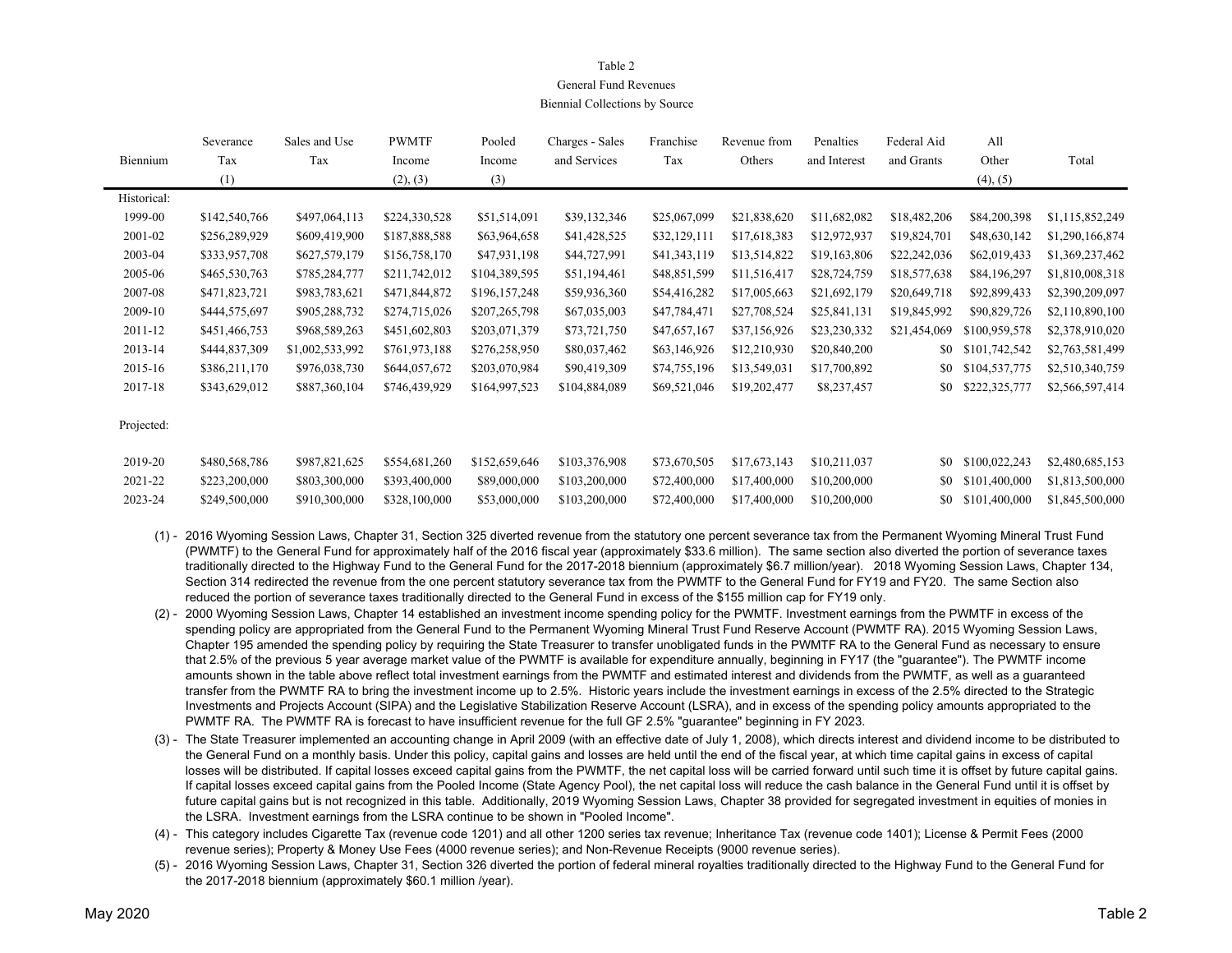## Table 3 Severance Tax Assumptions: Price & Production Levels forMajor Mineral Commodities

|          |         | Crude Oil $(1)$ |        | Natural Gas (2) |         | Surface Coal (3) | Trona (4) |            |
|----------|---------|-----------------|--------|-----------------|---------|------------------|-----------|------------|
| Calendar |         | Production      |        | Production      |         | Production       |           | Production |
| Year     | Price   | (Bbls)          | Price  | (Mcf)           | Price   | (Tons)           | Price     | (Tons)     |
| 2020     | \$30.00 | 58,500,000      | \$2.20 | 1,220,000,000   | \$12.00 | 205,000,000      | \$72.50   | 16,000,000 |
| 2021     | \$35.00 | 50,100,000      | \$2.60 | 1,170,000,000   | \$12.00 | 205,000,000      | \$75.00   | 17,200,000 |
| 2022     | \$45.00 | 56,100,000      | \$2.60 | 1,200,000,000   | \$11.90 | 190,000,000      | \$75.00   | 18,500,000 |
| 2023     | \$45.00 | 74,800,000      | \$2.60 | 1,280,000,000   | \$11.90 | 185,000,000      | \$75.00   | 19,900,000 |
| 2024     | \$50.00 | 83,900,000      | \$2.60 | ا 440,000,000,  | \$11.90 | 175,000,000      | \$75.00   | 19,900,000 |

(1) - Price is the average gross sales price for all Wyoming oil production. Production is the total volume of all oil produced in Wyoming, including stripper, tertiary, other oil, and lease condensate.

- (2) Price is the average gross sales price for all Wyoming natural gas production. Production is the total volume of all gas produced in Wyoming, including methane, carbon dioxide, natural gas liquids, and all other related products.
- (3) Price is the average gross sales price for all Wyoming surface coal production. Production is the total volume of all surface coal produced in Wyoming.
- (4) Price is the average gross sales price for all Wyoming trona production. Production is the total volume of all trona ore produced in Wyoming.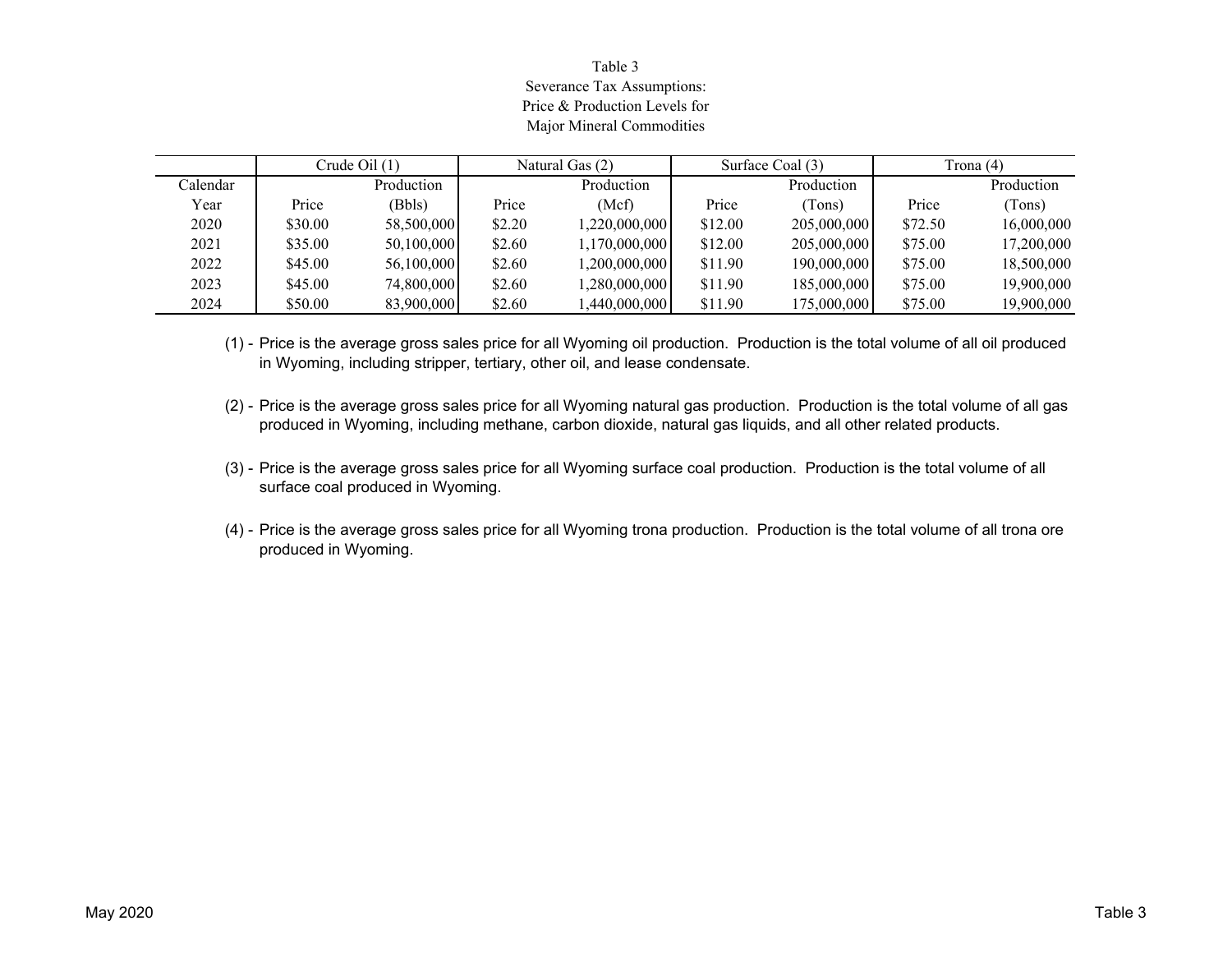#### Table 4 Mineral Severance TaxesFiscal Year Distribution by Account

| Fiscal<br>Year | General<br>Fund<br>(1) | Budget<br>Reserve Acct | <b>PWMTF</b><br>(1), (2) | One Percent<br>Severance Tax<br>Account<br>(1) | Water I      | Water II    | Water III | Highway<br>Fund<br>(3) | Cities and<br>Towns | Counties     | School<br>Foundation/<br>SFP Reserve/<br>Comm. Colleges<br>(1), (3) | Cities, Towns,<br>Counties & Special<br>Districts Capital<br>Construction | County Road<br>Const. Fund | Others<br>(4) | Totals<br>(5)   |
|----------------|------------------------|------------------------|--------------------------|------------------------------------------------|--------------|-------------|-----------|------------------------|---------------------|--------------|---------------------------------------------------------------------|---------------------------------------------------------------------------|----------------------------|---------------|-----------------|
| Historical:    |                        |                        |                          |                                                |              |             |           |                        |                     |              |                                                                     |                                                                           |                            |               |                 |
| 1999           | \$58,924,423           | \$28,164,693           | \$48,664,636             | \$0                                            | \$18,123,904 | \$2,753,030 | \$0       | \$0                    | \$12,388,590        | \$5,321,530  | \$4,818,787                                                         | \$3,395,400                                                               | \$4,438,397                | \$9,465,814   | \$196,459,204   |
| 2000           | \$83,616,343           | \$39,082,122           | \$69,719,687             | \$0                                            | \$18,040,045 | \$4,779,071 | \$0       | \$9,108,600            | \$21,506,037        | \$8,559,273  | \$1,416,010                                                         | \$4,346,563                                                               | \$4,898,265                | \$10,050,960  | \$275,122,976   |
| 2001           | \$139,104,482          | \$57,915,048           | \$112,995,802            | \$0                                            | \$20,783,056 | \$9,391,114 | \$0       | \$28,530,106           | \$33,130,343        | \$15,640,647 | \$26,744                                                            | \$4,982,504                                                               | \$5,593,506                | \$19,879,926  | \$447,973,278   |
| 2002           | \$117,185,445          | \$39,270,594           | \$72,269,085             | \$0                                            | \$19,319,789 | \$3,435,755 | \$0       | \$7,435,471            | \$15,101,587        | \$6,334,307  | \$0                                                                 | \$4,386,530                                                               | \$4,495,040                | \$10,200,358  | \$299,433,961   |
| 2003           | \$149,549,109          | \$105,317,276          | \$104,690,345            | \$0                                            | \$19,242,468 | \$3,323,943 | \$0       | \$6,950,287            | \$14,628,852        | \$6,136,020  | \$0                                                                 | \$4,400,000                                                               | \$4,500,000                | \$10,387,922  | \$429,126,222   |
| 2004           | \$184,408,599          | \$171,441,376          | \$136,108,467            | \$0                                            | \$19,858,973 | \$3,412,847 | \$0       | \$7,717,057            | \$15,004,762        | \$6,293,694  | \$0                                                                 | \$4,386,528                                                               | \$4,495,031                | \$10,439,594  | \$563,566,928   |
| 2005           | \$225,275,895          | \$251,580,640          | \$176,579,787            | \$0                                            | \$19,274,886 | \$3,570,457 | \$0       | \$7,958,111            | \$15,671,001        | \$6,573,145  | \$0                                                                 | \$4,386,525                                                               | \$4,495,025                | \$11,291,382  | \$726,656,854   |
| 2006           | \$240,254,868          | \$279,579,500          | \$406,945,374            | \$0                                            | \$19,200,918 | \$3,660,548 | \$775,114 | \$8,269,185            | \$16,162,339        | \$6,622,389  | \$0                                                                 | \$3,611,540                                                               | \$4,495,031                | \$11,500,112  | \$1,001,076,918 |
| 2007           | \$213,964,458          | \$228,678,827          | \$346,588,461            | \$0                                            | \$20,038,040 | \$3,493,592 | \$775,143 | \$8,159,373            | \$15,410,957        | \$6,371,940  | \$0                                                                 | \$3,611,545                                                               | \$4,495,042                | \$12,211,542  | \$863,798,920   |
| 2008           | \$257,859,263          | \$323.214.288          | \$443,081,307            | \$0                                            | \$19,297,547 | \$3,229,980 | \$775,217 | \$6,610,973            | \$14,224,389        | \$5,976,585  | \$0                                                                 | \$3,611,614                                                               | \$4,495,110                | \$11,575,738  | \$1,093,952,011 |
| 2009           | \$217,580,767          | \$240,383,694          | \$350,004,682            | \$0                                            | \$19,297,501 | \$3,343,659 | \$775,104 | \$7,065,973            | \$14,736,265        | \$6,147,028  | \$0                                                                 | \$3,611,541                                                               | \$4,495,030                | \$11,211,918  | \$878,653,162   |
| 2010           | \$226,994,930          | \$260,982,942          | \$371,323,873            | \$0                                            | \$19,297,696 | \$3,254,961 | \$775,191 | \$6,711,030            | \$14,336,803        | \$6,014,028  | \$0                                                                 | \$3,611,625                                                               | \$4,495,107                | \$10,163,192  | \$927,961,378   |
| 2011           | \$230,313,366          | \$268,948,372          | \$377,241,649            | \$0                                            | \$19,285,983 | \$3,204,909 | \$775,157 | \$6,503,125            | \$14,111,700        | \$5,938,934  | \$0                                                                 | \$3,611,586                                                               | \$4,495,078                | \$10,868,256  | \$945,298,115   |
| 2012           | \$221,153,387          | \$249,299,443          | \$354,101,873            | \$0                                            | \$19,298,164 | \$3,255,068 | \$775,112 | \$6,711,978            | \$14,337,527        | \$6,014,160  | \$0                                                                 | \$3,611,559                                                               | \$4,495,050                | \$10,655,179  | \$893,708,500   |
| 2013           | \$210,280,486          | \$227,555,007          | \$332,856,161            | \$0                                            | \$19,297,500 | \$3,255,000 | \$775,000 | \$6,711,500            | \$14,337,500        | \$6,014,000  | \$0                                                                 | \$3,611,500                                                               | \$4,495,000                | \$10,644,267  | \$839,832,921   |
| 2014           | \$234,556,823          | \$276,107,687          | \$379,858,599            | \$0                                            | \$19,297,500 | \$3,255,000 | \$775,000 | \$6,711,500            | \$14,337,500        | \$6,014,000  | \$0                                                                 | \$3,611,500                                                               | \$4,495,000                | \$10,631,229  | \$959,651,338   |
| 2015           | \$200,734,679          | \$208,463,390          | \$308,438,273            | \$0                                            | \$19,297,500 | \$3,255,000 | \$775,000 | \$6,711,500            | \$14,337,500        | \$6,014,000  | \$0                                                                 | \$3,611,500                                                               | \$4,495,000                | \$10,809,343  | \$786,942,685   |
| 2016           | \$185,476,491          | \$110,875,432          | \$168,906,202            | \$0                                            | \$19,297,500 | \$3,255,000 | \$775,000 | \$6,711,500            | \$14,337,500        | \$6,014,000  | \$0                                                                 | \$3,611,500                                                               | \$4,495,000                | \$9,865,813   | \$533,620,938   |
| 2017           | \$167,012,242          | \$127,595,502          | \$134,142,344            | \$89,399,148                                   | \$19,297,500 | \$3,255,000 | \$775,000 | \$0                    | \$14,337,500        | \$6,014,000  | \$0                                                                 | \$3,611,500                                                               | \$4,495,000                | \$10,404,031  | \$580,338,767   |
| 2018           | \$176,616,770          | \$146,804,563          | \$147,797,713            | \$98,442,050                                   | \$19,297,500 | \$3,255,000 | \$775,000 | \$0                    | \$14,337,500        | \$6,014,000  | \$0                                                                 | \$3,611,500                                                               | \$4,495,000                | \$10,026,896  | \$631,473,492   |
| 2019           | \$271,368,786          | \$157,529,202          | \$159,646,347            | \$0                                            | \$19,297,500 | \$3,255,000 | \$775,000 | \$6,711,500            | \$14,337,500        | \$6,014,000  | \$20,529,203                                                        | \$3,611,500                                                               | \$4,495,000                | \$10,230,452  | \$677,800,990   |
| Projected:     |                        |                        |                          |                                                |              |             |           |                        |                     |              |                                                                     |                                                                           |                            |               |                 |
| 2020           | \$209,200,000          | \$81,500,000           | \$108,000,000            | \$0                                            | \$19,300,000 | \$3,300,000 | \$800,000 | \$6,700,000            | \$14,300,000        | \$6,000,000  | \$0                                                                 | \$3,600,000                                                               | \$4,500,000                | \$10,400,000  | \$467,600,000   |
| 2021           | \$109,400,000          | \$25,800,000           | \$74,200,000             | \$49,500,000                                   | \$19,300,000 | \$3,300,000 | \$800,000 | \$6,700,000            | \$14,300,000        | \$6,000,000  | \$0                                                                 | \$3,600,000                                                               | \$4,500,000                | \$10,500,000  | \$327,900,000   |
| 2022           | \$113,800,000          | \$34,700,000           | \$80,300,000             | \$53,500,000                                   | \$19,300,000 | \$3,300,000 | \$800,000 | \$6,700,000            | \$14,300,000        | \$6,000,000  | \$0                                                                 | \$3,600,000                                                               | \$4,500,000                | \$10,500,000  | \$351,300,000   |
| 2023           | \$120,200,000          | \$47,400,000           | \$151,600,000            | \$0                                            | \$19,300,000 | \$3,300,000 | \$800,000 | \$6,700,000            | \$14,300,000        | \$6,000,000  | \$0                                                                 | \$3,600,000                                                               | \$4,500,000                | \$10,600,000  | \$388,300,000   |
| 2024           | \$129,300,000          | \$65,600,000           | \$173,200,000            | \$0                                            | \$19,300,000 | \$3,300,000 | \$800,000 | \$6,700,000            | \$14,300,000        | \$6,000,000  | \$0                                                                 | \$3,600,000                                                               | \$4,500,000                | \$10,700,000  | \$437,300,000   |

(1) - 2016 Wyoming Session Laws, Chapter 31, Section 325 diverted revenue from the statutory one percent severance tax previously directed to the Permanent Wyoming Mineral Trust Fund (PWMTF) to the General Fund for approximately half of the 2016 fiscal year (approximately \$33.6 million). Additionally, the one percent severance tax is diverted from the PWMTF to the One Percent Severance Tax Account for the 2017-2018 biennium. The same section also diverted the portion of severance taxes traditionally directed to the Highway Fund to the General Fund for the 2017-2018 biennium (approximately \$6.7 million/year). 2018 Wyoming Session Laws, Chapter 134, Sect 314 redirected the revenue from the statutory one percent severance tax from the PWMTF to the General Fund for FY19 and FY20. The same section also reduced a portion of severance taxes traditionally directed to the General Fund to the School Foundation Program Reserve Account for FY19.

(2) - 2002 Wyoming Session Laws, Chapter 62 made permanent the diversion of PWMTF revenues to the Severance Tax Distribution Account, and repealed the language of 2000 Wyoming Session Laws, Chapter 99 requiring a larger proportion of coal bed methane revenues to be deposited into the PWMTF. 2005 Wyoming Session Laws, Chapter 80 diverted additional severance taxes (equal to two-thirds of the PWMTF distribution required by Wyoming Constitution) from the Severance Tax Distribution Account to the PWMTF, beginning in FY06. One-half of the additional severance taxes to the PWMTF (\$74,264,775) was diverted to the PWMTF Reserve Account in FY10.

(3) - In FY99 and FY00, mineral severance taxes and federal mineral royalties were diverted from the Highway Fund to the School Foundation Program until \$20 million was received. This revenue diversion from the Highway fun offset with additional fuel tax revenue. In FY01 and FY02, the diversion of revenues from these sources continued, however, the amount was not limited to a fixed dollar amount, but was a dollar for dollar swap in the amoun by the fuel tax.

(4) - Beginning in FY92, the totals shown in this column have included diversions from the Highway Fund to the Leaking Underground Storage Tank (LUST) accounts (Financial Responsibility and Corrective Action accounts). Amo from \$10.4 to \$10.7 million per year are projected to be diverted to these accounts in FY20 through FY24.

(5) - FY98 revenues include \$8.0 million in previously protested severance taxes on coal from prior production years. FY06 and FY07 revenues include \$19.5 million and \$13.3 million respectively, in previously protested sev on natural gas from prior production years. FY15 revenues were reduced by roughly \$10 million due to a refund of overpaid severance taxes on natural gas resulting from the resolution of a tax issue with a major natural gas producer.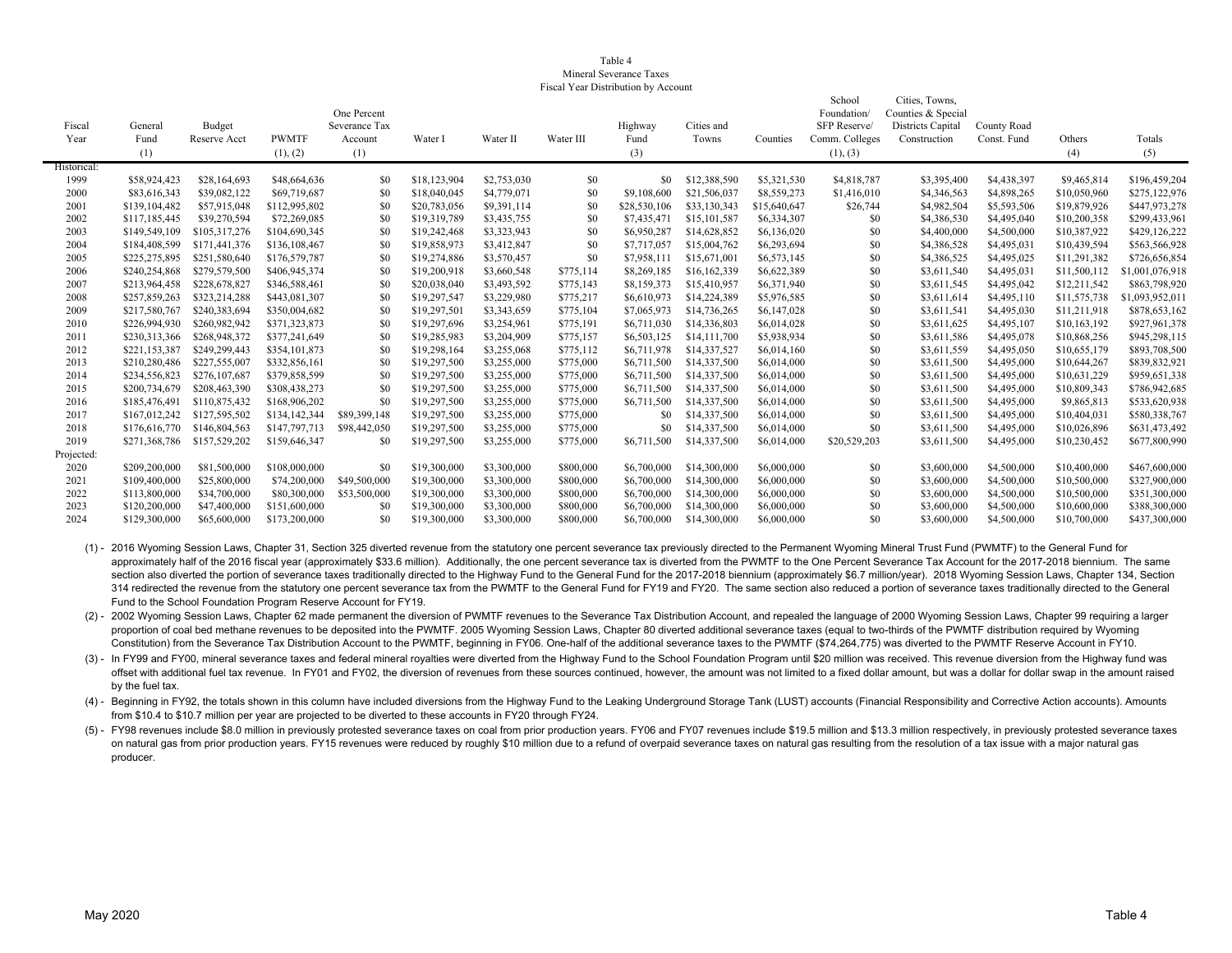### Mineral Severance Taxes

#### Biennial Distribution by Account

|             |               |               |               |               |              |              |             |              |              |              | School         | Cities, Towns,                   |              |              |                 |
|-------------|---------------|---------------|---------------|---------------|--------------|--------------|-------------|--------------|--------------|--------------|----------------|----------------------------------|--------------|--------------|-----------------|
|             |               |               |               | One Percent   |              |              |             |              |              |              |                | Foundation/ Counties and Special |              |              |                 |
|             | General       | Budget        |               | Severance Tax |              |              |             | Highway      | Cities and   |              | SFP Reserve/   | Districts Capital                | County Road  |              |                 |
| Biennium    | Fund          | Reserve Acct  | <b>PWMTF</b>  | Account       | Water I      | Water II     | Water III   | Fund         | Towns        | Counties     | Comm. Colleges | Construction                     | Const. Fund  | Others       | Totals          |
|             | (1)           |               | (1), (2)      | (1)           |              |              |             | (3)          |              |              | (1), (3)       |                                  |              | (4)          | (5)             |
| Historical: |               |               |               |               |              |              |             |              |              |              |                |                                  |              |              |                 |
| 1999-00     | \$142,540,766 | \$67,246,815  | \$118,384,323 | \$0           | \$36,163,949 | \$7,532,101  | \$0         | \$9,108,600  | \$33,894,627 | \$13,880,803 | \$6,234,797    | \$7,741,963                      | \$9,336,662  | \$19,516,774 | \$471,582,180   |
| 2001-02     | \$256,289,927 | \$97,185,642  | \$185,264,887 | \$0           | \$40,102,845 | \$12,826,869 | \$0         | \$35,965,577 | \$48,231,930 | \$21,974,954 | \$26,744       | \$9,369,034                      | \$10,088,546 | \$30,080,284 | \$747,407,239   |
| 2003-04     | \$333,957,708 | \$276,758,652 | \$240,798,812 | \$0           | \$39,101,441 | \$6,736,790  | \$0         | \$14,667,344 | \$29,633,614 | \$12,429,714 | \$0            | \$8,786,528                      | \$8,995,031  | \$20,827,516 | \$992,693,150   |
| 2005-06     | \$465,530,763 | \$531,160,140 | \$583,525,161 | \$0           | \$38,475,804 | \$7,231,005  | \$775,114   | \$16,227,296 | \$31,833,340 | \$13,195,534 | \$0            | \$7,998,065                      | \$8,990,056  | \$22,791,494 | \$1,727,733,772 |
| 2007-08     | \$471,823,721 | \$551,893,115 | \$789,669,768 | \$0           | \$39,335,587 | \$6,723,572  | \$1,550,360 | \$14,770,346 | \$29,635,346 | \$12,348,525 | \$0            | \$7,223,159                      | \$8,990,152  | \$23,787,280 | \$1,957,750,931 |
| 2009-10     | \$444,575,697 | \$501,366,636 | \$721,328,555 | SO.           | \$38,595,197 | \$6,598,620  | \$1,550,295 | \$13,777,003 | \$29,073,068 | \$12,161,056 | \$0            | \$7,223,166                      | \$8,990,137  | \$21,375,110 | \$1,806,614,540 |
| 2011-12     | \$451,466,753 | \$518,247,815 | \$731,343,522 | \$0           | \$38,584,147 | \$6,459,977  | \$1,550,269 | \$13,215,103 | \$28,449,227 | \$11,953,094 | \$0            | \$7,223,145                      | \$8,990,128  | \$21,523,435 | \$1,839,006,615 |
| 2013-14     | \$444,837,309 | \$503,662,694 | \$712,714,760 | \$0           | \$38,595,000 | \$6,510,000  | \$1,550,000 | \$13,423,000 | \$28,675,000 | \$12,028,000 | \$0            | \$7,223,000                      | \$8,990,000  | \$21,275,496 | \$1,799,484,259 |
| 2015-16     | \$386,211,170 | \$319,338,822 | \$477,344,475 | \$0           | \$38,595,000 | \$6,510,000  | \$1,550,000 | \$13,423,000 | \$28,675,000 | \$12,028,000 | \$0            | \$7,223,000                      | \$8,990,000  | \$20,675,156 | \$1,320,563,623 |
| 2017-18     | \$343,629,012 | \$274,400,065 | \$281,940,057 | \$187,841,198 | \$38,595,000 | \$6,510,000  | \$1,550,000 | \$0          | \$28,675,000 | \$12,028,000 | \$0            | \$7,223,000                      | \$8,990,000  | \$20,430,927 | \$1,211,812,259 |
|             |               |               |               |               |              |              |             |              |              |              |                |                                  |              |              |                 |

Projected:

| 2019-20 | \$480,568,786 \$239,029,202 \$267,646,347 |                                                                                                                                              | \$0 \$38,597,500 \$6,555,000 \$1,575,000 \$13,411,500 \$28,637,500 \$12,014,000 \$20,529,203 |  |                                                    |           | \$7,211,500 \$8,995,000 |  | \$20,630,452 \$1,145,400,990 |
|---------|-------------------------------------------|----------------------------------------------------------------------------------------------------------------------------------------------|----------------------------------------------------------------------------------------------|--|----------------------------------------------------|-----------|-------------------------|--|------------------------------|
| 2021-22 |                                           | $$223,200,000$ $$60,500,000$ $$154,500,000$ $$103,000,000$ $$38,600,000$ $$6,600,000$ $$1,600,000$ $$13,400,000$ $$28,600,000$ $$12,000,000$ |                                                                                              |  |                                                    | <b>SO</b> | \$7,200,000 \$9,000,000 |  | \$21,000,000 \$679,200,000   |
| 2023-24 |                                           | \$249,500,000 \$113,000,000 \$324,800,000                                                                                                    | \$0 \$38,600,000 \$6,600,000                                                                 |  | \$1,600,000 \$13,400,000 \$28,600,000 \$12,000,000 | <b>SO</b> | \$7,200,000 \$9,000,000 |  | \$21,300,000 \$825,600,000   |

(1) - 2016 Wyoming Session Laws, Chapter 31, Section 325 diverted revenue from the statutory one percent severance tax previously directed to the Permanent Wyoming Mineral Trust Fund (PWMTF) to the General Fund for approximately half of the 2016 fiscal year (approximately \$33.6 million). Additionally, the one percent severance tax is diverted from the PWMTF to the One Percent Severance Tax Account for the 2017-2018 biennium. The same section also diverted the portion of severance taxes traditionally directed to the Highway Fund to the General Fund for the 2017-2018 biennium (approximately \$6.7 million/year). 2018 Wyoming Session Laws, Chapter 134, Sect 314 redirected the revenue from the statutory one percent severance tax from the PWMTF to the General Fund for FY19 and FY20. The same section also reduced a portion of severance taxes traditionally directed to the General Fund to the School Foundation Program Reserve Account for FY19.

(2) - 2002 Wyoming Session Laws, Chapter 62 made permanent the diversion of PWMTF revenues to the Severance Tax Distribution Account, and repealed the language of 2000 Wyoming Session Laws, Chapter 99 requiring a larger proportion of coal bed methane revenues to be deposited into the PWMTF. 2005 Wyoming Session Laws, Chapter 80 diverted additional severance taxes (equal to two-thirds of the PWMTF distribution required by Wyoming Constitution) from the Severance Tax Distribution Account to the PWMTF, beginning in FY06. One-half of the additional severance taxes to the PWMTF (\$74,264,775) was diverted to the PWMTF Reserve Account in FY10.

(3) - In FY99 and FY00, mineral severance taxes and federal mineral royalties were diverted from the Highway Fund to the School Foundation Program until \$20 million was received. This revenue diversion from the Highway fun offset with additional fuel tax revenue. In FY01 and FY02, the diversion of revenues from these sources continued, however, the amount was not limited to a fixed dollar amount, but was a dollar for dollar swap in the amoun by the fuel tax.

(4) - Beginning in FY92, the totals shown in this column have included diversions from the Highway Fund to the Leaking Underground Storage Tank (LUST) accounts (Financial Responsibility and Corrective Action accounts). Amo from \$10.4 to \$10.7 million per year are projected to be diverted to these accounts in FY20 through FY24.

(5) - FY98 revenues include \$8.0 million in previously protested severance taxes on coal from prior production years. FY06 and FY07 revenues include \$19.5 million and \$13.3 million respectively, in previously protested sev taxes on natural gas from prior production years. FY15 revenues were reduced by roughly \$10 million due to a refund of overpaid severance taxes on natural gas resulting from the resolution of a tax issue with a major natur producer.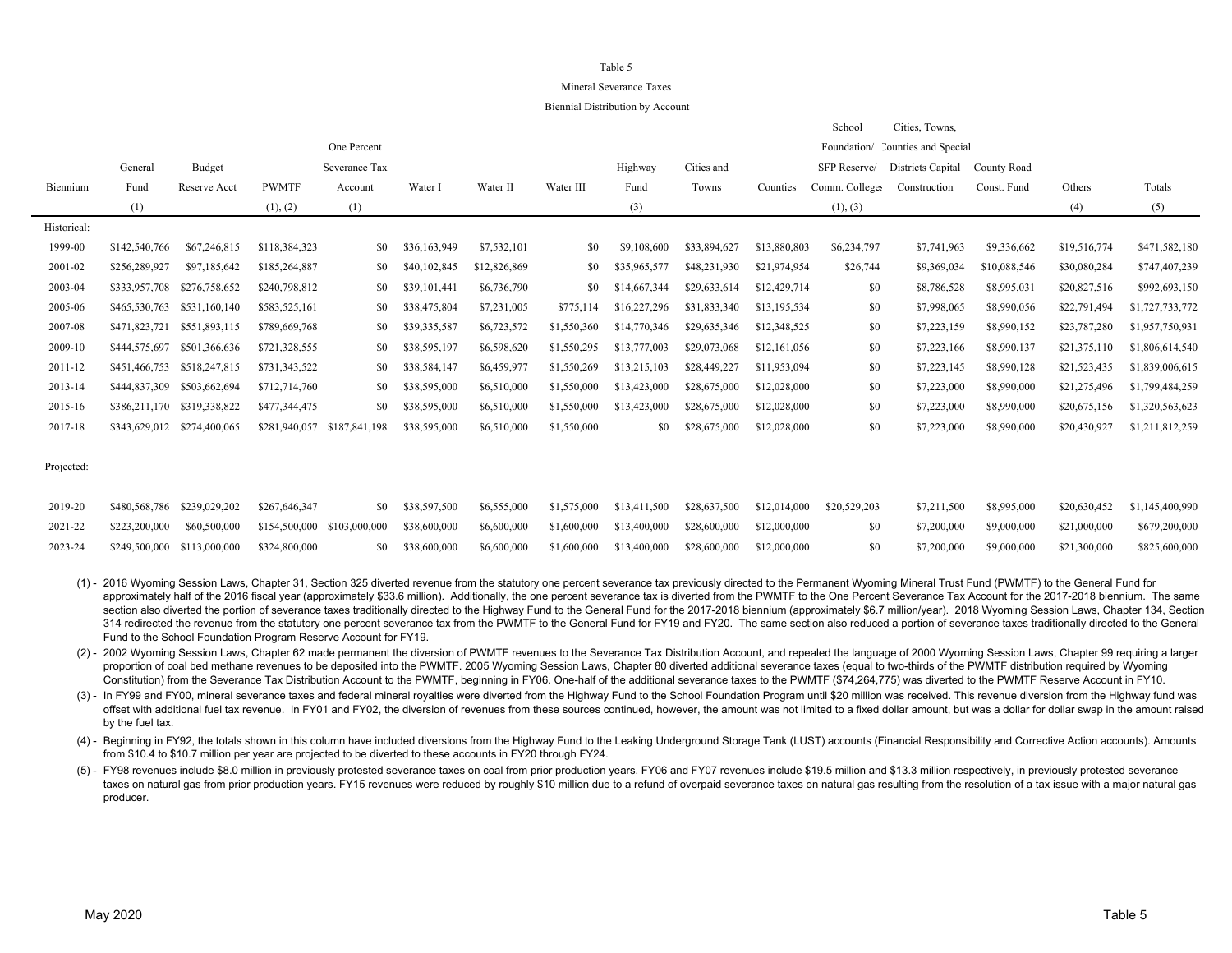Mineral Severance Taxes to All Accounts

Fiscal Year Distribution by Mineral

| Fiscal      |               |               |               |              |             |                 |
|-------------|---------------|---------------|---------------|--------------|-------------|-----------------|
| Year        | Crude Oil     | Natural Gas   | Coal          | Trona        | Others      | Total           |
|             | (1)           | (2)           | (3)           |              |             |                 |
| Historical: |               |               |               |              |             |                 |
| 1999        | \$29,660,885  | \$73,928,406  | \$85,333,688  | \$6,547,419  | \$988,806   | \$196,459,204   |
| 2000        | \$57,322,887  | \$120,540,411 | \$85,163,673  | \$10,959,901 | \$1,156,732 | \$275,143,604   |
| 2001        | \$74,664,462  | \$266,647,882 | \$97,478,127  | \$8,332,546  | \$850,262   | \$447,973,279   |
| 2002        | \$56,426,635  | \$121,889,265 | \$113,711,532 | \$6,294,712  | \$1,111,817 | \$299,433,961   |
| 2003        | \$69,730,688  | \$224,966,204 | \$125,434,970 | \$7,786,147  | \$1,208,213 | \$429,126,222   |
| 2004        | \$72,844,983  | \$345,548,531 | \$135,956,903 | \$7,952,481  | \$1,264,030 | \$563,566,928   |
| 2005        | \$102,660,529 | \$461,669,565 | \$151,379,493 | \$9,285,910  | \$1,661,357 | \$726,656,854   |
| 2006        | \$135,263,605 | \$669,480,959 | \$183,112,618 | \$9,969,078  | \$3,250,658 | \$1,001,076,918 |
| 2007        | \$139,310,375 | \$493,200,653 | \$215,728,100 | \$13,076,121 | \$2,483,671 | \$863,798,920   |
| 2008        | \$217,110,229 | \$620,501,378 | \$238,598,329 | \$15,041,023 | \$2,701,052 | \$1,093,952,011 |
| 2009        | \$143,285,176 | \$444,182,740 | \$273,281,570 | \$15,636,672 | \$2,267,004 | \$878,653,162   |
| 2010        | \$173,078,065 | \$468,963,683 | \$269,081,349 | \$14,090,157 | \$2,748,124 | \$927,961,378   |
| 2011        | \$204,334,598 | \$427,091,930 | \$294,278,928 | \$15,554,565 | \$4,038,094 | \$945,298,115   |
| 2012        | \$236,554,432 | \$342,372,512 | \$293,110,118 | \$17,169,707 | \$4,501,731 | \$893,708,500   |
| 2013        | \$238,394,726 | \$296,789,166 | \$282,081,447 | \$18,256,604 | \$4,310,978 | \$839,832,921   |
| 2014        | \$322,191,025 | \$340,430,854 | \$274,042,449 | \$18,488,233 | \$4,498,777 | \$959,651,338   |
| 2015        | \$256,104,891 | \$237,010,110 | \$269,521,346 | \$18,863,711 | \$5,442,627 | \$786,942,685   |
| 2016        | \$153,285,240 | \$139,725,594 | \$217,752,042 | \$18,858,104 | \$3,999,958 | \$533,620,938   |
| 2017        | \$161,071,114 | \$179,417,599 | \$218,013,154 | \$18,696,775 | \$3,140,125 | \$580,338,767   |
| 2018        | \$232,688,789 | \$177,952,194 | \$198,835,870 | \$18,928,564 | \$3,068,075 | \$631,473,492   |
| 2019        | \$279,922,813 | \$191,730,190 | \$183,195,325 | \$19,866,632 | \$3,086,030 | \$677,800,990   |
| Projected:  |               |               |               |              |             |                 |
| 2020        | \$191,700,000 | \$105,000,000 | \$151,500,000 | \$16,900,000 | \$2,500,000 | \$467,600,000   |
| 2021        | \$93,800,000  | \$89,200,000  | \$128,200,000 | \$14,700,000 | \$2,000,000 | \$327,900,000   |
| 2022        | \$112,500,000 | \$98,700,000  | \$121,900,000 | \$16,000,000 | \$2,200,000 | \$351,300,000   |
| 2023        | \$150,500,000 | \$104,100,000 | \$114,000,000 | \$17,300,000 | \$2,400,000 | \$388,300,000   |
| 2024        | \$194,700,000 | \$112,900,000 | \$109,400,000 | \$17,900,000 | \$2,400,000 | \$437,300,000   |

(1) - The drop in revenues that occurred in FY99 was due, in part, to the reduced taxation rates put in place by 1999 Wyoming Session Laws, Chapter 168 "Oil Producers Recovery - 2".

(2) - FY06 and FY07 natural gas revenues include \$19.5 million and \$13.3 million, respectively in previously protested severance taxes from prior production years. FY15 natural gas revenues were reduced by roughly \$10 million due to a refund of overpaid severance taxes resulting from the resolution of a tax issue with a major natural gas producer.

(3) - FY98 coal revenues include \$8.0 million in previously protested severance taxes from prior production years.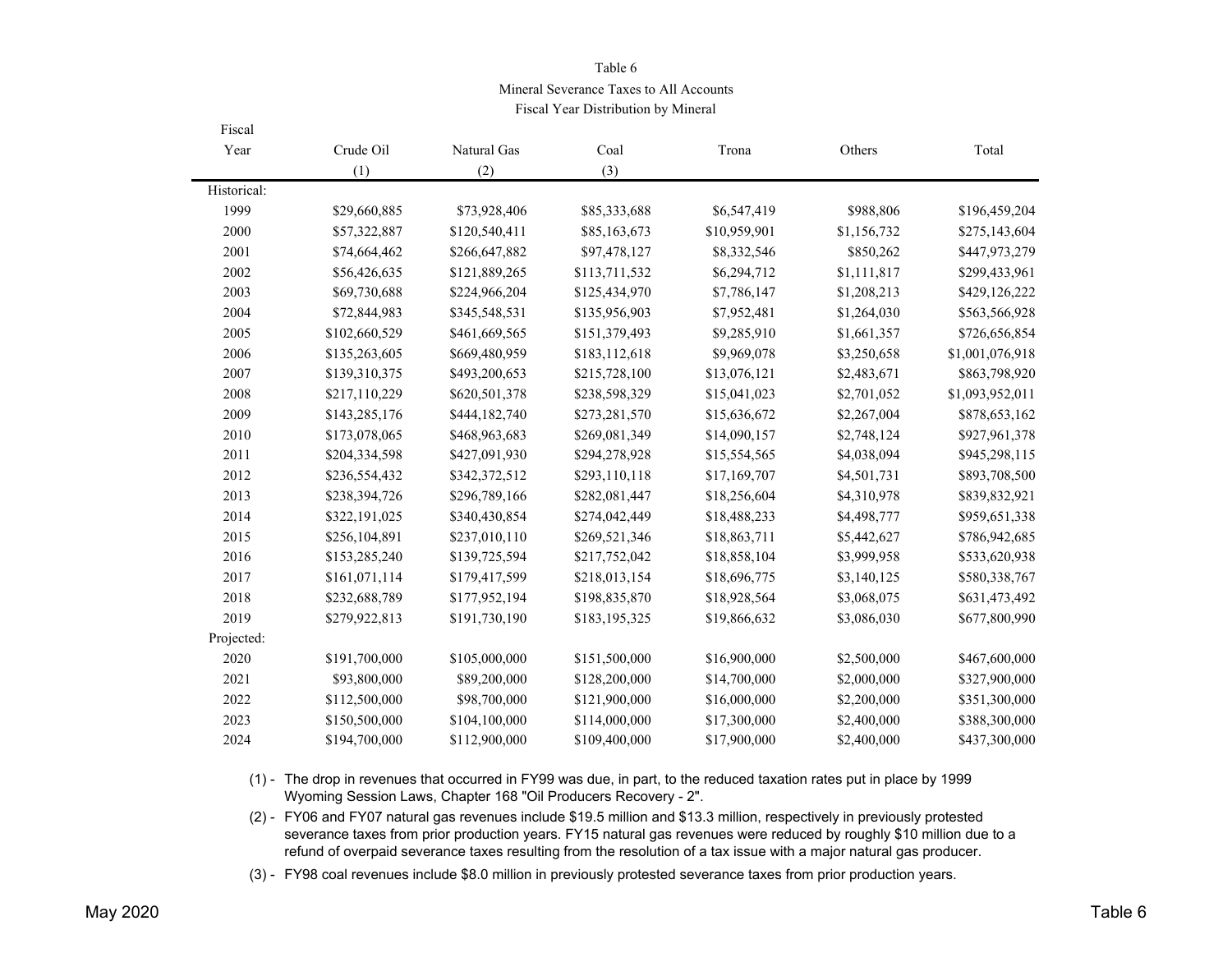Federal Mineral Royalties (Including Coal Lease Bonuses) - Projections

Fiscal Year Distribution by Account

Cities, Towns,

|             |               |                         |               |              |              | Counties and Spec. |                       |               |             |               |                             |                |                 |
|-------------|---------------|-------------------------|---------------|--------------|--------------|--------------------|-----------------------|---------------|-------------|---------------|-----------------------------|----------------|-----------------|
| Fiscal      | University of | School                  | Highway       | Highway Fund | Cities and   | Districts Capital  | School Dist           |               | Community   |               | Transportation General Fund |                |                 |
| Year        | Wyoming       | Foundation              | Fund          | County Roads | Towns        | Construction       | Cap Con               | LRI/BRA       | Colleges    | Others        | Enterprise                  | Administrative | Totals          |
|             |               | (1), (2), (5), (6), (7) | (1), (3), (4) |              |              | (4)                | $(4)$ , $(5)$ , $(6)$ | (5), (6), (7) | (4)         | (2), (4)      |                             | (3)            |                 |
| Historical: |               |                         |               |              |              |                    |                       |               |             |               |                             |                |                 |
| 1999        | \$13,420,020  | \$98,499,570            | \$48,334,693  | \$4,473,340  | \$18,638,917 | \$13,080,567       | \$28,481,977          | \$0           | \$1,600,000 | \$0           | \$4,500,000                 | \$0            | \$231,029,084   |
| 2000        | \$19,885,932  | \$101,996,286           | \$56,432,177  | \$4,902,424  | \$19,588,385 | \$13,795,708       | \$29,154,892          | \$46,949,577  | \$1,600,000 | \$7,545,467   | \$7,242,000                 | \$0            | \$309,092,848   |
| 2001        | \$16,780,519  | \$131,302,412           | \$50,215,852  | \$5,593,506  | \$21,028,138 | \$14,947,511       | \$37,259,164          | \$141,647,680 | \$1,600,000 | \$20,503,245  | \$7,242,000                 | \$0            | \$448,120,027   |
| 2002        | \$13,365,000  | \$132,342,234           | \$35,059,328  | \$4,455,000  | \$18,562,500 | \$13,050,000       | \$73,143,236          | \$47,829,775  | \$1,600,000 | - \$0         | \$7,242,000                 | \$2,000,000    | \$348,649,073   |
| 2003        | \$13,365,000  | \$156,262,611           | \$62,017,500  | \$4,455,000  | \$18,562,500 | \$13,050,000       | \$69,880,327          | \$135,076,695 | \$1,600,000 | \$0           | \$0                         | \$2,000,000    | \$476,269,633   |
| 2004        | \$13,365,000  | \$191,090,662           | \$62,017,500  | \$4,455,000  | \$18,562,500 | \$13,050,000       | \$43,514,047          | \$204,711,904 | \$1,600,000 | \$0           | \$0                         | \$2,000,000    | \$554,366,613   |
| 2005        | \$13,365,000  | \$201,172,871           | \$62,017,500  | \$4,455,000  | \$18,562,500 | \$13,050,000       | \$213,121,806         | \$285,903,765 | \$1,600,000 | \$30,525,901  | \$0                         | \$2,000,000    | \$845,774,343   |
| 2006        | \$13,365,000  | \$88,704,000            | \$62,017,500  | \$4,455,000  | \$18,562,500 | \$13,050,000       | \$203,999,794         | \$440,092,088 | \$1,600,000 | \$220,112,064 | \$0                         | \$2,000,000    | \$1,067,957,946 |
| 2007        | \$13,365,000  | \$88,704,000            | \$62,017,500  | \$4,455,000  | \$18,562,500 | \$13,050,000       | \$166,049,329         | \$371,530,742 | \$1,600,000 | \$185,821,106 | \$0                         | \$2,000,000    | \$927,155,177   |
| 2008        | \$13,365,000  | \$287,243,293           | \$62,017,500  | \$4,455,000  | \$18,562,500 | \$13,050,000       | \$181,137,080         | \$534,000,228 | \$1,600,000 | \$68,540,929  | \$0                         | \$2,000,000    | \$1,185,971,530 |
| 2009        | \$13,365,000  | \$300,714,799           | \$62,017,500  | \$4,455,000  | \$18,562,500 | \$13,050,000       | \$209,876,037         | \$423,895,060 | \$1,600,000 | \$0           | \$0                         | \$2,000,000    | \$1,049,535,896 |
| 2010        | \$13,365,000  | \$299,236,295           | \$62,017,500  | \$4,455,000  | \$18,562,500 | \$13,050,000       | \$43,468,169          | \$420,967,494 | \$1,600,000 | \$0           | \$0                         | \$2,000,000    | \$878,721,958   |
| 2011        | \$13,365,000  | \$320,455,151           | \$62,017,500  | \$4,455,000  | \$18,562,500 | \$13,050,000       | \$43,468,006          | \$463,393,448 | \$1,600,000 | \$0           | \$0                         | \$2,000,000    | \$942,366,605   |
| 2012        | \$13,365,000  | \$291,863,708           | \$62,017,500  | \$4,455,000  | \$18,562,500 | \$13,050,000       | \$141,575,795         | \$406,218,740 | \$1,600,000 | \$0           | \$0                         | \$2,000,000    | \$954,708,243   |
| 2013        | \$13,365,000  | \$263,033,022           | \$62,017,500  | \$4,455,000  | \$18,562,500 | \$13,050,000       | \$234,971,046         | \$348,580,024 | \$1,600,000 | \$0           | \$0                         | \$2,000,000    | \$961,634,092   |
| 2014        | \$13,365,000  | \$286,403,608           | \$62,017,500  | \$4,455,000  | \$18,562,500 | \$13,050,000       | \$209,148,871         | \$395,306,057 | \$1,600,000 | \$0           | \$0                         | \$2,000,000    | \$1,005,908,536 |
| 2015        | \$13,365,000  | \$251,827,747           | \$62,017,500  | \$4,455,000  | \$18,562,500 | \$13,050,000       | \$220,955,844         | \$326,149,640 | \$1,600,000 | \$0           | \$0                         | \$2,000,000    | \$913,983,231   |
| 2016        | \$13,365,000  | \$182,837,225           | \$62,017,500  | \$4,455,000  | \$18,562,500 | \$13,050,000       | \$215,827,963         | \$188,209,982 | \$1,600,000 | \$0           | \$0                         | \$2,000,000    | \$701,925,170   |
| 2017        | \$13,365,000  | \$215,474,656           | \$1,875,000   | \$4,455,000  | \$18,562,500 | \$13,050,000       | \$120,633,115         | \$253,465,266 | \$1,600,000 | \$0           | \$0                         | \$62,142,500   | \$704,623,037   |
| 2018        | \$13,365,000  | \$220,019,057           | \$0           | \$4,455,000  | \$18,562,500 | \$7,425,000        | \$10,655,756          | \$215,632,223 | \$0         | \$0           | 80                          | \$62,142,500   | \$552,257,036   |
| 2019        | \$13,365,000  | \$281,953,516           | \$60,235,975  | \$4,455,000  | \$18,562,500 | \$7,705,425        | \$5,346,000           | \$246,624,758 | \$74,780    | \$299,120     | \$0                         | \$2,000,000    | \$640,622,074   |
| Projected:  |               |                         |               |              |              |                    |                       |               |             |               |                             |                |                 |
| 2020        | \$21,400,000  | \$159,000,000           | \$60,200,000  | \$4,500,000  | \$18,600,000 | \$7,600,000        | \$5,500,000           | \$132,700,000 | \$0         | \$0           | \$0                         | \$2,000,000    | \$411,500,000   |
| 2021        | \$21,400,000  | \$125,100,000           | \$60,200,000  | \$4,500,000  | \$18,600,000 | \$7,600,000        | \$5,500,000           | \$64,700,000  | \$0         | \$0           | \$0                         | \$2,000,000    | \$309,600,000   |
| 2022        | \$21,400,000  | \$130,000,000           | \$60,200,000  | \$4,500,000  | \$18,600,000 | \$7,600,000        | \$5,500,000           | \$74,600,000  | \$0         | \$0           | \$0                         | \$2,000,000    | \$324,400,000   |
| 2023        | \$21,400,000  | \$137,800,000           | \$60,100,000  | \$4,500,000  | \$18,600,000 | \$7,400,000        | \$5,300,000           | \$90,100,000  | \$0         | \$0           | \$0                         | \$2,000,000    | \$347,200,000   |
| 2024        | \$21,400,000  | \$148,600,000           | \$60,100,000  | \$4,500,000  | \$18,600,000 | \$7,400,000        | \$5,300,000           | \$111,800,000 | \$0         | \$0           | \$0                         | \$2,000,000    | \$379,700,000   |

- (1) In FY99 and FY00, mineral severance taxes and federal mineral royalties were diverted from the Highway Fund to the School Foundation Program until \$20 million was received. This revenue diversion from the Highway Fund was offset with additional fuel tax revenue. In FY01 and FY02, the diversion of revenues from these sources continued, however, the amount was not limited to a fixed dollar amount, but was a dollar for dollar swap in the amount raised by the fuel tax.
- (2) 2005 Wyoming Session Laws, Chapter 190 diverted federal mineral royalties over the \$200 million cap from the School Foundation Program (SFP) to the Higher Education Endowment Account and Hathaway Endowment Account, beginning in FY05. Amounts diverted were reduced as necessary to ensure an unobligated, unencumbered balance of \$100 million in the SFP as of July 1 of each fiscal year. Of the amounts diverted, 21% was distributed to the Higher Education Endowment Account until the account balance reached \$105 million, and 79% was distributed to the Hathaway Endowment Account until the account balance reached \$400 million. These distributions were completed in FY08.
- (3) 2016 Wyoming Session Laws, Chapter 31, Section 326 diverted the portion of federal mineral royalties traditionally directed to the Highway Fund to the General Fund for the 2017-2018 biennium (approximately \$60.1 million /year).
- (4) 2016 Wyoming Session Laws, Chapter 31, Section 331 directs the final payment of all sequestered monies received in FY 2018 to be deposited into the School Capital Construction Account, rather than the Highway Fund, Community Colleges, or Cities, Towns, Counties and Special Districts Capital Construction Account. 2018 Wyoming Session Laws, Chapter 134, Section 317 redirected any coal lease bonus payments received in FY19 to the School Foundation Program Reserve Account.
- (5) Federal legislation was enacted in December 2007 to reduce the state's share of federal mineral royalties by 2%, beginning in FY08. This revenue decrease reduces distributions to the School Foundation Program Account, the School Capital Construction Account, and the Budget Reserve Account. This 2% reduction was made permanent in December 2013.
- (6) The President issued a sequestration order on March 1, 2013 in accordance with the Balanced Budget and Emergency Deficit Control Act as amended. In late October 2013, the Department of Interior began the practice of repaying the state for federal mineral revenues sequestered during the prior federal fiscal year (FFY). CREG anticipates the sequester withholding and subsequent repayments to continue throughout the forecast period. As a result of this assumption (withholding/payback), no net impact of future federal sequestration is included in the forecast.
- (7) 2018 Wyoming Session Laws, Chapter 134, Section 316 and 2019 Wyoming Session Laws, Chapter 80, Section 347 redirected a higher portion of the FMR revenue in excess of \$200 million to the School Foundation Program Account and a lower portion to the Budget Reserve Account for FY18, FY19, and FY20.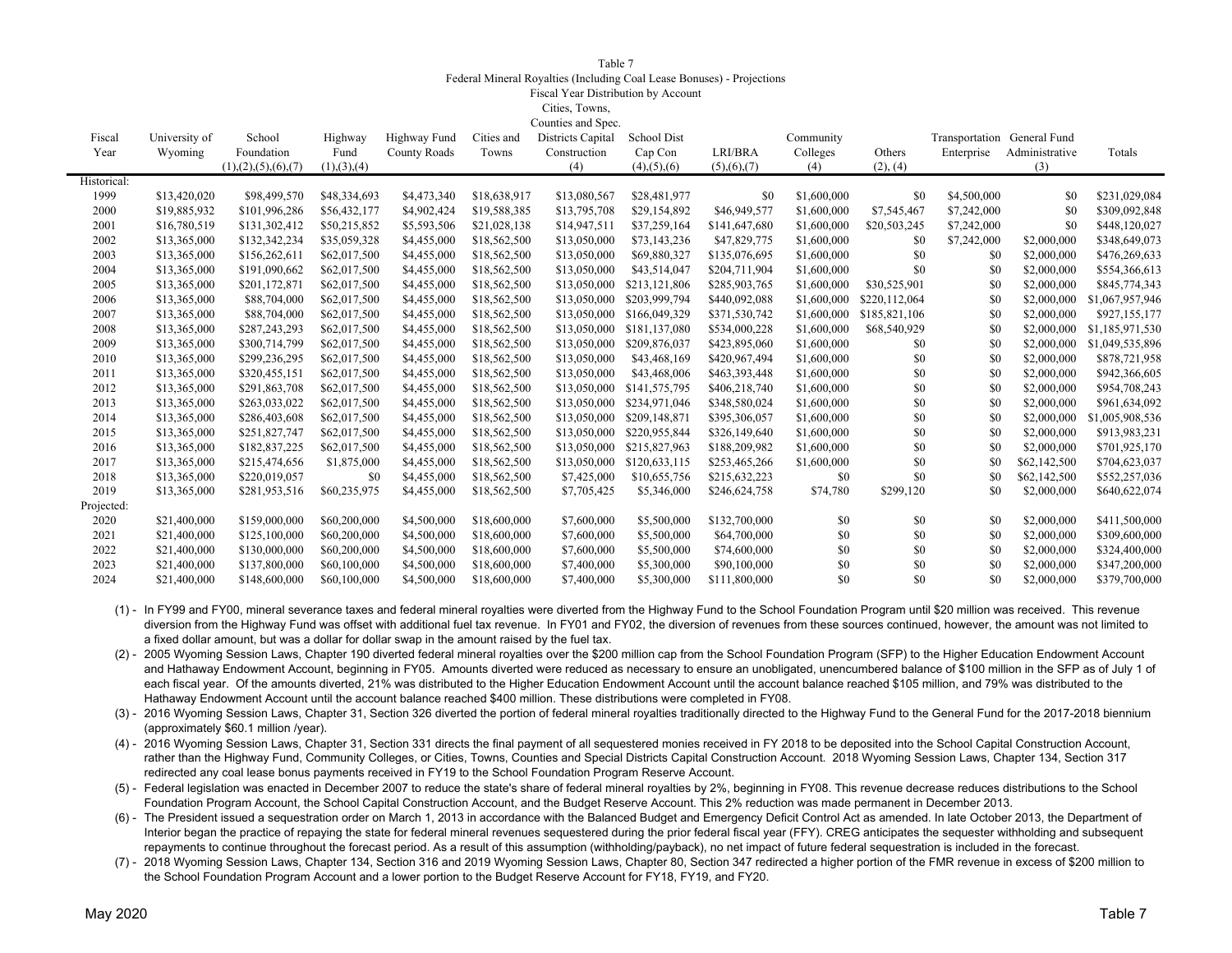#### Table 7(a) Federal Mineral Royalties (without Coal Lease Bonuses) - Projections Fiscal Year Distribution by Account Cities, Towns, Counties and Spec.

| Fiscal      | University of | School                  | Highway      | Highway Fund        | Cities and   | Districts Capital | School Dist |                       |               | Transportation | General Fund   |                 |
|-------------|---------------|-------------------------|--------------|---------------------|--------------|-------------------|-------------|-----------------------|---------------|----------------|----------------|-----------------|
| Year        | Wyoming       | Foundation              | Fund         | <b>County Roads</b> | Towns        | Construction      | Cap Con     | LRI/BRA               | Others        | Enterprise     | Administrative | Totals          |
|             |               | (1), (2), (4), (5), (6) | (1), (3)     |                     |              |                   |             | $(4)$ , $(5)$ , $(6)$ | (2)           |                | (3)            |                 |
| Historical: |               |                         |              |                     |              |                   |             |                       |               |                |                |                 |
| 1999        | \$13,420,020  | \$98,499,570            | \$46,459,693 | \$4,473,340         | \$18,638,917 | \$7,455,567       | \$5,368,009 | \$0                   | \$0           | \$4,500,000    | \$0            | \$198,815,116   |
| 2000        | \$19,885,932  | \$101,996,286           | \$54,557,177 | \$4,902,424         | \$19,588,385 | \$8,170,708       | \$5,882,909 | \$46,949,577          | \$7,545,467   | \$7,242,000    | \$0            | \$276,720,865   |
| 2001        | \$16,780,519  | \$131,302,412           | \$48,340,852 | \$5,593,506         | \$21,028,138 | \$9,322,511       | \$6,712,209 | \$141,647,680         | \$20,503,245  | \$7,242,000    | \$0            | \$408,473,072   |
| 2002        | \$13,365,000  | \$132,342,234           | \$33,184,328 | \$4,455,000         | \$18,562,500 | \$7,425,000       | \$5,346,000 | \$47,829,775          | \$0           | \$7,242,000    | \$2,000,000    | \$271,751,837   |
| 2003        | \$13,365,000  | \$156,262,611           | \$60,142,500 | \$4,455,000         | \$18,562,500 | \$7,425,000       | \$5,346,000 | \$135,076,695         | \$0           | \$0            | \$2,000,000    | \$402,635,306   |
| 2004        | \$13,365,000  | \$191,090,662           | \$60,142,500 | \$4,455,000         | \$18,562,500 | \$7,425,000       | \$5,346,000 | \$204,711,904         | \$0           | \$0            | \$2,000,000    | \$507,098,566   |
| 2005        | \$13,365,000  | \$201,172,871           | \$60,142,500 | \$4,455,000         | \$18,562,500 | \$7,425,000       | \$5,346,000 | \$285,903,765         | \$30,525,901  | \$0            | \$2,000,000    | \$628,898,537   |
| 2006        | \$13,365,000  | \$88,704,000            | \$60,142,500 | \$4,455,000         | \$18,562,500 | \$7,425,000       | \$5,346,000 | \$440,092,088         | \$220,112,064 | \$0            | \$2,000,000    | \$860,204,152   |
| 2007        | \$13,365,000  | \$88,704,000            | \$60,142,500 | \$4,455,000         | \$18,562,500 | \$7,425,000       | \$5,346,000 | \$371,530,742         | \$185,821,106 | \$0            | \$2,000,000    | \$757,351,848   |
| 2008        | \$13,365,000  | \$287,243,293           | \$60,142,500 | \$4,455,000         | \$18,562,500 | \$7,425,000       | \$5,346,000 | \$534,000,228         | \$68,540,929  | \$0            | \$2,000,000    | \$1,001,080,450 |
| 2009        | \$13,365,000  | \$300,714,799           | \$60,142,500 | \$4,455,000         | \$18,562,500 | \$7,425,000       | \$5,346,000 | \$423,895,060         | \$0           | \$0            | \$2,000,000    | \$835,905,859   |
| 2010        | \$13,365,000  | \$299,236,295           | \$60,142,500 | \$4,455,000         | \$18,562,500 | \$7,425,000       | \$5,346,000 | \$420,967,494         | \$0           | \$0            | \$2,000,000    | \$831,499,789   |
| 2011        | \$13,365,000  | \$320,455,151           | \$60,142,500 | \$4,455,000         | \$18,562,500 | \$7,425,000       | \$5,346,000 | \$463,393,448         | \$0           | \$0            | \$2,000,000    | \$895,144,599   |
| 2012        | \$13,365,000  | \$291,863,708           | \$60,142,500 | \$4,455,000         | \$18,562,500 | \$7,425,000       | \$5,346,000 | \$406,218,740         | \$0           | \$0            | \$2,000,000    | \$809,378,448   |
| 2013        | \$13,365,000  | \$263,033,022           | \$60,142,500 | \$4,455,000         | \$18,562,500 | \$7,425,000       | \$5,346,000 | \$348,580,024         | \$0           | \$0            | \$2,000,000    | \$722,909,046   |
| 2014        | \$13,365,000  | \$286,403,608           | \$60,142,500 | \$4,455,000         | \$18,562,500 | \$7,425,000       | \$5,346,000 | \$395,306,057         | \$0           | \$0            | \$2,000,000    | \$793,005,665   |
| 2015        | \$13,365,000  | \$251,827,747           | \$60,142,500 | \$4,455,000         | \$18,562,500 | \$7,425,000       | \$5,346,000 | \$326,149,640         | \$0           | \$0            | \$2,000,000    | \$689,273,387   |
| 2016        | \$13,365,000  | \$182,837,225           | \$60,142,500 | \$4,455,000         | \$18,562,500 | \$7,425,000       | \$5,346,000 | \$188,209,982         | \$0           | \$0            | \$2,000,000    | \$482,343,207   |
| 2017        | \$13,365,000  | \$215,474,656           | \$0          | \$4,455,000         | \$18,562,500 | \$7,425,000       | \$5,346,000 | \$253,465,266         | \$0           | \$0            | \$62,142,500   | \$580,235,922   |
| 2018        | \$13,365,000  | \$220,019,057           | \$0          | \$4,455,000         | \$18,562,500 | \$7,425,000       | \$5,346,000 | \$215,632,223         | \$0           | \$0            | \$62,142,500   | \$546,947,280   |
| 2019        | \$13,365,000  | \$281,953,516           | \$60,142,500 | \$4,455,000         | \$18,562,500 | \$7,425,000       | \$5,346,000 | \$246,624,758         | \$0           | \$0            | \$2,000,000    | \$639,874,274   |
| Projected:  |               |                         |              |                     |              |                   |             |                       |               |                |                |                 |
| 2020        | \$21,400,000  | \$159,000,000           | \$60,100,000 | \$4,500,000         | \$18,600,000 | \$7,400,000       | \$5,300,000 | \$132,700,000         | \$0           | \$0            | \$2,000,000    | \$411,000,000   |
| 2021        | \$21,400,000  | \$125,100,000           | \$60,100,000 | \$4,500,000         | \$18,600,000 | \$7,400,000       | \$5,300,000 | \$64,700,000          | \$0           | \$0            | \$2,000,000    | \$309,100,000   |
| 2022        | \$21,400,000  | \$130,000,000           | \$60,100,000 | \$4,500,000         | \$18,600,000 | \$7,400,000       | \$5,300,000 | \$74,600,000          | \$0           | \$0            | \$2,000,000    | \$323,900,000   |
| 2023        | \$21,400,000  | \$137,800,000           | \$60,100,000 | \$4,500,000         | \$18,600,000 | \$7,400,000       | \$5,300,000 | \$90,100,000          | \$0           | \$0            | \$2,000,000    | \$347,200,000   |
| 2024        | \$21,400,000  | \$148,600,000           | \$60,100,000 | \$4,500,000         | \$18,600,000 | \$7,400,000       | \$5,300,000 | \$111,800,000         | \$0           | \$0            | \$2,000,000    | \$379,700,000   |

(1) - In FY99 and FY00, mineral severance taxes and federal mineral royalties were diverted from the Highway Fund to the School Foundation Program until \$20 million was received. This revenue diversion from the Highway Fund was offset with additional fuel tax revenue. In FY01 and FY02, the diversion of revenues from these sources continued, however, the amount was not limited to a fixed dollar amount, but was a dollar for dollar swap in the amount raised by the fuel tax.

(2) - 2005 Wyoming Session Laws, Chapter 190 diverted federal mineral royalties over the \$200 million cap from the School Foundation Program (SFP) to the Higher Education Endowment Account and Hathaway Endowment Account, beginning in FY05. Amounts diverted were reduced as necessary to ensure an unobligated, unencumbered balance of \$100 million in the SFP as of July 1 of each fiscal year. Of the amounts diverted, 21% was distributed to the Higher Education Endowment Account until the account balance reached \$105 million, and 79% was distributed to the Hathaway Endowment Account until the account balance reached \$400 million. These distributions were completed in FY08.

(3) - 2016 Wyoming Session Laws, Chapter 31, Section 326 diverted the portion of federal mineral royalties traditionally directed to the Highway Fund to the General Fund for the 2017- 2018 biennium (approximately \$60.1 million /year).

(4) - Federal legislation was enacted in December 2007 to reduce the state's share of federal mineral royalties by 2%, beginning in FY08. This revenue decrease reduces distributions to the School Foundation Program Account and the Budget Reserve Account. This 2% reduction was made permanent in December 2013.

(5) - The President issued a sequestration order on March 1, 2013 in accordance with the Balanced Budget and Emergency Deficit Control Act as amended. In late October 2013, the Department of Interior began the practice of repaying the state for federal mineral revenues sequestered during the prior federal fiscal year (FFY). CREG anticipates the sequester withholding and subsequent repayments to continue throughout the forecast period. As a result of this assumption (withholding/payback), no net impact of future federal sequestration is included in the forecast.

(6) - 2018 Wyoming Session Laws, Chapter 134, Section 316 and 2019 Wyoming Session Laws, Chapter 80, Section 347 redirected a higher portion of the FMR revenue in excess of \$200 million to the School Foundation Program Account and a lower portion to the Budget Reserve Account for FY18, FY19, and FY20.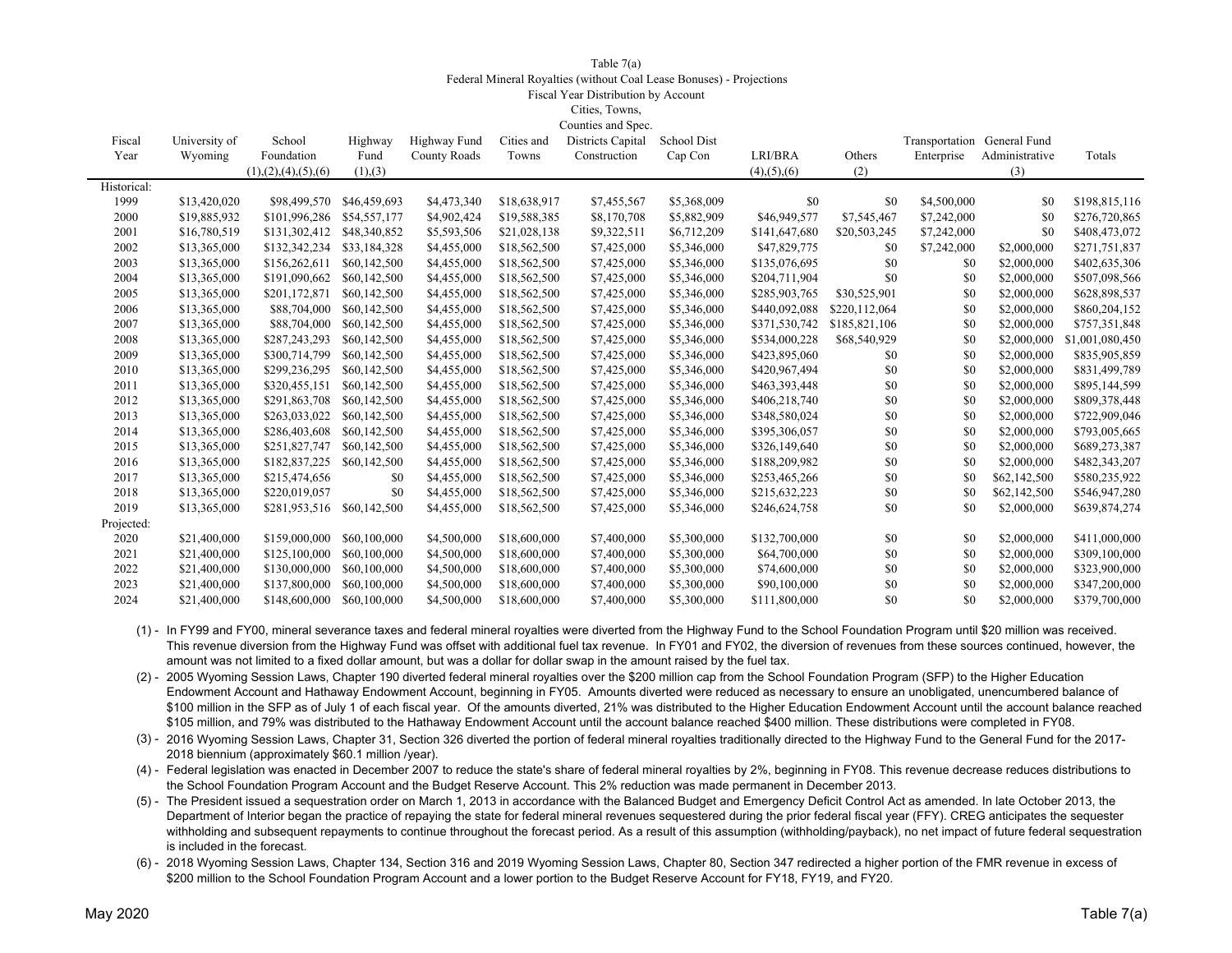|            | Cities, Towns,<br>Counties and Spec. |             | LRI/              |               |             |               |
|------------|--------------------------------------|-------------|-------------------|---------------|-------------|---------------|
| Fiscal     | Districts Capital                    | Highway     | School Foundation | School Dist   | Community   |               |
| Year       | Construction                         | Fund        | Reserve           | Cap Con       | Colleges    | Totals        |
|            | (1)                                  | (1)         | (1)               | (1), (2), (3) | (1)         |               |
| Historic:  |                                      |             |                   |               |             |               |
| 1999       | \$5,625,000                          | \$1,875,000 | \$0               | \$23,113,968  | \$1,600,000 | \$32,213,968  |
| 2000       | \$5,625,000                          | \$1,875,000 | \$0               | \$23,271,983  | \$1,600,000 | \$32,371,983  |
| 2001       | \$5,625,000                          | \$1,875,000 | \$0               | \$30,546,955  | \$1,600,000 | \$39,646,955  |
| 2002       | \$5,625,000                          | \$1,875,000 | \$0               | \$67,797,236  | \$1,600,000 | \$76,897,236  |
| 2003       | \$5,625,000                          | \$1,875,000 | \$0               | \$64,534,327  | \$1,600,000 | \$73,634,327  |
| 2004       | \$5,625,000                          | \$1,875,000 | \$0               | \$38,168,047  | \$1,600,000 | \$47,268,047  |
| 2005       | \$5,625,000                          | \$1,875,000 | \$0               | \$207,775,806 | \$1,600,000 | \$216,875,806 |
| 2006       | \$5,625,000                          | \$1,875,000 | \$0               | \$198,653,794 | \$1,600,000 | \$207,753,794 |
| 2007       | \$5,625,000                          | \$1,875,000 | \$0               | \$160,703,329 | \$1,600,000 | \$169,803,329 |
| 2008       | \$5,625,000                          | \$1,875,000 | \$0               | \$175,791,080 | \$1,600,000 | \$184,891,080 |
| 2009       | \$5,625,000                          | \$1,875,000 | \$0               | \$204,530,037 | \$1,600,000 | \$213,630,037 |
| 2010       | \$5,625,000                          | \$1,875,000 | \$0               | \$38,122,169  | \$1,600,000 | \$47,222,169  |
| 2011       | \$5,625,000                          | \$1,875,000 | \$0               | \$38,122,006  | \$1,600,000 | \$47,222,006  |
| 2012       | \$5,625,000                          | \$1,875,000 | \$0               | \$136,229,795 | \$1,600,000 | \$145,329,795 |
| 2013       | \$5,625,000                          | \$1,875,000 | \$0               | \$229,625,046 | \$1,600,000 | \$238,725,046 |
| 2014       | \$5,625,000                          | \$1,875,000 | \$0               | \$203,802,871 | \$1,600,000 | \$212,902,871 |
| 2015       | \$5,625,000                          | \$1,875,000 | \$0               | \$215,609,844 | \$1,600,000 | \$224,709,844 |
| 2016       | \$5,625,000                          | \$1,875,000 | \$0               | \$210,481,963 | \$1,600,000 | \$219,581,963 |
| 2017       | \$5,625,000                          | \$1,875,000 | \$0               | \$115,287,115 | \$1,600,000 | \$124,387,115 |
| 2018       | \$0                                  | \$0         | \$0               | \$5,309,756   | \$0         | \$5,309,756   |
| 2019       | \$280,425                            | \$93,475    | \$299,120         | \$0           | \$74,780    | \$747,800     |
| Projected: |                                      |             |                   |               |             |               |
| 2020       | \$170,000                            | \$60,000    | \$0               | \$180,000     | \$50,000    | \$460,000     |
| 2021       | \$170,000                            | \$60,000    | \$0               | \$180,000     | \$50,000    | \$460,000     |
| 2022       | \$170,000                            | \$60,000    | \$0               | \$180,000     | \$50,000    | \$460,000     |
| 2023       | \$0                                  | \$0         | \$0               | \$0           | \$0         | \$0           |
| 2024       | \$0                                  | \$0         | \$0               | \$0           | \$0         | \$0           |

Table 7(b) Coal Lease Bonuses - Projections Fiscal Year Distribution by Account

(1) - 2016 Wyoming Session Laws, Chapter 31, Section 331 directs the final payment of all sequestered monies received in FY 2018 to be deposited into the School Capital Construction Account, rather than the Highway Fund, Community Colleges, or Cities, Towns, Counties and Special Districts Capital Construction Account. 2018 Wyoming Session Laws, Chapter 134, Section 317 redirected any coal lease bonus payments received in FY19 to the School Foundation Program Reserve Account.

(2) - Federal legislation was enacted in December 2007 to reduce the state's share of federal mineral royalties by 2%, beginning in FY08. This revenue decrease reduces distributions to the School Capital Construction Account. This 2% reduction was made permanent in December 2013.

(3) - The President issued a sequestration order on March 1, 2013 in accordance with the Balanced Budget and Emergency Deficit Control Act as amended. In late October 2013, the Department of Interior began the practice of repaying the state for federal mineral revenues sequestered during the prior federal fiscal year (FFY). CREG anticipates the sequester withholding and subsequent repayments to continue throughout the forecast period. As a result of this assumption (withholding/payback), no net impact of future federal sequestration is included in the forecast.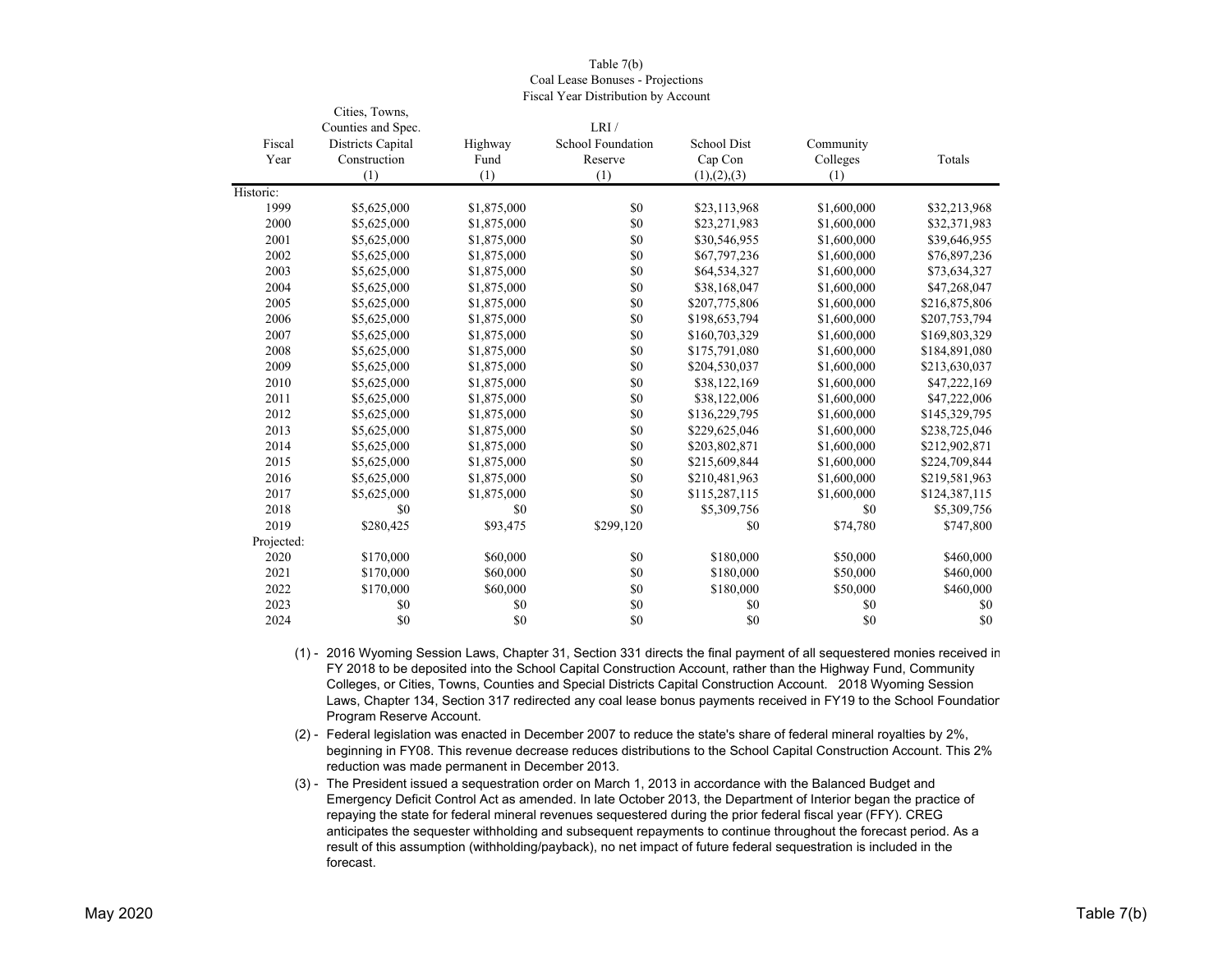#### Federal Mineral Royalties (Including Coal Lease Bonuses) - Projections

Biennial Distribution by Account

#### Cities, Towns,

|             | Counties and Spec. |                             |               |              |              |                   |                       |               |             |               |              |                             |                 |
|-------------|--------------------|-----------------------------|---------------|--------------|--------------|-------------------|-----------------------|---------------|-------------|---------------|--------------|-----------------------------|-----------------|
|             | University of      | School                      | Highway       | Highway Fund | Cities and   | Districts Capital | School Dist           |               | Community   |               |              | Transportation General Fund |                 |
| Biennium    | Wyoming            | Foundation                  | Fund          | County Roads | Towns        | Construction      | Cap Con               | LRI/BRA       | Colleges    | Others        | Enterprise   | Administrative              | Totals          |
|             |                    | (1), (2), (5), (6), (7)     | (1), (3), (4) |              |              | (4)               | $(4)$ , $(5)$ , $(6)$ | (5),(6),(7)   | (4)         | (2), (4)      |              | (3)                         |                 |
| Historical: |                    |                             |               |              |              |                   |                       |               |             |               |              |                             |                 |
| 1999-00     | \$33,305,952       | \$200,495,856 \$104,766,870 |               | \$9,375,764  | \$38,227,302 | \$26,876,275      | \$57,636,869          | \$46,949,577  | \$3,200,000 | \$7,545,467   | \$11,742,000 | \$0                         | \$540,121,932   |
| 2001-02     | \$30,145,519       | \$263,644,646               | \$85,275,180  | \$10,048,506 | \$39,590,638 | \$27,997,511      | \$110,402,400         | \$189,477,455 | \$3,200,000 | \$20,503,245  | \$14,484,000 | \$2,000,000                 | \$796,769,100   |
| 2003-04     | \$26,730,000       | \$347,353,273 \$124,035,000 |               | \$8,910,000  | \$37,125,000 | \$26,100,000      | \$113,394,374         | \$339,788,599 | \$3,200,000 | \$0           | \$0          | \$4,000,000                 | \$1,030,636,246 |
| 2005-06     | \$26,730,000       | \$289,876,871 \$124,035,000 |               | \$8,910,000  | \$37,125,000 | \$26,100,000      | \$417,121,600         | \$725,995,853 | \$3,200,000 | \$250,637,965 | \$0          | \$4,000,000                 | \$1,913,732,289 |
| 2007-08     | \$26,730,000       | \$375,947,293 \$124,035,000 |               | \$8,910,000  | \$37,125,000 | \$26,100,000      | \$347,186,409         | \$905,530,970 | \$3,200,000 | \$254,362,035 | \$0          | \$4,000,000                 | \$2,113,126,707 |
| 2009-10     | \$26,730,000       | \$599,951,094 \$124,035,000 |               | \$8,910,000  | \$37,125,000 | \$26,100,000      | \$253,344,206         | \$844,862,554 | \$3,200,000 | \$0           | \$0          | \$4,000,000                 | \$1,928,257,854 |
| 2011-12     | \$26,730,000       | \$612,318,859 \$124,035,000 |               | \$8,910,000  | \$37,125,000 | \$26,100,000      | \$185,043,801         | \$869,612,188 | \$3,200,000 | \$0           | \$0          | \$4,000,000                 | \$1,897,074,848 |
| 2013-14     | \$26,730,000       | \$549,436,630 \$124,035,000 |               | \$8,910,000  | \$37,125,000 | \$26,100,000      | \$444,119,917         | \$743,886,081 | \$3,200,000 | \$0           | \$0          | \$4,000,000                 | \$1,967,542,628 |
| 2015-16     | \$26,730,000       | \$434,664,972 \$124,035,000 |               | \$8,910,000  | \$37,125,000 | \$26,100,000      | \$436,783,807         | \$514,359,622 | \$3,200,000 | \$0           | \$0          | \$4,000,000                 | \$1,615,908,401 |
| 2017-18     | \$26,730,000       | \$435,493,713               | \$1,875,000   | \$8,910,000  | \$37,125,000 | \$20,475,000      | \$131,288,871         | \$469,097,489 | \$1,600,000 | \$0           | \$0          | \$124,285,000               | \$1,256,880,073 |
|             |                    |                             |               |              |              |                   |                       |               |             |               |              |                             |                 |
| Projected:  |                    |                             |               |              |              |                   |                       |               |             |               |              |                             |                 |
|             |                    |                             |               |              |              |                   |                       |               |             |               |              |                             |                 |
| 2019-20     | \$34,765,000       | \$440,953,516 \$120,435,975 |               | \$8,955,000  | \$37,162,500 | \$15,305,425      | \$10,846,000          | \$379,324,758 | \$74,780    | \$299,120     | \$0          | \$4,000,000                 | \$1,052,122,074 |
| 2021-22     | \$42,800,000       | \$255,100,000 \$120,400,000 |               | \$9,000,000  | \$37,200,000 | \$15,200,000      | \$11,000,000          | \$139,300,000 | \$0         | \$0           | \$0          | \$4,000,000                 | \$634,000,000   |
| 2023-24     | \$42,800,000       | \$286,400,000 \$120,200,000 |               | \$9,000,000  | \$37,200,000 | \$14,800,000      | \$10,600,000          | \$201,900,000 | \$0         | \$0           | \$0          | \$4,000,000                 | \$726,900,000   |

(1) - In FY99 and FY00, mineral severance taxes and federal mineral royalties were diverted from the Highway Fund to the School Foundation Program until \$20 million was received. This revenue diversion from the Highway Fund was offset with additional fuel tax revenue. In FY01 and FY02, the diversion of revenues from these sources continued, however, the amount was not limited to a fixed dollar amount, but was a dollar for dollar swap in the amount raised by the fuel tax.

(2) - 2005 Wyoming Session Laws, Chapter 190 diverted federal mineral royalties over the \$200 million cap from the School Foundation Program (SFP) to the Higher Education Endowment Account and Hathaway Endowment Account, beginning in FY05. Amounts diverted were reduced as necessary to ensure an unobligated, unencumbered balance of \$100 million in the SFP as of July 1 of each fiscal year. Of the amounts diverted, 21% was distributed to the Higher Education Endowment Account until the account balance reached \$105 million, and 79% was distributed to the Hathaway Endowment Account until the account balance reached \$400 million. These distributions were completed in FY08.

(3) - 2016 Wyoming Session Laws, Chapter 31, Section 326 diverted the portion of federal mineral royalties traditionally directed to the Highway Fund to the General Fund for the 2017-2018 biennium (approximately \$60.1 million /year).

(4) - 2016 Wyoming Session Laws, Chapter 31, Section 331 directs the final payment of all sequestered monies received in FY 2018 to be deposited into the School Capital Construction Account, rather than the Highway Fund, Community Colleges, or Cities, Towns, Counties and Special Districts Capital Construction Account. 2018 Wyoming Session Laws, Chapter 134, Section 317 redirected any coal lease bonus payments received in FY19 to the School Foundation Program Reserve Account.

(5) - Federal legislation was enacted in December 2007 to reduce the state's share of federal mineral royalties by 2%, beginning in FY08. This revenue decrease reduces distributions to the School Foundation Program Account, the School Capital Construction Account, and the Budget Reserve Account. This 2% reduction was made permanent in December 2013.

(6) - The President issued a sequestration order on March 1, 2013 in accordance with the Balanced Budget and Emergency Deficit Control Act as amended. In late October 2013, the Department of Interior began the practice of repaying the state for federal mineral revenues sequestered during the prior federal fiscal year (FFY). CREG anticipates the sequester withholding and subsequent repayments to continue throughout the forecast period. As a result of this assumption (withholding/payback), no net impact of future federal sequestration is included in the forecast.

(7) - 2018 Wyoming Session Laws, Chapter 134, Section 316 and 2019 Wyoming Session Laws, Chapter 80, Section 347 redirected a higher portion of the FMR revenue in excess of \$200 million to the School Foundation Program Account and a lower portion to the Budget Reserve Account for FY18, FY19, and FY20.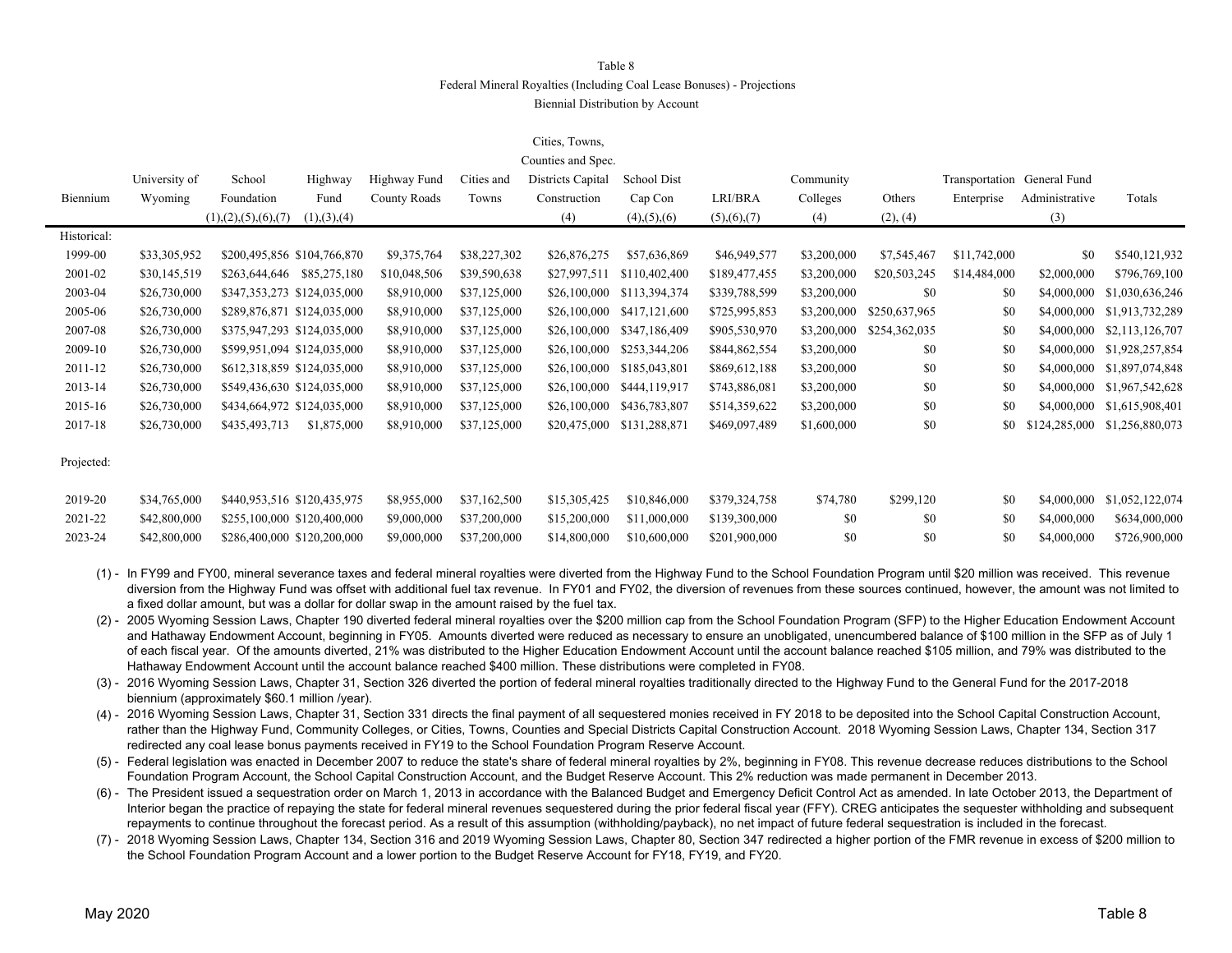#### Table 8(a)

Federal Mineral Royalties (without Coal Lease Bonuses) - Projections

#### Biennial Distribution by Account

#### Cities, Towns,

| Counties and Spec. |  |  |
|--------------------|--|--|
|--------------------|--|--|

|             | University of | School                  | Highway       | Highway Fund | Cities and   | Districts Capital | School Dist  |                       |               |              | Transportation General Fund |                 |
|-------------|---------------|-------------------------|---------------|--------------|--------------|-------------------|--------------|-----------------------|---------------|--------------|-----------------------------|-----------------|
| Biennium    | Wyoming       | Foundation              | Fund          | County Roads | Towns        | Construction      | Cap Con      | LRI/BRA               | Others        | Enterprise   | Administrative              | Totals          |
|             |               | (1), (2), (4), (5), (6) | (1),(3)       |              |              |                   |              | $(4)$ , $(5)$ , $(6)$ | (2)           |              | (3)                         |                 |
| Historical: |               |                         |               |              |              |                   |              |                       |               |              |                             |                 |
| 1999-00     | \$33,305,952  | \$200,495,856           | \$101,016,870 | \$9,375,764  | \$38,227,302 | \$15,626,275      | \$11,250,918 | \$46,949,577          | \$7,545,467   | \$11,742,000 | \$0                         | \$475,535,981   |
| 2001-02     | \$30,145,519  | \$263,644,646           | \$81,525,180  | \$10,048,506 | \$39,590,638 | \$16,747,511      | \$12,058,209 | \$189,477,455         | \$20,503,245  | \$14,484,000 | \$2,000,000                 | \$680,224,909   |
| 2003-04     | \$26,730,000  | \$347,353,273           | \$120,285,000 | \$8,910,000  | \$37,125,000 | \$14,850,000      | \$10,692,000 | \$339,788,599         | \$0           | \$0          | \$4,000,000                 | \$909,733,872   |
| 2005-06     | \$26,730,000  | \$289,876,871           | \$120,285,000 | \$8,910,000  | \$37,125,000 | \$14,850,000      | \$10,692,000 | \$725,995,853         | \$250,637,965 | \$0          | \$4,000,000                 | \$1,489,102,689 |
| 2007-08     | \$26,730,000  | \$375,947,293           | \$120,285,000 | \$8,910,000  | \$37,125,000 | \$14,850,000      | \$10,692,000 | \$905,530,970         | \$254,362,035 | \$0          | \$4,000,000                 | \$1,758,432,298 |
| 2009-10     | \$26,730,000  | \$599,951,094           | \$120,285,000 | \$8,910,000  | \$37,125,000 | \$14,850,000      | \$10,692,000 | \$844,862,554         | \$0           | \$0          | \$4,000,000                 | \$1,667,405,648 |
| 2011-12     | \$26,730,000  | \$612,318,859           | \$120,285,000 | \$8,910,000  | \$37,125,000 | \$14,850,000      | \$10,692,000 | \$869,612,188         | \$0           | \$0          | \$4,000,000                 | \$1,704,523,047 |
| 2013-14     | \$26,730,000  | \$549,436,630           | \$120,285,000 | \$8,910,000  | \$37,125,000 | \$14,850,000      | \$10,692,000 | \$743,886,081         | \$0           | \$0          | \$4,000,000                 | \$1,515,914,711 |
| 2015-16     | \$26,730,000  | \$434,664,972           | \$120,285,000 | \$8,910,000  | \$37,125,000 | \$14,850,000      | \$10,692,000 | \$514,359,622         | \$0           | \$0          | \$4,000,000                 | \$1,171,616,594 |
| 2017-18     | \$26,730,000  | \$435,493,713           | \$0           | \$8,910,000  | \$37,125,000 | \$14,850,000      | \$10,692,000 | \$469,097,489         | \$0           |              | \$0 \$124,285,000           | \$1,127,183,202 |
|             |               |                         |               |              |              |                   |              |                       |               |              |                             |                 |
| Projected:  |               |                         |               |              |              |                   |              |                       |               |              |                             |                 |
| 2019-20     | \$34,765,000  | \$440,953,516           | \$120,242,500 | \$8,955,000  | \$37,162,500 | \$14,825,000      | \$10,646,000 | \$379,324,758         | \$0           | \$0          | \$4,000,000                 | \$1,050,874,274 |
| 2021-22     | \$42,800,000  | \$255,100,000           | \$120,200,000 | \$9,000,000  | \$37,200,000 | \$14,800,000      | \$10,600,000 | \$139,300,000         | \$0           | \$0          | \$4,000,000                 | \$633,000,000   |
| 2023-24     | \$42,800,000  | \$286,400,000           | \$120,200,000 | \$9,000,000  | \$37,200,000 | \$14,800,000      | \$10,600,000 | \$201,900,000         | \$0           | \$0          | \$4,000,000                 | \$726,900,000   |
|             |               |                         |               |              |              |                   |              |                       |               |              |                             |                 |

(1) - In FY99 and FY00, mineral severance taxes and federal mineral royalties were diverted from the Highway Fund to the School Foundation Program until \$20 million was received. This revenue diversion from the Highway Fund was offset with additional fuel tax revenue. In FY01 and FY02, the diversion of revenues from these sources continued, however, the amount was not limited to a fixed dollar amount, but was a dollar for dollar swap in the amount raised by the fuel tax.

(2) - 2005 Wyoming Session Laws, Chapter 190 diverted federal mineral royalties over the \$200 million cap from the School Foundation Program (SFP) to the Higher Education Endowment Account and Hathaway Endowment Account, beginning in FY05. Amounts diverted were reduced as necessary to ensure an unobligated, unencumbered balance of \$100 million in the SFP as of July 1 of each fiscal year. Of the amounts diverted, 21% was distributed to the Higher Education Endowment Account until the account balance reached \$105 million, and 79% was distributed to the Hathaway Endowment Account until the account balance reached \$400 million. These distributions were completed in FY08.

(3) - 2016 Wyoming Session Laws, Chapter 31, Section 326 diverted the portion of federal mineral royalties traditionally directed to the Highway Fund to the General Fund for the 2017-2018 biennium (approximately \$60.1 million /year).

(4) - Federal legislation was enacted in December 2007 to reduce the state's share of federal mineral royalties by 2%, beginning in FY08. This revenue decrease reduces distributions to the School Foundation Program Account and the Budget Reserve Account. This 2% reduction was made permanent in December 2013.

(5) - The President issued a sequestration order on March 1, 2013 in accordance with the Balanced Budget and Emergency Deficit Control Act as amended. In late October 2013, the Department of Interior began the practice of repaying the state for federal mineral revenues sequestered during the prior federal fiscal year (FFY). CREG anticipates the sequester withholding and subsequent repayments to continue throughout the forecast period. As a result of this assumption (withholding/payback), no net impact of future federal sequestration is included in the forecast.

(6) - 2018 Wyoming Session Laws, Chapter 134, Section 316 and 2019 Wyoming Session Laws, Chapter 80, Section 347 redirected a higher portion of the FMR revenue in excess of \$200 million to the School Foundation Program Account and a lower portion to the Budget Reserve Account for FY18, FY19, and FY20.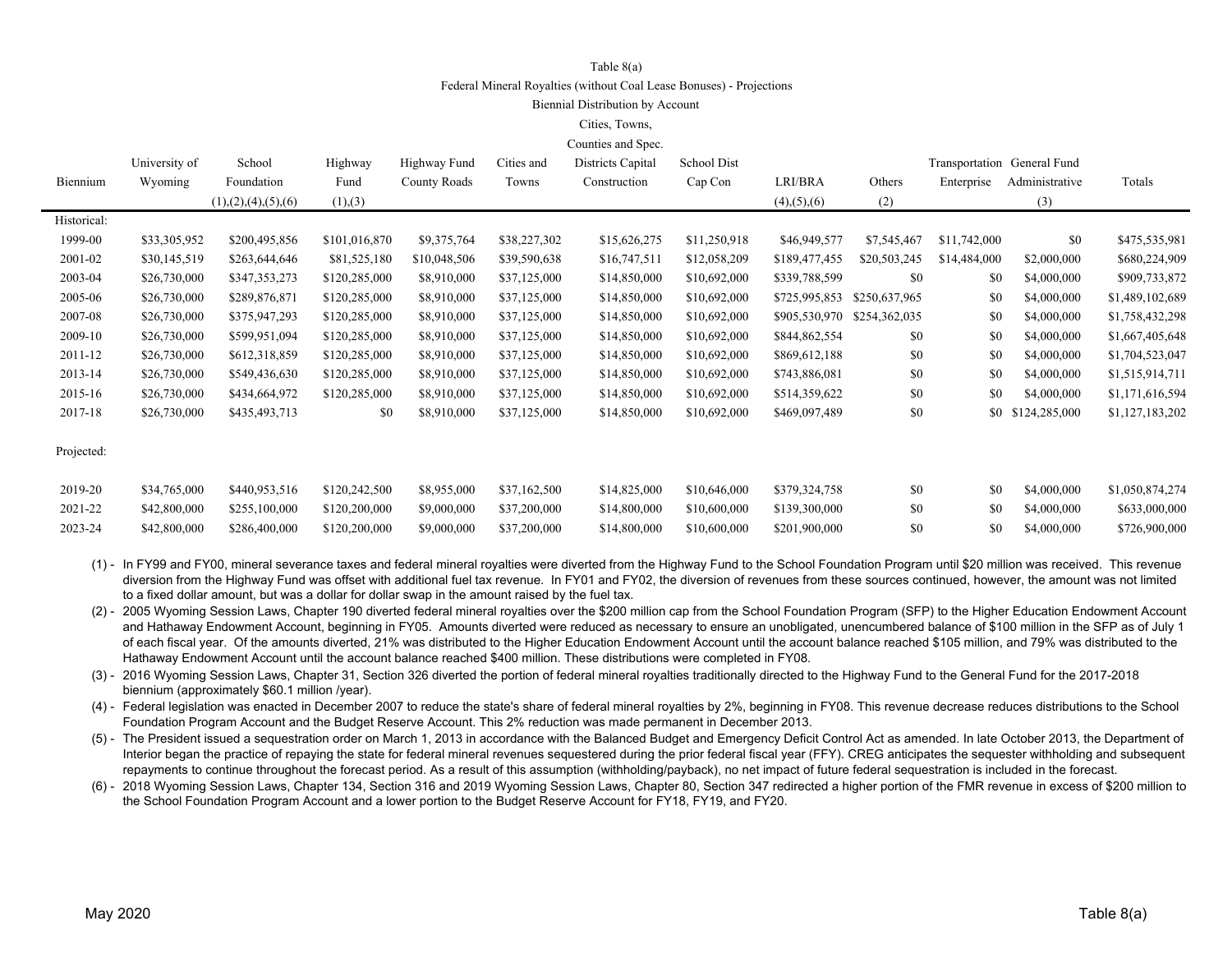### Table 8(b) Coal Lease Bonuses - Projections Biennial Distribution by Account

|            | Cities, Towns,     |             |           |               |             |               |
|------------|--------------------|-------------|-----------|---------------|-------------|---------------|
|            | Counties and Spec. |             |           |               |             |               |
|            | Districts Capital  | Highway     |           | School Dist   | Community   |               |
| Biennium   | Construction       | Fund        | LRI       | Cap Con       | Colleges    | Totals        |
|            | (1)                | (1)         |           | (1), (2), (3) | (1)         |               |
| Historic:  |                    |             |           |               |             |               |
| 1999-00    | \$11,250,000       | \$3,750,000 | \$0       | \$46,385,951  | \$3,200,000 | \$64,585,951  |
| 2001-02    | \$11,250,000       | \$3,750,000 | \$0       | \$98,344,191  | \$3,200,000 | \$116,544,191 |
| 2003-04    | \$11,250,000       | \$3,750,000 | \$0       | \$102,702,374 | \$3,200,000 | \$120,902,374 |
| 2005-06    | \$11,250,000       | \$3,750,000 | \$0       | \$406,429,600 | \$3,200,000 | \$424,629,600 |
| 2007-08    | \$11,250,000       | \$3,750,000 | \$0       | \$336,494,409 | \$3,200,000 | \$354,694,409 |
| 2009-10    | \$11,250,000       | \$3,750,000 | \$0       | \$242,652,206 | \$3,200,000 | \$260,852,206 |
| 2011-12    | \$11,250,000       | \$3,750,000 | \$0       | \$174,351,801 | \$3,200,000 | \$192,551,801 |
| 2013-14    | \$11,250,000       | \$3,750,000 | \$0       | \$433,427,917 | \$3,200,000 | \$451,627,917 |
| 2015-16    | \$11,250,000       | \$3,750,000 | \$0       | \$426,091,807 | \$3,200,000 | \$444,291,807 |
| 2017-18    | \$5,625,000        | \$1,875,000 | \$0       | \$120,596,871 | \$1,600,000 | \$129,696,871 |
| Projected: |                    |             |           |               |             |               |
| 2019-20    | \$450,425          | \$153,475   | \$299,120 | \$180,000     | \$124,780   | \$1,207,800   |
| 2021-22    | \$340,000          | \$120,000   | \$0       | \$360,000     | \$100,000   | \$920,000     |
| 2023-24    | \$0                | \$0         | \$0       | \$0           | \$0         | \$0           |

- (1) 2016 Wyoming Session Laws, Chapter 31, Section 331 directs the final payment of all sequestered monies received in FY 2018 to be deposited into the School Capital Construction Account, rather than the Highway Fund, Community Colleges, or Cities, Towns, Counties and Special Districts Capital Construction Account. 2018 Wyoming Session Laws, Chapter 134, Section 317 redirected any coal lease bonus payments received in FY19 to the School Foundation Program Reserve Account.
- (2) Federal legislation was enacted in December 2007 to reduce the state's share of federal mineral royalties by 2%, beginning in FY08. This revenue decrease reduces distributions to the School Capital Construction Account. This 2% reduction was made permanent in December 2013.
- (3) The President issued a sequestration order on March 1, 2013 in accordance with the Balanced Budget and Emergency Deficit Control Act as amended. In late October 2013, the Department of Interior began the practice of repaying the state for federal mineral revenues sequestered during the prior federal fiscal year (FFY). CREG anticipates the sequester withholding and subsequent repayments to continue throughout the forecast period. As a result of this assumption (withholding/payback), no net impact of future federal sequestration is included in the forecast.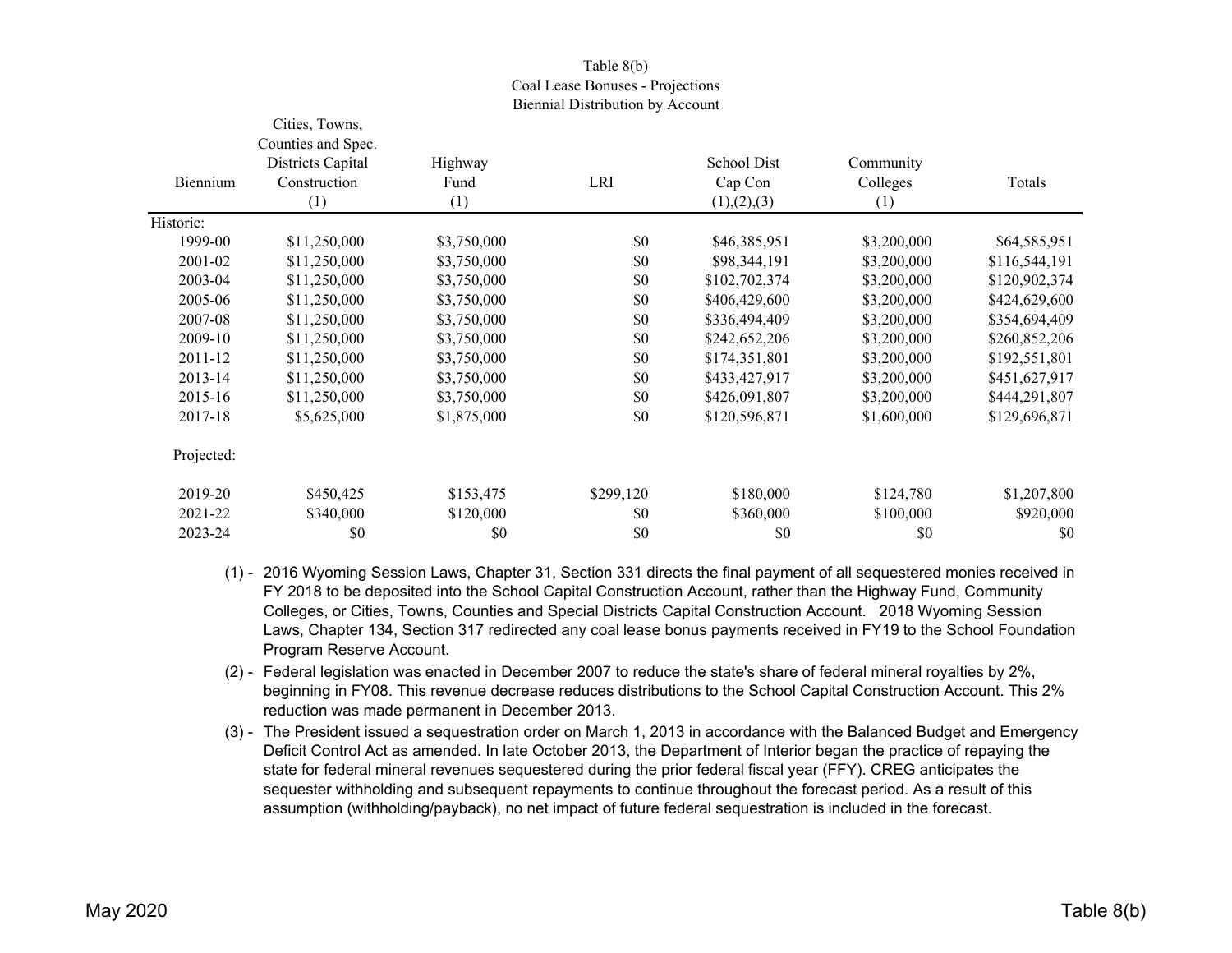### Table 9 Total State Assessed Valuation

| Calendar<br>Year of |                 |                  |                 |               | Other         | Minerals         | Other            | Grand            |
|---------------------|-----------------|------------------|-----------------|---------------|---------------|------------------|------------------|------------------|
| Production          | Oil             | Gas              | Coal            | Trona         | Minerals      | Totals           | Property         | Totals           |
| (1)                 |                 |                  |                 |               |               |                  |                  |                  |
| Historical:         |                 |                  |                 |               |               |                  |                  |                  |
| 1999                | \$903,869,245   | \$1,601,520,736  | \$1,265,306,376 | \$211,143,740 | \$65,617,392  | \$4,047,457,489  | \$3,849,398,782  | \$7,896,856,271  |
| 2000                | \$1,438,975,976 | \$3,365,840,728  | \$1,336,115,591 | \$206,218,970 | \$59,908,980  | \$6,407,060,245  | \$4,135,036,155  | \$10,542,096,400 |
| 2001                | \$1,080,018,231 | \$3,882,089,465  | \$1,506,337,295 | \$209,191,934 | \$61,089,137  | \$6,738,726,062  | \$4,430,580,865  | \$11,169,306,927 |
| 2002                | \$1,083,555,330 | \$2,512,574,992  | \$1,760,291,304 | \$203,324,146 | \$64,567,181  | \$5,624,312,953  | \$4,715,774,001  | \$10,340,086,954 |
| 2003                | \$1,244,211,776 | \$5,265,135,004  | \$1,846,983,332 | \$195,203,377 | \$64,488,534  | \$8,616,022,023  | \$5,063,514,295  | \$13,679,536,318 |
| 2004                | \$1,634,067,860 | \$7,039,052,884  | \$2,039,556,051 | \$198,943,291 | \$72,397,802  | \$10,984,017,888 | \$5,461,066,596  | \$16,445,084,484 |
| 2005                | \$2,152,842,718 | \$10,134,180,366 | \$2,280,138,621 | \$255,216,361 | \$83,997,233  | \$14,906,375,299 | \$6,072,284,471  | \$20,978,659,770 |
| 2006                | \$2,533,149,964 | \$8,770,228,320  | \$2,884,925,775 | \$299,227,941 | \$98,848,458  | \$14,586,380,458 | \$6,904,886,980  | \$21,491,267,438 |
| 2007                | \$2,843,196,944 | \$7,271,144,479  | \$3,279,547,772 | \$339,684,701 | \$111,630,388 | \$13,845,204,284 | \$8,053,126,913  | \$21,898,331,197 |
| 2008                | \$4,089,269,385 | \$12,003,450,988 | \$3,760,527,297 | \$427,193,253 | \$116,440,939 | \$20,396,881,862 | \$8,822,651,321  | \$29,219,533,183 |
| 2009                | \$2,439,657,555 | \$5,861,051,297  | \$3,834,477,312 | \$350,783,487 | \$97,845,933  | \$12,583,815,584 | \$8,732,662,047  | \$21,316,477,631 |
| 2010                | \$3,272,849,256 | \$7,601,436,243  | \$4,108,362,906 | \$375,999,587 | \$134,780,261 | \$15,493,428,253 | \$8,846,271,979  | \$24,339,700,232 |
| 2011                | \$4,119,591,576 | \$7,190,810,473  | \$4,284,972,107 | \$431,369,858 | \$159,937,621 | \$16,186,681,635 | \$9,055,962,943  | \$25,242,644,578 |
| 2012                | \$4,229,997,989 | \$4,470,657,938  | \$4,178,694,059 | \$451,440,510 | \$175,774,950 | \$13,506,565,446 | \$9,290,528,889  | \$22,797,094,335 |
| 2013                | \$4,861,690,388 | \$5,090,310,877  | \$3,905,573,027 | \$439,786,716 | \$165,704,643 | \$14,463,065,651 | \$9,701,401,874  | \$24,164,467,525 |
| 2014                | \$5,566,696,351 | \$5,803,100,895  | \$3,983,594,226 | \$459,695,778 | \$193,164,243 | \$16,006,251,493 | \$10,051,030,476 | \$26,057,281,969 |
| 2015                | \$3,250,396,372 | \$2,922,950,409  | \$3,743,608,369 | \$482,906,297 | \$175,457,452 | \$10,575,318,899 | \$10,357,469,657 | \$20,932,788,556 |
| 2016                | \$2,465,561,294 | \$2,406,788,472  | \$2,916,684,373 | \$467,615,856 | \$134,111,251 | \$8,390,761,246  | \$10,434,337,957 | \$18,825,099,203 |
| 2017                | \$3,226,507,812 | \$3,143,840,698  | \$3,050,426,425 | \$469,793,914 | \$133,606,834 | \$10,024,175,683 | \$10,758,321,308 | \$20,782,496,991 |
| 2018                | \$4,686,318,402 | \$3,196,132,036  | \$2,843,015,238 | \$472,910,533 | \$143,049,009 | \$11,341,425,218 | \$11,456,335,550 | \$22,797,760,768 |
| Projected:          |                 |                  |                 |               |               |                  |                  |                  |
| 2019                | \$4,905,000,000 | \$2,479,900,000  | \$2,531,200,000 | \$499,800,000 | \$148,300,000 | \$10,564,200,000 | \$11,685,500,000 | \$22,249,700,000 |
| 2020                | \$1,597,100,000 | \$1,368,800,000  | \$1,862,700,000 | \$348,000,000 | \$92,800,000  | \$5,269,400,000  | \$11,919,200,000 | \$17,188,600,000 |
| 2021                | \$1,595,700,000 | \$1,603,100,000  | \$1,862,700,000 | \$387,000,000 | \$102,800,000 | \$5,551,300,000  | \$12,157,600,000 | \$17,708,900,000 |
| 2022                | \$2,297,300,000 | \$1,697,300,000  | \$1,650,400,000 | \$416,300,000 | \$122,800,000 | \$6,184,100,000  | \$12,400,800,000 | \$18,584,900,000 |
| 2023                | \$3,063,100,000 | \$1,810,400,000  | \$1,607,100,000 | \$447,800,000 | \$122,800,000 | \$7,051,200,000  | \$12,648,800,000 | \$19,700,000,000 |
| 2024                | \$3,817,500,000 | \$2,036,700,000  | \$1,520,200,000 | \$447,800,000 | \$122,800,000 | \$7,945,000,000  | \$12,901,800,000 | \$20,846,800,000 |

(1) - Calendar year represents the calendar year of mineral production.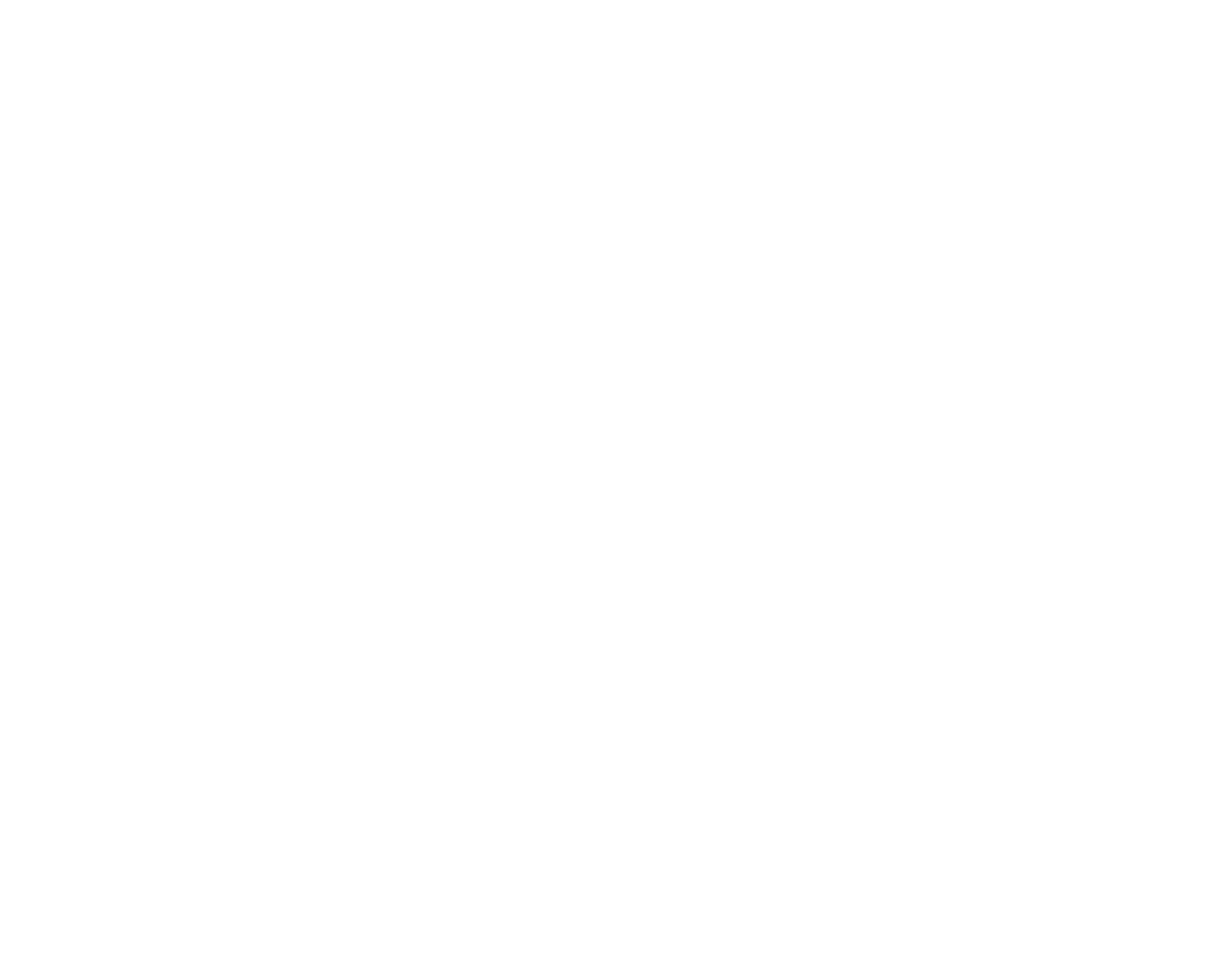#### Table 1 - Low Revenue EstimateGeneral Fund RevenuesFiscal Year Collections by Source

| Fiscal      | Severance     | Sales and Use | <b>PWMTF</b>  | Pooled        | Charges - Sales | Franchise    | Revenue from | Penalties    | Federal Aid  | All           |                 |
|-------------|---------------|---------------|---------------|---------------|-----------------|--------------|--------------|--------------|--------------|---------------|-----------------|
| Year        | Tax           | Tax           | Income        | Income        | and Services    | Tax          | Others       | and Interest | and Grants   | Other         | Total           |
|             | (1)           |               | (2), (3)      | (3)           |                 |              |              |              |              | (4), (5)      |                 |
| Historical: |               |               |               |               |                 |              |              |              |              |               |                 |
| 1999        | \$58,924,423  | \$234,725,590 | \$106,845,392 | \$25,322,337  | \$20,333,143    | \$11,438,251 | \$7,009,009  | \$5,873,055  | \$10,293,095 | \$19,488,056  | \$500,252,351   |
| 2000        | \$83,616,343  | \$262,338,523 | \$117,485,136 | \$26,191,754  | \$18,799,203    | \$13,628,848 | \$14,829,611 | \$5,809,027  | \$8,189,111  | \$64,712,342  | \$615,599,898   |
| 2001        | \$139,104,484 | \$296,341,913 | \$97,378,092  | \$34,849,907  | \$20,569,692    | \$15,029,401 | \$10,085,700 | \$6,612,961  | \$10,946,298 | \$21,301,693  | \$652,220,141   |
| 2002        | \$117,185,445 | \$313,077,987 | \$90,510,496  | \$29,114,751  | \$20,858,833    | \$17,099,710 | \$7,532,683  | \$6,359,976  | \$8,878,403  | \$27,328,449  | \$637,946,733   |
| 2003        | \$149,549,109 | \$300,953,910 | \$58,647,855  | \$19,214,275  | \$20,467,084    | \$19,598,042 | \$8,199,193  | \$10,131,822 | \$10,590,119 | \$27,332,601  | \$624,684,010   |
| 2004        | \$184,408,599 | \$326,625,269 | \$98,110,315  | \$28,716,923  | \$24,260,907    | \$21,745,077 | \$5,315,629  | \$9,031,984  | \$11,651,917 | \$34,686,832  | \$744,553,452   |
| 2005        | \$225,275,895 | \$363,846,232 | \$87,789,396  | \$39,340,611  | \$26,460,644    | \$23,962,541 | \$5,674,323  | \$11,571,551 | \$8,313,378  | \$41,702,561  | \$833,937,132   |
| 2006        | \$240,254,868 | \$421,438,545 | \$123,952,616 | \$65,048,984  | \$24,733,817    | \$24,889,058 | \$5,842,094  | \$17,153,208 | \$10,264,260 | \$42,493,736  | \$976,071,186   |
| 2007        | \$213,964,458 | \$479,072,573 | \$150,487,083 | \$90,590,111  | \$29,478,126    | \$28,164,990 | \$6,301,203  | \$15,248,945 | \$10,830,645 | \$46,156,155  | \$1,070,294,289 |
| 2008        | \$257,859,263 | \$504,711,048 | \$321,357,789 | \$105,567,137 | \$30,458,234    | \$26,251,292 | \$10,704,460 | \$6,443,234  | \$9,819,073  | \$46,743,278  | \$1,319,914,808 |
| 2009        | \$217,580,767 | \$492,443,467 | \$135,264,226 | \$89,969,956  | \$33,780,336    | \$23,978,875 | \$6,276,827  | \$11,878,190 | \$9,159,713  | \$44,485,273  | \$1,064,817,630 |
| 2010        | \$226,994,930 | \$412,845,265 | \$139,450,800 | \$117,295,842 | \$33,254,667    | \$23,805,596 | \$21,431,697 | \$13,962,941 | \$10,686,279 | \$46,344,453  | \$1,046,072,470 |
| 2011        | \$230,313,366 | \$470,905,619 | \$215,755,659 | \$90,718,694  | \$35,503,191    | \$23,210,774 | \$29,554,028 | \$12,000,700 | \$11,388,412 | \$55,715,767  | \$1,175,066,210 |
| 2012        | \$221,153,387 | \$497,683,644 | \$235,847,144 | \$112,352,685 | \$38,218,559    | \$24,446,393 | \$7,602,898  | \$11,229,632 | \$10,065,657 | \$45,243,811  | \$1,203,843,810 |
| 2013        | \$210,280,486 | \$481,431,386 | \$366,635,722 | \$189,833,643 | \$38,867,796    | \$26,889,478 | \$6,345,761  | \$9,304,095  | \$0          | \$51,616,450  | \$1,381,204,817 |
| 2014        | \$234,556,823 | \$521,102,606 | \$395,337,466 | \$86,425,307  | \$41,169,666    | \$36,257,448 | \$5,865,169  | \$11,536,105 | \$0          | \$50,126,092  | \$1,382,376,682 |
| 2015        | \$200,734,679 | \$544,030,172 | \$494,234,268 | \$114,227,416 | \$43,580,396    | \$39,313,515 | \$7,110,572  | \$11,440,883 | \$0          | \$54,416,621  | \$1,509,088,522 |
| 2016        | \$185,476,491 | \$432,008,558 | \$149,823,404 | \$88,843,568  | \$46,838,913    | \$35,441,681 | \$6,438,459  | \$6,260,009  | \$0          | \$50,121,154  | \$1,001,252,237 |
| 2017        | \$167,012,242 | \$407,315,823 | \$298,790,011 | \$85,972,480  | \$54,609,497    | \$34,792,975 | \$9,067,348  | \$4,441,920  | \$0          | \$111,043,801 | \$1,173,046,097 |
| 2018        | \$176,616,770 | \$480,044,281 | \$447,649,918 | \$79,025,043  | \$50,274,592    | \$34,728,071 | \$10,135,129 | \$3,795,537  | \$0          | \$111,281,976 | \$1,393,551,317 |
| 2019        | \$271,368,786 | \$518,521,625 | \$365,081,260 | \$86,659,646  | \$51,776,908    | \$37,470,505 | \$8,973,143  | \$5,111,037  | \$0          | \$49,322,243  | \$1,394,285,153 |
| Projected:  |               |               |               |               |                 |              |              |              |              |               |                 |
| 2020        | \$200,600,000 | \$440,700,000 | \$189,600,000 | \$60,000,000  | \$51,600,000    | \$36,200,000 | \$8,700,000  | \$5,100,000  | \$0          | \$50,700,000  | \$1,043,200,000 |
| 2021        | \$99,400,000  | \$355,000,000 | \$194,200,000 | \$44,100,000  | \$51,600,000    | \$36,200,000 | \$8,700,000  | \$5,100,000  | \$0          | \$50,700,000  | \$845,000,000   |
| 2022        | \$101,600,000 | \$370,100,000 | \$199,200,000 | \$37,000,000  | \$51,600,000    | \$36,200,000 | \$8,700,000  | \$5,100,000  | \$0          | \$50,700,000  | \$860,200,000   |
| 2023        | \$104,700,000 | \$416,800,000 | \$103,500,000 | \$23,000,000  | \$51,600,000    | \$36,200,000 | \$8,700,000  | \$5,100,000  | \$0          | \$50,700,000  | \$800,300,000   |
| 2024        | \$111,600,000 | \$445,500,000 | \$106,000,000 | \$15,000,000  | \$51,600,000    | \$36,200,000 | \$8,700,000  | \$5,100,000  | \$0          | \$50,700,000  | \$830,400,000   |
|             |               |               |               |               |                 |              |              |              |              |               |                 |

- (1) 2016 Wyoming Session Laws, Chapter 31, Section 325 diverted revenue from the statutory one percent severance tax from the Permanent Wyoming Mineral Trust Fund (PWMTF) to the General Fund for approximately half of the 2016 fiscal year (approximately \$33.6 million). The same section also diverted the portion of severance taxes traditionally directed to the Highway Fund to the General Fund for the 2017-2018 biennium (approximately \$6.7 million/year). 2018 Wyoming Session Laws, Chapter 134, Section 314 redirected the revenue from the one percent statutory severance tax from the PWMTF to the General Fund for FY19 and FY20. The same Section also reduced the portion of severance taxes traditionally directed to the General Fund in excess of the \$155 million cap for FY19 only.
- (2) 2000 Wyoming Session Laws, Chapter 14 established an investment income spending policy for the PWMTF. Investment earnings from the PWMTF in excess of the spending policy are appropriated from the General Fund to the Permanent Wyoming Mineral Trust Fund Reserve Account (PWMTF RA). 2015 Wyoming Session Laws, Chapter 195 amended the spending policy by requiring the State Treasurer to transfer unobligated funds in the PWMTF RA to the General Fund as necessary to ensure that 2.5% of the previous 5 year average market value of the PWMTF is available for expenditure annually, beginning in FY17 (the "guarantee"). The PWMTF income amounts shown in the table above reflect total investment earnings from the PWMTF and estimated interest and dividends from the PWMTF, as well as a guaranteed transfer from the PWMTF RA to bring the investment income up to 2.5%. Historic years include the investment earnings in excess of the 2.5% directed to the Strategic Investments and Projects Account (SIPA) and the Legislative Stabilization Reserve Account (LSRA), and in excess of the spending policy amounts appropriated to the PWMTF RA. The PWMTF RA is forecast to have insufficient revenue for the full GF 2.5% "guarantee" beginning in FY 2023.
- (3) The State Treasurer implemented an accounting change in April 2009 (with an effective date of July 1, 2008), which directs interest and dividend income to be distributed to the General Fund on a monthly basis. Under this policy, capital gains and losses are held until the end of the fiscal year, at which time capital gains in excess of capital losses will be distributed. If capital losses exceed capital gains from the PWMTF, the net capital loss will be carried forward until such time it is offset by future capital gains. If capital losses exceed capital gains from the Pooled Income (State Agency Pool), the net capital loss will reduce the cash balance in the General Fund until it is offset by future capital gains but is not recognized in this table. Additionally, 2019 Wyoming Session Laws, Chapter 38 provided for segregated investment in equities of monies in the LSRA. Investment earnings from the LSRA continue to be shown in "Pooled Income".
- (4) This category includes Cigarette Tax (revenue code 1201) and all other 1200 series tax revenue; Inheritance Tax (revenue code 1401); License & Permit Fees (2000 revenue series); Property & Money Use Fees (4000 revenue series); and Non-Revenue Receipts (9000 revenue series).
- (5) 2016 Wyoming Session Laws, Chapter 31, Section 326 diverted the portion of federal mineral royalties traditionally directed to the Highway Fund to the General Fund for the 2017-2018 biennium (approximately \$60.1 million /year).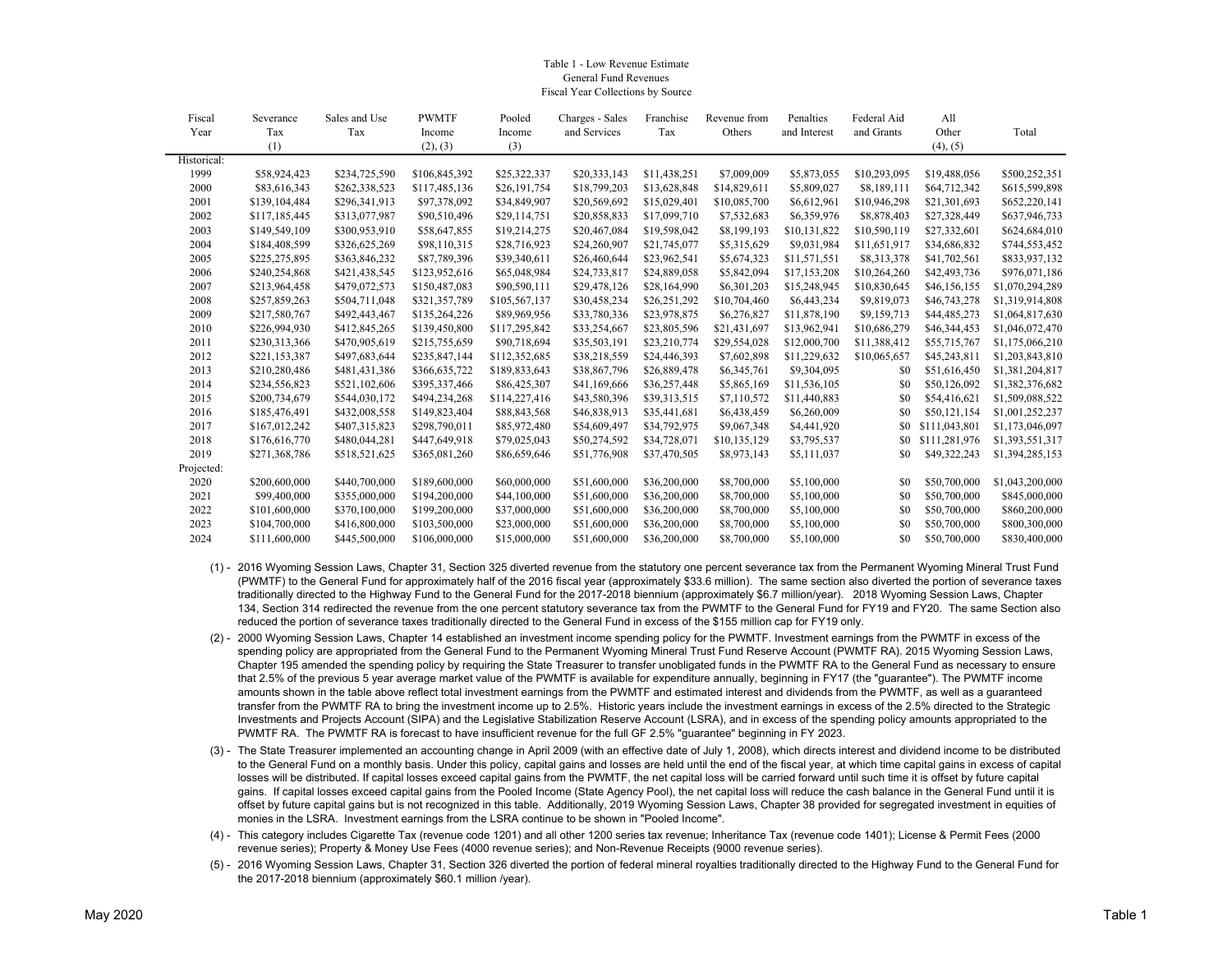### Table 2 - Low Revenue EstimateGeneral Fund RevenuesBiennial Collections by Source

|             | Severance     | Sales and Use   | <b>PWMTF</b>  | Pooled        | Charges - Sales | Franchise    | Revenue from | Penalties    | Federal Aid  | All           |                 |
|-------------|---------------|-----------------|---------------|---------------|-----------------|--------------|--------------|--------------|--------------|---------------|-----------------|
| Biennium    | Tax           | Tax             | Income        | Income        | and Services    | Tax          | Others       | and Interest | and Grants   | Other         | Total           |
|             | (1)           |                 | (2), (3)      | (3)           |                 |              |              |              |              | (4), (5)      |                 |
| Historical: |               |                 |               |               |                 |              |              |              |              |               |                 |
| 1999-00     | \$142,540,766 | \$497,064,113   | \$224,330,528 | \$51,514,091  | \$39,132,346    | \$25,067,099 | \$21,838,620 | \$11,682,082 | \$18,482,206 | \$84,200,398  | \$1,115,852,249 |
| 2001-02     | \$256,289,929 | \$609,419,900   | \$187,888,588 | \$63,964,658  | \$41,428,525    | \$32,129,111 | \$17,618,383 | \$12,972,937 | \$19,824,701 | \$48,630,142  | \$1,290,166,874 |
| 2003-04     | \$333,957,708 | \$627,579,179   | \$156,758,170 | \$47,931,198  | \$44,727,991    | \$41,343,119 | \$13,514,822 | \$19,163,806 | \$22,242,036 | \$62,019,433  | \$1,369,237,462 |
| 2005-06     | \$465,530,763 | \$785,284,777   | \$211,742,012 | \$104,389,595 | \$51,194,461    | \$48,851,599 | \$11,516,417 | \$28,724,759 | \$18,577,638 | \$84,196,297  | \$1,810,008,318 |
| 2007-08     | \$471,823,721 | \$983,783,621   | \$471,844,872 | \$196,157,248 | \$59,936,360    | \$54,416,282 | \$17,005,663 | \$21,692,179 | \$20,649,718 | \$92,899,433  | \$2,390,209,097 |
| 2009-10     | \$444,575,697 | \$905,288,732   | \$274,715,026 | \$207,265,798 | \$67,035,003    | \$47,784,471 | \$27,708,524 | \$25,841,131 | \$19,845,992 | \$90,829,726  | \$2,110,890,100 |
| 2011-12     | \$451,466,753 | \$968,589,263   | \$451,602,803 | \$203,071,379 | \$73,721,750    | \$47,657,167 | \$37,156,926 | \$23,230,332 | \$21,454,069 | \$100,959,578 | \$2,378,910,020 |
| 2013-14     | \$444,837,309 | \$1,002,533,992 | \$761,973,188 | \$276,258,950 | \$80,037,462    | \$63,146,926 | \$12,210,930 | \$20,840,200 | \$0          | \$101,742,542 | \$2,763,581,499 |
| 2015-16     | \$386,211,170 | \$976,038,730   | \$644,057,672 | \$203,070,984 | \$90,419,309    | \$74,755,196 | \$13,549,031 | \$17,700,892 | \$0          | \$104,537,775 | \$2,510,340,759 |
| 2017-18     | \$343,629,012 | \$887,360,104   | \$746,439,929 | \$164,997,523 | \$104,884,089   | \$69,521,046 | \$19,202,477 | \$8,237,457  | \$0          | \$222,325,777 | \$2,566,597,414 |
|             |               |                 |               |               |                 |              |              |              |              |               |                 |

Projected:

| 2019-20 | \$471,968,786 | \$959,221,625 | \$554,681,260 | \$146,659,646 | \$103,376,908 | \$73,670,505 \$17,673,143 \$10,211,037 |  |  | \$0 \$100,022,243 \$2,437,485,153 |
|---------|---------------|---------------|---------------|---------------|---------------|----------------------------------------|--|--|-----------------------------------|
| 2021-22 | \$201,000,000 | \$725,100,000 | \$393,400,000 | \$81.100,000  | \$103,200,000 | \$72,400,000 \$17,400,000 \$10,200,000 |  |  | \$0 \$101,400,000 \$1,705,200,000 |
| 2023-24 | \$216,300,000 | \$862,300,000 | \$209,500,000 | \$38,000,000  | \$103,200,000 | \$72,400,000 \$17,400,000 \$10,200,000 |  |  | \$0 \$101,400,000 \$1,630,700,000 |

- (1) 2016 Wyoming Session Laws, Chapter 31, Section 325 diverted revenue from the statutory one percent severance tax from the Permanent Wyoming Mineral Trust Fund (PWMTF) to the General Fund for approximately half of the 2016 fiscal year (approximately \$33.6 million). The same section also diverted the portion of severance taxes traditionally directed to the Highway Fund to the General Fund for the 2017-2018 biennium (approximately \$6.7 million/year). 2018 Wyoming Session Laws, Chapter 134, Section 314 redirected the revenue from the one percent statutory severance tax from the PWMTF to the General Fund for FY19 and FY20. The same Section also reduced the portion of severance taxes traditionally directed to the General Fund in excess of the \$155 million cap for FY19 only.
- (2) 2000 Wyoming Session Laws, Chapter 14 established an investment income spending policy for the PWMTF. Investment earnings from the PWMTF in excess of the spending policy are appropriated from the General Fund to the Permanent Wyoming Mineral Trust Fund Reserve Account (PWMTF RA). 2015 Wyoming Session Laws, Chapter 195 amended the spending policy by requiring the State Treasurer to transfer unobligated funds in the PWMTF RA to the General Fund as necessary to ensure that 2.5% of the previous 5 year average market value of the PWMTF is available for expenditure annually, beginning in FY17 (the "guarantee"). The PWMTF income amounts shown in the table above reflect total investment earnings from the PWMTF and estimated interest and dividends from the PWMTF, as well as a guaranteed transfer from the PWMTF RA to bring the investment income up to 2.5%. Historic years include the investment earnings in excess of the 2.5% directed to the Strategic Investments and Projects Account (SIPA) and the Legislative Stabilization Reserve Account (LSRA), and in excess of the spending policy amounts appropriated to the PWMTF RA. The PWMTF RA is forecast to have insufficient revenue for the full GF 2.5% "guarantee" beginning in FY 2023.
- (3) The State Treasurer implemented an accounting change in April 2009 (with an effective date of July 1, 2008), which directs interest and dividend income to be distributed to the General Fund on a monthly basis. Under this policy, capital gains and losses are held until the end of the fiscal year, at which time capital gains in excess of capital losses will be distributed. If capital losses exceed capital gains from the PWMTF, the net capital loss will be carried forward until such time it is offset by future capital gains. If capital losses exceed capital gains from the Pooled Income (State Agency Pool), the net capital loss will reduce the cash balance in the General Fund until it is offset by future capital gains but is not recognized in this table. Additionally, 2019 Wyoming Session Laws, Chapter 38 provided for segregated investment in equities of monies in the LSRA. Investment earnings from the LSRA continue to be shown in "Pooled Income".
- (4) This category includes Cigarette Tax (revenue code 1201) and all other 1200 series tax revenue; Inheritance Tax (revenue code 1401); License & Permit Fees (2000 revenue series); Property & Money Use Fees (4000 revenue series); and Non-Revenue Receipts (9000 revenue series).
- (5) 2016 Wyoming Session Laws, Chapter 31, Section 326 diverted the portion of federal mineral royalties traditionally directed to the Highway Fund to the General Fund for the 2017-2018 biennium (approximately \$60.1 million /year).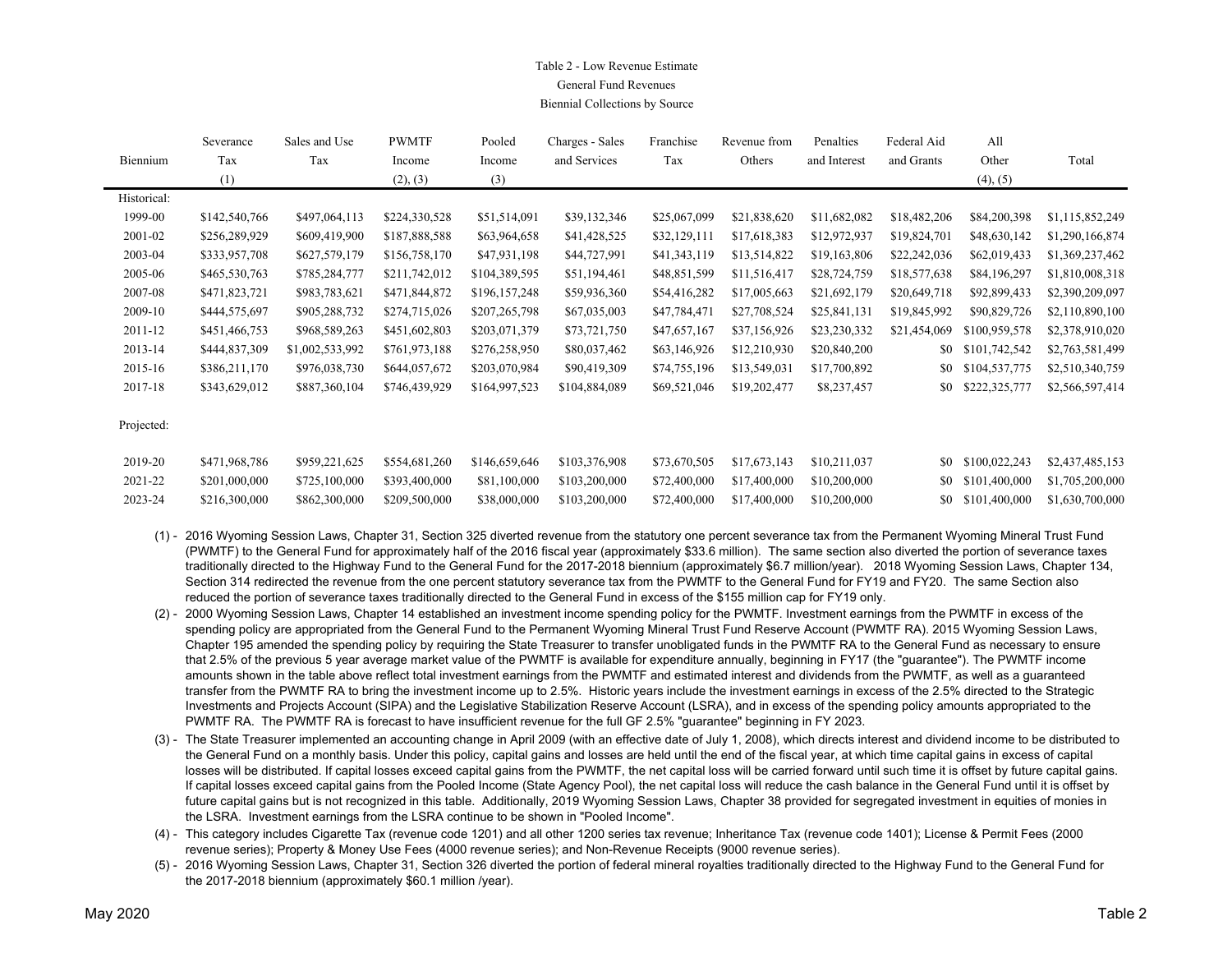Table 3 - Low Revenue Estimate Severance Tax Assumptions: Price & Production Levels forMajor Mineral Commodities

|          |         | Crude Oil $(1)$ |        | Natural Gas (2) | Surface Coal (3) |             | Trona (4) |            |
|----------|---------|-----------------|--------|-----------------|------------------|-------------|-----------|------------|
| Calendar |         | Production      |        | Production      |                  | Production  |           | Production |
| Year     | Price   | (Bbls)          | Price  | (Mcf)           | Price            | (Tons)      | Price     | (Tons)     |
| 2020     | \$25.00 | 50,300,000      | \$2.00 | 1,190,000,000   | \$11.90          | 190,000,000 | \$70.00   | 14,900,000 |
| 2021     | \$30.00 | 43,100,000      | \$2.40 | 1,090,000,000   | \$11.90          | 190,000,000 | \$70.00   | 15,600,000 |
| 2022     | \$40.00 | 45,600,000      | \$2.40 | 1,120,000,000   | \$11.80          | 162,000,000 | \$70.00   | 16,400,000 |
| 2023     | \$40.00 | 65,000,000      | \$2.40 | 1,200,000,000   | \$11.80          | 146,000,000 | \$70.00   | 17,200,000 |
| 2024     | \$45.00 | 72,300,000      | \$2.40 | 1,360,000,000   | \$11.80          | 138,000,000 | \$70.00   | 17,200,000 |

(1) - Price is the average gross sales price for all Wyoming oil production. Production is the total volume of all oil produced in Wyoming, including stripper, tertiary, other oil, and lease condensate.

- (2) Price is the average gross sales price for all Wyoming natural gas production. Production is the total volume of all gas produced in Wyoming, including methane, carbon dioxide, natural gas liquids, and all other related products.
- (3) Price is the average gross sales price for all Wyoming surface coal production. Production is the total volume of all surface coal produced in Wyoming.
- (4) Price is the average gross sales price for all Wyoming trona production. Production is the total volume of all trona ore produced in Wyoming.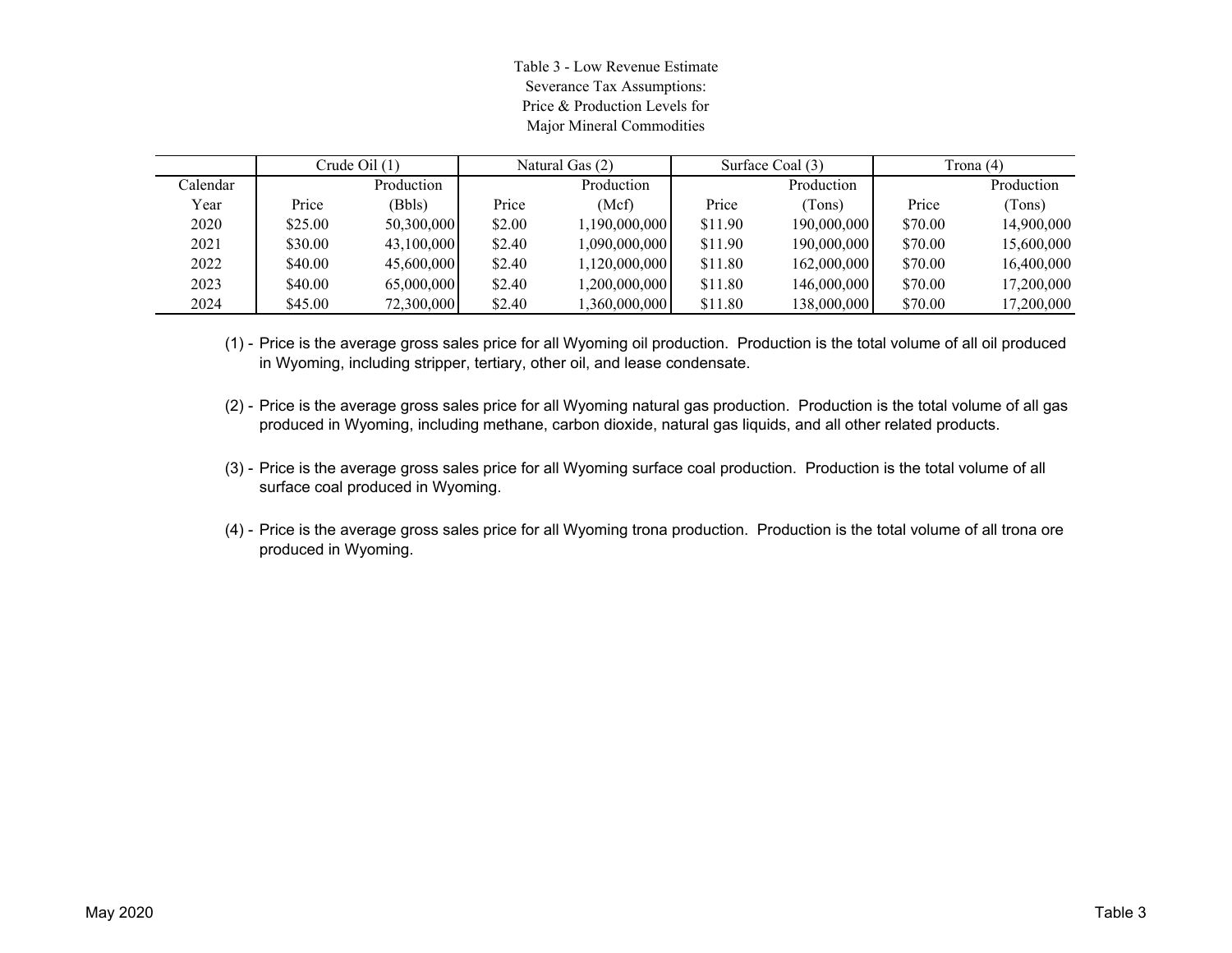#### Table 4 - Low Revenue EstimateMineral Severance TaxesFiscal Year Distribution by Account

|             |               |               |               |               |              |             |           |              |              |              | School         | Cities, Towns,     |             |              |                 |
|-------------|---------------|---------------|---------------|---------------|--------------|-------------|-----------|--------------|--------------|--------------|----------------|--------------------|-------------|--------------|-----------------|
|             |               |               |               | One Percent   |              |             |           |              |              |              | Foundation/    | Counties & Special |             |              |                 |
| Fiscal      | General       | Budget        |               | Severance Tax |              |             |           | Highway      | Cities and   |              | SFP Reserve/   | Districts Capital  | County Road |              |                 |
| Year        | Fund          | Reserve Acct  | <b>PWMTF</b>  | Account       | Water I      | Water II    | Water III | Fund         | Towns        | Counties     | Comm. Colleges | Construction       | Const. Fund | Others       | Totals          |
|             | (1)           |               | (1), (2)      | (1)           |              |             |           | (3)          |              |              | (1), (3)       |                    |             | (4)          | (5)             |
| Historical: |               |               |               |               |              |             |           |              |              |              |                |                    |             |              |                 |
| 1999        | \$58,924,423  | \$28,164,693  | \$48,664,636  | \$0           | \$18,123,904 | \$2,753,030 | \$0       | \$0          | \$12,388,590 | \$5,321,530  | \$4,818,787    | \$3,395,400        | \$4,438,397 | \$9,465,814  | \$196,459,204   |
| 2000        | \$83,616,343  | \$39,082,122  | \$69,719,687  | \$0           | \$18,040,045 | \$4,779,071 | \$0       | \$9,108,600  | \$21,506,037 | \$8,559,273  | \$1,416,010    | \$4,346,563        | \$4,898,265 | \$10,050,960 | \$275,122,976   |
| 2001        | \$139,104,482 | \$57,915,048  | \$112,995,802 | \$0           | \$20,783,056 | \$9,391,114 | \$0       | \$28,530,106 | \$33,130,343 | \$15,640,647 | \$26,744       | \$4,982,504        | \$5,593,506 | \$19,879,926 | \$447,973,278   |
| 2002        | \$117,185,445 | \$39,270,594  | \$72,269,085  | \$0           | \$19,319,789 | \$3,435,755 | \$0       | \$7,435,471  | \$15,101,587 | \$6,334,307  | \$0            | \$4,386,530        | \$4,495,040 | \$10,200,358 | \$299,433,961   |
| 2003        | \$149,549,109 | \$105,317,276 | \$104,690,345 | \$0           | \$19,242,468 | \$3,323,943 | \$0       | \$6,950,287  | \$14,628,852 | \$6,136,020  | \$0            | \$4,400,000        | \$4,500,000 | \$10,387,922 | \$429,126,222   |
| 2004        | \$184,408,599 | \$171,441,376 | \$136,108,467 | -80           | \$19,858,973 | \$3,412,847 | \$0       | \$7,717,057  | \$15,004,762 | \$6,293,694  | \$0            | \$4,386,528        | \$4,495,031 | \$10,439,594 | \$563,566,928   |
| 2005        | \$225,275,895 | \$251,580,640 | \$176,579,787 | -\$0          | \$19,274,886 | \$3,570,457 | \$0       | \$7,958,111  | \$15,671,001 | \$6,573,145  | \$0            | \$4,386,525        | \$4,495,025 | \$11,291,382 | \$726,656,854   |
| 2006        | \$240,254,868 | \$279,579,500 | \$406,945,374 | \$0           | \$19,200,918 | \$3,660,548 | \$775,114 | \$8,269,185  | \$16,162,339 | \$6,622,389  | \$0            | \$3,611,540        | \$4,495,031 | \$11,500,112 | \$1,001,076,918 |
| 2007        | \$213,964,458 | \$228,678,827 | \$346,588,461 | \$0           | \$20,038,040 | \$3,493,592 | \$775,143 | \$8,159,373  | \$15,410,957 | \$6,371,940  | \$0            | \$3,611,545        | \$4,495,042 | \$12,211,542 | \$863,798,920   |
| 2008        | \$257,859,263 | \$323,214,288 | \$443,081,307 | -\$0          | \$19,297,547 | \$3,229,980 | \$775,217 | \$6,610,973  | \$14,224,389 | \$5,976,585  | \$0            | \$3,611,614        | \$4,495,110 | \$11,575,738 | \$1,093,952,01  |
| 2009        | \$217,580,767 | \$240,383,694 | \$350,004,682 | \$0           | \$19,297,501 | \$3,343,659 | \$775,104 | \$7,065,973  | \$14,736,265 | \$6,147,028  | \$0            | \$3,611,541        | \$4,495,030 | \$11,211,918 | \$878,653,162   |
| 2010        | \$226,994,930 | \$260,982,942 | \$371,323,873 | -\$0          | \$19,297,696 | \$3,254,961 | \$775,191 | \$6,711,030  | \$14,336,803 | \$6,014,028  | \$0            | \$3,611,625        | \$4,495,107 | \$10,163,192 | \$927,961,378   |
| 2011        | \$230,313,366 | \$268,948,372 | \$377.241.649 | -\$0          | \$19,285,983 | \$3,204,909 | \$775,157 | \$6,503,125  | \$14,111,700 | \$5,938,934  | \$0            | \$3,611,586        | \$4,495,078 | \$10,868,256 | \$945,298,115   |
| 2012        | \$221,153,387 | \$249,299,443 | \$354,101,873 | -\$0          | \$19,298,164 | \$3,255,068 | \$775,112 | \$6,711,978  | \$14,337,527 | \$6,014,160  | \$0            | \$3,611,559        | \$4,495,050 | \$10,655,179 | \$893,708,500   |
| 2013        | \$210,280,486 | \$227,555,007 | \$332,856,161 | -\$0          | \$19,297,500 | \$3,255,000 | \$775,000 | \$6,711,500  | \$14,337,500 | \$6,014,000  | \$0            | \$3,611,500        | \$4,495,000 | \$10,644,267 | \$839,832,921   |
| 2014        | \$234,556,823 | \$276,107,687 | \$379,858,599 | \$0           | \$19,297,500 | \$3,255,000 | \$775,000 | \$6,711,500  | \$14,337,500 | \$6,014,000  | \$0            | \$3,611,500        | \$4,495,000 | \$10,631,229 | \$959,651,338   |
| 2015        | \$200,734,679 | \$208,463,390 | \$308,438,273 | -\$0          | \$19,297,500 | \$3,255,000 | \$775,000 | \$6,711,500  | \$14,337,500 | \$6,014,000  | \$0            | \$3,611,500        | \$4,495,000 | \$10,809,343 | \$786,942,685   |
| 2016        | \$185,476,491 | \$110,875,432 | \$168,906,202 | \$0           | \$19,297,500 | \$3,255,000 | \$775,000 | \$6,711,500  | \$14,337,500 | \$6,014,000  | \$0            | \$3,611,500        | \$4,495,000 | \$9,865,813  | \$533,620,938   |
| 2017        | \$167,012,242 | \$127,595,502 | \$134,142,344 | \$89,399,148  | \$19,297,500 | \$3,255,000 | \$775,000 | SO.          | \$14,337,500 | \$6,014,000  | \$0            | \$3,611,500        | \$4,495,000 | \$10,404,031 | \$580,338,767   |
| 2018        | \$176,616,770 | \$146,804,563 | \$147,797,713 | \$98,442,050  | \$19,297,500 | \$3,255,000 | \$775,000 | \$0          | \$14,337,500 | \$6,014,000  | \$0            | \$3,611,500        | \$4,495,000 | \$10,026,896 | \$631,473,492   |
| 2019        | \$271,368,786 | \$157,529,202 | \$159,646,347 | \$0           | \$19,297,500 | \$3,255,000 | \$775,000 | \$6,711,500  | \$14,337,500 | \$6,014,000  | \$20,529,203   | \$3,611,500        | \$4,495,000 | \$10,230,452 | \$677,800,990   |
| Projected:  |               |               |               |               |              |             |           |              |              |              |                |                    |             |              |                 |
| 2020        | \$200,600,000 | \$71,900,000  | \$102,300,000 | \$0           | \$19,300,000 | \$3,300,000 | \$800,000 | \$6,700,000  | \$14,300,000 | \$6,000,000  | \$0            | \$3,600,000        | \$4,500,000 | \$10,400,000 | \$443,700,000   |
| 2021        | \$99,400,000  | \$5,800,000   | \$62,600,000  | \$41,700,000  | \$19,300,000 | \$3,300,000 | \$800,000 | \$6,700,000  | \$14,300,000 | \$6,000,000  | \$0            | \$3,600,000        | \$4,500,000 | \$10,500,000 | \$278,500,000   |
| 2022        | \$101,600,000 | \$10,200,000  | \$65,900,000  | \$44,000,000  | \$19,300,000 | \$3,300,000 | \$800,000 | \$6,700,000  | \$14,300,000 | \$6,000,000  | \$0            | \$3,600,000        | \$4,500,000 | \$10,500,000 | \$290,700,000   |
| 2023        | \$104,700,000 | \$16,400,000  | \$121,300,000 | \$0           | \$19,300,000 | \$3,300,000 | \$800,000 | \$6,700,000  | \$14,300,000 | \$6,000,000  | \$0            | \$3,600,000        | \$4,500,000 | \$10,600,000 | \$311,500,000   |
| 2024        | \$111,600,000 | \$30,300,000  | \$138,900,000 | \$0           | \$19,300,000 | \$3,300,000 | \$800,000 | \$6,700,000  | \$14,300,000 | \$6,000,000  | \$0            | \$3,600,000        | \$4,500,000 | \$10,700,000 | \$350,000,000   |
|             |               |               |               |               |              |             |           |              |              |              |                |                    |             |              |                 |

(1) - 2016 Wyoming Session Laws, Chapter 31, Section 325 diverted revenue from the statutory one percent severance tax previously directed to the Permanent Wyoming Mineral Trust Fund (PWMTF) to the General Fund for approximately half of the 2016 fiscal year (approximately \$33.6 million). Additionally, the one percent severance tax is diverted from the PWMTF to the One Percent Severance Tax Account for the 2017-2018 biennium. The same section also diverted the portion of severance taxes traditionally directed to the Highway Fund to the General Fund for the 2017-2018 biennium (approximately \$6.7 million/year). 2018 Wyoming Session Laws, Chapter 134, Sect 314 redirected the revenue from the statutory one percent severance tax from the PWMTF to the General Fund for FY19 and FY20. The same section also reduced a portion of severance taxes traditionally directed to the General Fund to the School Foundation Program Reserve Account for FY19.

(2) - 2002 Wyoming Session Laws, Chapter 62 made permanent the diversion of PWMTF revenues to the Severance Tax Distribution Account, and repealed the language of 2000 Wyoming Session Laws, Chapter 99 requiring a larger proportion of coal bed methane revenues to be deposited into the PWMTF. 2005 Wyoming Session Laws, Chapter 80 diverted additional severance taxes (equal to two-thirds of the PWMTF distribution required by Wyoming Constitution) from the Severance Tax Distribution Account to the PWMTF, beginning in FY06. One-half of the additional severance taxes to the PWMTF (\$74,264,775) was diverted to the PWMTF Reserve Account in FY10.

(3) - In FY99 and FY00, mineral severance taxes and federal mineral royalties were diverted from the Highway Fund to the School Foundation Program until \$20 million was received. This revenue diversion from the Highway fun offset with additional fuel tax revenue. In FY01 and FY02, the diversion of revenues from these sources continued, however, the amount was not limited to a fixed dollar amount, but was a dollar for dollar swap in the amoun by the fuel tax.

(4) - Beginning in FY92, the totals shown in this column have included diversions from the Highway Fund to the Leaking Underground Storage Tank (LUST) accounts (Financial Responsibility and Corrective Action accounts). Amo from \$10.4 to \$10.7 million per year are projected to be diverted to these accounts in FY20 through FY24.

(5) - FY98 revenues include \$8.0 million in previously protested severance taxes on coal from prior production years. FY06 and FY07 revenues include \$19.5 million and \$13.3 million respectively, in previously protested sev on natural gas from prior production years. FY15 revenues were reduced by roughly \$10 million due to a refund of overpaid severance taxes on natural gas resulting from the resolution of a tax issue with a major natural gas producer.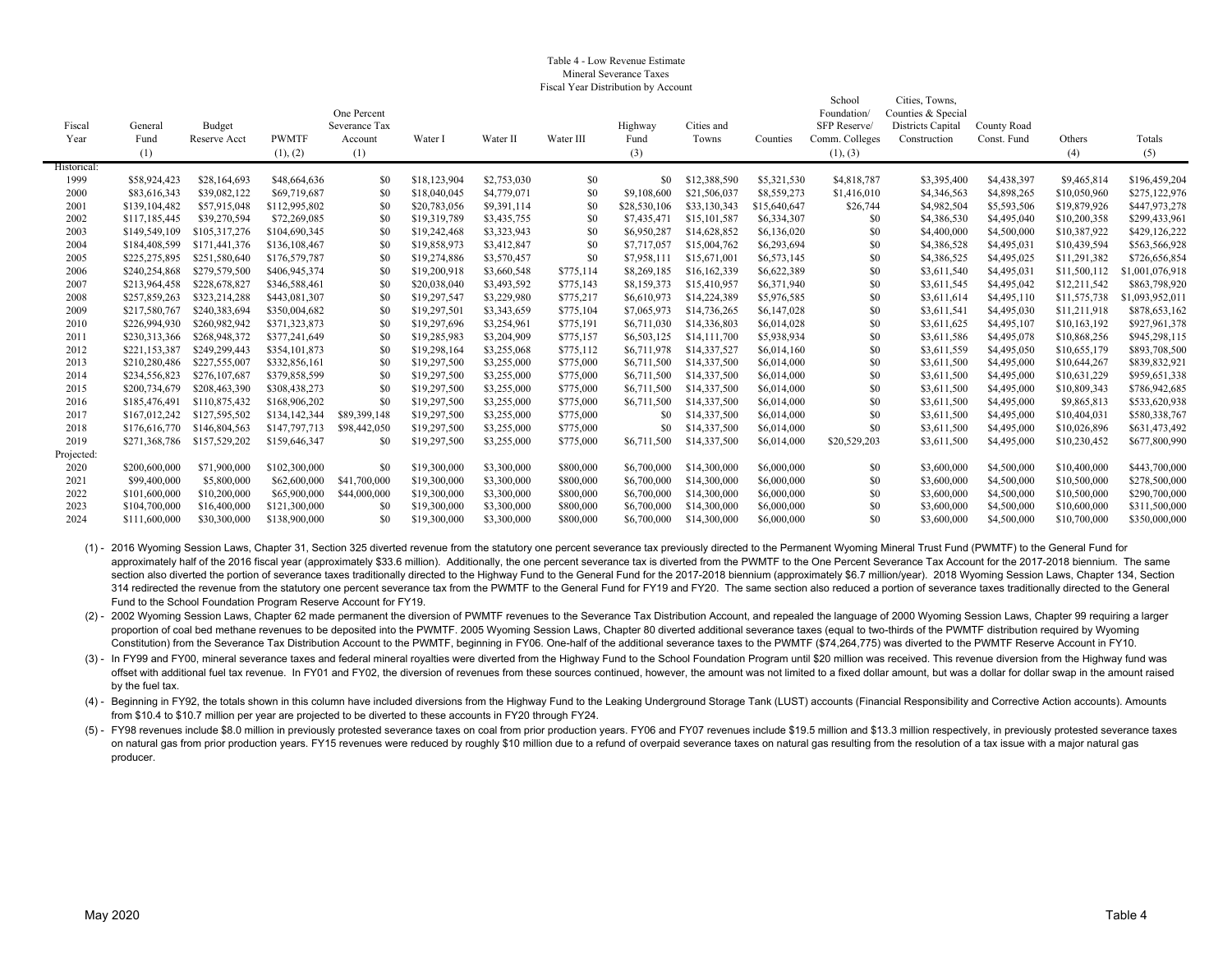#### Table 5 - Low Revenue Estimate

#### Mineral Severance Taxes

#### Biennial Distribution by Account

|             |               |                             |               |               |              |              |             |              |              |              | School         | Cities, Towns,                   |              |              |                 |
|-------------|---------------|-----------------------------|---------------|---------------|--------------|--------------|-------------|--------------|--------------|--------------|----------------|----------------------------------|--------------|--------------|-----------------|
|             |               |                             |               | One Percent   |              |              |             |              |              |              |                | Foundation/ Counties and Special |              |              |                 |
|             | General       | Budget                      |               | Severance Tax |              |              |             | Highway      | Cities and   |              | SFP Reserve/   | Districts Capital                | County Road  |              |                 |
| Biennium    | Fund          | Reserve Acct                | <b>PWMTF</b>  | Account       | Water I      | Water II     | Water III   | Fund         | Towns        | Counties     | Comm. Colleges | Construction                     | Const. Fund  | Others       | Totals          |
|             | (1)           |                             | (1), (2)      | (1)           |              |              |             | (3)          |              |              | (1), (3)       |                                  |              | (4)          | (5)             |
| Historical: |               |                             |               |               |              |              |             |              |              |              |                |                                  |              |              |                 |
| 1999-00     | \$142,540,766 | \$67,246,815                | \$118,384,323 | \$0           | \$36,163,949 | \$7,532,101  | \$0         | \$9,108,600  | \$33,894,627 | \$13,880,803 | \$6,234,797    | \$7,741,963                      | \$9,336,662  | \$19,516,774 | \$471,582,180   |
| 2001-02     | \$256,289,927 | \$97,185,642                | \$185,264,887 | \$0           | \$40,102,845 | \$12,826,869 | \$0         | \$35,965,577 | \$48,231,930 | \$21,974,954 | \$26,744       | \$9,369,034                      | \$10,088,546 | \$30,080,284 | \$747,407,239   |
| 2003-04     | \$333,957,708 | \$276,758,652               | \$240,798,812 | \$0           | \$39,101,441 | \$6,736,790  | \$0         | \$14,667,344 | \$29,633,614 | \$12,429,714 | \$0            | \$8,786,528                      | \$8,995,031  | \$20,827,516 | \$992,693,150   |
| 2005-06     | \$465,530,763 | \$531,160,140               | \$583,525,161 | \$0           | \$38,475,804 | \$7,231,005  | \$775,114   | \$16,227,296 | \$31,833,340 | \$13,195,534 | \$0            | \$7,998,065                      | \$8,990,056  | \$22,791,494 | \$1,727,733,772 |
| 2007-08     | \$471,823,721 | \$551,893,115               | \$789,669,768 | \$0           | \$39,335,587 | \$6,723,572  | \$1,550,360 | \$14,770,346 | \$29,635,346 | \$12,348,525 | \$0            | \$7,223,159                      | \$8,990,152  | \$23,787,280 | \$1,957,750,931 |
| 2009-10     | \$444,575,697 | \$501,366,636               | \$721,328,555 | \$0           | \$38,595,197 | \$6,598,620  | \$1,550,295 | \$13,777,003 | \$29,073,068 | \$12,161,056 | \$0            | \$7,223,166                      | \$8,990,137  | \$21,375,110 | \$1,806,614,540 |
| 2011-12     |               | \$451,466,753 \$518,247,815 | \$731,343,522 | \$0           | \$38,584,147 | \$6,459,977  | \$1,550,269 | \$13,215,103 | \$28,449,227 | \$11,953,094 | \$0            | \$7,223,145                      | \$8,990,128  | \$21,523,435 | \$1,839,006,615 |
| 2013-14     | \$444,837,309 | \$503,662,694               | \$712,714,760 | \$0           | \$38,595,000 | \$6,510,000  | \$1,550,000 | \$13,423,000 | \$28,675,000 | \$12,028,000 | \$0            | \$7,223,000                      | \$8,990,000  | \$21,275,496 | \$1,799,484,259 |
| 2015-16     |               | \$386,211,170 \$319,338,822 | \$477,344,475 | \$0           | \$38,595,000 | \$6,510,000  | \$1,550,000 | \$13,423,000 | \$28,675,000 | \$12,028,000 | \$0            | \$7,223,000                      | \$8,990,000  | \$20,675,156 | \$1,320,563,623 |
| 2017-18     |               | \$343,629,012 \$274,400,065 | \$281,940,057 | \$187,841,198 | \$38,595,000 | \$6,510,000  | \$1,550,000 | \$0          | \$28,675,000 | \$12,028,000 | \$0            | \$7,223,000                      | \$8,990,000  | \$20,430,927 | \$1,211,812,259 |
|             |               |                             |               |               |              |              |             |              |              |              |                |                                  |              |              |                 |

Projected:

|         | 2019-20 \$471,968,786 \$229,429,202 \$261,946,347 |                                                                                                                                             | \$0 \$38,597,500 \$6,555,000 \$1,575,000 \$13,411,500 \$28,637,500 \$12,014,000 \$20,529,203 |  |  |       |  |                                      | \$7,211,500 \$8,995,000 \$20,630,452 \$1,121,500,990   |
|---------|---------------------------------------------------|---------------------------------------------------------------------------------------------------------------------------------------------|----------------------------------------------------------------------------------------------|--|--|-------|--|--------------------------------------|--------------------------------------------------------|
| 2021-22 |                                                   | $$201,000,000$ $$16,000,000$ $$128,500,000$ $$85,700,000$ $$38,600,000$ $$6,600,000$ $$1,600,000$ $$13,400,000$ $$28,600,000$ $$12,000,000$ |                                                                                              |  |  |       |  |                                      | \$0 \$7,200,000 \$9,000,000 \$21,000,000 \$569,200,000 |
| 2023-24 | \$216,300,000 \$46,700,000 \$260,200,000          |                                                                                                                                             | \$0 \$38,600,000 \$6,600,000 \$1,600,000 \$13,400,000 \$28,600,000 \$12,000,000              |  |  | -80 - |  | \$7,200,000 \$9,000,000 \$21,300,000 | \$661,500,000                                          |

(1) - 2016 Wyoming Session Laws, Chapter 31, Section 325 diverted revenue from the statutory one percent severance tax previously directed to the Permanent Wyoming Mineral Trust Fund (PWMTF) to the General Fund for approximately half of the 2016 fiscal year (approximately \$33.6 million). Additionally, the one percent severance tax is diverted from the PWMTF to the One Percent Severance Tax Account for the 2017-2018 biennium. The same section also diverted the portion of severance taxes traditionally directed to the Highway Fund to the General Fund for the 2017-2018 biennium (approximately \$6.7 million/year). 2018 Wyoming Session Laws, Chapter 134, Sect 314 redirected the revenue from the statutory one percent severance tax from the PWMTF to the General Fund for FY19 and FY20. The same section also reduced a portion of severance taxes traditionally directed to the General Fund to the School Foundation Program Reserve Account for FY19.

(2) - 2002 Wyoming Session Laws, Chapter 62 made permanent the diversion of PWMTF revenues to the Severance Tax Distribution Account, and repealed the language of 2000 Wyoming Session Laws, Chapter 99 requiring a larger proportion of coal bed methane revenues to be deposited into the PWMTF. 2005 Wyoming Session Laws, Chapter 80 diverted additional severance taxes (equal to two-thirds of the PWMTF distribution required by Wyoming Constitution) from the Severance Tax Distribution Account to the PWMTF, beginning in FY06. One-half of the additional severance taxes to the PWMTF (\$74,264,775) was diverted to the PWMTF Reserve Account in FY10.

(3) - In FY99 and FY00, mineral severance taxes and federal mineral royalties were diverted from the Highway Fund to the School Foundation Program until \$20 million was received. This revenue diversion from the Highway fun offset with additional fuel tax revenue. In FY01 and FY02, the diversion of revenues from these sources continued, however, the amount was not limited to a fixed dollar amount, but was a dollar for dollar swap in the amoun by the fuel tax.

(4) - Beginning in FY92, the totals shown in this column have included diversions from the Highway Fund to the Leaking Underground Storage Tank (LUST) accounts (Financial Responsibility and Corrective Action accounts). Amo from \$10.4 to \$10.7 million per year are projected to be diverted to these accounts in FY20 through FY24.

(5) - FY98 revenues include \$8.0 million in previously protested severance taxes on coal from prior production years. FY06 and FY07 revenues include \$19.5 million and \$13.3 million respectively, in previously protested sev taxes on natural gas from prior production years. FY15 revenues were reduced by roughly \$10 million due to a refund of overpaid severance taxes on natural gas resulting from the resolution of a tax issue with a major natur producer.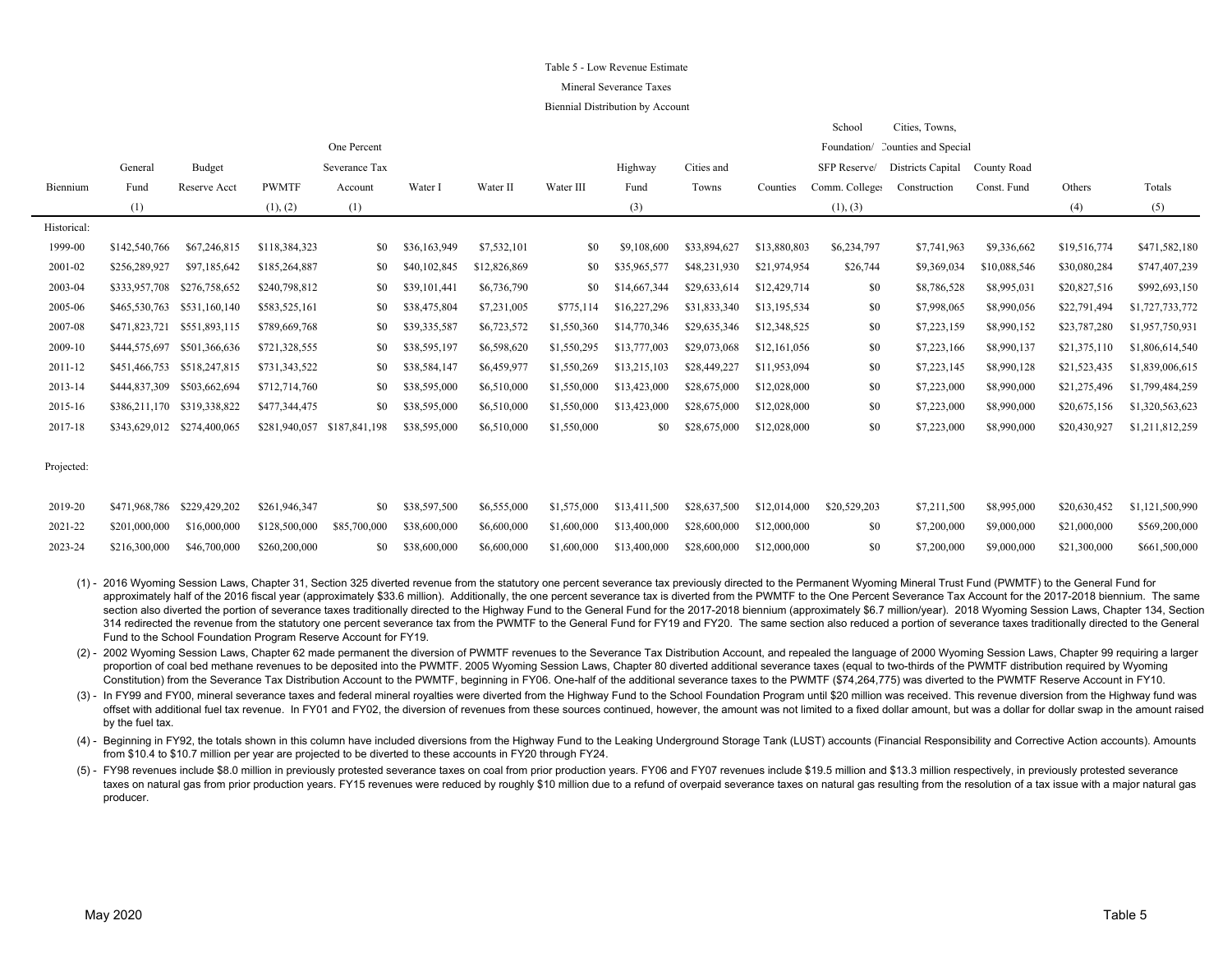#### Table 6 - Low Revenue Estimate

Mineral Severance Taxes to All Accounts

Fiscal Year Distribution by Mineral

| Fiscal      |               |               |               |              |             |                 |
|-------------|---------------|---------------|---------------|--------------|-------------|-----------------|
| Year        | Crude Oil     | Natural Gas   | Coal          | Trona        | Others      | Total           |
|             | (1)           | (2)           | (3)           |              |             |                 |
| Historical: |               |               |               |              |             |                 |
| 1999        | \$29,660,885  | \$73,928,406  | \$85,333,688  | \$6,547,419  | \$988,806   | \$196,459,204   |
| 2000        | \$57,322,887  | \$120,540,411 | \$85,163,673  | \$10,959,901 | \$1,156,732 | \$275,143,604   |
| 2001        | \$74,664,462  | \$266,647,882 | \$97,478,127  | \$8,332,546  | \$850,262   | \$447,973,279   |
| 2002        | \$56,426,635  | \$121,889,265 | \$113,711,532 | \$6,294,712  | \$1,111,817 | \$299,433,961   |
| 2003        | \$69,730,688  | \$224,966,204 | \$125,434,970 | \$7,786,147  | \$1,208,213 | \$429,126,222   |
| 2004        | \$72,844,983  | \$345,548,531 | \$135,956,903 | \$7,952,481  | \$1,264,030 | \$563,566,928   |
| 2005        | \$102,660,529 | \$461,669,565 | \$151,379,493 | \$9,285,910  | \$1,661,357 | \$726,656,854   |
| 2006        | \$135,263,605 | \$669,480,959 | \$183,112,618 | \$9,969,078  | \$3,250,658 | \$1,001,076,918 |
| 2007        | \$139,310,375 | \$493,200,653 | \$215,728,100 | \$13,076,121 | \$2,483,671 | \$863,798,920   |
| 2008        | \$217,110,229 | \$620,501,378 | \$238,598,329 | \$15,041,023 | \$2,701,052 | \$1,093,952,011 |
| 2009        | \$143,285,176 | \$444,182,740 | \$273,281,570 | \$15,636,672 | \$2,267,004 | \$878,653,162   |
| 2010        | \$173,078,065 | \$468,963,683 | \$269,081,349 | \$14,090,157 | \$2,748,124 | \$927,961,378   |
| 2011        | \$204,334,598 | \$427,091,930 | \$294,278,928 | \$15,554,565 | \$4,038,094 | \$945,298,115   |
| 2012        | \$236,554,432 | \$342,372,512 | \$293,110,118 | \$17,169,707 | \$4,501,731 | \$893,708,500   |
| 2013        | \$238,394,726 | \$296,789,166 | \$282,081,447 | \$18,256,604 | \$4,310,978 | \$839,832,921   |
| 2014        | \$322,191,025 | \$340,430,854 | \$274,042,449 | \$18,488,233 | \$4,498,777 | \$959,651,338   |
| 2015        | \$256,104,891 | \$237,010,110 | \$269,521,346 | \$18,863,711 | \$5,442,627 | \$786,942,685   |
| 2016        | \$153,285,240 | \$139,725,594 | \$217,752,042 | \$18,858,104 | \$3,999,958 | \$533,620,938   |
| 2017        | \$161,071,114 | \$179,417,599 | \$218,013,154 | \$18,696,775 | \$3,140,125 | \$580,338,767   |
| 2018        | \$232,688,789 | \$177,952,194 | \$198,835,870 | \$18,928,564 | \$3,068,075 | \$631,473,492   |
| 2019        | \$279,922,813 | \$191,730,190 | \$183,195,325 | \$19,866,632 | \$3,086,030 | \$677,800,990   |
| Projected:  |               |               |               |              |             |                 |
| 2020        | \$178,200,000 | \$100,300,000 | \$146,400,000 | \$16,300,000 | \$2,500,000 | \$443,700,000   |
| 2021        | \$67,900,000  | \$77,800,000  | \$118,000,000 | \$12,800,000 | \$2,000,000 | \$278,500,000   |
| 2022        | \$82,300,000  | \$84,900,000  | \$107,900,000 | \$13,400,000 | \$2,200,000 | \$290,700,000   |
| 2023        | \$112,300,000 | \$89,800,000  | \$92,900,000  | \$14,100,000 | \$2,400,000 | \$311,500,000   |
| 2024        | \$149,700,000 | \$97,900,000  | \$85,600,000  | \$14,400,000 | \$2,400,000 | \$350,000,000   |

(1) - The drop in revenues that occurred in FY99 was due, in part, to the reduced taxation rates put in place by 1999 Wyoming Session Laws, Chapter 168 "Oil Producers Recovery - 2".

(2) - FY06 and FY07 natural gas revenues include \$19.5 million and \$13.3 million, respectively in previously protested severance taxes from prior production years. FY15 natural gas revenues were reduced by roughly \$10 million due to a refund of overpaid severance taxes resulting from the resolution of a tax issue with a major natural gas producer.

(3) - FY98 coal revenues include \$8.0 million in previously protested severance taxes from prior production years.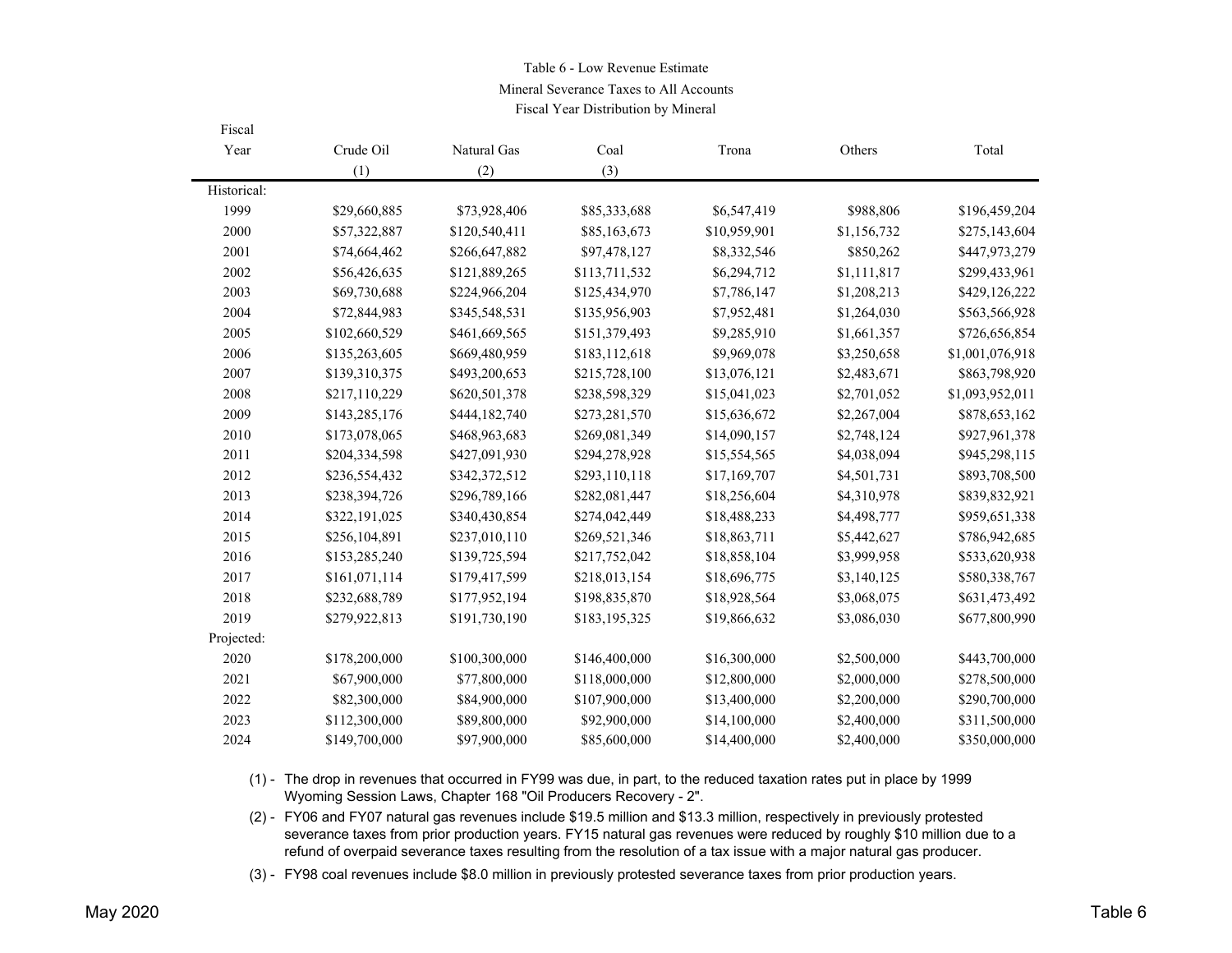#### Table 7 - Low Revenue EstimateFederal Mineral Royalties (Including Coal Lease Bonuses) - Projections Fiscal Year Distribution by Account Cities, Towns,

 $C = \frac{1}{2}$ 

| Fiscal      | University of | School                  | Highway       | Highway Fund | Cities and   | Counties and Spec.<br>Districts Capital | <b>School Dist</b>    |               | Community   |               | Transportation General Fund |                |                 |
|-------------|---------------|-------------------------|---------------|--------------|--------------|-----------------------------------------|-----------------------|---------------|-------------|---------------|-----------------------------|----------------|-----------------|
| Year        | Wyoming       | Foundation              | Fund          | County Roads | Towns        | Construction                            | Cap Con               | LRI/BRA       | Colleges    | Others        | Enterprise                  | Administrative | Totals          |
|             |               | (1), (2), (5), (6), (7) | (1), (3), (4) |              |              | (4)                                     | $(4)$ , $(5)$ , $(6)$ | (5), (6), (7) | (4)         | (2), (4)      |                             | (3)            |                 |
| Historical: |               |                         |               |              |              |                                         |                       |               |             |               |                             |                |                 |
| 1999        | \$13,420,020  | \$98,499,570            | \$48,334,693  | \$4,473,340  | \$18,638,917 | \$13,080,567                            | \$28,481,977          | \$0           | \$1,600,000 | \$0           | \$4,500,000                 | \$0            | \$231,029,084   |
| 2000        | \$19,885,932  | \$101,996,286           | \$56,432,177  | \$4,902,424  | \$19,588,385 | \$13,795,708                            | \$29,154,892          | \$46,949,577  | \$1,600,000 | \$7,545,467   | \$7,242,000                 | \$0            | \$309,092,848   |
| 2001        | \$16,780,519  | \$131,302,412           | \$50,215,852  | \$5,593,506  | \$21,028,138 | \$14,947,511                            | \$37,259,164          | \$141,647,680 | \$1,600,000 | \$20,503,245  | \$7,242,000                 | \$0            | \$448,120,027   |
| 2002        | \$13,365,000  | \$132,342,234           | \$35,059,328  | \$4,455,000  | \$18,562,500 | \$13,050,000                            | \$73,143,236          | \$47,829,775  | \$1,600,000 | \$0           | \$7,242,000                 | \$2,000,000    | \$348,649,073   |
| 2003        | \$13,365,000  | \$156,262,611           | \$62,017,500  | \$4,455,000  | \$18,562,500 | \$13,050,000                            | \$69,880,327          | \$135,076,695 | \$1,600,000 | \$0           | \$0                         | \$2,000,000    | \$476,269,633   |
| 2004        | \$13,365,000  | \$191,090,662           | \$62,017,500  | \$4,455,000  | \$18,562,500 | \$13,050,000                            | \$43,514,047          | \$204,711,904 | \$1,600,000 | \$0           | \$0                         | \$2,000,000    | \$554,366,613   |
| 2005        | \$13,365,000  | \$201,172,871           | \$62,017,500  | \$4,455,000  | \$18,562,500 | \$13,050,000                            | \$213,121,806         | \$285,903,765 | \$1,600,000 | \$30,525,901  | \$0                         | \$2,000,000    | \$845,774,343   |
| 2006        | \$13,365,000  | \$88,704,000            | \$62,017,500  | \$4,455,000  | \$18,562,500 | \$13,050,000                            | \$203,999,794         | \$440,092,088 | \$1,600,000 | \$220,112,064 | \$0                         | \$2,000,000    | \$1,067,957,946 |
| 2007        | \$13,365,000  | \$88,704,000            | \$62,017,500  | \$4,455,000  | \$18,562,500 | \$13,050,000                            | \$166,049,329         | \$371,530,742 | \$1,600,000 | \$185,821,106 | \$0                         | \$2,000,000    | \$927,155,177   |
| 2008        | \$13,365,000  | \$287,243,293           | \$62,017,500  | \$4,455,000  | \$18,562,500 | \$13,050,000                            | \$181,137,080         | \$534,000,228 | \$1,600,000 | \$68,540,929  | \$0                         | \$2,000,000    | \$1,185,971,530 |
| 2009        | \$13,365,000  | \$300,714,799           | \$62,017,500  | \$4,455,000  | \$18,562,500 | \$13,050,000                            | \$209,876,037         | \$423,895,060 | \$1,600,000 | \$0           | \$0                         | \$2,000,000    | \$1,049,535,896 |
| 2010        | \$13,365,000  | \$299,236,295           | \$62,017,500  | \$4,455,000  | \$18,562,500 | \$13,050,000                            | \$43,468,169          | \$420,967,494 | \$1,600,000 | \$0           | \$0                         | \$2,000,000    | \$878,721,958   |
| 2011        | \$13,365,000  | \$320,455,151           | \$62,017,500  | \$4,455,000  | \$18,562,500 | \$13,050,000                            | \$43,468,006          | \$463,393,448 | \$1,600,000 | \$0           | \$0                         | \$2,000,000    | \$942,366,605   |
| 2012        | \$13,365,000  | \$291,863,708           | \$62,017,500  | \$4,455,000  | \$18,562,500 | \$13,050,000                            | \$141,575,795         | \$406,218,740 | \$1,600,000 | \$0           | \$0                         | \$2,000,000    | \$954,708,243   |
| 2013        | \$13,365,000  | \$263,033,022           | \$62,017,500  | \$4,455,000  | \$18,562,500 | \$13,050,000                            | \$234,971,046         | \$348,580,024 | \$1,600,000 | \$0           | \$0                         | \$2,000,000    | \$961,634,092   |
| 2014        | \$13,365,000  | \$286,403,608           | \$62,017,500  | \$4,455,000  | \$18,562,500 | \$13,050,000                            | \$209,148,871         | \$395,306,057 | \$1,600,000 | \$0           | \$0                         | \$2,000,000    | \$1,005,908,536 |
| 2015        | \$13,365,000  | \$251,827,747           | \$62,017,500  | \$4,455,000  | \$18,562,500 | \$13,050,000                            | \$220,955,844         | \$326,149,640 | \$1,600,000 | \$0           | \$0                         | \$2,000,000    | \$913,983,231   |
| 2016        | \$13,365,000  | \$182,837,225           | \$62,017,500  | \$4,455,000  | \$18,562,500 | \$13,050,000                            | \$215,827,963         | \$188,209,982 | \$1,600,000 | \$0           | \$0                         | \$2,000,000    | \$701,925,170   |
| 2017        | \$13,365,000  | \$215,474,656           | \$1,875,000   | \$4,455,000  | \$18,562,500 | \$13,050,000                            | \$120,633,115         | \$253,465,266 | \$1,600,000 | \$0           | \$0                         | \$62,142,500   | \$704,623,037   |
| 2018        | \$13,365,000  | \$220,019,057           | \$0           | \$4,455,000  | \$18,562,500 | \$7,425,000                             | \$10,655,756          | \$215,632,223 | \$0         | \$0           | \$0                         | \$62,142,500   | \$552,257,036   |
| 2019        | \$13,365,000  | \$281,953,516           | \$60,235,975  | \$4,455,000  | \$18,562,500 | \$7,705,425                             | \$5,346,000           | \$246,624,758 | \$74,780    | \$299,120     | \$0                         | \$2,000,000    | \$640,622,074   |
| Projected:  |               |                         |               |              |              |                                         |                       |               |             |               |                             |                |                 |
| 2020        | \$21,400,000  | \$153,000,000           | \$60,200,000  | \$4,500,000  | \$18,600,000 | \$7,600,000                             | \$5,500,000           | \$120,500,000 | \$0         | \$0           | \$0                         | \$2,000,000    | \$393,300,000   |
| 2021        | \$21,400,000  | \$112,300,000           | \$60,200,000  | \$4,500,000  | \$18,600,000 | \$7,600,000                             | \$5,500,000           | \$39,300,000  | \$0         | \$0           | \$0                         | \$2,000,000    | \$271,400,000   |
| 2022        | \$21,400,000  | \$114,200,000           | \$60,200,000  | \$4,500,000  | \$18,600,000 | \$7,600,000                             | \$5,500,000           | \$42,900,000  | \$0         | \$0           | \$0                         | \$2,000,000    | \$276,900,000   |
| 2023        | \$21,400,000  | \$117,900,000           | \$60,100,000  | \$4,500,000  | \$18,600,000 | \$7,400,000                             | \$5,300,000           | \$50,400,000  | \$0         | \$0           | \$0                         | \$2,000,000    | \$287,600,000   |
| 2024        | \$21,400,000  | \$126,300,000           | \$60,100,000  | \$4,500,000  | \$18,600,000 | \$7,400,000                             | \$5,300,000           | \$67,200,000  | \$0         | \$0           | \$0                         | \$2,000,000    | \$312,800,000   |

- (1) In FY99 and FY00, mineral severance taxes and federal mineral royalties were diverted from the Highway Fund to the School Foundation Program until \$20 million was received. This revenue diversion from the Highway Fund was offset with additional fuel tax revenue. In FY01 and FY02, the diversion of revenues from these sources continued, however, the amount was not limited to a fixed dollar amount, but was a dollar for dollar swap in the amount raised by the fuel tax.
- (2) 2005 Wyoming Session Laws, Chapter 190 diverted federal mineral royalties over the \$200 million cap from the School Foundation Program (SFP) to the Higher Education Endowment Account and Hathaway Endowment Account, beginning in FY05. Amounts diverted were reduced as necessary to ensure an unobligated, unencumbered balance of \$100 million in the SFP as of July 1 of each fiscal year. Of the amounts diverted, 21% was distributed to the Higher Education Endowment Account until the account balance reached \$105 million, and 79% was distributed to the Hathaway Endowment Account until the account balance reached \$400 million. These distributions were completed in FY08.
- (3) 2016 Wyoming Session Laws, Chapter 31, Section 326 diverted the portion of federal mineral royalties traditionally directed to the Highway Fund to the General Fund for the 2017-2018 biennium (approximately \$60.1 million /year).
- (4) 2016 Wyoming Session Laws, Chapter 31, Section 331 directs the final payment of all sequestered monies received in FY 2018 to be deposited into the School Capital Construction Account, rather than the Highway Fund, Community Colleges, or Cities, Towns, Counties and Special Districts Capital Construction Account. 2018 Wyoming Session Laws, Chapter 134, Section 317 redirected any coal lease bonus payments received in FY19 to the School Foundation Program Reserve Account.
- (5) Federal legislation was enacted in December 2007 to reduce the state's share of federal mineral royalties by 2%, beginning in FY08. This revenue decrease reduces distributions to the School Foundation Program Account, the School Capital Construction Account, and the Budget Reserve Account. This 2% reduction was made permanent in December 2013.
- (6) The President issued a sequestration order on March 1, 2013 in accordance with the Balanced Budget and Emergency Deficit Control Act as amended. In late October 2013, the Department of Interior began the practice of repaying the state for federal mineral revenues sequestered during the prior federal fiscal year (FFY). CREG anticipates the sequester withholding and subsequent repayments to continue throughout the forecast period. As a result of this assumption (withholding/payback), no net impact of future federal sequestration is included in the forecast.
- (7) 2018 Wyoming Session Laws, Chapter 134, Section 316 and 2019 Wyoming Session Laws, Chapter 80, Section 347 redirected a higher portion of the FMR revenue in excess of \$200 million to the School Foundation Program Account and a lower portion to the Budget Reserve Account for FY18, FY19, and FY20.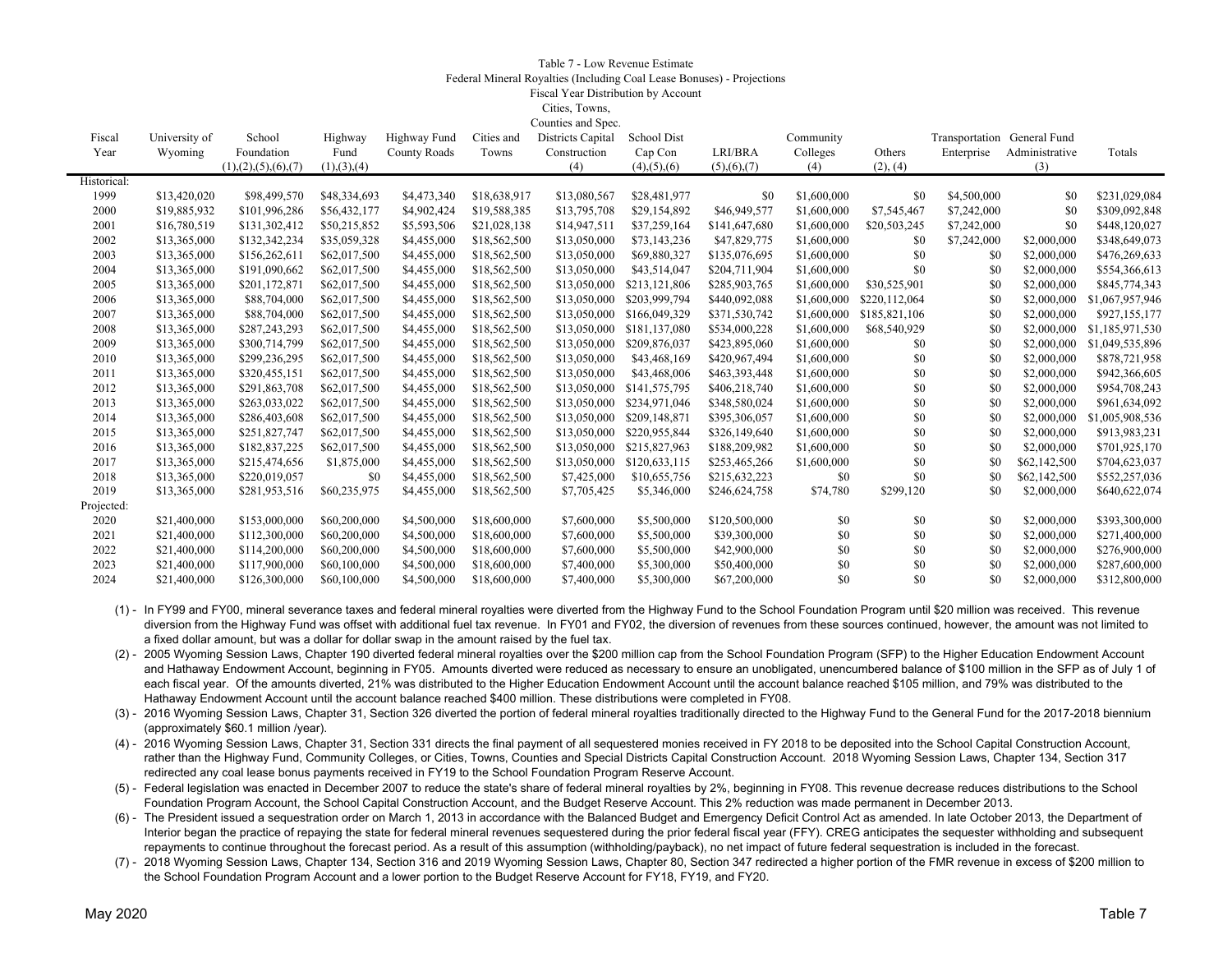### Table 7(a) - Low Revenue Estimate Federal Mineral Royalties (without Coal Lease Bonuses) - Projections Fiscal Year Distribution by Account Cities, Towns,

|             |               |                         |              |                     |              | Counties and Spec. |             |                       |               |                             |                |                 |
|-------------|---------------|-------------------------|--------------|---------------------|--------------|--------------------|-------------|-----------------------|---------------|-----------------------------|----------------|-----------------|
| Fiscal      | University of | School                  | Highway      | Highway Fund        | Cities and   | Districts Capital  | School Dist |                       |               | Transportation General Fund |                |                 |
| Year        | Wyoming       | Foundation              | Fund         | <b>County Roads</b> | Towns        | Construction       | Cap Con     | LRI/BRA               | Others        | Enterprise                  | Administrative | Totals          |
|             |               | (1), (2), (4), (5), (6) | (1), (3)     |                     |              |                    |             | $(4)$ , $(5)$ , $(6)$ | (2)           |                             | (3)            |                 |
| Historical: |               |                         |              |                     |              |                    |             |                       |               |                             |                |                 |
| 1999        | \$13,420,020  | \$98,499,570            | \$46,459,693 | \$4,473,340         | \$18,638,917 | \$7,455,567        | \$5,368,009 | \$0                   | \$0           | \$4,500,000                 | \$0            | \$198,815,116   |
| 2000        | \$19,885,932  | \$101,996,286           | \$54,557,177 | \$4,902,424         | \$19,588,385 | \$8,170,708        | \$5,882,909 | \$46,949,577          | \$7,545,467   | \$7,242,000                 | \$0            | \$276,720,865   |
| 2001        | \$16,780,519  | \$131,302,412           | \$48,340,852 | \$5,593,506         | \$21,028,138 | \$9,322,511        | \$6,712,209 | \$141,647,680         | \$20,503,245  | \$7,242,000                 | \$0            | \$408,473,072   |
| 2002        | \$13,365,000  | \$132,342,234           | \$33,184,328 | \$4,455,000         | \$18,562,500 | \$7,425,000        | \$5,346,000 | \$47,829,775          | \$0           | \$7,242,000                 | \$2,000,000    | \$271,751,837   |
| 2003        | \$13,365,000  | \$156,262,611           | \$60,142,500 | \$4,455,000         | \$18,562,500 | \$7,425,000        | \$5,346,000 | \$135,076,695         | \$0           | \$0                         | \$2,000,000    | \$402,635,306   |
| 2004        | \$13,365,000  | \$191,090,662           | \$60,142,500 | \$4,455,000         | \$18,562,500 | \$7,425,000        | \$5,346,000 | \$204,711,904         | \$0           | \$0                         | \$2,000,000    | \$507,098,566   |
| 2005        | \$13,365,000  | \$201,172,871           | \$60,142,500 | \$4,455,000         | \$18,562,500 | \$7,425,000        | \$5,346,000 | \$285,903,765         | \$30,525,901  | \$0                         | \$2,000,000    | \$628,898,537   |
| 2006        | \$13,365,000  | \$88,704,000            | \$60,142,500 | \$4,455,000         | \$18,562,500 | \$7,425,000        | \$5,346,000 | \$440,092,088         | \$220,112,064 | \$0                         | \$2,000,000    | \$860,204,152   |
| 2007        | \$13,365,000  | \$88,704,000            | \$60,142,500 | \$4,455,000         | \$18,562,500 | \$7,425,000        | \$5,346,000 | \$371,530,742         | \$185,821,106 | \$0                         | \$2,000,000    | \$757,351,848   |
| 2008        | \$13,365,000  | \$287,243,293           | \$60,142,500 | \$4,455,000         | \$18,562,500 | \$7,425,000        | \$5,346,000 | \$534,000,228         | \$68,540,929  | \$0                         | \$2,000,000    | \$1,001,080,450 |
| 2009        | \$13,365,000  | \$300,714,799           | \$60,142,500 | \$4,455,000         | \$18,562,500 | \$7,425,000        | \$5,346,000 | \$423,895,060         | \$0           | \$0                         | \$2,000,000    | \$835,905,859   |
| 2010        | \$13,365,000  | \$299,236,295           | \$60,142,500 | \$4,455,000         | \$18,562,500 | \$7,425,000        | \$5,346,000 | \$420,967,494         | \$0           | \$0                         | \$2,000,000    | \$831,499,789   |
| 2011        | \$13,365,000  | \$320,455,151           | \$60,142,500 | \$4,455,000         | \$18,562,500 | \$7,425,000        | \$5,346,000 | \$463,393,448         | \$0           | \$0                         | \$2,000,000    | \$895,144,599   |
| 2012        | \$13,365,000  | \$291,863,708           | \$60,142,500 | \$4,455,000         | \$18,562,500 | \$7,425,000        | \$5,346,000 | \$406,218,740         | \$0           | \$0                         | \$2,000,000    | \$809,378,448   |
| 2013        | \$13,365,000  | \$263,033,022           | \$60,142,500 | \$4,455,000         | \$18,562,500 | \$7,425,000        | \$5,346,000 | \$348,580,024         | \$0           | \$0                         | \$2,000,000    | \$722,909,046   |
| 2014        | \$13,365,000  | \$286,403,608           | \$60,142,500 | \$4,455,000         | \$18,562,500 | \$7,425,000        | \$5,346,000 | \$395,306,057         | \$0           | \$0                         | \$2,000,000    | \$793,005,665   |
| 2015        | \$13,365,000  | \$251,827,747           | \$60,142,500 | \$4,455,000         | \$18,562,500 | \$7,425,000        | \$5,346,000 | \$326,149,640         | \$0           | \$0                         | \$2,000,000    | \$689,273,387   |
| 2016        | \$13,365,000  | \$182,837,225           | \$60,142,500 | \$4,455,000         | \$18,562,500 | \$7,425,000        | \$5,346,000 | \$188,209,982         | \$0           | \$0                         | \$2,000,000    | \$482,343,207   |
| 2017        | \$13,365,000  | \$215,474,656           | \$0          | \$4,455,000         | \$18,562,500 | \$7,425,000        | \$5,346,000 | \$253,465,266         | \$0           | \$0                         | \$62,142,500   | \$580,235,922   |
| 2018        | \$13,365,000  | \$220,019,057           | \$0          | \$4,455,000         | \$18,562,500 | \$7,425,000        | \$5,346,000 | \$215,632,223         | \$0           | \$0                         | \$62,142,500   | \$546,947,280   |
| 2019        | \$13,365,000  | \$281,953,516           | \$60,142,500 | \$4,455,000         | \$18,562,500 | \$7,425,000        | \$5,346,000 | \$246,624,758         | \$0           | \$0                         | \$2,000,000    | \$639,874,274   |
| Projected:  |               |                         |              |                     |              |                    |             |                       |               |                             |                |                 |
| 2020        | \$21,400,000  | \$153,000,000           | \$60,100,000 | \$4,500,000         | \$18,600,000 | \$7,400,000        | \$5,300,000 | \$120,500,000         | \$0           | \$0                         | \$2,000,000    | \$392,800,000   |
| 2021        | \$21,400,000  | \$112,300,000           | \$60,100,000 | \$4,500,000         | \$18,600,000 | \$7,400,000        | \$5,300,000 | \$39,300,000          | \$0           | \$0                         | \$2,000,000    | \$270,900,000   |
| 2022        | \$21,400,000  | \$114,200,000           | \$60,100,000 | \$4,500,000         | \$18,600,000 | \$7,400,000        | \$5,300,000 | \$42,900,000          | \$0           | \$0                         | \$2,000,000    | \$276,400,000   |
| 2023        | \$21,400,000  | \$117,900,000           | \$60,100,000 | \$4,500,000         | \$18,600,000 | \$7,400,000        | \$5,300,000 | \$50,400,000          | \$0           | \$0                         | \$2,000,000    | \$287,600,000   |
| 2024        | \$21,400,000  | \$126,300,000           | \$60,100,000 | \$4,500,000         | \$18,600,000 | \$7,400,000        | \$5,300,000 | \$67,200,000          | \$0           | \$0                         | \$2,000,000    | \$312,800,000   |
|             |               |                         |              |                     |              |                    |             |                       |               |                             |                |                 |

(1) - In FY99 and FY00, mineral severance taxes and federal mineral royalties were diverted from the Highway Fund to the School Foundation Program until \$20 million was received. This revenue diversion from the Highway Fund was offset with additional fuel tax revenue. In FY01 and FY02, the diversion of revenues from these sources continued, however, the amount was not limited to a fixed dollar amount, but was a dollar for dollar swap in the amount raised by the fuel tax.

(2) - 2005 Wyoming Session Laws, Chapter 190 diverted federal mineral royalties over the \$200 million cap from the School Foundation Program (SFP) to the Higher Education Endowment Account and Hathaway Endowment Account, beginning in FY05. Amounts diverted were reduced as necessary to ensure an unobligated, unencumbered balance of \$100 million in the SFP as of July 1 of each fiscal year. Of the amounts diverted, 21% was distributed to the Higher Education Endowment Account until the account balance reached \$105 million, and 79% was distributed to the Hathaway Endowment Account until the account balance reached \$400 million. These distributions were completed in FY08.

(3) - 2016 Wyoming Session Laws, Chapter 31, Section 326 diverted the portion of federal mineral royalties traditionally directed to the Highway Fund to the General Fund for the 2017- 2018 biennium (approximately \$60.1 million /year).

(4) - Federal legislation was enacted in December 2007 to reduce the state's share of federal mineral royalties by 2%, beginning in FY08. This revenue decrease reduces distributions to the School Foundation Program Account and the Budget Reserve Account. This 2% reduction was made permanent in December 2013.

(5) - The President issued a sequestration order on March 1, 2013 in accordance with the Balanced Budget and Emergency Deficit Control Act as amended. In late October 2013, the Department of Interior began the practice of repaying the state for federal mineral revenues sequestered during the prior federal fiscal year (FFY). CREG anticipates the sequester withholding and subsequent repayments to continue throughout the forecast period. As a result of this assumption (withholding/payback), no net impact of future federal sequestration is included in the forecast.

(6) - 2018 Wyoming Session Laws, Chapter 134, Section 316 and 2019 Wyoming Session Laws, Chapter 80, Section 347 redirected a higher portion of the FMR revenue in excess of \$200 million to the School Foundation Program Account and a lower portion to the Budget Reserve Account for FY18, FY19, and FY20.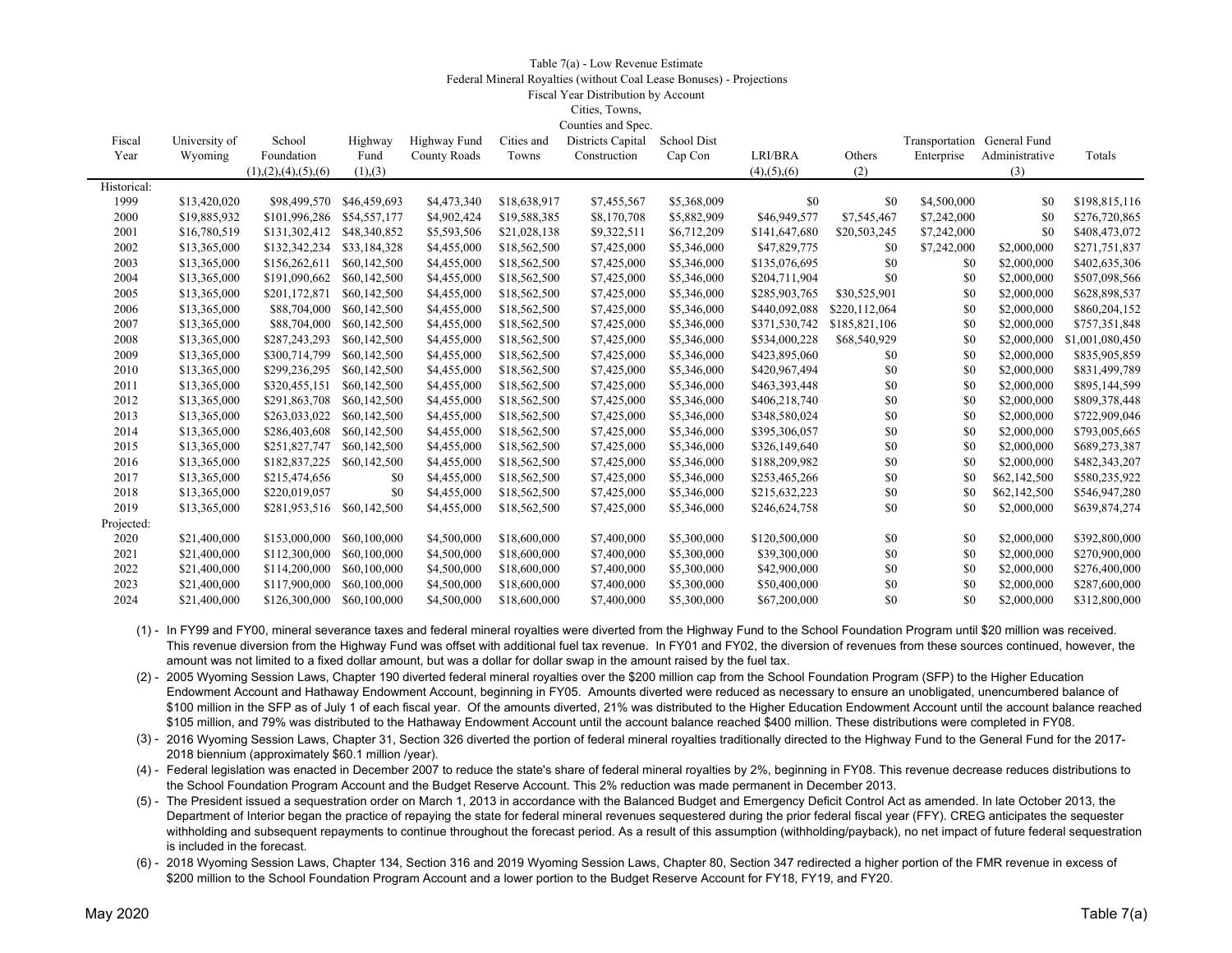|            | Cities, Towns,     |             |                   |                    |             |               |
|------------|--------------------|-------------|-------------------|--------------------|-------------|---------------|
|            | Counties and Spec. |             | LRI/              |                    |             |               |
| Fiscal     | Districts Capital  | Highway     | School Foundation | <b>School Dist</b> | Community   |               |
| Year       | Construction       | Fund        | Reserve           | Cap Con            | Colleges    | Totals        |
|            | (1)                | (1)         | (1)               | (1), (2), (3)      | (1)         |               |
| Historic:  |                    |             |                   |                    |             |               |
| 1999       | \$5,625,000        | \$1,875,000 | \$0               | \$23,113,968       | \$1,600,000 | \$32,213,968  |
| 2000       | \$5,625,000        | \$1,875,000 | \$0               | \$23,271,983       | \$1,600,000 | \$32,371,983  |
| 2001       | \$5,625,000        | \$1,875,000 | \$0               | \$30,546,955       | \$1,600,000 | \$39,646,955  |
| 2002       | \$5,625,000        | \$1,875,000 | \$0               | \$67,797,236       | \$1,600,000 | \$76,897,236  |
| 2003       | \$5,625,000        | \$1,875,000 | \$0               | \$64,534,327       | \$1,600,000 | \$73,634,327  |
| 2004       | \$5,625,000        | \$1,875,000 | \$0               | \$38,168,047       | \$1,600,000 | \$47,268,047  |
| 2005       | \$5,625,000        | \$1,875,000 | \$0               | \$207,775,806      | \$1,600,000 | \$216,875,806 |
| 2006       | \$5,625,000        | \$1,875,000 | \$0               | \$198,653,794      | \$1,600,000 | \$207,753,794 |
| 2007       | \$5,625,000        | \$1,875,000 | \$0               | \$160,703,329      | \$1,600,000 | \$169,803,329 |
| 2008       | \$5,625,000        | \$1,875,000 | \$0               | \$175,791,080      | \$1,600,000 | \$184,891,080 |
| 2009       | \$5,625,000        | \$1,875,000 | \$0               | \$204,530,037      | \$1,600,000 | \$213,630,037 |
| 2010       | \$5,625,000        | \$1,875,000 | \$0               | \$38,122,169       | \$1,600,000 | \$47,222,169  |
| 2011       | \$5,625,000        | \$1,875,000 | \$0               | \$38,122,006       | \$1,600,000 | \$47,222,006  |
| 2012       | \$5,625,000        | \$1,875,000 | \$0               | \$136,229,795      | \$1,600,000 | \$145,329,795 |
| 2013       | \$5,625,000        | \$1,875,000 | \$0               | \$229,625,046      | \$1,600,000 | \$238,725,046 |
| 2014       | \$5,625,000        | \$1,875,000 | \$0               | \$203,802,871      | \$1,600,000 | \$212,902,871 |
| 2015       | \$5,625,000        | \$1,875,000 | \$0               | \$215,609,844      | \$1,600,000 | \$224,709,844 |
| 2016       | \$5,625,000        | \$1,875,000 | \$0               | \$210,481,963      | \$1,600,000 | \$219,581,963 |
| 2017       | \$5,625,000        | \$1,875,000 | \$0               | \$115,287,115      | \$1,600,000 | \$124,387,115 |
| 2018       | \$0                | \$0         | \$0               | \$5,309,756        | \$0         | \$5,309,756   |
| 2019       | \$280,425          | \$93,475    | \$299,120         | \$0                | \$74,780    | \$747,800     |
| Projected: |                    |             |                   |                    |             |               |
| 2020       | \$170,000          | \$60,000    | \$0               | \$180,000          | \$50,000    | \$460,000     |
| 2021       | \$170,000          | \$60,000    | \$0               | \$180,000          | \$50,000    | \$460,000     |
| 2022       | \$170,000          | \$60,000    | \$0               | \$180,000          | \$50,000    | \$460,000     |
| 2023       | \$0                | \$0         | \$0               | \$0                | \$0         | \$0           |
| 2024       | \$0                | \$0         | \$0               | \$0                | \$0         | \$0           |

Table 7(b) - Low Revenue Estimate Coal Lease Bonuses - Projections Fiscal Year Distribution by Account

(1) - 2016 Wyoming Session Laws, Chapter 31, Section 331 directs the final payment of all sequestered monies received in FY 2018 to be deposited into the School Capital Construction Account, rather than the Highway Fund, Community Colleges, or Cities, Towns, Counties and Special Districts Capital Construction Account. 2018 Wyoming Session Laws, Chapter 134, Section 317 redirected any coal lease bonus payments received in FY19 to the School Foundation Program Reserve Account.

(2) - Federal legislation was enacted in December 2007 to reduce the state's share of federal mineral royalties by 2%, beginning in FY08. This revenue decrease reduces distributions to the School Capital Construction Account. This 2% reduction was made permanent in December 2013.

(3) - The President issued a sequestration order on March 1, 2013 in accordance with the Balanced Budget and Emergency Deficit Control Act as amended. In late October 2013, the Department of Interior began the practice of repaying the state for federal mineral revenues sequestered during the prior federal fiscal year (FFY). CREG anticipates the sequester withholding and subsequent repayments to continue throughout the forecast period. As a result of this assumption (withholding/payback), no net impact of future federal sequestration is included in the forecast.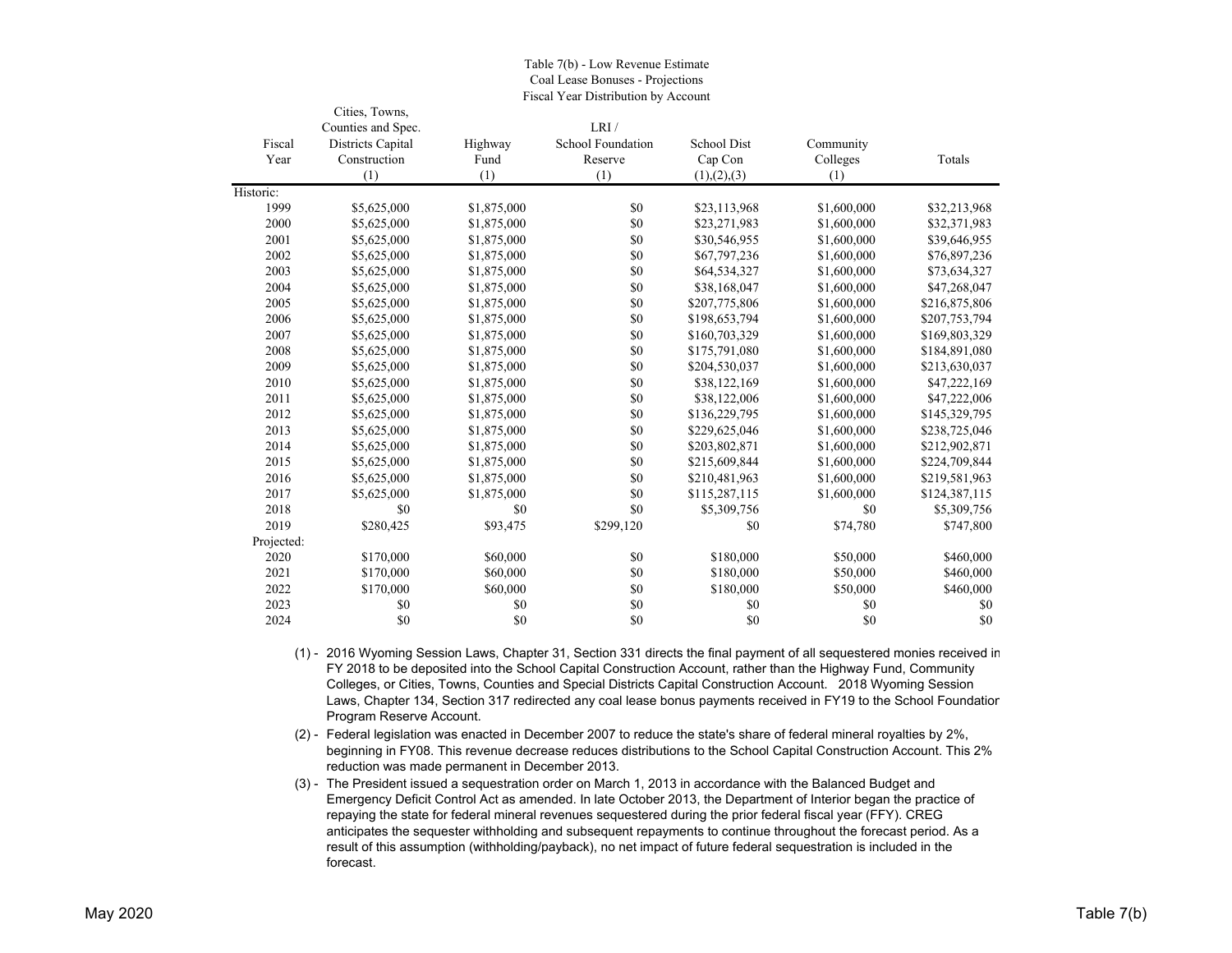### Table 8 - Low Revenue EstimateFederal Mineral Royalties (Including Coal Lease Bonuses) - Projections Biennial Distribution by Account

### Cities, Towns,

|             |               |                             |               |              |              | Counties and Spec. |                       |               |             |               |              |                             |                 |
|-------------|---------------|-----------------------------|---------------|--------------|--------------|--------------------|-----------------------|---------------|-------------|---------------|--------------|-----------------------------|-----------------|
|             | University of | School                      | Highway       | Highway Fund | Cities and   | Districts Capital  | School Dist           |               | Community   |               |              | Transportation General Fund |                 |
| Biennium    | Wyoming       | Foundation                  | Fund          | County Roads | Towns        | Construction       | Cap Con               | LRI/BRA       | Colleges    | Others        | Enterprise   | Administrative              | Totals          |
|             |               | (1), (2), (5), (6), (7)     | (1), (3), (4) |              |              | (4)                | $(4)$ , $(5)$ , $(6)$ | (5),(6),(7)   | (4)         | (2), (4)      |              | (3)                         |                 |
| Historical: |               |                             |               |              |              |                    |                       |               |             |               |              |                             |                 |
| 1999-00     | \$33,305,952  | \$200,495,856 \$104,766,870 |               | \$9,375,764  | \$38,227,302 | \$26,876,275       | \$57,636,869          | \$46,949,577  | \$3,200,000 | \$7,545,467   | \$11,742,000 | \$0                         | \$540,121,932   |
| 2001-02     | \$30,145,519  | \$263,644,646 \$85,275,180  |               | \$10,048,506 | \$39,590,638 | \$27,997,511       | \$110,402,400         | \$189,477,455 | \$3,200,000 | \$20,503,245  | \$14,484,000 | \$2,000,000                 | \$796,769,100   |
| 2003-04     | \$26,730,000  | \$347,353,273 \$124,035,000 |               | \$8,910,000  | \$37,125,000 | \$26,100,000       | \$113,394,374         | \$339,788,599 | \$3,200,000 | \$0           | \$0          | \$4,000,000                 | \$1,030,636,246 |
| 2005-06     | \$26,730,000  | \$289,876,871 \$124,035,000 |               | \$8,910,000  | \$37,125,000 | \$26,100,000       | \$417,121,600         | \$725,995,853 | \$3,200,000 | \$250,637,965 | SO.          | \$4,000,000                 | \$1,913,732,289 |
| 2007-08     | \$26,730,000  | \$375,947,293 \$124,035,000 |               | \$8,910,000  | \$37,125,000 | \$26,100,000       | \$347,186,409         | \$905,530,970 | \$3,200,000 | \$254,362,035 | \$0          | \$4,000,000                 | \$2,113,126,707 |
| 2009-10     | \$26,730,000  | \$599,951,094 \$124,035,000 |               | \$8,910,000  | \$37,125,000 | \$26,100,000       | \$253,344,206         | \$844,862,554 | \$3,200,000 | \$0           | \$0          | \$4,000,000                 | \$1,928,257,854 |
| 2011-12     | \$26,730,000  | \$612,318,859 \$124,035,000 |               | \$8,910,000  | \$37,125,000 | \$26,100,000       | \$185,043,801         | \$869,612,188 | \$3,200,000 | \$0           | \$0          | \$4,000,000                 | \$1,897,074,848 |
| 2013-14     | \$26,730,000  | \$549,436,630 \$124,035,000 |               | \$8,910,000  | \$37,125,000 | \$26,100,000       | \$444,119,917         | \$743,886,081 | \$3,200,000 | \$0           | \$0          | \$4,000,000                 | \$1,967,542,628 |
| 2015-16     | \$26,730,000  | \$434,664,972 \$124,035,000 |               | \$8,910,000  | \$37,125,000 | \$26,100,000       | \$436,783,807         | \$514,359,622 | \$3,200,000 | \$0           | \$0          | \$4,000,000                 | \$1,615,908,401 |
| 2017-18     | \$26,730,000  | \$435,493,713               | \$1,875,000   | \$8,910,000  | \$37,125,000 | \$20,475,000       | \$131,288,871         | \$469,097,489 | \$1,600,000 | \$0           | \$0          | \$124,285,000               | \$1,256,880,073 |
|             |               |                             |               |              |              |                    |                       |               |             |               |              |                             |                 |
| Projected:  |               |                             |               |              |              |                    |                       |               |             |               |              |                             |                 |
|             |               |                             |               |              |              |                    |                       |               |             |               |              |                             |                 |
| 2019-20     | \$34,765,000  | \$434,953,516 \$120,435,975 |               | \$8,955,000  | \$37,162,500 | \$15,305,425       | \$10,846,000          | \$367,124,758 | \$74,780    | \$299,120     | \$0          | \$4,000,000                 | \$1,033,922,074 |
| 2021-22     | \$42,800,000  | \$226,500,000 \$120,400,000 |               | \$9,000,000  | \$37,200,000 | \$15,200,000       | \$11,000,000          | \$82,200,000  | \$0         | \$0           | \$0          | \$4,000,000                 | \$548,300,000   |

(1) - In FY99 and FY00, mineral severance taxes and federal mineral royalties were diverted from the Highway Fund to the School Foundation Program until \$20 million was received. This revenue diversion from the Highway Fund was offset with additional fuel tax revenue. In FY01 and FY02, the diversion of revenues from these sources continued, however, the amount was not limited to a fixed dollar amount, but was a dollar for dollar swap in the amount raised by the fuel tax.

2023-24 \$42,800,000 \$244,200,000 \$120,200,000 \$9,000,000 \$37,200,000 \$14,800,000 \$10,600,000 \$117,600,000 \$0 \$0 \$0 \$4,000,000 \$600,400,000

(2) - 2005 Wyoming Session Laws, Chapter 190 diverted federal mineral royalties over the \$200 million cap from the School Foundation Program (SFP) to the Higher Education Endowment Account and Hathaway Endowment Account, beginning in FY05. Amounts diverted were reduced as necessary to ensure an unobligated, unencumbered balance of \$100 million in the SFP as of July 1 of each fiscal year. Of the amounts diverted, 21% was distributed to the Higher Education Endowment Account until the account balance reached \$105 million, and 79% was distributed to the Hathaway Endowment Account until the account balance reached \$400 million. These distributions were completed in FY08.

(3) - 2016 Wyoming Session Laws, Chapter 31, Section 326 diverted the portion of federal mineral royalties traditionally directed to the Highway Fund to the General Fund for the 2017-2018 biennium (approximately \$60.1 million /year).

(4) - 2016 Wyoming Session Laws, Chapter 31, Section 331 directs the final payment of all sequestered monies received in FY 2018 to be deposited into the School Capital Construction Account, rather than the Highway Fund, Community Colleges, or Cities, Towns, Counties and Special Districts Capital Construction Account. 2018 Wyoming Session Laws, Chapter 134, Section 317 redirected any coal lease bonus payments received in FY19 to the School Foundation Program Reserve Account.

(5) - Federal legislation was enacted in December 2007 to reduce the state's share of federal mineral royalties by 2%, beginning in FY08. This revenue decrease reduces distributions to the School Foundation Program Account, the School Capital Construction Account, and the Budget Reserve Account. This 2% reduction was made permanent in December 2013.

(6) - The President issued a sequestration order on March 1, 2013 in accordance with the Balanced Budget and Emergency Deficit Control Act as amended. In late October 2013, the Department of Interior began the practice of repaying the state for federal mineral revenues sequestered during the prior federal fiscal year (FFY). CREG anticipates the sequester withholding and subsequent repayments to continue throughout the forecast period. As a result of this assumption (withholding/payback), no net impact of future federal sequestration is included in the forecast.

(7) - 2018 Wyoming Session Laws, Chapter 134, Section 316 and 2019 Wyoming Session Laws, Chapter 80, Section 347 redirected a higher portion of the FMR revenue in excess of \$200 million to the School Foundation Program Account and a lower portion to the Budget Reserve Account for FY18, FY19, and FY20.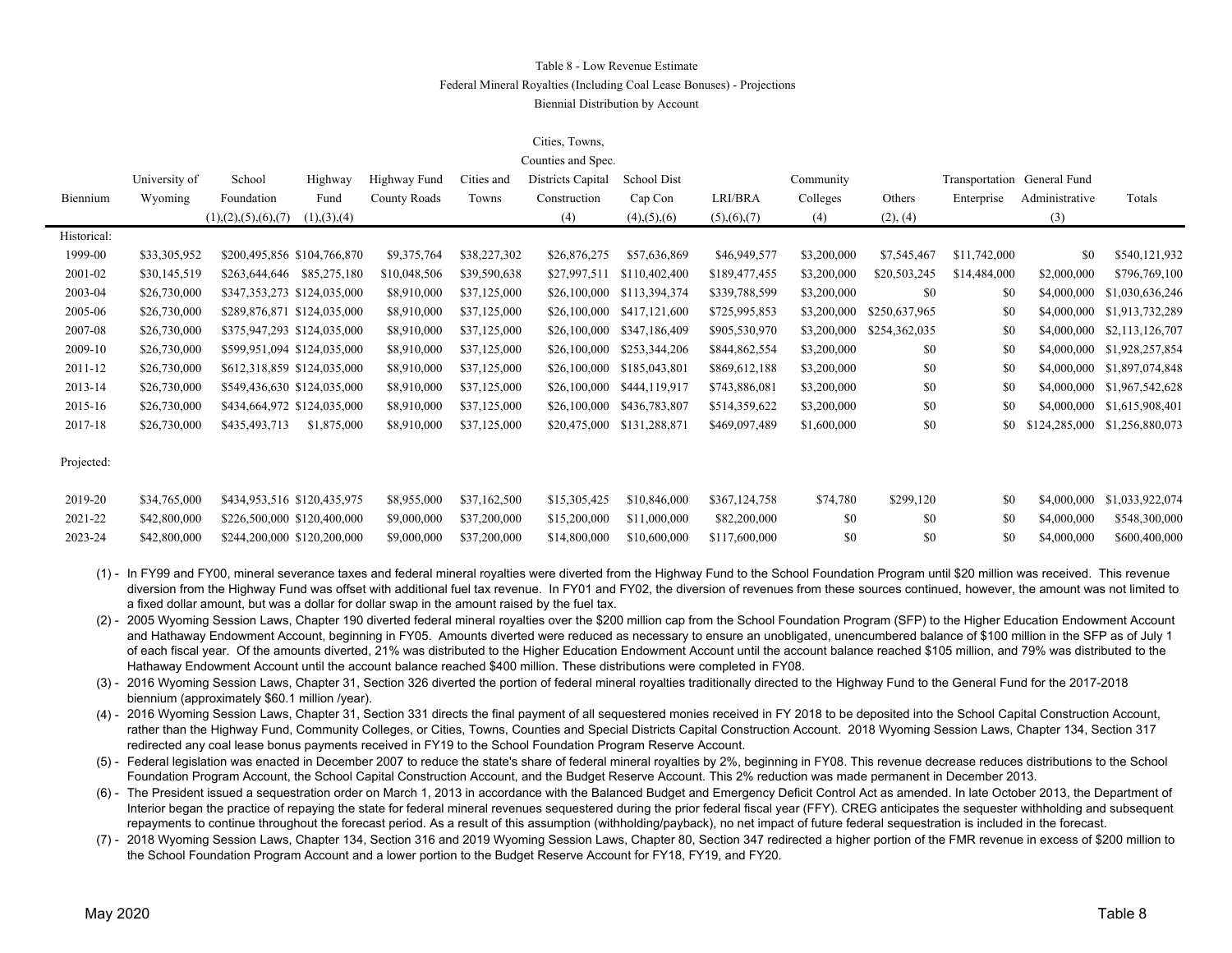#### Table 8(a) - Low Revenue Estimate

#### Federal Mineral Royalties (without Coal Lease Bonuses) - Projections

#### Biennial Distribution by Account

#### Cities, Towns,

| Counties and Spec. |  |
|--------------------|--|
|--------------------|--|

|             | University of | School                  | Highway       | Highway Fund | Cities and   | Districts Capital | School Dist  |                       |               |              | Transportation General Fund |                 |
|-------------|---------------|-------------------------|---------------|--------------|--------------|-------------------|--------------|-----------------------|---------------|--------------|-----------------------------|-----------------|
| Biennium    | Wyoming       | Foundation              | Fund          | County Roads | Towns        | Construction      | Cap Con      | LRI/BRA               | Others        | Enterprise   | Administrative              | Totals          |
|             |               | (1), (2), (4), (5), (6) | (1),(3)       |              |              |                   |              | $(4)$ , $(5)$ , $(6)$ | (2)           |              | (3)                         |                 |
| Historical: |               |                         |               |              |              |                   |              |                       |               |              |                             |                 |
| 1999-00     | \$33,305,952  | \$200,495,856           | \$101,016,870 | \$9,375,764  | \$38,227,302 | \$15,626,275      | \$11,250,918 | \$46,949,577          | \$7,545,467   | \$11,742,000 | \$0                         | \$475,535,981   |
| 2001-02     | \$30,145,519  | \$263,644,646           | \$81,525,180  | \$10,048,506 | \$39,590,638 | \$16,747,511      | \$12,058,209 | \$189,477,455         | \$20,503,245  | \$14,484,000 | \$2,000,000                 | \$680,224,909   |
| 2003-04     | \$26,730,000  | \$347,353,273           | \$120,285,000 | \$8,910,000  | \$37,125,000 | \$14,850,000      | \$10,692,000 | \$339,788,599         | \$0           | \$0          | \$4,000,000                 | \$909,733,872   |
| 2005-06     | \$26,730,000  | \$289,876,871           | \$120,285,000 | \$8,910,000  | \$37,125,000 | \$14,850,000      | \$10,692,000 | \$725,995,853         | \$250,637,965 | \$0          | \$4,000,000                 | \$1,489,102,689 |
| 2007-08     | \$26,730,000  | \$375,947,293           | \$120,285,000 | \$8,910,000  | \$37,125,000 | \$14,850,000      | \$10,692,000 | \$905,530,970         | \$254,362,035 | \$0          | \$4,000,000                 | \$1,758,432,298 |
| 2009-10     | \$26,730,000  | \$599,951,094           | \$120,285,000 | \$8,910,000  | \$37,125,000 | \$14,850,000      | \$10,692,000 | \$844,862,554         | \$0           | \$0          | \$4,000,000                 | \$1,667,405,648 |
| 2011-12     | \$26,730,000  | \$612,318,859           | \$120,285,000 | \$8,910,000  | \$37,125,000 | \$14,850,000      | \$10,692,000 | \$869,612,188         | \$0           | \$0          | \$4,000,000                 | \$1,704,523,047 |
| 2013-14     | \$26,730,000  | \$549,436,630           | \$120,285,000 | \$8,910,000  | \$37,125,000 | \$14,850,000      | \$10,692,000 | \$743,886,081         | \$0           | \$0          | \$4,000,000                 | \$1,515,914,711 |
| 2015-16     | \$26,730,000  | \$434,664,972           | \$120,285,000 | \$8,910,000  | \$37,125,000 | \$14,850,000      | \$10,692,000 | \$514,359,622         | \$0           | \$0          | \$4,000,000                 | \$1,171,616,594 |
| 2017-18     | \$26,730,000  | \$435,493,713           | \$0           | \$8,910,000  | \$37,125,000 | \$14,850,000      | \$10,692,000 | \$469,097,489         | \$0           |              | \$0 \$124,285,000           | \$1,127,183,202 |
|             |               |                         |               |              |              |                   |              |                       |               |              |                             |                 |
| Projected:  |               |                         |               |              |              |                   |              |                       |               |              |                             |                 |
|             |               |                         |               |              |              |                   |              |                       |               |              |                             |                 |
| 2019-20     | \$34,765,000  | \$434,953,516           | \$120,242,500 | \$8,955,000  | \$37,162,500 | \$14,825,000      | \$10,646,000 | \$367,124,758         | \$0           | \$0          | \$4,000,000                 | \$1,032,674,274 |
| 2021-22     | \$42,800,000  | \$226,500,000           | \$120,200,000 | \$9,000,000  | \$37,200,000 | \$14,800,000      | \$10,600,000 | \$82,200,000          | \$0           | \$0          | \$4,000,000                 | \$547,300,000   |
| 2023-24     | \$42,800,000  | \$244,200,000           | \$120,200,000 | \$9,000,000  | \$37,200,000 | \$14,800,000      | \$10,600,000 | \$117,600,000         | \$0           | \$0          | \$4,000,000                 | \$600,400,000   |
|             |               |                         |               |              |              |                   |              |                       |               |              |                             |                 |

(1) - In FY99 and FY00, mineral severance taxes and federal mineral royalties were diverted from the Highway Fund to the School Foundation Program until \$20 million was received. This revenue diversion from the Highway Fund was offset with additional fuel tax revenue. In FY01 and FY02, the diversion of revenues from these sources continued, however, the amount was not limited to a fixed dollar amount, but was a dollar for dollar swap in the amount raised by the fuel tax.

(2) - 2005 Wyoming Session Laws, Chapter 190 diverted federal mineral royalties over the \$200 million cap from the School Foundation Program (SFP) to the Higher Education Endowment Account and Hathaway Endowment Account, beginning in FY05. Amounts diverted were reduced as necessary to ensure an unobligated, unencumbered balance of \$100 million in the SFP as of July 1 of each fiscal year. Of the amounts diverted, 21% was distributed to the Higher Education Endowment Account until the account balance reached \$105 million, and 79% was distributed to the Hathaway Endowment Account until the account balance reached \$400 million. These distributions were completed in FY08.

(3) - 2016 Wyoming Session Laws, Chapter 31, Section 326 diverted the portion of federal mineral royalties traditionally directed to the Highway Fund to the General Fund for the 2017-2018 biennium (approximately \$60.1 million /year).

(4) - Federal legislation was enacted in December 2007 to reduce the state's share of federal mineral royalties by 2%, beginning in FY08. This revenue decrease reduces distributions to the School Foundation Program Account and the Budget Reserve Account. This 2% reduction was made permanent in December 2013.

(5) - The President issued a sequestration order on March 1, 2013 in accordance with the Balanced Budget and Emergency Deficit Control Act as amended. In late October 2013, the Department of Interior began the practice of repaying the state for federal mineral revenues sequestered during the prior federal fiscal year (FFY). CREG anticipates the sequester withholding and subsequent repayments to continue throughout the forecast period. As a result of this assumption (withholding/payback), no net impact of future federal sequestration is included in the forecast.

(6) - 2018 Wyoming Session Laws, Chapter 134, Section 316 and 2019 Wyoming Session Laws, Chapter 80, Section 347 redirected a higher portion of the FMR revenue in excess of \$200 million to the School Foundation Program Account and a lower portion to the Budget Reserve Account for FY18, FY19, and FY20.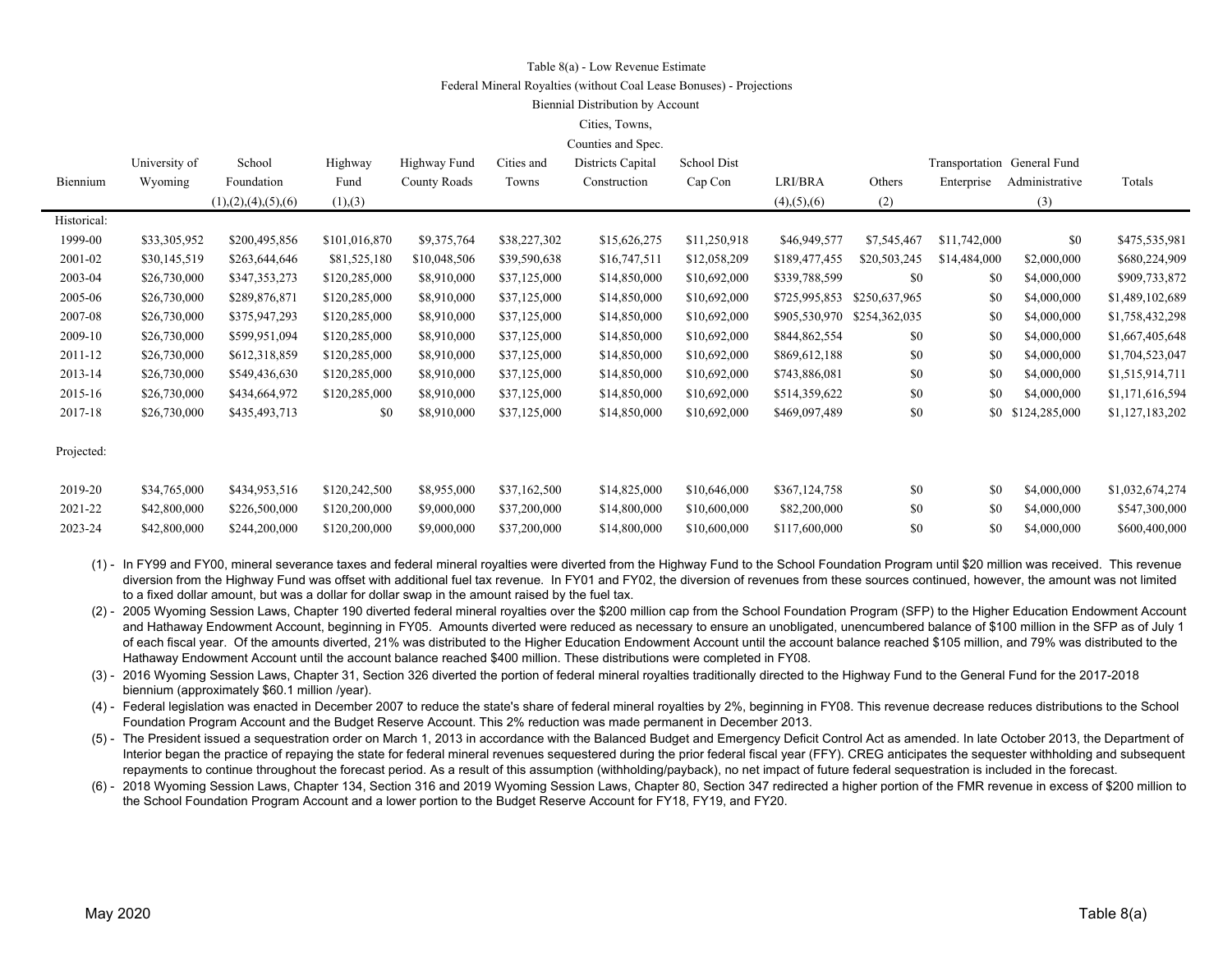### Table 8(b) - Low Revenue Estimate Coal Lease Bonuses - Projections Biennial Distribution by Account

|            | Cities, Towns,     |             |           |               |             |               |
|------------|--------------------|-------------|-----------|---------------|-------------|---------------|
|            | Counties and Spec. |             |           |               |             |               |
|            | Districts Capital  | Highway     |           | School Dist   | Community   |               |
| Biennium   | Construction       | Fund        | LRI       | Cap Con       | Colleges    | Totals        |
|            | (1)                | (1)         |           | (1), (2), (3) | (1)         |               |
| Historic:  |                    |             |           |               |             |               |
| 1999-00    | \$11,250,000       | \$3,750,000 | \$0       | \$46,385,951  | \$3,200,000 | \$64,585,951  |
| 2001-02    | \$11,250,000       | \$3,750,000 | \$0       | \$98,344,191  | \$3,200,000 | \$116,544,191 |
| 2003-04    | \$11,250,000       | \$3,750,000 | \$0       | \$102,702,374 | \$3,200,000 | \$120,902,374 |
| 2005-06    | \$11,250,000       | \$3,750,000 | \$0       | \$406,429,600 | \$3,200,000 | \$424,629,600 |
| 2007-08    | \$11,250,000       | \$3,750,000 | \$0       | \$336,494,409 | \$3,200,000 | \$354,694,409 |
| 2009-10    | \$11,250,000       | \$3,750,000 | \$0       | \$242,652,206 | \$3,200,000 | \$260,852,206 |
| 2011-12    | \$11,250,000       | \$3,750,000 | \$0       | \$174,351,801 | \$3,200,000 | \$192,551,801 |
| 2013-14    | \$11,250,000       | \$3,750,000 | \$0       | \$433,427,917 | \$3,200,000 | \$451,627,917 |
| 2015-16    | \$11,250,000       | \$3,750,000 | \$0       | \$426,091,807 | \$3,200,000 | \$444,291,807 |
| 2017-18    | \$5,625,000        | \$1,875,000 | \$0       | \$120,596,871 | \$1,600,000 | \$129,696,871 |
| Projected: |                    |             |           |               |             |               |
| 2019-20    | \$450,425          | \$153,475   | \$299,120 | \$180,000     | \$124,780   | \$1,207,800   |
| 2021-22    | \$340,000          | \$120,000   | \$0       | \$360,000     | \$100,000   | \$920,000     |
| 2023-24    | \$0                | \$0         | \$0       | \$0           | \$0         | \$0           |

- (1) 2016 Wyoming Session Laws, Chapter 31, Section 331 directs the final payment of all sequestered monies received in FY 2018 to be deposited into the School Capital Construction Account, rather than the Highway Fund, Community Colleges, or Cities, Towns, Counties and Special Districts Capital Construction Account. 2018 Wyoming Session Laws, Chapter 134, Section 317 redirected any coal lease bonus payments received in FY19 to the School Foundation Program Reserve Account.
- (2) Federal legislation was enacted in December 2007 to reduce the state's share of federal mineral royalties by 2%, beginning in FY08. This revenue decrease reduces distributions to the School Capital Construction Account. This 2% reduction was made permanent in December 2013.
- (3) The President issued a sequestration order on March 1, 2013 in accordance with the Balanced Budget and Emergency Deficit Control Act as amended. In late October 2013, the Department of Interior began the practice of repaying the state for federal mineral revenues sequestered during the prior federal fiscal year (FFY). CREG anticipates the sequester withholding and subsequent repayments to continue throughout the forecast period. As a result of this assumption (withholding/payback), no net impact of future federal sequestration is included in the forecast.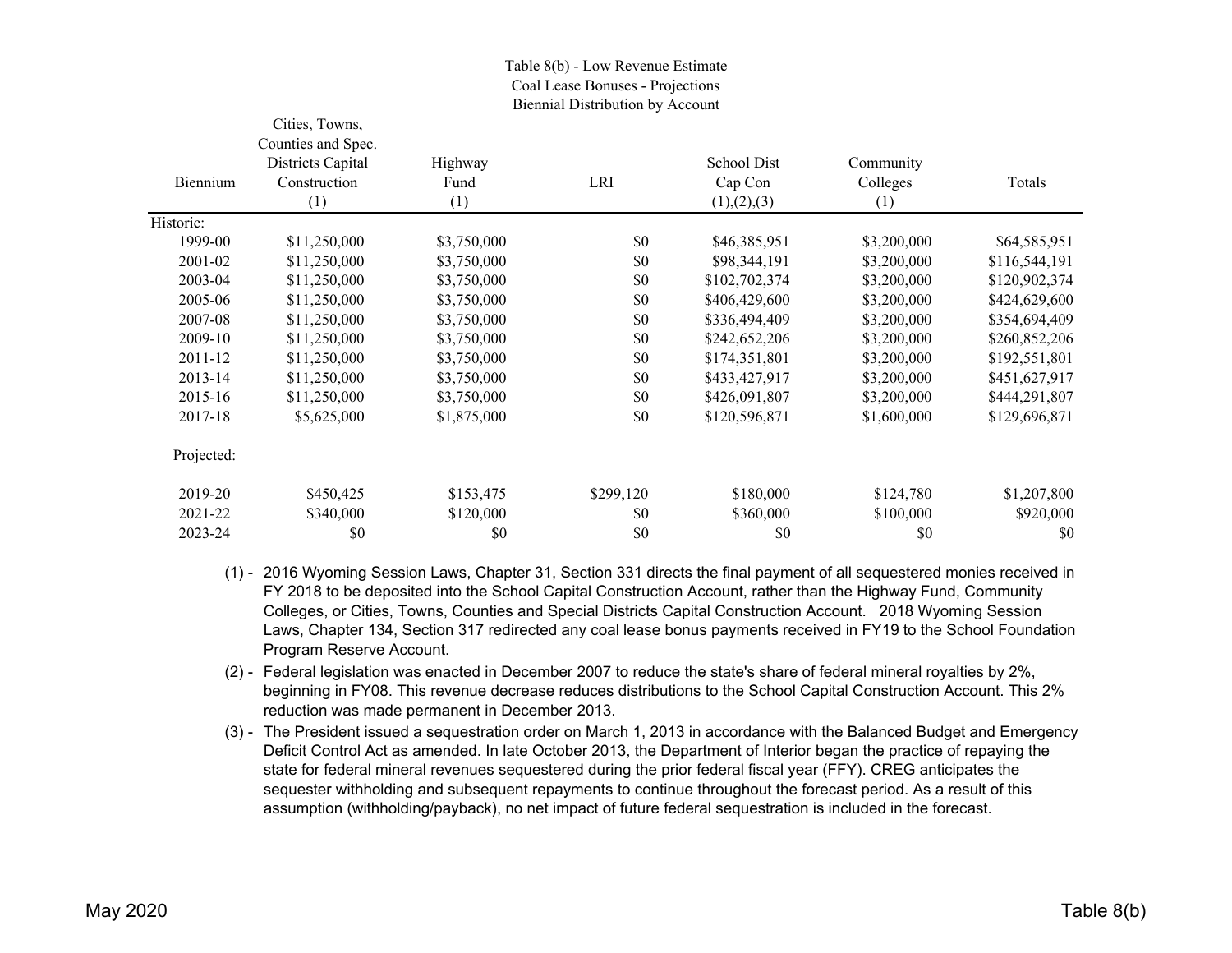# Table 9 - Low Revenue Estimate

Total State Assessed Valuation

| Calendar    |                 |                  |                 |               |               |                  |                  |                  |
|-------------|-----------------|------------------|-----------------|---------------|---------------|------------------|------------------|------------------|
| Year of     |                 |                  |                 |               | Other         | Minerals         | Other            | Grand            |
| Production  | Oil             | Gas              | Coal            | Trona         | Minerals      | Totals           | Property         | Totals           |
| (1)         |                 |                  |                 |               |               |                  |                  |                  |
| Historical: |                 |                  |                 |               |               |                  |                  |                  |
| 1999        | \$903,869,245   | \$1,601,520,736  | \$1,265,306,376 | \$211,143,740 | \$65,617,392  | \$4,047,457,489  | \$3,849,398,782  | \$7,896,856,271  |
| 2000        | \$1,438,975,976 | \$3,365,840,728  | \$1,336,115,591 | \$206,218,970 | \$59,908,980  | \$6,407,060,245  | \$4,135,036,155  | \$10,542,096,400 |
| 2001        | \$1,080,018,231 | \$3,882,089,465  | \$1,506,337,295 | \$209,191,934 | \$61,089,137  | \$6,738,726,062  | \$4,430,580,865  | \$11,169,306,927 |
| 2002        | \$1,083,555,330 | \$2,512,574,992  | \$1,760,291,304 | \$203,324,146 | \$64,567,181  | \$5,624,312,953  | \$4,715,774,001  | \$10,340,086,954 |
| 2003        | \$1,244,211,776 | \$5,265,135,004  | \$1,846,983,332 | \$195,203,377 | \$64,488,534  | \$8,616,022,023  | \$5,063,514,295  | \$13,679,536,318 |
| 2004        | \$1,634,067,860 | \$7,039,052,884  | \$2,039,556,051 | \$198,943,291 | \$72,397,802  | \$10,984,017,888 | \$5,461,066,596  | \$16,445,084,484 |
| 2005        | \$2,152,842,718 | \$10,134,180,366 | \$2,280,138,621 | \$255,216,361 | \$83,997,233  | \$14,906,375,299 | \$6,072,284,471  | \$20,978,659,770 |
| 2006        | \$2,533,149,964 | \$8,770,228,320  | \$2,884,925,775 | \$299,227,941 | \$98,848,458  | \$14,586,380,458 | \$6,904,886,980  | \$21,491,267,438 |
| 2007        | \$2,843,196,944 | \$7,271,144,479  | \$3,279,547,772 | \$339,684,701 | \$111,630,388 | \$13,845,204,284 | \$8,053,126,913  | \$21,898,331,197 |
| 2008        | \$4,089,269,385 | \$12,003,450,988 | \$3,760,527,297 | \$427,193,253 | \$116,440,939 | \$20,396,881,862 | \$8,822,651,321  | \$29,219,533,183 |
| 2009        | \$2,439,657,555 | \$5,861,051,297  | \$3,834,477,312 | \$350,783,487 | \$97,845,933  | \$12,583,815,584 | \$8,732,662,047  | \$21,316,477,631 |
| 2010        | \$3,272,849,256 | \$7,601,436,243  | \$4,108,362,906 | \$375,999,587 | \$134,780,261 | \$15,493,428,253 | \$8,846,271,979  | \$24,339,700,232 |
| 2011        | \$4,119,591,576 | \$7,190,810,473  | \$4,284,972,107 | \$431,369,858 | \$159,937,621 | \$16,186,681,635 | \$9,055,962,943  | \$25,242,644,578 |
| 2012        | \$4,229,997,989 | \$4,470,657,938  | \$4,178,694,059 | \$451,440,510 | \$175,774,950 | \$13,506,565,446 | \$9,290,528,889  | \$22,797,094,335 |
| 2013        | \$4,861,690,388 | \$5,090,310,877  | \$3,905,573,027 | \$439,786,716 | \$165,704,643 | \$14,463,065,651 | \$9,701,401,874  | \$24,164,467,525 |
| 2014        | \$5,566,696,351 | \$5,803,100,895  | \$3,983,594,226 | \$459,695,778 | \$193,164,243 | \$16,006,251,493 | \$10,051,030,476 | \$26,057,281,969 |
| 2015        | \$3,250,396,372 | \$2,922,950,409  | \$3,743,608,369 | \$482,906,297 | \$175,457,452 | \$10,575,318,899 | \$10,357,469,657 | \$20,932,788,556 |
| 2016        | \$2,465,561,294 | \$2,406,788,472  | \$2,916,684,373 | \$467,615,856 | \$134,111,251 | \$8,390,761,246  | \$10,434,337,957 | \$18,825,099,203 |
| 2017        | \$3,226,507,812 | \$3,143,840,698  | \$3,050,426,425 | \$469,793,914 | \$133,606,834 | \$10,024,175,683 | \$10,758,321,308 | \$20,782,496,991 |
| 2018        | \$4,686,318,402 | \$3,196,132,036  | \$2,843,015,238 | \$472,910,533 | \$143,049,009 | \$11,341,425,218 | \$11,456,335,550 | \$22,797,760,768 |
| Projected:  |                 |                  |                 |               |               |                  |                  |                  |
| 2019        | \$4,905,000,000 | \$2,479,900,000  | \$2,531,200,000 | \$499,800,000 | \$148,300,000 | \$10,564,200,000 | \$11,685,500,000 | \$22,249,700,000 |
| 2020        | \$1,144,300,000 | \$1,213,800,000  | \$1,717,400,000 | \$312,900,000 | \$92,800,000  | \$4,481,200,000  | \$11,919,200,000 | \$16,400,400,000 |
| 2021        | \$1,176,600,000 | \$1,378,600,000  | \$1,717,400,000 | \$327,600,000 | \$102,800,000 | \$4,703,000,000  | \$12,157,600,000 | \$16,860,600,000 |
| 2022        | \$1,659,800,000 | \$1,462,300,000  | \$1,395,400,000 | \$344,400,000 | \$122,800,000 | \$4,984,700,000  | \$12,400,800,000 | \$17,385,500,000 |
| 2023        | \$2,366,000,000 | \$1,566,700,000  | \$1,257,600,000 | \$361,200,000 | \$122,800,000 | \$5,674,300,000  | \$12,648,800,000 | \$18,323,100,000 |
| 2024        | \$2,960,700,000 | \$1,775,600,000  | \$1,188,700,000 | \$361,200,000 | \$122,800,000 | \$6,409,000,000  | \$12,901,800,000 | \$19,310,800,000 |

(1) - Calendar year represents the calendar year of mineral production.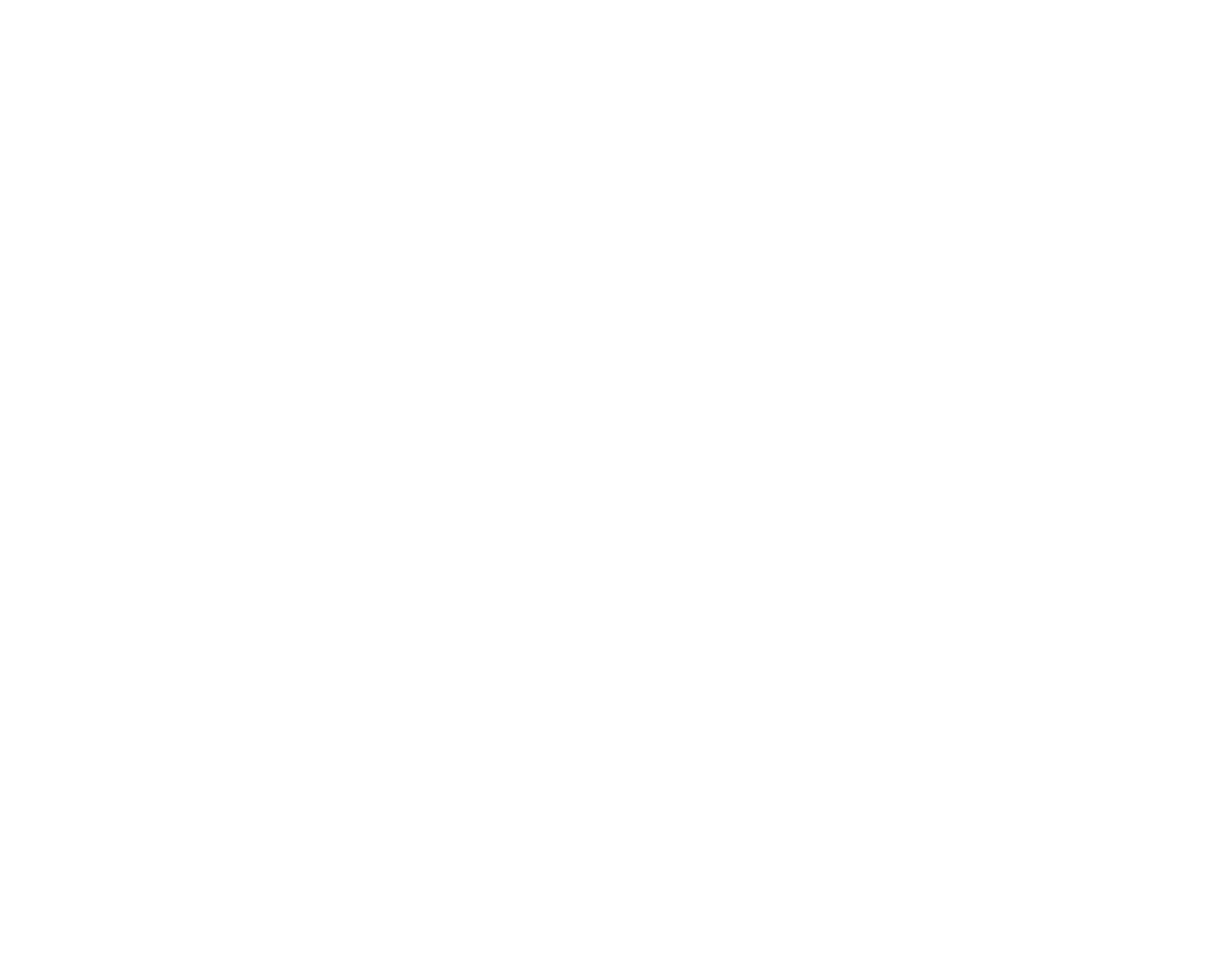#### Table 1 - High Revenue Estimate General Fund RevenuesFiscal Year Collections by Source

| Fiscal      | Severance     | Sales and Use | <b>PWMTF</b>  | Pooled        | Charges - Sales | Franchise    | Revenue from | Penalties    | Federal Aid  | All           |                 |
|-------------|---------------|---------------|---------------|---------------|-----------------|--------------|--------------|--------------|--------------|---------------|-----------------|
| Year        | Tax           | Tax           | Income        | Income        | and Services    | Tax          | Others       | and Interest | and Grants   | Other         | Total           |
|             | (1)           |               | (2), (3)      | (3)           |                 |              |              |              |              | (4), (5)      |                 |
| Historical: |               |               |               |               |                 |              |              |              |              |               |                 |
| 1999        | \$58,924,423  | \$234,725,590 | \$106,845,392 | \$25,322,337  | \$20,333,143    | \$11,438,251 | \$7,009,009  | \$5,873,055  | \$10,293,095 | \$19,488,056  | \$500,252,351   |
| 2000        | \$83,616,343  | \$262,338,523 | \$117,485,136 | \$26,191,754  | \$18,799,203    | \$13,628,848 | \$14,829,611 | \$5,809,027  | \$8,189,111  | \$64,712,342  | \$615,599,898   |
| 2001        | \$139,104,484 | \$296,341,913 | \$97,378,092  | \$34,849,907  | \$20,569,692    | \$15,029,401 | \$10,085,700 | \$6,612,961  | \$10,946,298 | \$21,301,693  | \$652,220,141   |
| 2002        | \$117,185,445 | \$313,077,987 | \$90,510,496  | \$29,114,751  | \$20,858,833    | \$17,099,710 | \$7,532,683  | \$6,359,976  | \$8,878,403  | \$27,328,449  | \$637,946,733   |
| 2003        | \$149,549,109 | \$300,953,910 | \$58,647,855  | \$19,214,275  | \$20,467,084    | \$19,598,042 | \$8,199,193  | \$10.131.822 | \$10,590,119 | \$27,332,601  | \$624,684,010   |
| 2004        | \$184,408,599 | \$326,625,269 | \$98,110,315  | \$28,716,923  | \$24,260,907    | \$21,745,077 | \$5,315,629  | \$9,031,984  | \$11,651,917 | \$34,686,832  | \$744,553,452   |
| 2005        | \$225,275,895 | \$363,846,232 | \$87,789,396  | \$39,340,611  | \$26,460,644    | \$23,962,541 | \$5,674,323  | \$11,571,551 | \$8,313,378  | \$41,702,561  | \$833,937,132   |
| 2006        | \$240,254,868 | \$421,438,545 | \$123,952,616 | \$65,048,984  | \$24,733,817    | \$24,889,058 | \$5,842,094  | \$17,153,208 | \$10,264,260 | \$42,493,736  | \$976,071,186   |
| 2007        | \$213,964,458 | \$479,072,573 | \$150,487,083 | \$90,590,111  | \$29,478,126    | \$28,164,990 | \$6,301,203  | \$15,248,945 | \$10,830,645 | \$46,156,155  | \$1,070,294,289 |
| 2008        | \$257,859,263 | \$504,711,048 | \$321,357,789 | \$105,567,137 | \$30,458,234    | \$26,251,292 | \$10,704,460 | \$6,443,234  | \$9,819,073  | \$46,743,278  | \$1,319,914,808 |
| 2009        | \$217,580,767 | \$492,443,467 | \$135,264,226 | \$89,969,956  | \$33,780,336    | \$23,978,875 | \$6,276,827  | \$11,878,190 | \$9,159,713  | \$44,485,273  | \$1,064,817,630 |
| 2010        | \$226,994,930 | \$412,845,265 | \$139,450,800 | \$117,295,842 | \$33,254,667    | \$23,805,596 | \$21,431,697 | \$13,962,941 | \$10,686,279 | \$46,344,453  | \$1,046,072,470 |
| 2011        | \$230,313,366 | \$470,905,619 | \$215,755,659 | \$90,718,694  | \$35,503,191    | \$23,210,774 | \$29,554,028 | \$12,000,700 | \$11,388,412 | \$55,715,767  | \$1,175,066,210 |
| 2012        | \$221,153,387 | \$497,683,644 | \$235,847,144 | \$112,352,685 | \$38,218,559    | \$24,446,393 | \$7,602,898  | \$11,229,632 | \$10,065,657 | \$45,243,811  | \$1,203,843,810 |
| 2013        | \$210,280,486 | \$481,431,386 | \$366,635,722 | \$189,833,643 | \$38,867,796    | \$26,889,478 | \$6,345,761  | \$9,304,095  | \$0          | \$51,616,450  | \$1,381,204,817 |
| 2014        | \$234,556,823 | \$521,102,606 | \$395,337,466 | \$86,425,307  | \$41,169,666    | \$36,257,448 | \$5,865,169  | \$11,536,105 | \$0          | \$50,126,092  | \$1,382,376,682 |
| 2015        | \$200,734,679 | \$544,030,172 | \$494,234,268 | \$114,227,416 | \$43,580,396    | \$39,313,515 | \$7,110,572  | \$11,440,883 | \$0          | \$54,416,621  | \$1,509,088,522 |
| 2016        | \$185,476,491 | \$432,008,558 | \$149,823,404 | \$88,843,568  | \$46,838,913    | \$35,441,681 | \$6,438,459  | \$6,260,009  | \$0          | \$50,121,154  | \$1,001,252,237 |
| 2017        | \$167,012,242 | \$407,315,823 | \$298,790,011 | \$85,972,480  | \$54,609,497    | \$34,792,975 | \$9,067,348  | \$4,441,920  | \$0          | \$111,043,801 | \$1,173,046,097 |
| 2018        | \$176,616,770 | \$480,044,281 | \$447,649,918 | \$79,025,043  | \$50,274,592    | \$34,728,071 | \$10,135,129 | \$3,795,537  | \$0          | \$111,281,976 | \$1,393,551,317 |
| 2019        | \$271,368,786 | \$518,521,625 | \$365,081,260 | \$86,659,646  | \$51,776,908    | \$37,470,505 | \$8,973,143  | \$5,111,037  | \$0          | \$49,322,243  | \$1,394,285,153 |
| Projected:  |               |               |               |               |                 |              |              |              |              |               |                 |
| 2020        | \$219,200,000 | \$485,000,000 | \$189,600,000 | \$70,000,000  | \$51,600,000    | \$36,200,000 | \$8,700,000  | \$5,100,000  | \$0          | \$50,700,000  | \$1,116,100,000 |
| 2021        | \$121,500,000 | \$426,000,000 | \$194,200,000 | \$52,900,000  | \$51,600,000    | \$36,200,000 | \$8,700,000  | \$5,100,000  | \$0          | \$50,700,000  | \$946,900,000   |
| 2022        | \$129,000,000 | \$464,000,000 | \$199,200,000 | \$55,800,000  | \$51,600,000    | \$36,200,000 | \$8,700,000  | \$5,100,000  | \$0          | \$50,700,000  | \$1,000,300,000 |
| 2023        | \$138,300,000 | \$484,400,000 | \$203,700,000 | \$34,000,000  | \$51,600,000    | \$36,200,000 | \$8,700,000  | \$5,100,000  | \$0          | \$50,700,000  | \$1,012,700,000 |
| 2024        | \$150,000,000 | \$518,500,000 | \$208,800,000 | \$37,000,000  | \$51,600,000    | \$36,200,000 | \$8,700,000  | \$5,100,000  | \$0          | \$50,700,000  | \$1,066,600,000 |
|             |               |               |               |               |                 |              |              |              |              |               |                 |

- (1) 2016 Wyoming Session Laws, Chapter 31, Section 325 diverted revenue from the statutory one percent severance tax from the Permanent Wyoming Mineral Trust Fund (PWMTF) to the General Fund for approximately half of the 2016 fiscal year (approximately \$33.6 million). The same section also diverted the portion of severance taxes traditionally directed to the Highway Fund to the General Fund for the 2017-2018 biennium (approximately \$6.7 million/year). 2018 Wyoming Session Laws, Chapter 134, Section 314 redirected the revenue from the one percent statutory severance tax from the PWMTF to the General Fund for FY19 and FY20. The same Section also reduced the portion of severance taxes traditionally directed to the General Fund in excess of the \$155 million cap for FY19 only.
- (2) 2000 Wyoming Session Laws, Chapter 14 established an investment income spending policy for the PWMTF. Investment earnings from the PWMTF in excess of the spending policy are appropriated from the General Fund to the Permanent Wyoming Mineral Trust Fund Reserve Account (PWMTF RA). 2015 Wyoming Session Laws, Chapter 195 amended the spending policy by requiring the State Treasurer to transfer unobligated funds in the PWMTF RA to the General Fund as necessary to ensure that 2.5% of the previous 5 year average market value of the PWMTF is available for expenditure annually, beginning in FY17 (the "guarantee"). The PWMTF income amounts shown in the table above reflect total investment earnings from the PWMTF and estimated interest and dividends from the PWMTF, as well as a guaranteed transfer from the PWMTF RA to bring the investment income up to 2.5%. Historic years include the investment earnings in excess of the 2.5% directed to the Strategic Investments and Projects Account (SIPA) and the Legislative Stabilization Reserve Account (LSRA), and in excess of the spending policy amounts appropriated to the PWMTF RA. The PWMTF RA is forecast to have insufficient revenue for the full GF 2.5% "guarantee" beginning in FY 2023.
- (3) The State Treasurer implemented an accounting change in April 2009 (with an effective date of July 1, 2008), which directs interest and dividend income to be distributed to the General Fund on a monthly basis. Under this policy, capital gains and losses are held until the end of the fiscal year, at which time capital gains in excess of capital losses will be distributed. If capital losses exceed capital gains from the PWMTF, the net capital loss will be carried forward until such time it is offset by future capital gains. If capital losses exceed capital gains from the Pooled Income (State Agency Pool), the net capital loss will reduce the cash balance in the General Fund until it is offset by future capital gains but is not recognized in this table. Additionally, 2019 Wyoming Session Laws, Chapter 38 provided for segregated investment in equities of monies in the LSRA. Investment earnings from the LSRA continue to be shown in "Pooled Income".
- (4) This category includes Cigarette Tax (revenue code 1201) and all other 1200 series tax revenue; Inheritance Tax (revenue code 1401); License & Permit Fees (2000 revenue series); Property & Money Use Fees (4000 revenue series); and Non-Revenue Receipts (9000 revenue series).
- (5) 2016 Wyoming Session Laws, Chapter 31, Section 326 diverted the portion of federal mineral royalties traditionally directed to the Highway Fund to the General Fund for the 2017-2018 biennium (approximately \$60.1 million /year).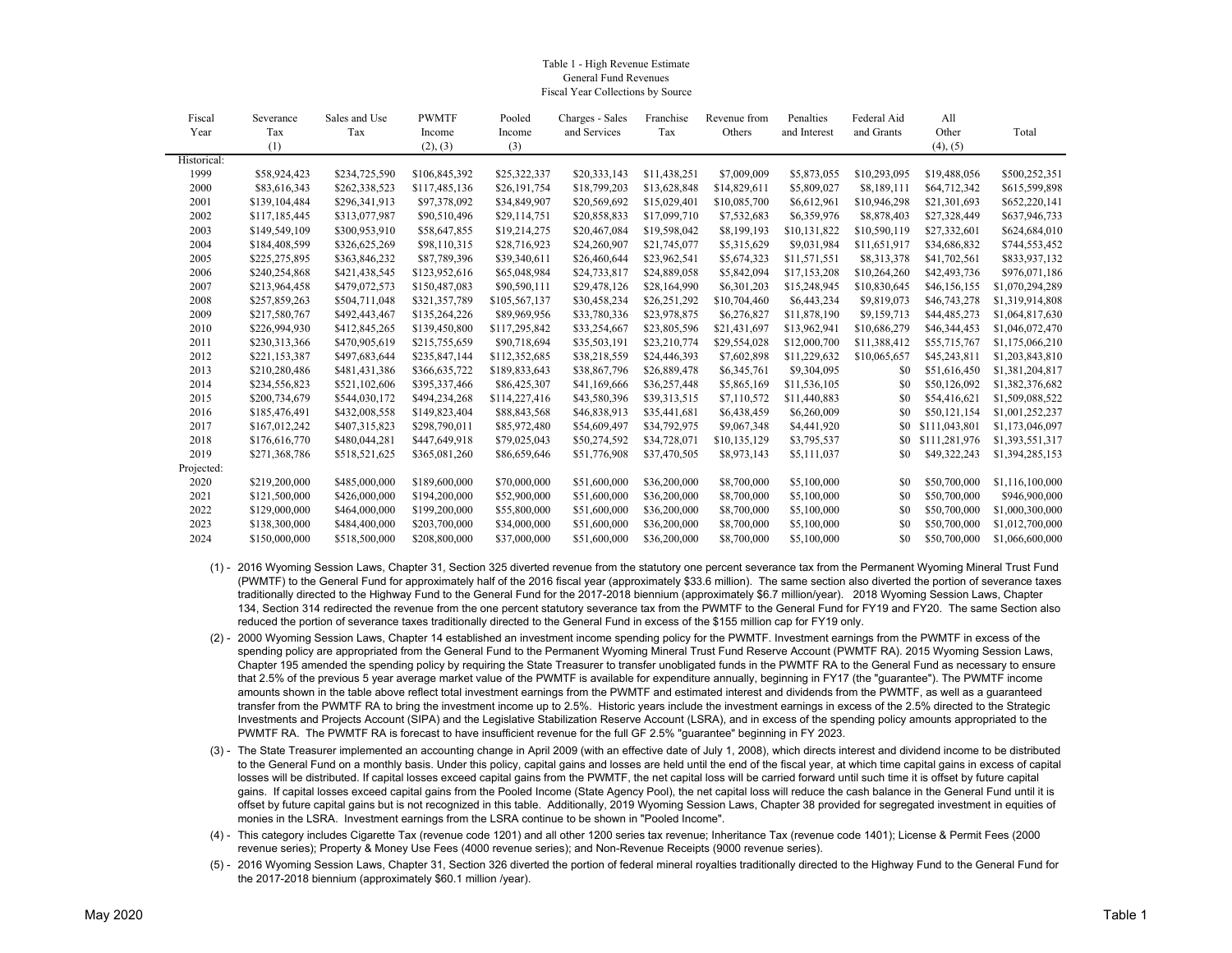### Table 2 - High Revenue Estimate General Fund RevenuesBiennial Collections by Source

|             | Severance     | Sales and Use   | <b>PWMTF</b>  | Pooled        | Charges - Sales | Franchise    | Revenue from | Penalties    | Federal Aid  | All           |                 |
|-------------|---------------|-----------------|---------------|---------------|-----------------|--------------|--------------|--------------|--------------|---------------|-----------------|
| Biennium    | Tax           | Tax             | Income        | Income        | and Services    | Tax          | Others       | and Interest | and Grants   | Other         | Total           |
|             | (1)           |                 | (2), (3)      | (3)           |                 |              |              |              |              | (4), (5)      |                 |
| Historical: |               |                 |               |               |                 |              |              |              |              |               |                 |
| 1999-00     | \$142,540,766 | \$497,064,113   | \$224,330,528 | \$51,514,091  | \$39,132,346    | \$25,067,099 | \$21,838,620 | \$11,682,082 | \$18,482,206 | \$84,200,398  | \$1,115,852,249 |
| 2001-02     | \$256,289,929 | \$609,419,900   | \$187,888,588 | \$63,964,658  | \$41,428,525    | \$32,129,111 | \$17,618,383 | \$12,972,937 | \$19,824,701 | \$48,630,142  | \$1,290,166,874 |
| 2003-04     | \$333,957,708 | \$627,579,179   | \$156,758,170 | \$47,931,198  | \$44,727,991    | \$41,343,119 | \$13,514,822 | \$19,163,806 | \$22,242,036 | \$62,019,433  | \$1,369,237,462 |
| 2005-06     | \$465,530,763 | \$785,284,777   | \$211,742,012 | \$104,389,595 | \$51,194,461    | \$48,851,599 | \$11,516,417 | \$28,724,759 | \$18,577,638 | \$84,196,297  | \$1,810,008,318 |
| 2007-08     | \$471,823,721 | \$983,783,621   | \$471,844,872 | \$196,157,248 | \$59,936,360    | \$54,416,282 | \$17,005,663 | \$21,692,179 | \$20,649,718 | \$92,899,433  | \$2,390,209,097 |
| 2009-10     | \$444,575,697 | \$905,288,732   | \$274,715,026 | \$207,265,798 | \$67,035,003    | \$47,784,471 | \$27,708,524 | \$25,841,131 | \$19,845,992 | \$90,829,726  | \$2,110,890,100 |
| 2011-12     | \$451,466,753 | \$968,589,263   | \$451,602,803 | \$203,071,379 | \$73,721,750    | \$47,657,167 | \$37,156,926 | \$23,230,332 | \$21,454,069 | \$100,959,578 | \$2,378,910,020 |
| 2013-14     | \$444,837,309 | \$1,002,533,992 | \$761,973,188 | \$276,258,950 | \$80,037,462    | \$63,146,926 | \$12,210,930 | \$20,840,200 | \$0          | \$101,742,542 | \$2,763,581,499 |
| 2015-16     | \$386,211,170 | \$976,038,730   | \$644,057,672 | \$203,070,984 | \$90,419,309    | \$74,755,196 | \$13,549,031 | \$17,700,892 | \$0          | \$104,537,775 | \$2,510,340,759 |
| 2017-18     | \$343,629,012 | \$887,360,104   | \$746,439,929 | \$164,997,523 | \$104,884,089   | \$69,521,046 | \$19,202,477 | \$8,237,457  | \$0          | \$222,325,777 | \$2,566,597,414 |
|             |               |                 |               |               |                 |              |              |              |              |               |                 |

Projected:

| 2019-20 | \$490,568,786 | \$1,003,521,625               | \$554.681.260               | \$156,659,646 | \$103,376,908 |                                        | \$73,670,505 \$17,673,143 \$10,211,037 |  | \$0 \$100,022,243 | \$2,510,385,153                   |
|---------|---------------|-------------------------------|-----------------------------|---------------|---------------|----------------------------------------|----------------------------------------|--|-------------------|-----------------------------------|
| 2021-22 | \$250,500,000 |                               | \$890,000,000 \$393,400,000 | \$108,700,000 | \$103,200,000 | \$72,400,000 \$17,400,000 \$10,200,000 |                                        |  |                   | \$0 \$101,400,000 \$1,947,200,000 |
| 2023-24 | \$288,300,000 | \$1,002,900,000 \$412,500,000 |                             | \$71,000,000  | \$103,200,000 |                                        | \$72,400,000 \$17,400,000 \$10,200,000 |  |                   | \$0 \$101,400,000 \$2,079,300,000 |

- (1) 2016 Wyoming Session Laws, Chapter 31, Section 325 diverted revenue from the statutory one percent severance tax from the Permanent Wyoming Mineral Trust Fund (PWMTF) to the General Fund for approximately half of the 2016 fiscal year (approximately \$33.6 million). The same section also diverted the portion of severance taxes traditionally directed to the Highway Fund to the General Fund for the 2017-2018 biennium (approximately \$6.7 million/year). 2018 Wyoming Session Laws, Chapter 134, Section 314 redirected the revenue from the one percent statutory severance tax from the PWMTF to the General Fund for FY19 and FY20. The same Section also reduced the portion of severance taxes traditionally directed to the General Fund in excess of the \$155 million cap for FY19 only.
- (2) 2000 Wyoming Session Laws, Chapter 14 established an investment income spending policy for the PWMTF. Investment earnings from the PWMTF in excess of the spending policy are appropriated from the General Fund to the Permanent Wyoming Mineral Trust Fund Reserve Account (PWMTF RA). 2015 Wyoming Session Laws, Chapter 195 amended the spending policy by requiring the State Treasurer to transfer unobligated funds in the PWMTF RA to the General Fund as necessary to ensure that 2.5% of the previous 5 year average market value of the PWMTF is available for expenditure annually, beginning in FY17 (the "guarantee"). The PWMTF income amounts shown in the table above reflect total investment earnings from the PWMTF and estimated interest and dividends from the PWMTF, as well as a guaranteed transfer from the PWMTF RA to bring the investment income up to 2.5%. Historic years include the investment earnings in excess of the 2.5% directed to the Strategic Investments and Projects Account (SIPA) and the Legislative Stabilization Reserve Account (LSRA), and in excess of the spending policy amounts appropriated to the PWMTF RA. The PWMTF RA is forecast to have insufficient revenue for the full GF 2.5% "guarantee" beginning in FY 2023.
- (3) The State Treasurer implemented an accounting change in April 2009 (with an effective date of July 1, 2008), which directs interest and dividend income to be distributed to the General Fund on a monthly basis. Under this policy, capital gains and losses are held until the end of the fiscal year, at which time capital gains in excess of capital losses will be distributed. If capital losses exceed capital gains from the PWMTF, the net capital loss will be carried forward until such time it is offset by future capital gains. If capital losses exceed capital gains from the Pooled Income (State Agency Pool), the net capital loss will reduce the cash balance in the General Fund until it is offset by future capital gains but is not recognized in this table. Additionally, 2019 Wyoming Session Laws, Chapter 38 provided for segregated investment in equities of monies in the LSRA. Investment earnings from the LSRA continue to be shown in "Pooled Income".
- (4) This category includes Cigarette Tax (revenue code 1201) and all other 1200 series tax revenue; Inheritance Tax (revenue code 1401); License & Permit Fees (2000 revenue series); Property & Money Use Fees (4000 revenue series); and Non-Revenue Receipts (9000 revenue series).
- (5) 2016 Wyoming Session Laws, Chapter 31, Section 326 diverted the portion of federal mineral royalties traditionally directed to the Highway Fund to the General Fund for the 2017-2018 biennium (approximately \$60.1 million /year).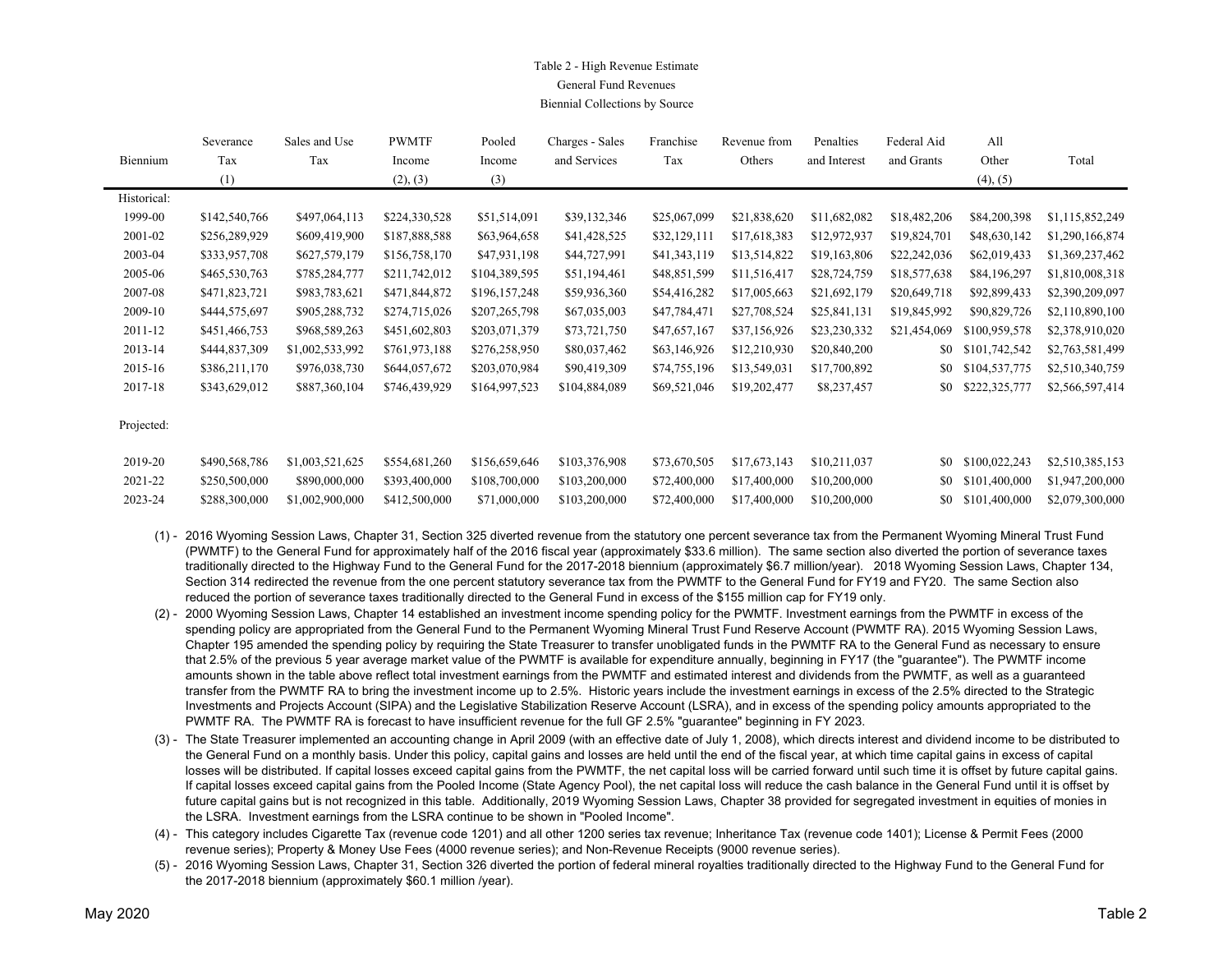Table 3 - High Revenue Estimate Severance Tax Assumptions: Price & Production Levels forMajor Mineral Commodities

|          |         | Crude Oil $(1)$ | Natural Gas (2) |               |         | Surface Coal (3) | Trona (4) |            |
|----------|---------|-----------------|-----------------|---------------|---------|------------------|-----------|------------|
| Calendar |         | Production      |                 | Production    |         | Production       |           | Production |
| Year     | Price   | (Bbls)          | Price           | (Mcf)         | Price   | (Tons)           | Price     | (Tons)     |
| 2020     | \$35.00 | 67,600,000      | \$2.40          | 1,250,000,000 | \$12.10 | 222,000,000      | \$75.00   | 17,000,000 |
| 2021     | \$40.00 | 60,000,000      | \$2.80          | 1,240,000,000 | \$12.10 | 227,000,000      | \$75.00   | 18,700,000 |
| 2022     | \$50.00 | 71,000,000      | \$2.80          | 1,280,000,000 | \$12.00 | 221,000,000      | \$75.00   | 20,600,000 |
| 2023     | \$50.00 | 86,400,000      | \$2.80          | 1,360,000,000 | \$12.00 | 220,000,000      | \$75.00   | 22,600,000 |
| 2024     | \$55.00 | 97,200,000      | \$2.80          | 1.600.000.000 | \$12.00 | 220,000,000      | \$75.00   | 22,600,000 |

(1) - Price is the average gross sales price for all Wyoming oil production. Production is the total volume of all oil produced in Wyoming, including stripper, tertiary, other oil, and lease condensate.

- (2) Price is the average gross sales price for all Wyoming natural gas production. Production is the total volume of all gas produced in Wyoming, including methane, carbon dioxide, natural gas liquids, and all other related products.
- (3) Price is the average gross sales price for all Wyoming surface coal production. Production is the total volume of all surface coal produced in Wyoming.
- (4) Price is the average gross sales price for all Wyoming trona production. Production is the total volume of all trona ore produced in Wyoming.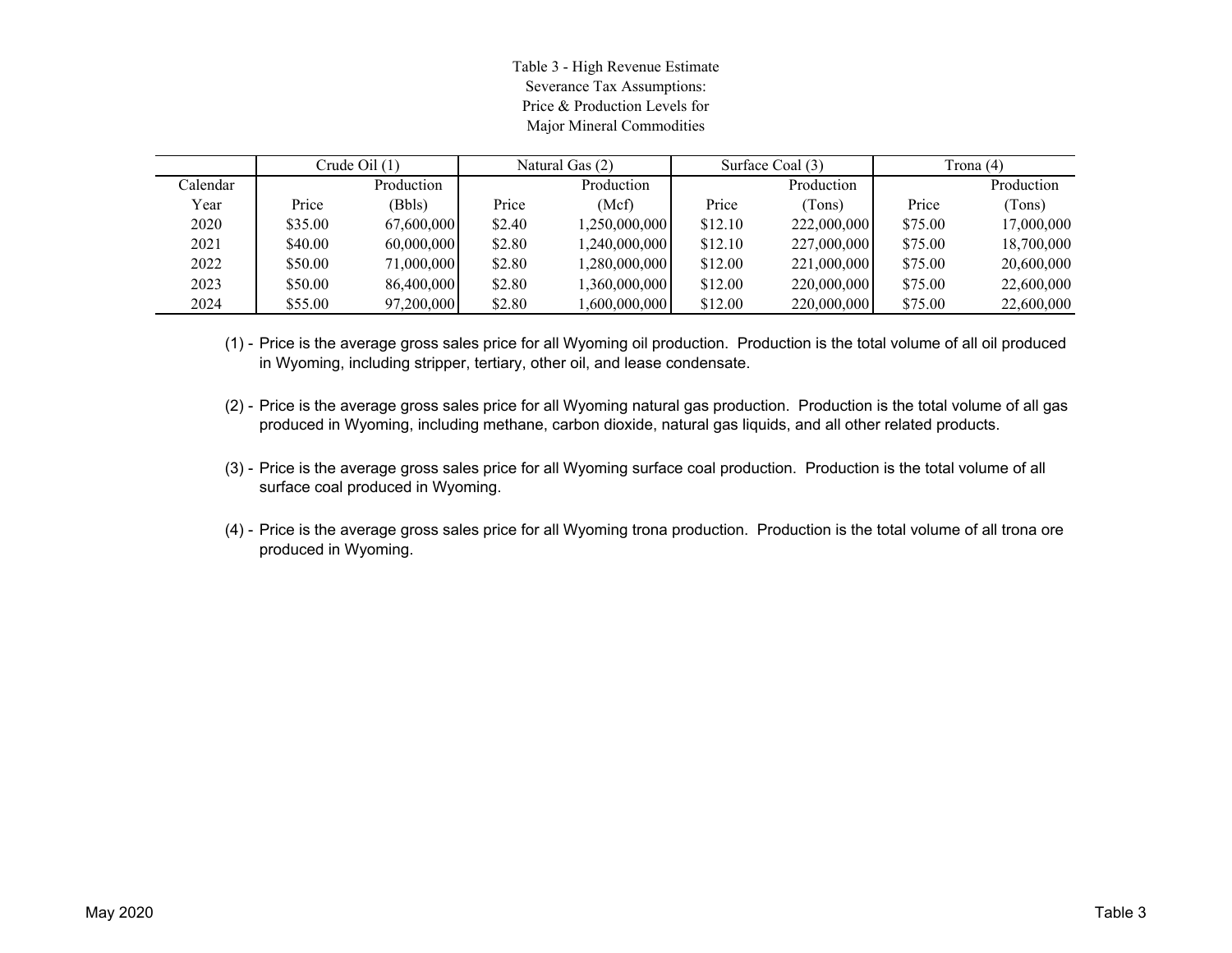#### Table 4 - High Revenue Estimate Mineral Severance TaxesFiscal Year Distribution by Account

|             |                 |                        |               |                              |              |             |                |                 |              |              | School                      | Cities, Towns,                    |                            |              |                 |
|-------------|-----------------|------------------------|---------------|------------------------------|--------------|-------------|----------------|-----------------|--------------|--------------|-----------------------------|-----------------------------------|----------------------------|--------------|-----------------|
| Fiscal      |                 |                        |               | One Percent<br>Severance Tax |              |             |                |                 | Cities and   |              | Foundation/<br>SFP Reserve/ | Counties & Special                |                            |              |                 |
| Year        | General<br>Fund | Budget<br>Reserve Acct | <b>PWMTF</b>  | Account                      | Water I      | Water II    | Water III      | Highway<br>Fund | Towns        | Counties     | Comm. Colleges              | Districts Capital<br>Construction | County Road<br>Const. Fund | Others       | Totals          |
|             | (1)             |                        | (1), (2)      | (1)                          |              |             |                | (3)             |              |              | (1), (3)                    |                                   |                            | (4)          | (5)             |
| Historical: |                 |                        |               |                              |              |             |                |                 |              |              |                             |                                   |                            |              |                 |
| 1999        | \$58,924,423    | \$28,164,693           | \$48,664,636  | \$0                          | \$18,123,904 | \$2,753,030 | S <sub>0</sub> | \$0             | \$12,388,590 | \$5,321,530  | \$4,818,787                 | \$3,395,400                       | \$4,438,397                | \$9,465,814  | \$196,459,204   |
| 2000        | \$83,616,343    | \$39,082,122           | \$69,719,687  | \$0                          | \$18,040,045 | \$4,779,071 | \$0            | \$9,108,600     | \$21,506,037 | \$8,559,273  | \$1,416,010                 | \$4,346,563                       | \$4,898,265                | \$10,050,960 | \$275,122,976   |
| 2001        | \$139,104,482   | \$57,915,048           | \$112,995,802 | \$0                          | \$20,783,056 | \$9,391,114 | S <sub>0</sub> | \$28,530,106    | \$33,130,343 | \$15,640,647 | \$26,744                    | \$4,982,504                       | \$5,593,506                | \$19,879,926 | \$447,973,278   |
| 2002        | \$117,185,445   | \$39,270,594           | \$72,269,085  | \$0                          | \$19,319,789 | \$3,435,755 | S <sub>0</sub> | \$7,435,471     | \$15,101,587 | \$6,334,307  | \$0                         | \$4,386,530                       | \$4,495,040                | \$10,200,358 | \$299,433,961   |
| 2003        | \$149,549,109   | \$105,317,276          | \$104,690,345 | \$0                          | \$19,242,468 | \$3,323,943 | \$0            | \$6,950,287     | \$14,628,852 | \$6,136,020  | \$0                         | \$4,400,000                       | \$4,500,000                | \$10,387,922 | \$429,126,222   |
| 2004        | \$184,408,599   | \$171,441,376          | \$136,108,467 | \$0                          | \$19,858,973 | \$3,412,847 | \$0            | \$7,717,057     | \$15,004,762 | \$6,293,694  | \$0                         | \$4,386,528                       | \$4,495,031                | \$10,439,594 | \$563,566,928   |
| 2005        | \$225,275,895   | \$251,580,640          | \$176,579,787 | \$0                          | \$19,274,886 | \$3,570,457 | \$0            | \$7,958,111     | \$15,671,001 | \$6,573,145  | \$0                         | \$4,386,525                       | \$4,495,025                | \$11,291,382 | \$726,656,854   |
| 2006        | \$240,254,868   | \$279,579,500          | \$406,945,374 | \$0                          | \$19,200,918 | \$3,660,548 | \$775,114      | \$8,269,185     | \$16,162,339 | \$6,622,389  | \$0                         | \$3,611,540                       | \$4,495,031                | \$11,500,112 | \$1,001,076,918 |
| 2007        | \$213,964,458   | \$228,678,827          | \$346,588,461 | \$0                          | \$20,038,040 | \$3,493,592 | \$775,143      | \$8,159,373     | \$15,410,957 | \$6,371,940  | \$0                         | \$3,611,545                       | \$4,495,042                | \$12,211,542 | \$863,798,920   |
| 2008        | \$257,859,263   | \$323,214,288          | \$443,081,307 | \$0                          | \$19,297,547 | \$3,229,980 | \$775,217      | \$6,610,973     | \$14,224,389 | \$5,976,585  | \$0                         | \$3,611,614                       | \$4,495,110                | \$11,575,738 | \$1,093,952,011 |
| 2009        | \$217,580,767   | \$240,383,694          | \$350,004,682 | \$0                          | \$19,297,501 | \$3,343,659 | \$775,104      | \$7,065,973     | \$14,736,265 | \$6,147,028  | \$0                         | \$3,611,541                       | \$4,495,030                | \$11,211,918 | \$878,653,162   |
| 2010        | \$226,994,930   | \$260,982,942          | \$371,323,873 | \$0                          | \$19,297,696 | \$3,254,961 | \$775,191      | \$6,711,030     | \$14,336,803 | \$6,014,028  | \$0                         | \$3,611,625                       | \$4,495,107                | \$10,163,192 | \$927,961,378   |
| 2011        | \$230,313,366   | \$268,948,372          | \$377,241,649 | \$0                          | \$19,285,983 | \$3,204,909 | \$775,157      | \$6,503,125     | \$14,111,700 | \$5,938,934  | \$0                         | \$3,611,586                       | \$4,495,078                | \$10,868,256 | \$945,298,115   |
| 2012        | \$221,153,387   | \$249,299,443          | \$354,101,873 | \$0                          | \$19,298,164 | \$3,255,068 | \$775,112      | \$6,711,978     | \$14,337,527 | \$6,014,160  | \$0                         | \$3,611,559                       | \$4,495,050                | \$10,655,179 | \$893,708,500   |
| 2013        | \$210,280,486   | \$227,555,007          | \$332,856,161 | \$0                          | \$19,297,500 | \$3,255,000 | \$775,000      | \$6,711,500     | \$14,337,500 | \$6,014,000  | \$0                         | \$3,611,500                       | \$4,495,000                | \$10,644,267 | \$839,832,921   |
| 2014        | \$234,556,823   | \$276,107,687          | \$379,858,599 | \$0                          | \$19,297,500 | \$3,255,000 | \$775,000      | \$6,711,500     | \$14,337,500 | \$6,014,000  | \$0                         | \$3,611,500                       | \$4,495,000                | \$10,631,229 | \$959,651,338   |
| 2015        | \$200,734,679   | \$208,463,390          | \$308,438,273 | \$0                          | \$19,297,500 | \$3,255,000 | \$775,000      | \$6,711,500     | \$14,337,500 | \$6,014,000  | \$0                         | \$3,611,500                       | \$4,495,000                | \$10,809,343 | \$786,942,685   |
| 2016        | \$185,476,491   | \$110,875,432          | \$168,906,202 | \$0                          | \$19,297,500 | \$3,255,000 | \$775,000      | \$6,711,500     | \$14,337,500 | \$6,014,000  | \$0                         | \$3,611,500                       | \$4,495,000                | \$9,865,813  | \$533,620,938   |
| 2017        | \$167,012,242   | \$127,595,502          | \$134,142,344 | \$89,399,148                 | \$19,297,500 | \$3,255,000 | \$775,000      | \$0             | \$14,337,500 | \$6,014,000  | \$0                         | \$3,611,500                       | \$4,495,000                | \$10,404,031 | \$580,338,767   |
| 2018        | \$176,616,770   | \$146,804,563          | \$147,797,713 | \$98,442,050                 | \$19,297,500 | \$3,255,000 | \$775,000      | \$0             | \$14,337,500 | \$6,014,000  | \$0                         | \$3,611,500                       | \$4,495,000                | \$10,026,896 | \$631,473,492   |
| 2019        | \$271,368,786   | \$157,529,202          | \$159,646,347 | \$0                          | \$19,297,500 | \$3,255,000 | \$775,000      | \$6,711,500     | \$14,337,500 | \$6,014,000  | \$20,529,203                | \$3,611,500                       | \$4,495,000                | \$10,230,452 | \$677,800,990   |
| Projected:  |                 |                        |               |                              |              |             |                |                 |              |              |                             |                                   |                            |              |                 |
| 2020        | \$219,200,000   | \$92,700,000           | \$114,600,000 | \$0                          | \$19,300,000 | \$3,300,000 | \$800,000      | \$6,700,000     | \$14,300,000 | \$6,000,000  | \$0                         | \$3,600,000                       | \$4,500,000                | \$10,400,000 | \$495,400,000   |
| 2021        | \$121,500,000   | \$50,000,000           | \$88,500,000  | \$59,000,000                 | \$19,300,000 | \$3,300,000 | \$800,000      | \$6,700,000     | \$14,300,000 | \$6,000,000  | \$0                         | \$3,600,000                       | \$4,500,000                | \$10,500,000 | \$388,000,000   |
| 2022        | \$129,000,000   | \$64,900,000           | \$99,000,000  | \$66,000,000                 | \$19,300,000 | \$3,300,000 | \$800,000      | \$6,700,000     | \$14,300,000 | \$6,000,000  | \$0                         | \$3,600,000                       | \$4,500,000                | \$10,500,000 | \$427,900,000   |
| 2023        | \$138,300,000   | \$83,600,000           | \$188,100,000 | \$0                          | \$19,300,000 | \$3,300,000 | \$800,000      | \$6,700,000     | \$14,300,000 | \$6,000,000  | \$0                         | \$3,600,000                       | \$4,500,000                | \$10,600,000 | \$479,100,000   |
| 2024        | \$150,000,000   | \$106,900,000          | \$214,500,000 | \$0                          | \$19,300,000 | \$3,300,000 | \$800,000      | \$6,700,000     | \$14,300,000 | \$6,000,000  | \$0                         | \$3,600,000                       | \$4,500,000                | \$10,700,000 | \$540,600,000   |

(1) - 2016 Wyoming Session Laws, Chapter 31, Section 325 diverted revenue from the statutory one percent severance tax previously directed to the Permanent Wyoming Mineral Trust Fund (PWMTF) to the General Fund for approximately half of the 2016 fiscal year (approximately \$33.6 million). Additionally, the one percent severance tax is diverted from the PWMTF to the One Percent Severance Tax Account for the 2017-2018 biennium. The same section also diverted the portion of severance taxes traditionally directed to the Highway Fund to the General Fund for the 2017-2018 biennium (approximately \$6.7 million/year). 2018 Wyoming Session Laws, Chapter 134, Sect 314 redirected the revenue from the statutory one percent severance tax from the PWMTF to the General Fund for FY19 and FY20. The same section also reduced a portion of severance taxes traditionally directed to the General Fund to the School Foundation Program Reserve Account for FY19.

(2) - 2002 Wyoming Session Laws, Chapter 62 made permanent the diversion of PWMTF revenues to the Severance Tax Distribution Account, and repealed the language of 2000 Wyoming Session Laws, Chapter 99 requiring a larger proportion of coal bed methane revenues to be deposited into the PWMTF. 2005 Wyoming Session Laws, Chapter 80 diverted additional severance taxes (equal to two-thirds of the PWMTF distribution required by Wyoming Constitution) from the Severance Tax Distribution Account to the PWMTF, beginning in FY06. One-half of the additional severance taxes to the PWMTF (\$74,264,775) was diverted to the PWMTF Reserve Account in FY10.

(3) - In FY99 and FY00, mineral severance taxes and federal mineral royalties were diverted from the Highway Fund to the School Foundation Program until \$20 million was received. This revenue diversion from the Highway fun offset with additional fuel tax revenue. In FY01 and FY02, the diversion of revenues from these sources continued, however, the amount was not limited to a fixed dollar amount, but was a dollar for dollar swap in the amoun by the fuel tax.

(4) - Beginning in FY92, the totals shown in this column have included diversions from the Highway Fund to the Leaking Underground Storage Tank (LUST) accounts (Financial Responsibility and Corrective Action accounts). Amo from \$10.4 to \$10.7 million per year are projected to be diverted to these accounts in FY20 through FY24.

(5) - FY98 revenues include \$8.0 million in previously protested severance taxes on coal from prior production years. FY06 and FY07 revenues include \$19.5 million and \$13.3 million respectively, in previously protested sev on natural gas from prior production years. FY15 revenues were reduced by roughly \$10 million due to a refund of overpaid severance taxes on natural gas resulting from the resolution of a tax issue with a major natural gas producer.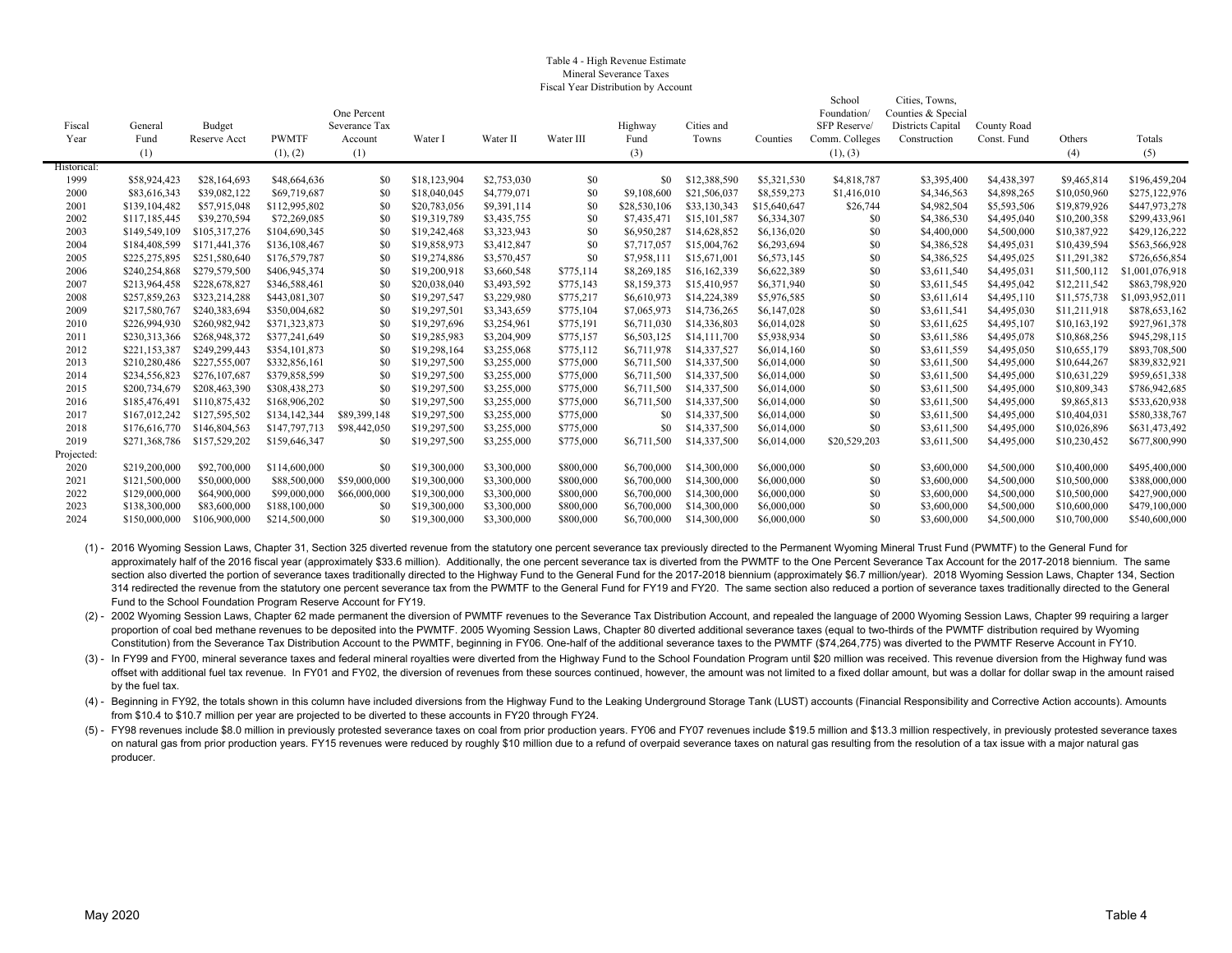#### Table 5 - High Revenue Estimate

#### Mineral Severance Taxes

#### Biennial Distribution by Account

|             |               |                             |               |               |              |              |             |              |              |              | School         | Cities, Towns,                   |              |              |                 |
|-------------|---------------|-----------------------------|---------------|---------------|--------------|--------------|-------------|--------------|--------------|--------------|----------------|----------------------------------|--------------|--------------|-----------------|
|             |               |                             |               | One Percent   |              |              |             |              |              |              |                | Foundation/ Counties and Special |              |              |                 |
|             | General       | Budget                      |               | Severance Tax |              |              |             | Highway      | Cities and   |              | SFP Reserve/   | Districts Capital                | County Road  |              |                 |
| Biennium    | Fund          | Reserve Acct                | <b>PWMTF</b>  | Account       | Water I      | Water II     | Water III   | Fund         | Towns        | Counties     | Comm. Colleges | Construction                     | Const. Fund  | Others       | Totals          |
|             | (1)           |                             | (1), (2)      | (1)           |              |              |             | (3)          |              |              | (1), (3)       |                                  |              | (4)          | (5)             |
| Historical: |               |                             |               |               |              |              |             |              |              |              |                |                                  |              |              |                 |
| 1999-00     | \$142,540,766 | \$67,246,815                | \$118,384,323 | \$0           | \$36,163,949 | \$7,532,101  | \$0         | \$9,108,600  | \$33,894,627 | \$13,880,803 | \$6,234,797    | \$7,741,963                      | \$9,336,662  | \$19,516,774 | \$471,582,180   |
| 2001-02     | \$256,289,927 | \$97,185,642                | \$185,264,887 | \$0           | \$40,102,845 | \$12,826,869 | \$0         | \$35,965,577 | \$48,231,930 | \$21,974,954 | \$26,744       | \$9,369,034                      | \$10,088,546 | \$30,080,284 | \$747,407,239   |
| 2003-04     |               | \$333,957,708 \$276,758,652 | \$240,798,812 | \$0           | \$39,101,441 | \$6,736,790  | \$0         | \$14,667,344 | \$29,633,614 | \$12,429,714 | \$0            | \$8,786,528                      | \$8,995,031  | \$20,827,516 | \$992,693,150   |
| 2005-06     | \$465,530,763 | \$531,160,140               | \$583,525,161 | SO.           | \$38,475,804 | \$7,231,005  | \$775,114   | \$16,227,296 | \$31,833,340 | \$13,195,534 | \$0            | \$7,998,065                      | \$8,990,056  | \$22,791,494 | \$1,727,733,772 |
| 2007-08     | \$471,823,721 | \$551,893,115               | \$789,669,768 | \$0           | \$39,335,587 | \$6,723,572  | \$1,550,360 | \$14,770,346 | \$29,635,346 | \$12,348,525 | \$0            | \$7,223,159                      | \$8,990,152  | \$23,787,280 | \$1,957,750,931 |
| 2009-10     | \$444,575,697 | \$501,366,636               | \$721,328,555 | \$0           | \$38,595,197 | \$6,598,620  | \$1,550,295 | \$13,777,003 | \$29,073,068 | \$12,161,056 | \$0            | \$7,223,166                      | \$8,990,137  | \$21,375,110 | \$1,806,614,540 |
| 2011-12     | \$451,466,753 | \$518,247,815               | \$731,343,522 | \$0           | \$38,584,147 | \$6,459,977  | \$1,550,269 | \$13,215,103 | \$28,449,227 | \$11,953,094 | \$0            | \$7,223,145                      | \$8,990,128  | \$21,523,435 | \$1,839,006,615 |
| 2013-14     | \$444,837,309 | \$503,662,694               | \$712,714,760 | \$0           | \$38,595,000 | \$6,510,000  | \$1,550,000 | \$13,423,000 | \$28,675,000 | \$12,028,000 | \$0            | \$7,223,000                      | \$8,990,000  | \$21,275,496 | \$1,799,484,259 |
| 2015-16     |               | \$386,211,170 \$319,338,822 | \$477,344,475 | \$0           | \$38,595,000 | \$6,510,000  | \$1,550,000 | \$13,423,000 | \$28,675,000 | \$12,028,000 | \$0            | \$7,223,000                      | \$8,990,000  | \$20,675,156 | \$1,320,563,623 |
| 2017-18     |               | \$343,629,012 \$274,400,065 | \$281,940,057 | \$187,841,198 | \$38,595,000 | \$6,510,000  | \$1,550,000 | \$0          | \$28,675,000 | \$12,028,000 | \$0            | \$7,223,000                      | \$8,990,000  | \$20,430,927 | \$1,211,812,259 |
|             |               |                             |               |               |              |              |             |              |              |              |                |                                  |              |              |                 |

Projected:

|         | 2019-20 \$490,568,786 \$250,229,202 \$274,246,347 |                                                                                                                                               | \$0 \$38,597,500 \$6,555,000 \$1,575,000 \$13,411,500 \$28,637,500 \$12,014,000 \$20,529,203 |  |  |       |  | \$7,211,500 \$8,995,000 \$20,630,452 \$1,173,200,990     |
|---------|---------------------------------------------------|-----------------------------------------------------------------------------------------------------------------------------------------------|----------------------------------------------------------------------------------------------|--|--|-------|--|----------------------------------------------------------|
| 2021-22 |                                                   | $$250,500,000$ $$114,900,000$ $$187,500,000$ $$125,000,000$ $$38,600,000$ $$6,600,000$ $$1,600,000$ $$13,400,000$ $$28,600,000$ $$12,000,000$ |                                                                                              |  |  |       |  | \$0 \$7,200,000 \$9,000,000 \$21,000,000 \$815,900,000   |
| 2023-24 | \$288,300,000 \$190,500,000 \$402,600,000         |                                                                                                                                               | \$0 \$38,600,000 \$6,600,000 \$1,600,000 \$13,400,000 \$28,600,000 \$12,000,000              |  |  | -80 - |  | $$7,200,000$ $$9,000,000$ $$21,300,000$ $$1,019,700,000$ |

(1) - 2016 Wyoming Session Laws, Chapter 31, Section 325 diverted revenue from the statutory one percent severance tax previously directed to the Permanent Wyoming Mineral Trust Fund (PWMTF) to the General Fund for approximately half of the 2016 fiscal year (approximately \$33.6 million). Additionally, the one percent severance tax is diverted from the PWMTF to the One Percent Severance Tax Account for the 2017-2018 biennium. The same section also diverted the portion of severance taxes traditionally directed to the Highway Fund to the General Fund for the 2017-2018 biennium (approximately \$6.7 million/year). 2018 Wyoming Session Laws, Chapter 134, Sect 314 redirected the revenue from the statutory one percent severance tax from the PWMTF to the General Fund for FY19 and FY20. The same section also reduced a portion of severance taxes traditionally directed to the General Fund to the School Foundation Program Reserve Account for FY19.

(2) - 2002 Wyoming Session Laws, Chapter 62 made permanent the diversion of PWMTF revenues to the Severance Tax Distribution Account, and repealed the language of 2000 Wyoming Session Laws, Chapter 99 requiring a larger proportion of coal bed methane revenues to be deposited into the PWMTF. 2005 Wyoming Session Laws, Chapter 80 diverted additional severance taxes (equal to two-thirds of the PWMTF distribution required by Wyoming Constitution) from the Severance Tax Distribution Account to the PWMTF, beginning in FY06. One-half of the additional severance taxes to the PWMTF (\$74,264,775) was diverted to the PWMTF Reserve Account in FY10.

(3) - In FY99 and FY00, mineral severance taxes and federal mineral royalties were diverted from the Highway Fund to the School Foundation Program until \$20 million was received. This revenue diversion from the Highway fun offset with additional fuel tax revenue. In FY01 and FY02, the diversion of revenues from these sources continued, however, the amount was not limited to a fixed dollar amount, but was a dollar for dollar swap in the amoun by the fuel tax.

(4) - Beginning in FY92, the totals shown in this column have included diversions from the Highway Fund to the Leaking Underground Storage Tank (LUST) accounts (Financial Responsibility and Corrective Action accounts). Amo from \$10.4 to \$10.7 million per year are projected to be diverted to these accounts in FY20 through FY24.

(5) - FY98 revenues include \$8.0 million in previously protested severance taxes on coal from prior production years. FY06 and FY07 revenues include \$19.5 million and \$13.3 million respectively, in previously protested sev taxes on natural gas from prior production years. FY15 revenues were reduced by roughly \$10 million due to a refund of overpaid severance taxes on natural gas resulting from the resolution of a tax issue with a major natur producer.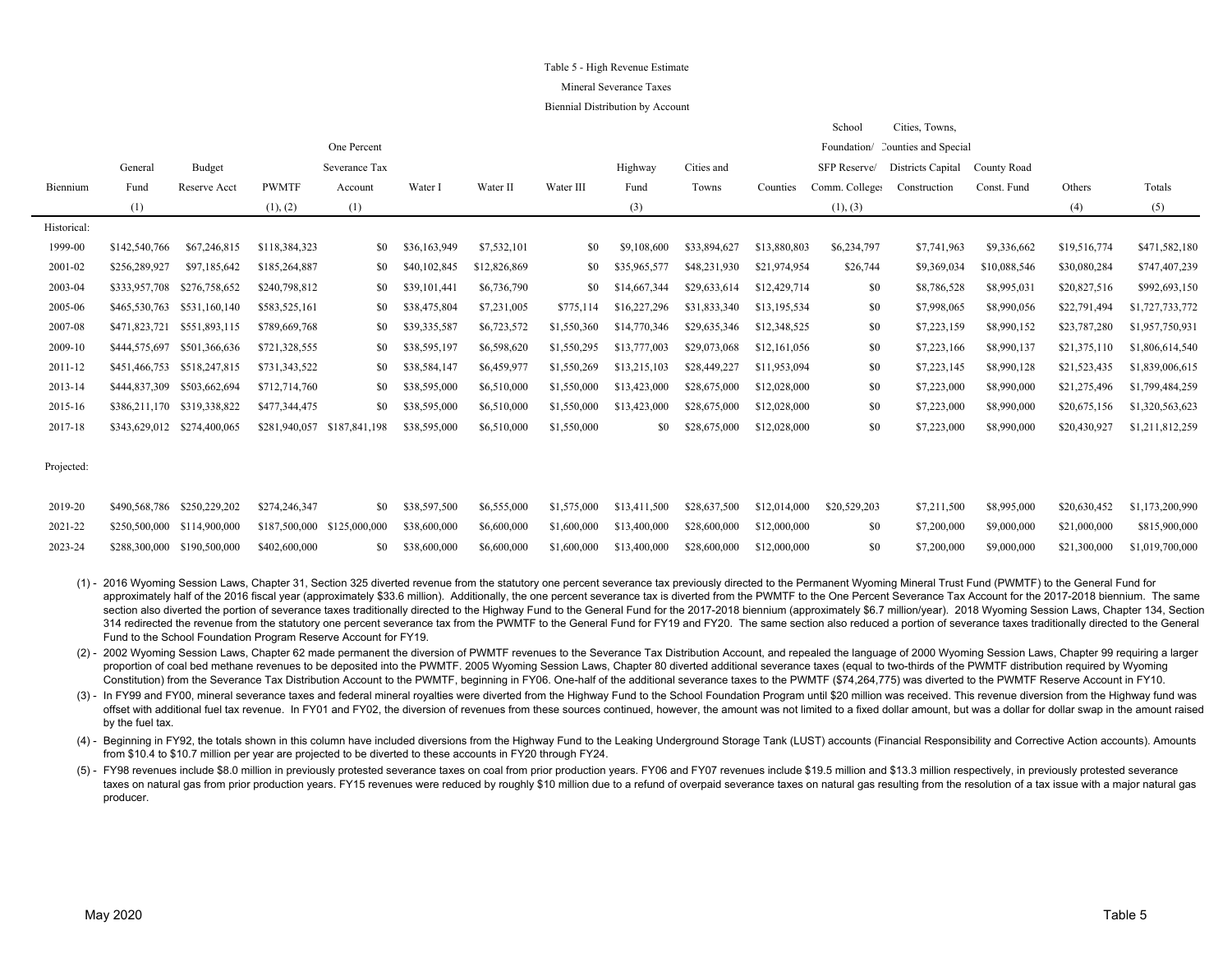### Table 6 - High Revenue Estimate Mineral Severance Taxes to All Accounts

Fiscal Year Distribution by Mineral

| Fiscal      |               |               |               |              |             |                 |
|-------------|---------------|---------------|---------------|--------------|-------------|-----------------|
| Year        | Crude Oil     | Natural Gas   | Coal          | Trona        | Others      | Total           |
|             | (1)           | (2)           | (3)           |              |             |                 |
| Historical: |               |               |               |              |             |                 |
| 1999        | \$29,660,885  | \$73,928,406  | \$85,333,688  | \$6,547,419  | \$988,806   | \$196,459,204   |
| 2000        | \$57,322,887  | \$120,540,411 | \$85,163,673  | \$10,959,901 | \$1,156,732 | \$275,143,604   |
| 2001        | \$74,664,462  | \$266,647,882 | \$97,478,127  | \$8,332,546  | \$850,262   | \$447,973,279   |
| 2002        | \$56,426,635  | \$121,889,265 | \$113,711,532 | \$6,294,712  | \$1,111,817 | \$299,433,961   |
| 2003        | \$69,730,688  | \$224,966,204 | \$125,434,970 | \$7,786,147  | \$1,208,213 | \$429,126,222   |
| 2004        | \$72,844,983  | \$345,548,531 | \$135,956,903 | \$7,952,481  | \$1,264,030 | \$563,566,928   |
| 2005        | \$102,660,529 | \$461,669,565 | \$151,379,493 | \$9,285,910  | \$1,661,357 | \$726,656,854   |
| 2006        | \$135,263,605 | \$669,480,959 | \$183,112,618 | \$9,969,078  | \$3,250,658 | \$1,001,076,918 |
| 2007        | \$139,310,375 | \$493,200,653 | \$215,728,100 | \$13,076,121 | \$2,483,671 | \$863,798,920   |
| 2008        | \$217,110,229 | \$620,501,378 | \$238,598,329 | \$15,041,023 | \$2,701,052 | \$1,093,952,011 |
| 2009        | \$143,285,176 | \$444,182,740 | \$273,281,570 | \$15,636,672 | \$2,267,004 | \$878,653,162   |
| 2010        | \$173,078,065 | \$468,963,683 | \$269,081,349 | \$14,090,157 | \$2,748,124 | \$927,961,378   |
| 2011        | \$204,334,598 | \$427,091,930 | \$294,278,928 | \$15,554,565 | \$4,038,094 | \$945,298,115   |
| 2012        | \$236,554,432 | \$342,372,512 | \$293,110,118 | \$17,169,707 | \$4,501,731 | \$893,708,500   |
| 2013        | \$238,394,726 | \$296,789,166 | \$282,081,447 | \$18,256,604 | \$4,310,978 | \$839,832,921   |
| 2014        | \$322,191,025 | \$340,430,854 | \$274,042,449 | \$18,488,233 | \$4,498,777 | \$959,651,338   |
| 2015        | \$256,104,891 | \$237,010,110 | \$269,521,346 | \$18,863,711 | \$5,442,627 | \$786,942,685   |
| 2016        | \$153,285,240 | \$139,725,594 | \$217,752,042 | \$18,858,104 | \$3,999,958 | \$533,620,938   |
| 2017        | \$161,071,114 | \$179,417,599 | \$218,013,154 | \$18,696,775 | \$3,140,125 | \$580,338,767   |
| 2018        | \$232,688,789 | \$177,952,194 | \$198,835,870 | \$18,928,564 | \$3,068,075 | \$631,473,492   |
| 2019        | \$279,922,813 | \$191,730,190 | \$183,195,325 | \$19,866,632 | \$3,086,030 | \$677,800,990   |
| Projected:  |               |               |               |              |             |                 |
| 2020        | \$208,200,000 | \$109,800,000 | \$157,300,000 | \$17,600,000 | \$2,500,000 | \$495,400,000   |
| 2021        | \$127,800,000 | \$100,800,000 | \$141,300,000 | \$16,100,000 | \$2,000,000 | \$388,000,000   |
| 2022        | \$155,900,000 | \$112,900,000 | \$139,200,000 | \$17,700,000 | \$2,200,000 | \$427,900,000   |
| 2023        | \$202,800,000 | \$119,300,000 | \$135,200,000 | \$19,400,000 | \$2,400,000 | \$479,100,000   |
| 2024        | \$251,400,000 | \$131,600,000 | \$134,900,000 | \$20,300,000 | \$2,400,000 | \$540,600,000   |

(1) - The drop in revenues that occurred in FY99 was due, in part, to the reduced taxation rates put in place by 1999 Wyoming Session Laws, Chapter 168 "Oil Producers Recovery - 2".

(2) - FY06 and FY07 natural gas revenues include \$19.5 million and \$13.3 million, respectively in previously protested severance taxes from prior production years. FY15 natural gas revenues were reduced by roughly \$10 million due to a refund of overpaid severance taxes resulting from the resolution of a tax issue with a major natural gas producer.

(3) - FY98 coal revenues include \$8.0 million in previously protested severance taxes from prior production years.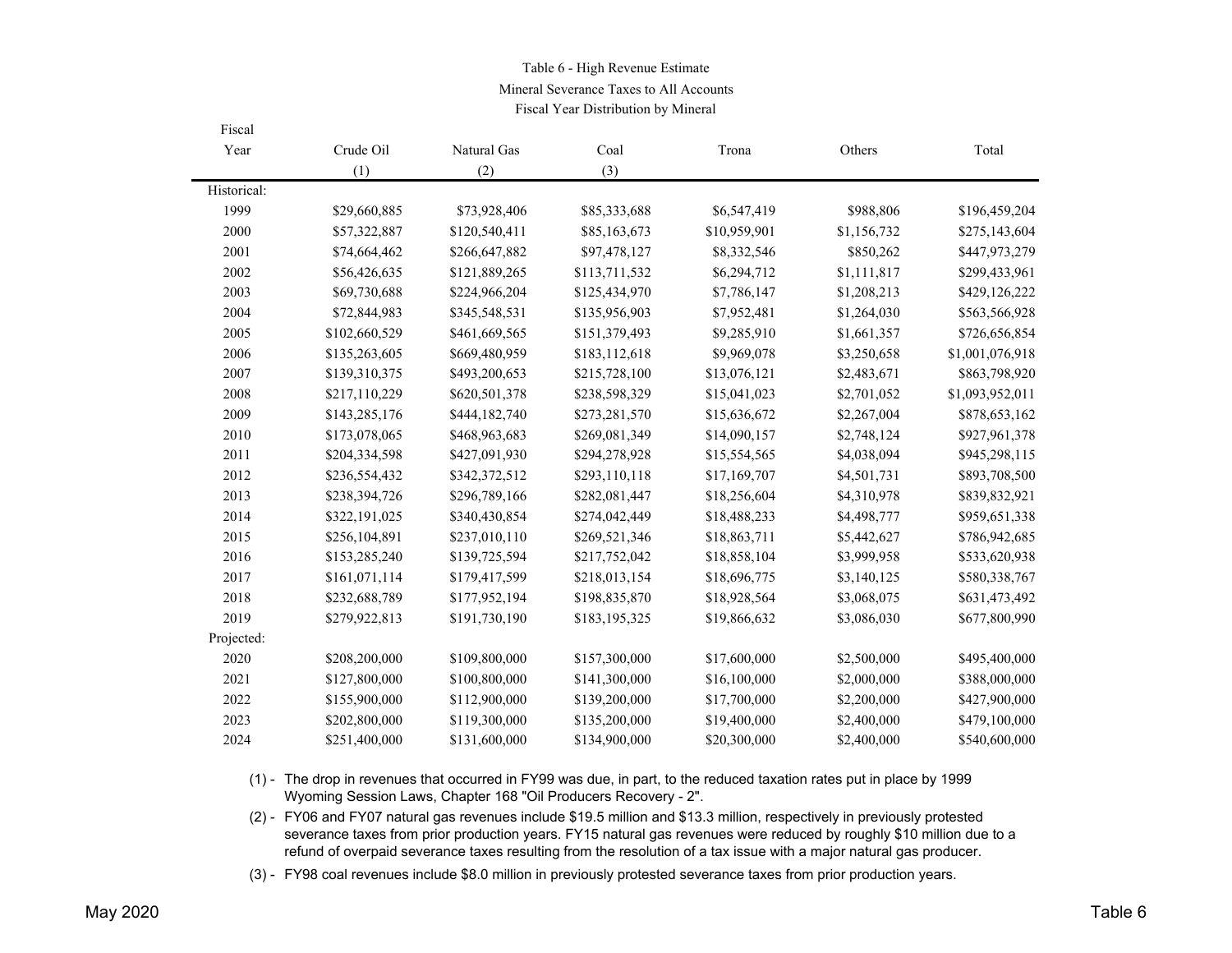#### Table 7 - High Revenue Estimate Federal Mineral Royalties (Including Coal Lease Bonuses) - Projections Fiscal Year Distribution by Account Cities, Towns,

 $C = \frac{1}{2}$ 

| Fiscal      | University of | School                  | Highway       | Highway Fund | Cities and   | Districts Capital | <b>School Dist</b>    |               | Community   |               | Transportation General Fund |                |                 |
|-------------|---------------|-------------------------|---------------|--------------|--------------|-------------------|-----------------------|---------------|-------------|---------------|-----------------------------|----------------|-----------------|
| Year        | Wyoming       | Foundation              | Fund          | County Roads | Towns        | Construction      | Cap Con               | LRI/BRA       | Colleges    | Others        | Enterprise                  | Administrative | Totals          |
|             |               | (1), (2), (5), (6), (7) | (1), (3), (4) |              |              | (4)               | $(4)$ , $(5)$ , $(6)$ | (5), (6), (7) | (4)         | (2), (4)      |                             | (3)            |                 |
| Historical: |               |                         |               |              |              |                   |                       |               |             |               |                             |                |                 |
| 1999        | \$13,420,020  | \$98,499,570            | \$48,334,693  | \$4,473,340  | \$18,638,917 | \$13,080,567      | \$28,481,977          | \$0           | \$1,600,000 | \$0           | \$4,500,000                 | \$0            | \$231,029,084   |
| 2000        | \$19,885,932  | \$101,996,286           | \$56,432,177  | \$4,902,424  | \$19,588,385 | \$13,795,708      | \$29,154,892          | \$46,949,577  | \$1,600,000 | \$7,545,467   | \$7,242,000                 | \$0            | \$309,092,848   |
| 2001        | \$16,780,519  | \$131,302,412           | \$50,215,852  | \$5,593,506  | \$21,028,138 | \$14,947,511      | \$37,259,164          | \$141,647,680 | \$1,600,000 | \$20,503,245  | \$7,242,000                 | \$0            | \$448,120,027   |
| 2002        | \$13,365,000  | \$132,342,234           | \$35,059,328  | \$4,455,000  | \$18,562,500 | \$13,050,000      | \$73,143,236          | \$47,829,775  | \$1,600,000 | \$0           | \$7,242,000                 | \$2,000,000    | \$348,649,073   |
| 2003        | \$13,365,000  | \$156,262,611           | \$62,017,500  | \$4,455,000  | \$18,562,500 | \$13,050,000      | \$69,880,327          | \$135,076,695 | \$1,600,000 | \$0           | \$0                         | \$2,000,000    | \$476,269,633   |
| 2004        | \$13,365,000  | \$191,090,662           | \$62,017,500  | \$4,455,000  | \$18,562,500 | \$13,050,000      | \$43,514,047          | \$204,711,904 | \$1,600,000 | \$0           | \$0                         | \$2,000,000    | \$554,366,613   |
| 2005        | \$13,365,000  | \$201,172,871           | \$62,017,500  | \$4,455,000  | \$18,562,500 | \$13,050,000      | \$213,121,806         | \$285,903,765 | \$1,600,000 | \$30,525,901  | \$0                         | \$2,000,000    | \$845,774,343   |
| 2006        | \$13,365,000  | \$88,704,000            | \$62,017,500  | \$4,455,000  | \$18,562,500 | \$13,050,000      | \$203,999,794         | \$440,092,088 | \$1,600,000 | \$220,112,064 | \$0                         | \$2,000,000    | \$1,067,957,946 |
| 2007        | \$13,365,000  | \$88,704,000            | \$62,017,500  | \$4,455,000  | \$18,562,500 | \$13,050,000      | \$166,049,329         | \$371,530,742 | \$1,600,000 | \$185,821,106 | \$0                         | \$2,000,000    | \$927,155,177   |
| 2008        | \$13,365,000  | \$287,243,293           | \$62,017,500  | \$4,455,000  | \$18,562,500 | \$13,050,000      | \$181,137,080         | \$534,000,228 | \$1,600,000 | \$68,540,929  | \$0                         | \$2,000,000    | \$1,185,971,530 |
| 2009        | \$13,365,000  | \$300,714,799           | \$62,017,500  | \$4,455,000  | \$18,562,500 | \$13,050,000      | \$209,876,037         | \$423,895,060 | \$1,600,000 | \$0           | \$0                         | \$2,000,000    | \$1,049,535,896 |
| 2010        | \$13,365,000  | \$299,236,295           | \$62,017,500  | \$4,455,000  | \$18,562,500 | \$13,050,000      | \$43,468,169          | \$420,967,494 | \$1,600,000 | \$0           | \$0                         | \$2,000,000    | \$878,721,958   |
| 2011        | \$13,365,000  | \$320,455,151           | \$62,017,500  | \$4,455,000  | \$18,562,500 | \$13,050,000      | \$43,468,006          | \$463,393,448 | \$1,600,000 | \$0           | \$0                         | \$2,000,000    | \$942,366,605   |
| 2012        | \$13,365,000  | \$291,863,708           | \$62,017,500  | \$4,455,000  | \$18,562,500 | \$13,050,000      | \$141,575,795         | \$406,218,740 | \$1,600,000 | \$0           | \$0                         | \$2,000,000    | \$954,708,243   |
| 2013        | \$13,365,000  | \$263,033,022           | \$62,017,500  | \$4,455,000  | \$18,562,500 | \$13,050,000      | \$234,971,046         | \$348,580,024 | \$1,600,000 | \$0           | \$0                         | \$2,000,000    | \$961,634,092   |
| 2014        | \$13,365,000  | \$286,403,608           | \$62,017,500  | \$4,455,000  | \$18,562,500 | \$13,050,000      | \$209,148,871         | \$395,306,057 | \$1,600,000 | \$0           | \$0                         | \$2,000,000    | \$1,005,908,536 |
| 2015        | \$13,365,000  | \$251,827,747           | \$62,017,500  | \$4,455,000  | \$18,562,500 | \$13,050,000      | \$220,955,844         | \$326,149,640 | \$1,600,000 | \$0           | \$0                         | \$2,000,000    | \$913,983,231   |
| 2016        | \$13,365,000  | \$182,837,225           | \$62,017,500  | \$4,455,000  | \$18,562,500 | \$13,050,000      | \$215,827,963         | \$188,209,982 | \$1,600,000 | \$0           | \$0                         | \$2,000,000    | \$701,925,170   |
| 2017        | \$13,365,000  | \$215,474,656           | \$1,875,000   | \$4,455,000  | \$18,562,500 | \$13,050,000      | \$120,633,115         | \$253,465,266 | \$1,600,000 | \$0           | \$0                         | \$62,142,500   | \$704,623,037   |
| 2018        | \$13,365,000  | \$220,019,057           | \$0           | \$4,455,000  | \$18,562,500 | \$7,425,000       | \$10,655,756          | \$215,632,223 | \$0         | \$0           | \$0                         | \$62,142,500   | \$552,257,036   |
| 2019        | \$13,365,000  | \$281,953,516           | \$60,235,975  | \$4,455,000  | \$18,562,500 | \$7,705,425       | \$5,346,000           | \$246,624,758 | \$74,780    | \$299,120     | \$0                         | \$2,000,000    | \$640,622,074   |
| Projected:  |               |                         |               |              |              |                   |                       |               |             |               |                             |                |                 |
| 2020        | \$21,400,000  | \$166,000,000           | \$60,200,000  | \$4,500,000  | \$18,600,000 | \$7,600,000       | \$5,500,000           | \$146,600,000 | \$0         | \$0           | \$0                         | \$2,000,000    | \$432,400,000   |
| 2021        | \$21,400,000  | \$140,400,000           | \$60,200,000  | \$4,500,000  | \$18,600,000 | \$7,600,000       | \$5,500,000           | \$95,400,000  | \$0         | \$0           | \$0                         | \$2,000,000    | \$355,600,000   |
| 2022        | \$21,400,000  | \$149,700,000           | \$60,200,000  | \$4,500,000  | \$18,600,000 | \$7,600,000       | \$5,500,000           | \$114,100,000 | \$0         | \$0           | \$0                         | \$2,000,000    | \$383,600,000   |
| 2023        | \$21,400,000  | \$160,600,000           | \$60,100,000  | \$4,500,000  | \$18,600,000 | \$7,400,000       | \$5,300,000           | \$135,800,000 | \$0         | \$0           | \$0                         | \$2,000,000    | \$415,700,000   |
| 2024        | \$21,400,000  | \$175,200,000           | \$60,100,000  | \$4,500,000  | \$18,600,000 | \$7,400,000       | \$5,300,000           | \$164,900,000 | \$0         | \$0           | \$0                         | \$2,000,000    | \$459,400,000   |

- (1) In FY99 and FY00, mineral severance taxes and federal mineral royalties were diverted from the Highway Fund to the School Foundation Program until \$20 million was received. This revenue diversion from the Highway Fund was offset with additional fuel tax revenue. In FY01 and FY02, the diversion of revenues from these sources continued, however, the amount was not limited to a fixed dollar amount, but was a dollar for dollar swap in the amount raised by the fuel tax.
- (2) 2005 Wyoming Session Laws, Chapter 190 diverted federal mineral royalties over the \$200 million cap from the School Foundation Program (SFP) to the Higher Education Endowment Account and Hathaway Endowment Account, beginning in FY05. Amounts diverted were reduced as necessary to ensure an unobligated, unencumbered balance of \$100 million in the SFP as of July 1 of each fiscal year. Of the amounts diverted, 21% was distributed to the Higher Education Endowment Account until the account balance reached \$105 million, and 79% was distributed to the Hathaway Endowment Account until the account balance reached \$400 million. These distributions were completed in FY08.
- (3) 2016 Wyoming Session Laws, Chapter 31, Section 326 diverted the portion of federal mineral royalties traditionally directed to the Highway Fund to the General Fund for the 2017-2018 biennium (approximately \$60.1 million /year).
- (4) 2016 Wyoming Session Laws, Chapter 31, Section 331 directs the final payment of all sequestered monies received in FY 2018 to be deposited into the School Capital Construction Account, rather than the Highway Fund, Community Colleges, or Cities, Towns, Counties and Special Districts Capital Construction Account. 2018 Wyoming Session Laws, Chapter 134, Section 317 redirected any coal lease bonus payments received in FY19 to the School Foundation Program Reserve Account.
- (5) Federal legislation was enacted in December 2007 to reduce the state's share of federal mineral royalties by 2%, beginning in FY08. This revenue decrease reduces distributions to the School Foundation Program Account, the School Capital Construction Account, and the Budget Reserve Account. This 2% reduction was made permanent in December 2013.
- (6) The President issued a sequestration order on March 1, 2013 in accordance with the Balanced Budget and Emergency Deficit Control Act as amended. In late October 2013, the Department of Interior began the practice of repaying the state for federal mineral revenues sequestered during the prior federal fiscal year (FFY). CREG anticipates the sequester withholding and subsequent repayments to continue throughout the forecast period. As a result of this assumption (withholding/payback), no net impact of future federal sequestration is included in the forecast.
- (7) 2018 Wyoming Session Laws, Chapter 134, Section 316 and 2019 Wyoming Session Laws, Chapter 80, Section 347 redirected a higher portion of the FMR revenue in excess of \$200 million to the School Foundation Program Account and a lower portion to the Budget Reserve Account for FY18, FY19, and FY20.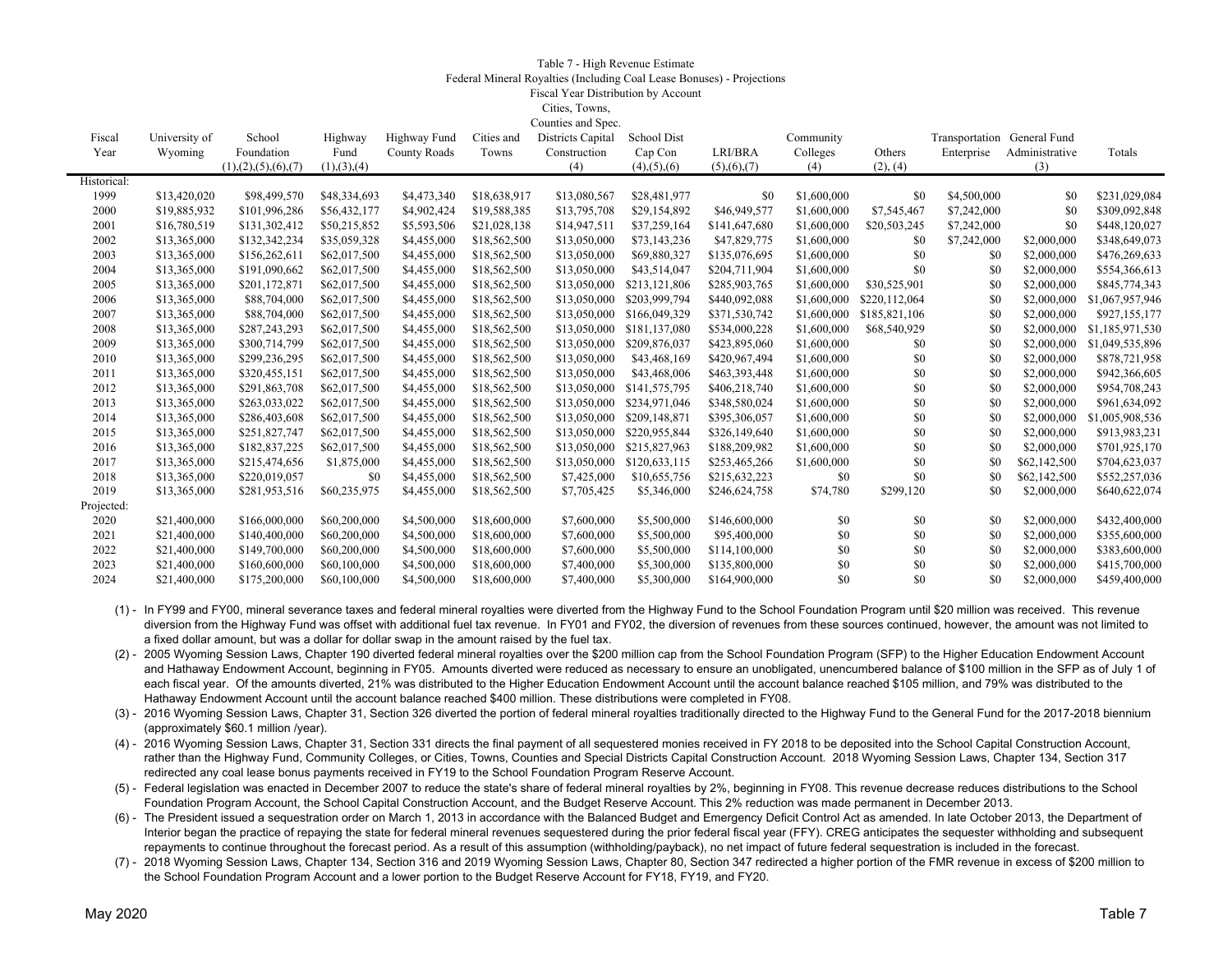#### Table 7(a) - High Revenue Estimate Federal Mineral Royalties (without Coal Lease Bonuses) - Projections Fiscal Year Distribution by Account Cities, Towns,  $Conv^{(n)}$  and  $\theta$ .

| Fiscal      | University of | School                  | Highway      | Highway Fund        | Cities and   | Districts Capital | School Dist |                       |               | Transportation General Fund |                |                 |
|-------------|---------------|-------------------------|--------------|---------------------|--------------|-------------------|-------------|-----------------------|---------------|-----------------------------|----------------|-----------------|
| Year        | Wyoming       | Foundation              | Fund         | <b>County Roads</b> | Towns        | Construction      | Cap Con     | LRI/BRA               | Others        | Enterprise                  | Administrative | Totals          |
|             |               | (1), (2), (4), (5), (6) | (1), (3)     |                     |              |                   |             | $(4)$ , $(5)$ , $(6)$ | (2)           |                             | (3)            |                 |
| Historical: |               |                         |              |                     |              |                   |             |                       |               |                             |                |                 |
| 1999        | \$13,420,020  | \$98,499,570            | \$46,459,693 | \$4,473,340         | \$18,638,917 | \$7,455,567       | \$5,368,009 | \$0                   | \$0           | \$4,500,000                 | \$0            | \$198,815,116   |
| 2000        | \$19,885,932  | \$101,996,286           | \$54,557,177 | \$4,902,424         | \$19,588,385 | \$8,170,708       | \$5,882,909 | \$46,949,577          | \$7,545,467   | \$7,242,000                 | \$0            | \$276,720,865   |
| 2001        | \$16,780,519  | \$131,302,412           | \$48,340,852 | \$5,593,506         | \$21,028,138 | \$9,322,511       | \$6,712,209 | \$141,647,680         | \$20,503,245  | \$7,242,000                 | \$0            | \$408,473,072   |
| 2002        | \$13,365,000  | \$132,342,234           | \$33,184,328 | \$4,455,000         | \$18,562,500 | \$7,425,000       | \$5,346,000 | \$47,829,775          | \$0           | \$7,242,000                 | \$2,000,000    | \$271,751,837   |
| 2003        | \$13,365,000  | \$156,262,611           | \$60,142,500 | \$4,455,000         | \$18,562,500 | \$7,425,000       | \$5,346,000 | \$135,076,695         | \$0           | \$0                         | \$2,000,000    | \$402,635,306   |
| 2004        | \$13,365,000  | \$191,090,662           | \$60,142,500 | \$4,455,000         | \$18,562,500 | \$7,425,000       | \$5,346,000 | \$204,711,904         | \$0           | \$0                         | \$2,000,000    | \$507,098,566   |
| 2005        | \$13,365,000  | \$201,172,871           | \$60,142,500 | \$4,455,000         | \$18,562,500 | \$7,425,000       | \$5,346,000 | \$285,903,765         | \$30,525,901  | \$0                         | \$2,000,000    | \$628,898,537   |
| 2006        | \$13,365,000  | \$88,704,000            | \$60,142,500 | \$4,455,000         | \$18,562,500 | \$7,425,000       | \$5,346,000 | \$440,092,088         | \$220,112,064 | \$0                         | \$2,000,000    | \$860,204,152   |
| 2007        | \$13,365,000  | \$88,704,000            | \$60,142,500 | \$4,455,000         | \$18,562,500 | \$7,425,000       | \$5,346,000 | \$371,530,742         | \$185,821,106 | \$0                         | \$2,000,000    | \$757,351,848   |
| 2008        | \$13,365,000  | \$287,243,293           | \$60,142,500 | \$4,455,000         | \$18,562,500 | \$7,425,000       | \$5,346,000 | \$534,000,228         | \$68,540,929  | \$0                         | \$2,000,000    | \$1,001,080,450 |
| 2009        | \$13,365,000  | \$300,714,799           | \$60,142,500 | \$4,455,000         | \$18,562,500 | \$7,425,000       | \$5,346,000 | \$423,895,060         | \$0           | \$0                         | \$2,000,000    | \$835,905,859   |
| 2010        | \$13,365,000  | \$299,236,295           | \$60,142,500 | \$4,455,000         | \$18,562,500 | \$7,425,000       | \$5,346,000 | \$420,967,494         | \$0           | \$0                         | \$2,000,000    | \$831,499,789   |
| 2011        | \$13,365,000  | \$320,455,151           | \$60,142,500 | \$4,455,000         | \$18,562,500 | \$7,425,000       | \$5,346,000 | \$463,393,448         | \$0           | \$0                         | \$2,000,000    | \$895,144,599   |
| 2012        | \$13,365,000  | \$291,863,708           | \$60,142,500 | \$4,455,000         | \$18,562,500 | \$7,425,000       | \$5,346,000 | \$406,218,740         | \$0           | \$0                         | \$2,000,000    | \$809,378,448   |
| 2013        | \$13,365,000  | \$263,033,022           | \$60,142,500 | \$4,455,000         | \$18,562,500 | \$7,425,000       | \$5,346,000 | \$348,580,024         | \$0           | \$0                         | \$2,000,000    | \$722,909,046   |
| 2014        | \$13,365,000  | \$286,403,608           | \$60,142,500 | \$4,455,000         | \$18,562,500 | \$7,425,000       | \$5,346,000 | \$395,306,057         | \$0           | \$0                         | \$2,000,000    | \$793,005,665   |
| 2015        | \$13,365,000  | \$251,827,747           | \$60,142,500 | \$4,455,000         | \$18,562,500 | \$7,425,000       | \$5,346,000 | \$326,149,640         | \$0           | \$0                         | \$2,000,000    | \$689,273,387   |
| 2016        | \$13,365,000  | \$182,837,225           | \$60,142,500 | \$4,455,000         | \$18,562,500 | \$7,425,000       | \$5,346,000 | \$188,209,982         | \$0           | \$0                         | \$2,000,000    | \$482,343,207   |
| 2017        | \$13,365,000  | \$215,474,656           | \$0          | \$4,455,000         | \$18,562,500 | \$7,425,000       | \$5,346,000 | \$253,465,266         | \$0           | \$0                         | \$62,142,500   | \$580,235,922   |
| 2018        | \$13,365,000  | \$220,019,057           | \$0          | \$4,455,000         | \$18,562,500 | \$7,425,000       | \$5,346,000 | \$215,632,223         | \$0           | \$0                         | \$62,142,500   | \$546,947,280   |
| 2019        | \$13,365,000  | \$281,953,516           | \$60,142,500 | \$4,455,000         | \$18,562,500 | \$7,425,000       | \$5,346,000 | \$246,624,758         | \$0           | \$0                         | \$2,000,000    | \$639,874,274   |
| Projected:  |               |                         |              |                     |              |                   |             |                       |               |                             |                |                 |
| 2020        | \$21,400,000  | \$166,000,000           | \$60,100,000 | \$4,500,000         | \$18,600,000 | \$7,400,000       | \$5,300,000 | \$146,600,000         | \$0           | \$0                         | \$2,000,000    | \$431,900,000   |
| 2021        | \$21,400,000  | \$140,400,000           | \$60,100,000 | \$4,500,000         | \$18,600,000 | \$7,400,000       | \$5,300,000 | \$95,400,000          | \$0           | \$0                         | \$2,000,000    | \$355,100,000   |
| 2022        | \$21,400,000  | \$149,700,000           | \$60,100,000 | \$4,500,000         | \$18,600,000 | \$7,400,000       | \$5,300,000 | \$114,100,000         | \$0           | \$0                         | \$2,000,000    | \$383,100,000   |
| 2023        | \$21,400,000  | \$160,600,000           | \$60,100,000 | \$4,500,000         | \$18,600,000 | \$7,400,000       | \$5,300,000 | \$135,800,000         | \$0           | \$0                         | \$2,000,000    | \$415,700,000   |
| 2024        | \$21,400,000  | \$175,200,000           | \$60,100,000 | \$4,500,000         | \$18,600,000 | \$7,400,000       | \$5,300,000 | \$164,900,000         | \$0           | \$0                         | \$2,000,000    | \$459,400,000   |
|             |               |                         |              |                     |              |                   |             |                       |               |                             |                |                 |

(1) - In FY99 and FY00, mineral severance taxes and federal mineral royalties were diverted from the Highway Fund to the School Foundation Program until \$20 million was received. This revenue diversion from the Highway Fund was offset with additional fuel tax revenue. In FY01 and FY02, the diversion of revenues from these sources continued, however, the amount was not limited to a fixed dollar amount, but was a dollar for dollar swap in the amount raised by the fuel tax.

(2) - 2005 Wyoming Session Laws, Chapter 190 diverted federal mineral royalties over the \$200 million cap from the School Foundation Program (SFP) to the Higher Education Endowment Account and Hathaway Endowment Account, beginning in FY05. Amounts diverted were reduced as necessary to ensure an unobligated, unencumbered balance of \$100 million in the SFP as of July 1 of each fiscal year. Of the amounts diverted, 21% was distributed to the Higher Education Endowment Account until the account balance reached \$105 million, and 79% was distributed to the Hathaway Endowment Account until the account balance reached \$400 million. These distributions were completed in FY08.

(3) - 2016 Wyoming Session Laws, Chapter 31, Section 326 diverted the portion of federal mineral royalties traditionally directed to the Highway Fund to the General Fund for the 2017- 2018 biennium (approximately \$60.1 million /year).

(4) - Federal legislation was enacted in December 2007 to reduce the state's share of federal mineral royalties by 2%, beginning in FY08. This revenue decrease reduces distributions to the School Foundation Program Account and the Budget Reserve Account. This 2% reduction was made permanent in December 2013.

(5) - The President issued a sequestration order on March 1, 2013 in accordance with the Balanced Budget and Emergency Deficit Control Act as amended. In late October 2013, the Department of Interior began the practice of repaying the state for federal mineral revenues sequestered during the prior federal fiscal year (FFY). CREG anticipates the sequester withholding and subsequent repayments to continue throughout the forecast period. As a result of this assumption (withholding/payback), no net impact of future federal sequestration is included in the forecast.

(6) - 2018 Wyoming Session Laws, Chapter 134, Section 316 and 2019 Wyoming Session Laws, Chapter 80, Section 347 redirected a higher portion of the FMR revenue in excess of \$200 million to the School Foundation Program Account and a lower portion to the Budget Reserve Account for FY18, FY19, and FY20.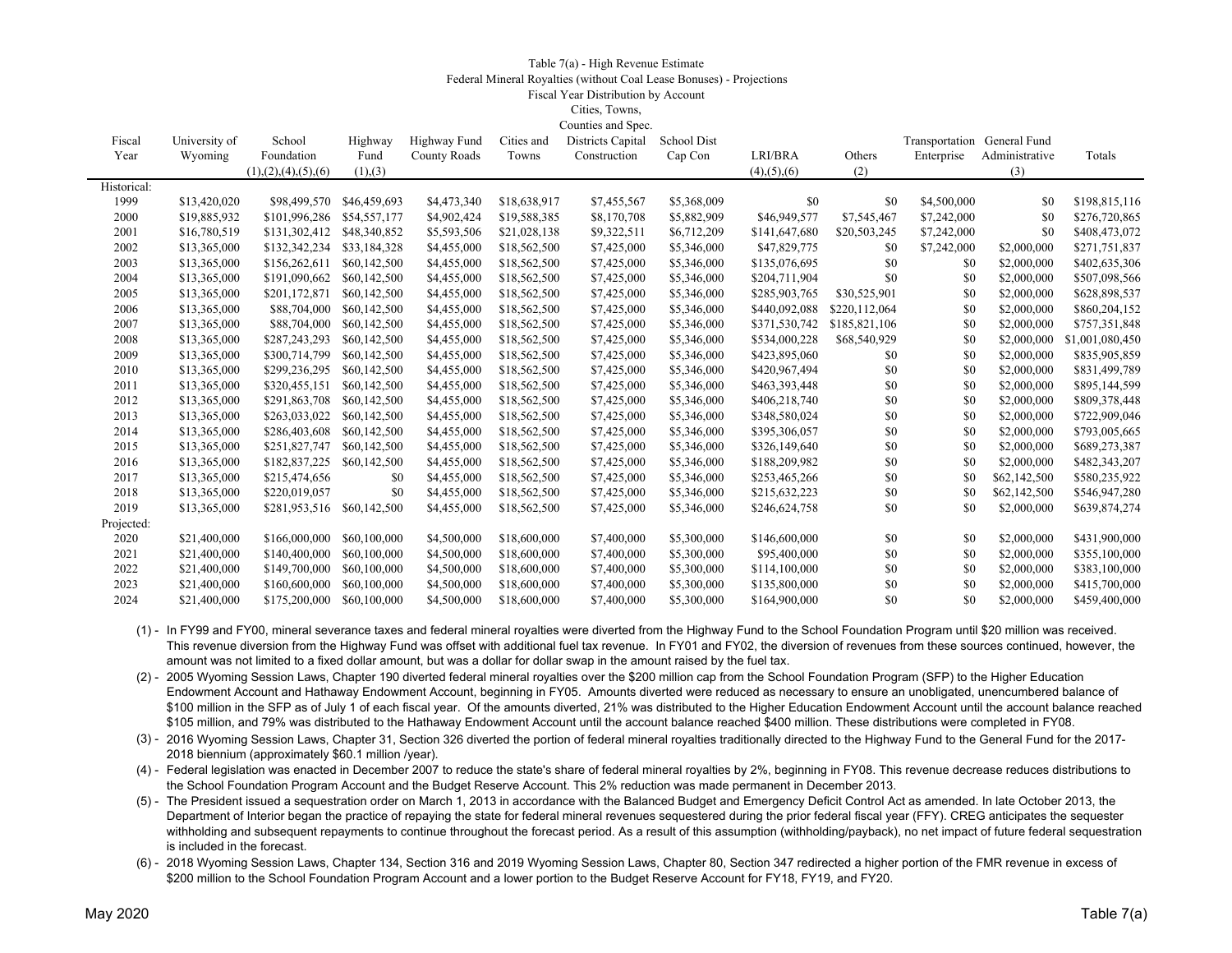|            | Cities, Towns,     |             |                   |                    |             |               |
|------------|--------------------|-------------|-------------------|--------------------|-------------|---------------|
|            | Counties and Spec. |             | LRI/              |                    |             |               |
| Fiscal     | Districts Capital  | Highway     | School Foundation | <b>School Dist</b> | Community   |               |
| Year       | Construction       | Fund        | Reserve           | Cap Con            | Colleges    | Totals        |
|            | (1)                | (1)         | (1)               | (1), (2), (3)      | (1)         |               |
| Historic:  |                    |             |                   |                    |             |               |
| 1999       | \$5,625,000        | \$1,875,000 | \$0               | \$23,113,968       | \$1,600,000 | \$32,213,968  |
| 2000       | \$5,625,000        | \$1,875,000 | \$0               | \$23,271,983       | \$1,600,000 | \$32,371,983  |
| 2001       | \$5,625,000        | \$1,875,000 | \$0               | \$30,546,955       | \$1,600,000 | \$39,646,955  |
| 2002       | \$5,625,000        | \$1,875,000 | \$0               | \$67,797,236       | \$1,600,000 | \$76,897,236  |
| 2003       | \$5,625,000        | \$1,875,000 | \$0               | \$64,534,327       | \$1,600,000 | \$73,634,327  |
| 2004       | \$5,625,000        | \$1,875,000 | \$0               | \$38,168,047       | \$1,600,000 | \$47,268,047  |
| 2005       | \$5,625,000        | \$1,875,000 | \$0               | \$207,775,806      | \$1,600,000 | \$216,875,806 |
| 2006       | \$5,625,000        | \$1,875,000 | \$0               | \$198,653,794      | \$1,600,000 | \$207,753,794 |
| 2007       | \$5,625,000        | \$1,875,000 | \$0               | \$160,703,329      | \$1,600,000 | \$169,803,329 |
| 2008       | \$5,625,000        | \$1,875,000 | \$0               | \$175,791,080      | \$1,600,000 | \$184,891,080 |
| 2009       | \$5,625,000        | \$1,875,000 | \$0               | \$204,530,037      | \$1,600,000 | \$213,630,037 |
| 2010       | \$5,625,000        | \$1,875,000 | \$0               | \$38,122,169       | \$1,600,000 | \$47,222,169  |
| 2011       | \$5,625,000        | \$1,875,000 | \$0               | \$38,122,006       | \$1,600,000 | \$47,222,006  |
| 2012       | \$5,625,000        | \$1,875,000 | \$0               | \$136,229,795      | \$1,600,000 | \$145,329,795 |
| 2013       | \$5,625,000        | \$1,875,000 | \$0               | \$229,625,046      | \$1,600,000 | \$238,725,046 |
| 2014       | \$5,625,000        | \$1,875,000 | \$0               | \$203,802,871      | \$1,600,000 | \$212,902,871 |
| 2015       | \$5,625,000        | \$1,875,000 | \$0               | \$215,609,844      | \$1,600,000 | \$224,709,844 |
| 2016       | \$5,625,000        | \$1,875,000 | \$0               | \$210,481,963      | \$1,600,000 | \$219,581,963 |
| 2017       | \$5,625,000        | \$1,875,000 | \$0               | \$115,287,115      | \$1,600,000 | \$124,387,115 |
| 2018       | \$0                | \$0         | \$0               | \$5,309,756        | \$0         | \$5,309,756   |
| 2019       | \$280,425          | \$93,475    | \$299,120         | \$0                | \$74,780    | \$747,800     |
| Projected: |                    |             |                   |                    |             |               |
| 2020       | \$170,000          | \$60,000    | \$0               | \$180,000          | \$50,000    | \$460,000     |
| 2021       | \$170,000          | \$60,000    | \$0               | \$180,000          | \$50,000    | \$460,000     |
| 2022       | \$170,000          | \$60,000    | \$0               | \$180,000          | \$50,000    | \$460,000     |
| 2023       | \$0                | \$0         | \$0               | \$0                | \$0         | \$0           |
| 2024       | \$0                | \$0         | \$0               | \$0                | \$0         | \$0           |

#### Table 7(b) - High Revenue Estimate Coal Lease Bonuses - Projections Fiscal Year Distribution by Account

(1) - 2016 Wyoming Session Laws, Chapter 31, Section 331 directs the final payment of all sequestered monies received in FY 2018 to be deposited into the School Capital Construction Account, rather than the Highway Fund, Community Colleges, or Cities, Towns, Counties and Special Districts Capital Construction Account. 2018 Wyoming Session Laws, Chapter 134, Section 317 redirected any coal lease bonus payments received in FY19 to the School Foundation Program Reserve Account.

- (2) Federal legislation was enacted in December 2007 to reduce the state's share of federal mineral royalties by 2%, beginning in FY08. This revenue decrease reduces distributions to the School Capital Construction Account. This 2% reduction was made permanent in December 2013.
- (3) The President issued a sequestration order on March 1, 2013 in accordance with the Balanced Budget and Emergency Deficit Control Act as amended. In late October 2013, the Department of Interior began the practice of repaying the state for federal mineral revenues sequestered during the prior federal fiscal year (FFY). CREG anticipates the sequester withholding and subsequent repayments to continue throughout the forecast period. As a result of this assumption (withholding/payback), no net impact of future federal sequestration is included in the forecast.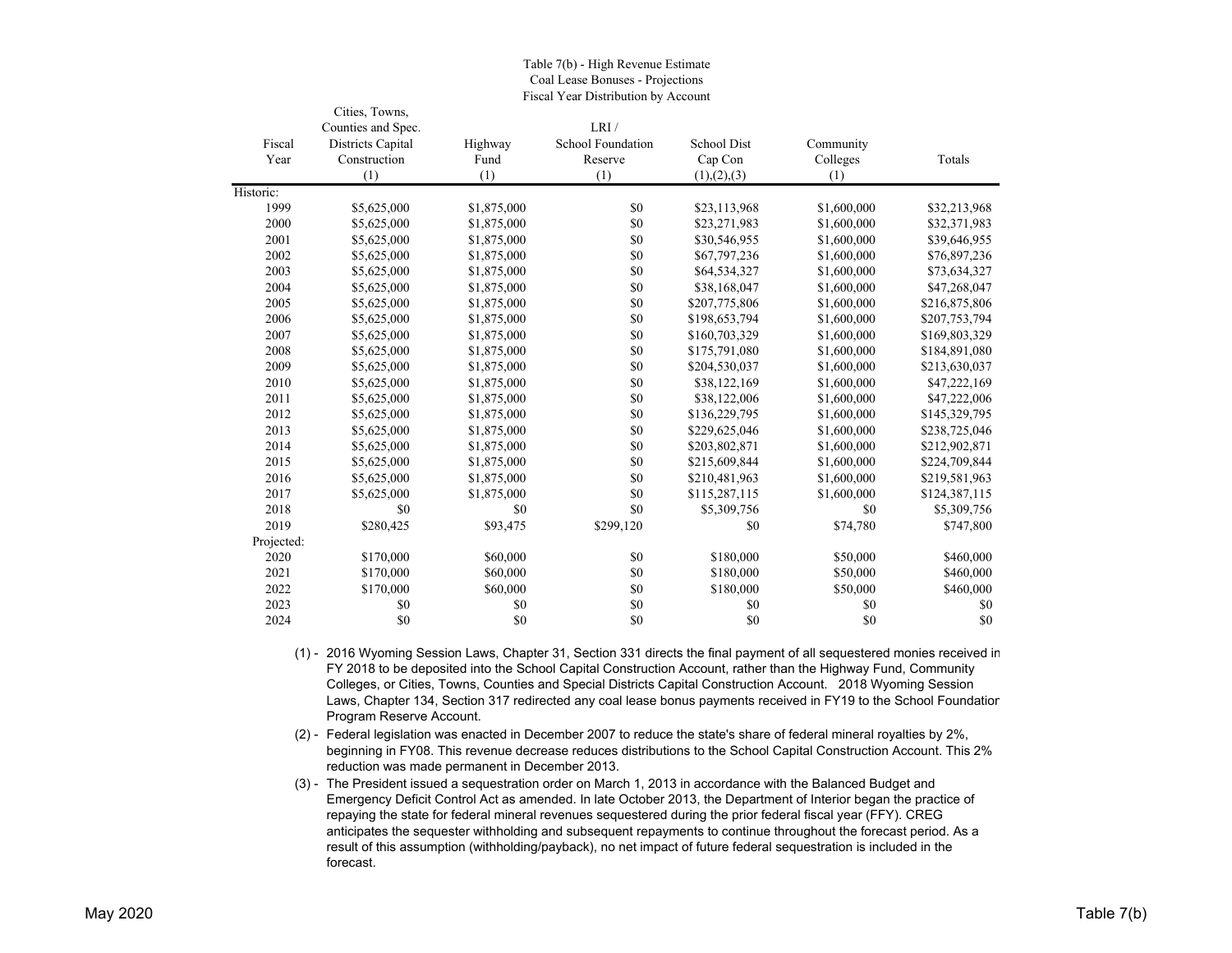### Table 8 - High Revenue Estimate Federal Mineral Royalties (Including Coal Lease Bonuses) - Projections Biennial Distribution by Account

### Cities, Towns,

| Counties and Spec. |               |                         |                             |              |              |                   |                       |               |             |               |                             |                |                 |
|--------------------|---------------|-------------------------|-----------------------------|--------------|--------------|-------------------|-----------------------|---------------|-------------|---------------|-----------------------------|----------------|-----------------|
|                    | University of | School                  | Highway                     | Highway Fund | Cities and   | Districts Capital | School Dist           |               | Community   |               | Transportation General Fund |                |                 |
| Biennium           | Wyoming       | Foundation              | Fund                        | County Roads | Towns        | Construction      | Cap Con               | LRI/BRA       | Colleges    | Others        | Enterprise                  | Administrative | Totals          |
|                    |               | (1), (2), (5), (6), (7) | (1), (3), (4)               |              |              | (4)               | $(4)$ , $(5)$ , $(6)$ | (5),(6),(7)   | (4)         | (2), (4)      |                             | (3)            |                 |
| Historical:        |               |                         |                             |              |              |                   |                       |               |             |               |                             |                |                 |
| 1999-00            | \$33,305,952  |                         | \$200,495,856 \$104,766,870 | \$9,375,764  | \$38,227,302 | \$26,876,275      | \$57,636,869          | \$46,949,577  | \$3,200,000 | \$7,545,467   | \$11,742,000                | \$0            | \$540,121,932   |
| 2001-02            | \$30,145,519  | \$263,644,646           | \$85,275,180                | \$10,048,506 | \$39,590,638 | \$27,997,511      | \$110,402,400         | \$189,477,455 | \$3,200,000 | \$20,503,245  | \$14,484,000                | \$2,000,000    | \$796,769,100   |
| 2003-04            | \$26,730,000  |                         | \$347,353,273 \$124,035,000 | \$8,910,000  | \$37,125,000 | \$26,100,000      | \$113,394,374         | \$339,788,599 | \$3,200,000 | \$0           | \$0                         | \$4,000,000    | \$1,030,636,246 |
| 2005-06            | \$26,730,000  |                         | \$289,876,871 \$124,035,000 | \$8,910,000  | \$37,125,000 | \$26,100,000      | \$417,121,600         | \$725,995,853 | \$3,200,000 | \$250,637,965 | \$0                         | \$4,000,000    | \$1,913,732,289 |
| 2007-08            | \$26,730,000  |                         | \$375,947,293 \$124,035,000 | \$8,910,000  | \$37,125,000 | \$26,100,000      | \$347,186,409         | \$905,530,970 | \$3,200,000 | \$254,362,035 | \$0                         | \$4,000,000    | \$2,113,126,707 |
| 2009-10            | \$26,730,000  |                         | \$599,951,094 \$124,035,000 | \$8,910,000  | \$37,125,000 | \$26,100,000      | \$253,344,206         | \$844,862,554 | \$3,200,000 | \$0           | \$0                         | \$4,000,000    | \$1,928,257,854 |
| 2011-12            | \$26,730,000  |                         | \$612,318,859 \$124,035,000 | \$8,910,000  | \$37,125,000 | \$26,100,000      | \$185,043,801         | \$869,612,188 | \$3,200,000 | \$0           | \$0                         | \$4,000,000    | \$1,897,074,848 |
| 2013-14            | \$26,730,000  |                         | \$549,436,630 \$124,035,000 | \$8,910,000  | \$37,125,000 | \$26,100,000      | \$444,119,917         | \$743,886,081 | \$3,200,000 | \$0           | \$0                         | \$4,000,000    | \$1,967,542,628 |
| 2015-16            | \$26,730,000  |                         | \$434,664,972 \$124,035,000 | \$8,910,000  | \$37,125,000 | \$26,100,000      | \$436,783,807         | \$514,359,622 | \$3,200,000 | \$0           | \$0                         | \$4,000,000    | \$1,615,908,401 |
| 2017-18            | \$26,730,000  | \$435,493,713           | \$1,875,000                 | \$8,910,000  | \$37,125,000 | \$20,475,000      | \$131,288,871         | \$469,097,489 | \$1,600,000 | \$0           | \$0                         | \$124,285,000  | \$1,256,880,073 |
|                    |               |                         |                             |              |              |                   |                       |               |             |               |                             |                |                 |
| Projected:         |               |                         |                             |              |              |                   |                       |               |             |               |                             |                |                 |
|                    |               |                         |                             |              |              |                   |                       |               |             |               |                             |                |                 |
| 2019-20            | \$34,765,000  |                         | \$447,953,516 \$120,435,975 | \$8,955,000  | \$37,162,500 | \$15,305,425      | \$10,846,000          | \$393,224,758 | \$74,780    | \$299,120     | \$0                         | \$4,000,000    | \$1,073,022,074 |
| 2021-22            | \$42,800,000  |                         | \$290,100,000 \$120,400,000 | \$9,000,000  | \$37,200,000 | \$15,200,000      | \$11,000,000          | \$209,500,000 | \$0         | \$0           | \$0                         | \$4,000,000    | \$739,200,000   |

(1) - In FY99 and FY00, mineral severance taxes and federal mineral royalties were diverted from the Highway Fund to the School Foundation Program until \$20 million was received. This revenue diversion from the Highway Fund was offset with additional fuel tax revenue. In FY01 and FY02, the diversion of revenues from these sources continued, however, the amount was not limited to a fixed dollar amount, but was a dollar for dollar swap in the amount raised by the fuel tax.

2023-24 \$42,800,000 \$335,800,000 \$120,200,000 \$9,000,000 \$37,200,000 \$14,800,000 \$10,600,000 \$300,700,000 \$0 \$0 \$0 \$4,000,000 \$875,100,000

(2) - 2005 Wyoming Session Laws, Chapter 190 diverted federal mineral royalties over the \$200 million cap from the School Foundation Program (SFP) to the Higher Education Endowment Account and Hathaway Endowment Account, beginning in FY05. Amounts diverted were reduced as necessary to ensure an unobligated, unencumbered balance of \$100 million in the SFP as of July 1 of each fiscal year. Of the amounts diverted, 21% was distributed to the Higher Education Endowment Account until the account balance reached \$105 million, and 79% was distributed to the Hathaway Endowment Account until the account balance reached \$400 million. These distributions were completed in FY08.

(3) - 2016 Wyoming Session Laws, Chapter 31, Section 326 diverted the portion of federal mineral royalties traditionally directed to the Highway Fund to the General Fund for the 2017-2018 biennium (approximately \$60.1 million /year).

(4) - 2016 Wyoming Session Laws, Chapter 31, Section 331 directs the final payment of all sequestered monies received in FY 2018 to be deposited into the School Capital Construction Account, rather than the Highway Fund, Community Colleges, or Cities, Towns, Counties and Special Districts Capital Construction Account. 2018 Wyoming Session Laws, Chapter 134, Section 317 redirected any coal lease bonus payments received in FY19 to the School Foundation Program Reserve Account.

(5) - Federal legislation was enacted in December 2007 to reduce the state's share of federal mineral royalties by 2%, beginning in FY08. This revenue decrease reduces distributions to the School Foundation Program Account, the School Capital Construction Account, and the Budget Reserve Account. This 2% reduction was made permanent in December 2013.

(6) - The President issued a sequestration order on March 1, 2013 in accordance with the Balanced Budget and Emergency Deficit Control Act as amended. In late October 2013, the Department of Interior began the practice of repaying the state for federal mineral revenues sequestered during the prior federal fiscal year (FFY). CREG anticipates the sequester withholding and subsequent repayments to continue throughout the forecast period. As a result of this assumption (withholding/payback), no net impact of future federal sequestration is included in the forecast.

(7) - 2018 Wyoming Session Laws, Chapter 134, Section 316 and 2019 Wyoming Session Laws, Chapter 80, Section 347 redirected a higher portion of the FMR revenue in excess of \$200 million to the School Foundation Program Account and a lower portion to the Budget Reserve Account for FY18, FY19, and FY20.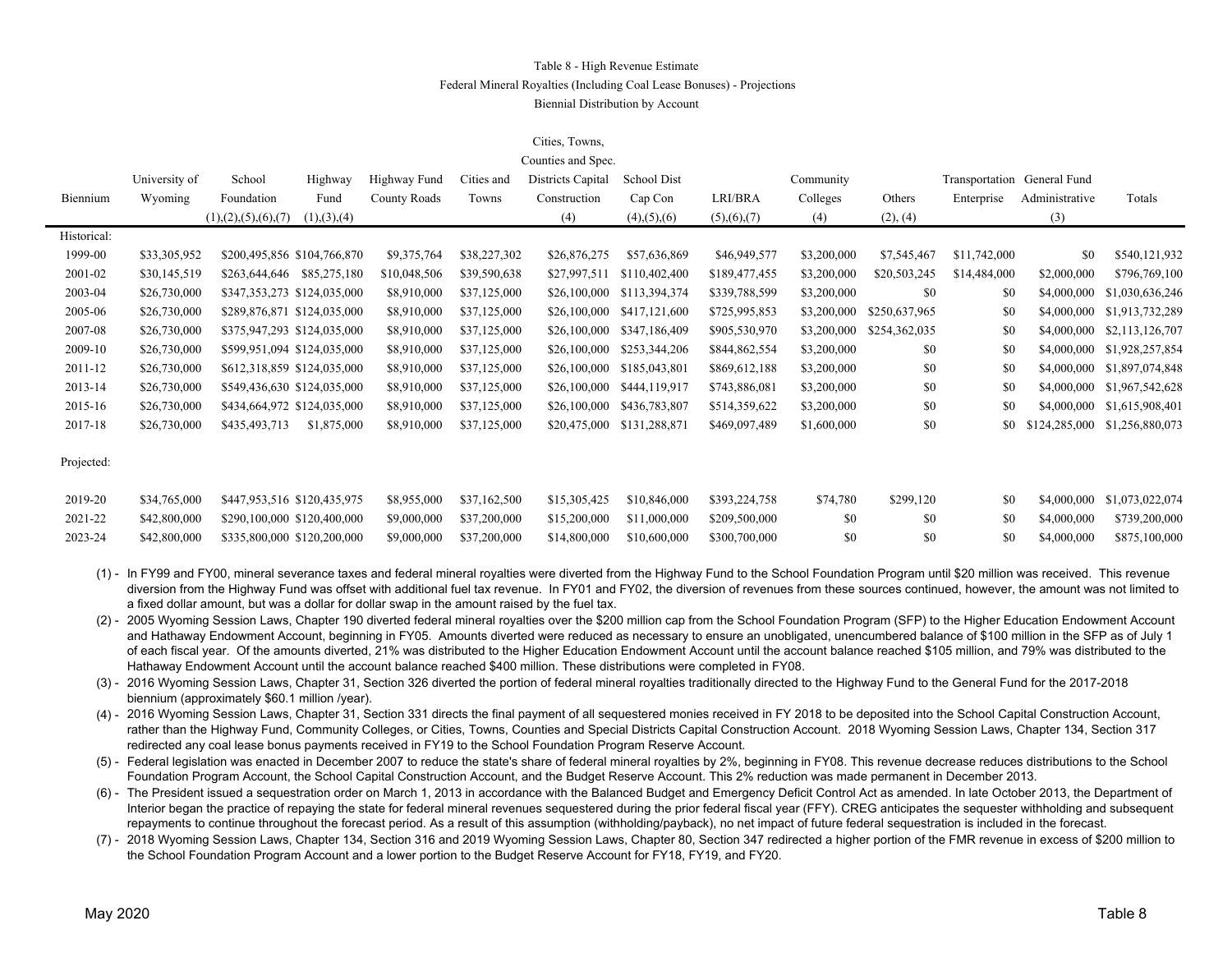#### Table 8(a) - High Revenue Estimate

#### Federal Mineral Royalties (without Coal Lease Bonuses) - Projections

#### Biennial Distribution by Account

#### Cities, Towns,

| Counties and Spec. |  |
|--------------------|--|
|--------------------|--|

|             | University of | School                  | Highway       | Highway Fund | Cities and   | Districts Capital | School Dist  |                       |               |              | Transportation General Fund |                 |
|-------------|---------------|-------------------------|---------------|--------------|--------------|-------------------|--------------|-----------------------|---------------|--------------|-----------------------------|-----------------|
| Biennium    | Wyoming       | Foundation              | Fund          | County Roads | Towns        | Construction      | Cap Con      | LRI/BRA               | Others        | Enterprise   | Administrative              | Totals          |
|             |               | (1), (2), (4), (5), (6) | (1),(3)       |              |              |                   |              | $(4)$ , $(5)$ , $(6)$ | (2)           |              | (3)                         |                 |
| Historical: |               |                         |               |              |              |                   |              |                       |               |              |                             |                 |
| 1999-00     | \$33,305,952  | \$200,495,856           | \$101,016,870 | \$9,375,764  | \$38,227,302 | \$15,626,275      | \$11,250,918 | \$46,949,577          | \$7,545,467   | \$11,742,000 | \$0                         | \$475,535,981   |
| 2001-02     | \$30,145,519  | \$263,644,646           | \$81,525,180  | \$10,048,506 | \$39,590,638 | \$16,747,511      | \$12,058,209 | \$189,477,455         | \$20,503,245  | \$14,484,000 | \$2,000,000                 | \$680,224,909   |
| 2003-04     | \$26,730,000  | \$347,353,273           | \$120,285,000 | \$8,910,000  | \$37,125,000 | \$14,850,000      | \$10,692,000 | \$339,788,599         | \$0           | \$0          | \$4,000,000                 | \$909,733,872   |
| 2005-06     | \$26,730,000  | \$289,876,871           | \$120,285,000 | \$8,910,000  | \$37,125,000 | \$14,850,000      | \$10,692,000 | \$725,995,853         | \$250,637,965 | \$0          | \$4,000,000                 | \$1,489,102,689 |
| 2007-08     | \$26,730,000  | \$375,947,293           | \$120,285,000 | \$8,910,000  | \$37,125,000 | \$14,850,000      | \$10,692,000 | \$905,530,970         | \$254,362,035 | \$0          | \$4,000,000                 | \$1,758,432,298 |
| 2009-10     | \$26,730,000  | \$599,951,094           | \$120,285,000 | \$8,910,000  | \$37,125,000 | \$14,850,000      | \$10,692,000 | \$844,862,554         | \$0           | \$0          | \$4,000,000                 | \$1,667,405,648 |
| 2011-12     | \$26,730,000  | \$612,318,859           | \$120,285,000 | \$8,910,000  | \$37,125,000 | \$14,850,000      | \$10,692,000 | \$869,612,188         | \$0           | \$0          | \$4,000,000                 | \$1,704,523,047 |
| 2013-14     | \$26,730,000  | \$549,436,630           | \$120,285,000 | \$8,910,000  | \$37,125,000 | \$14,850,000      | \$10,692,000 | \$743,886,081         | \$0           | \$0          | \$4,000,000                 | \$1,515,914,711 |
| 2015-16     | \$26,730,000  | \$434,664,972           | \$120,285,000 | \$8,910,000  | \$37,125,000 | \$14,850,000      | \$10,692,000 | \$514,359,622         | \$0           | \$0          | \$4,000,000                 | \$1,171,616,594 |
| 2017-18     | \$26,730,000  | \$435,493,713           | \$0           | \$8,910,000  | \$37,125,000 | \$14,850,000      | \$10,692,000 | \$469,097,489         | \$0           |              | \$0 \$124,285,000           | \$1,127,183,202 |
| Projected:  |               |                         |               |              |              |                   |              |                       |               |              |                             |                 |
| 2019-20     | \$34,765,000  | \$447,953,516           | \$120,242,500 | \$8,955,000  | \$37,162,500 | \$14,825,000      | \$10,646,000 | \$393,224,758         | \$0           | \$0          | \$4,000,000                 | \$1,071,774,274 |
| 2021-22     | \$42,800,000  | \$290,100,000           | \$120,200,000 | \$9,000,000  | \$37,200,000 | \$14,800,000      | \$10,600,000 | \$209,500,000         | \$0           | \$0          | \$4,000,000                 | \$738,200,000   |
| 2023-24     | \$42,800,000  | \$335,800,000           | \$120,200,000 | \$9,000,000  | \$37,200,000 | \$14,800,000      | \$10,600,000 | \$300,700,000         | \$0           | \$0          | \$4,000,000                 | \$875,100,000   |
|             |               |                         |               |              |              |                   |              |                       |               |              |                             |                 |

(1) - In FY99 and FY00, mineral severance taxes and federal mineral royalties were diverted from the Highway Fund to the School Foundation Program until \$20 million was received. This revenue diversion from the Highway Fund was offset with additional fuel tax revenue. In FY01 and FY02, the diversion of revenues from these sources continued, however, the amount was not limited to a fixed dollar amount, but was a dollar for dollar swap in the amount raised by the fuel tax.

(2) - 2005 Wyoming Session Laws, Chapter 190 diverted federal mineral royalties over the \$200 million cap from the School Foundation Program (SFP) to the Higher Education Endowment Account and Hathaway Endowment Account, beginning in FY05. Amounts diverted were reduced as necessary to ensure an unobligated, unencumbered balance of \$100 million in the SFP as of July 1 of each fiscal year. Of the amounts diverted, 21% was distributed to the Higher Education Endowment Account until the account balance reached \$105 million, and 79% was distributed to the Hathaway Endowment Account until the account balance reached \$400 million. These distributions were completed in FY08.

(3) - 2016 Wyoming Session Laws, Chapter 31, Section 326 diverted the portion of federal mineral royalties traditionally directed to the Highway Fund to the General Fund for the 2017-2018 biennium (approximately \$60.1 million /year).

(4) - Federal legislation was enacted in December 2007 to reduce the state's share of federal mineral royalties by 2%, beginning in FY08. This revenue decrease reduces distributions to the School Foundation Program Account and the Budget Reserve Account. This 2% reduction was made permanent in December 2013.

(5) - The President issued a sequestration order on March 1, 2013 in accordance with the Balanced Budget and Emergency Deficit Control Act as amended. In late October 2013, the Department of Interior began the practice of repaying the state for federal mineral revenues sequestered during the prior federal fiscal year (FFY). CREG anticipates the sequester withholding and subsequent repayments to continue throughout the forecast period. As a result of this assumption (withholding/payback), no net impact of future federal sequestration is included in the forecast.

(6) - 2018 Wyoming Session Laws, Chapter 134, Section 316 and 2019 Wyoming Session Laws, Chapter 80, Section 347 redirected a higher portion of the FMR revenue in excess of \$200 million to the School Foundation Program Account and a lower portion to the Budget Reserve Account for FY18, FY19, and FY20.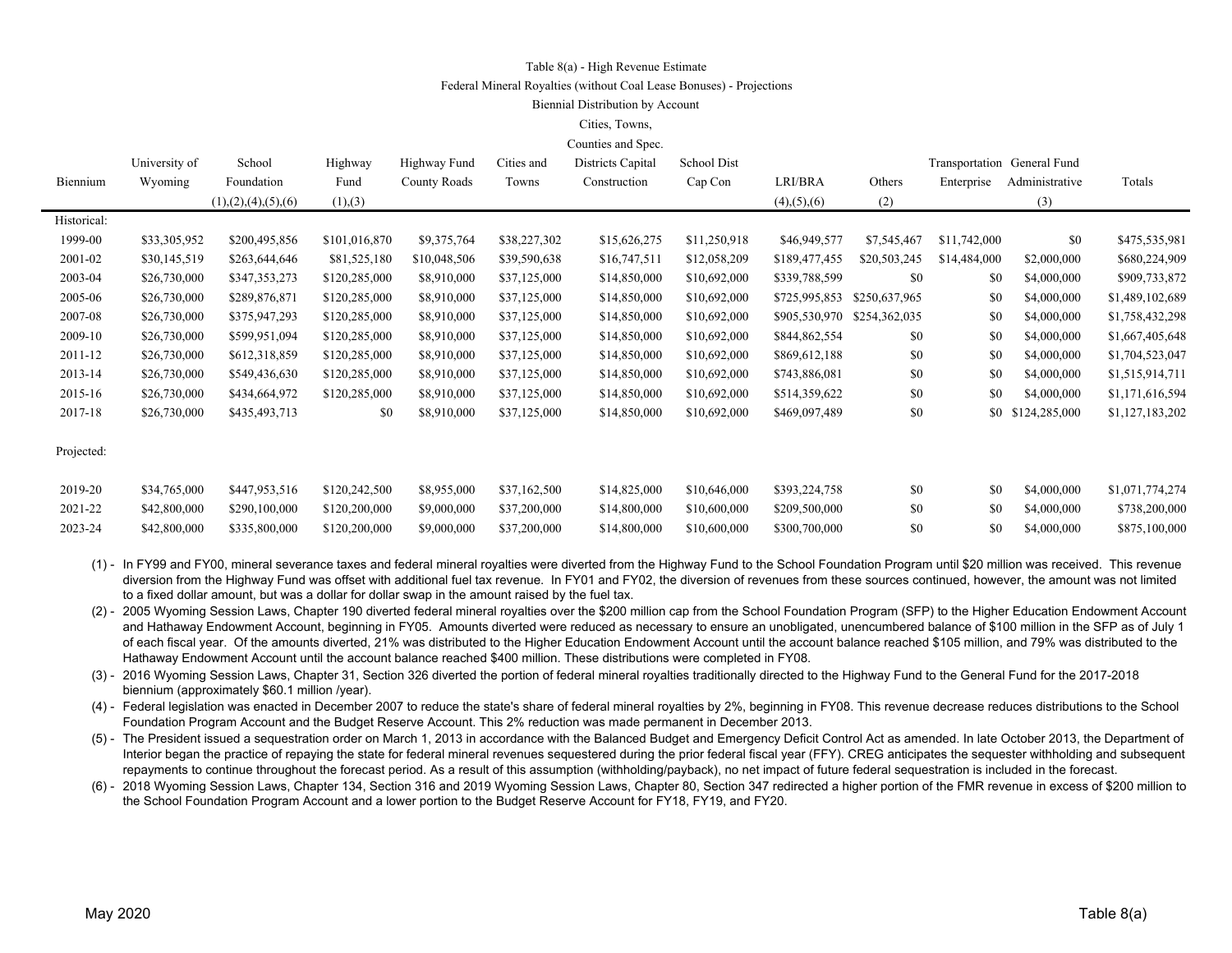### Table 8(b) - High Revenue Estimate Coal Lease Bonuses - Projections Biennial Distribution by Account

|            | Cities, Towns,     |             |            |               |             |               |
|------------|--------------------|-------------|------------|---------------|-------------|---------------|
|            | Counties and Spec. |             |            |               |             |               |
|            | Districts Capital  | Highway     |            | School Dist   | Community   |               |
| Biennium   | Construction       | Fund        | <b>LRI</b> | Cap Con       | Colleges    | Totals        |
|            | (1)                | (1)         |            | (1), (2), (3) | (1)         |               |
| Historic:  |                    |             |            |               |             |               |
| 1999-00    | \$11,250,000       | \$3,750,000 | \$0        | \$46,385,951  | \$3,200,000 | \$64,585,951  |
| 2001-02    | \$11,250,000       | \$3,750,000 | \$0        | \$98,344,191  | \$3,200,000 | \$116,544,191 |
| 2003-04    | \$11,250,000       | \$3,750,000 | \$0        | \$102,702,374 | \$3,200,000 | \$120,902,374 |
| 2005-06    | \$11,250,000       | \$3,750,000 | \$0        | \$406,429,600 | \$3,200,000 | \$424,629,600 |
| 2007-08    | \$11,250,000       | \$3,750,000 | \$0        | \$336,494,409 | \$3,200,000 | \$354,694,409 |
| 2009-10    | \$11,250,000       | \$3,750,000 | \$0        | \$242,652,206 | \$3,200,000 | \$260,852,206 |
| 2011-12    | \$11,250,000       | \$3,750,000 | \$0        | \$174,351,801 | \$3,200,000 | \$192,551,801 |
| 2013-14    | \$11,250,000       | \$3,750,000 | \$0        | \$433,427,917 | \$3,200,000 | \$451,627,917 |
| 2015-16    | \$11,250,000       | \$3,750,000 | \$0        | \$426,091,807 | \$3,200,000 | \$444,291,807 |
| 2017-18    | \$5,625,000        | \$1,875,000 | \$0        | \$120,596,871 | \$1,600,000 | \$129,696,871 |
| Projected: |                    |             |            |               |             |               |
| 2019-20    | \$450,425          | \$153,475   | \$299,120  | \$180,000     | \$124,780   | \$1,207,800   |
| 2021-22    | \$340,000          | \$120,000   | \$0        | \$360,000     | \$100,000   | \$920,000     |
| 2023-24    | \$0                | \$0         | \$0        | \$0           | \$0         | \$0           |

- (1) 2016 Wyoming Session Laws, Chapter 31, Section 331 directs the final payment of all sequestered monies received in FY 2018 to be deposited into the School Capital Construction Account, rather than the Highway Fund, Community Colleges, or Cities, Towns, Counties and Special Districts Capital Construction Account. 2018 Wyoming Session Laws, Chapter 134, Section 317 redirected any coal lease bonus payments received in FY19 to the School Foundation Program Reserve Account.
- (2) Federal legislation was enacted in December 2007 to reduce the state's share of federal mineral royalties by 2%, beginning in FY08. This revenue decrease reduces distributions to the School Capital Construction Account. This 2% reduction was made permanent in December 2013.
- (3) The President issued a sequestration order on March 1, 2013 in accordance with the Balanced Budget and Emergency Deficit Control Act as amended. In late October 2013, the Department of Interior began the practice of repaying the state for federal mineral revenues sequestered during the prior federal fiscal year (FFY). CREG anticipates the sequester withholding and subsequent repayments to continue throughout the forecast period. As a result of this assumption (withholding/payback), no net impact of future federal sequestration is included in the forecast.